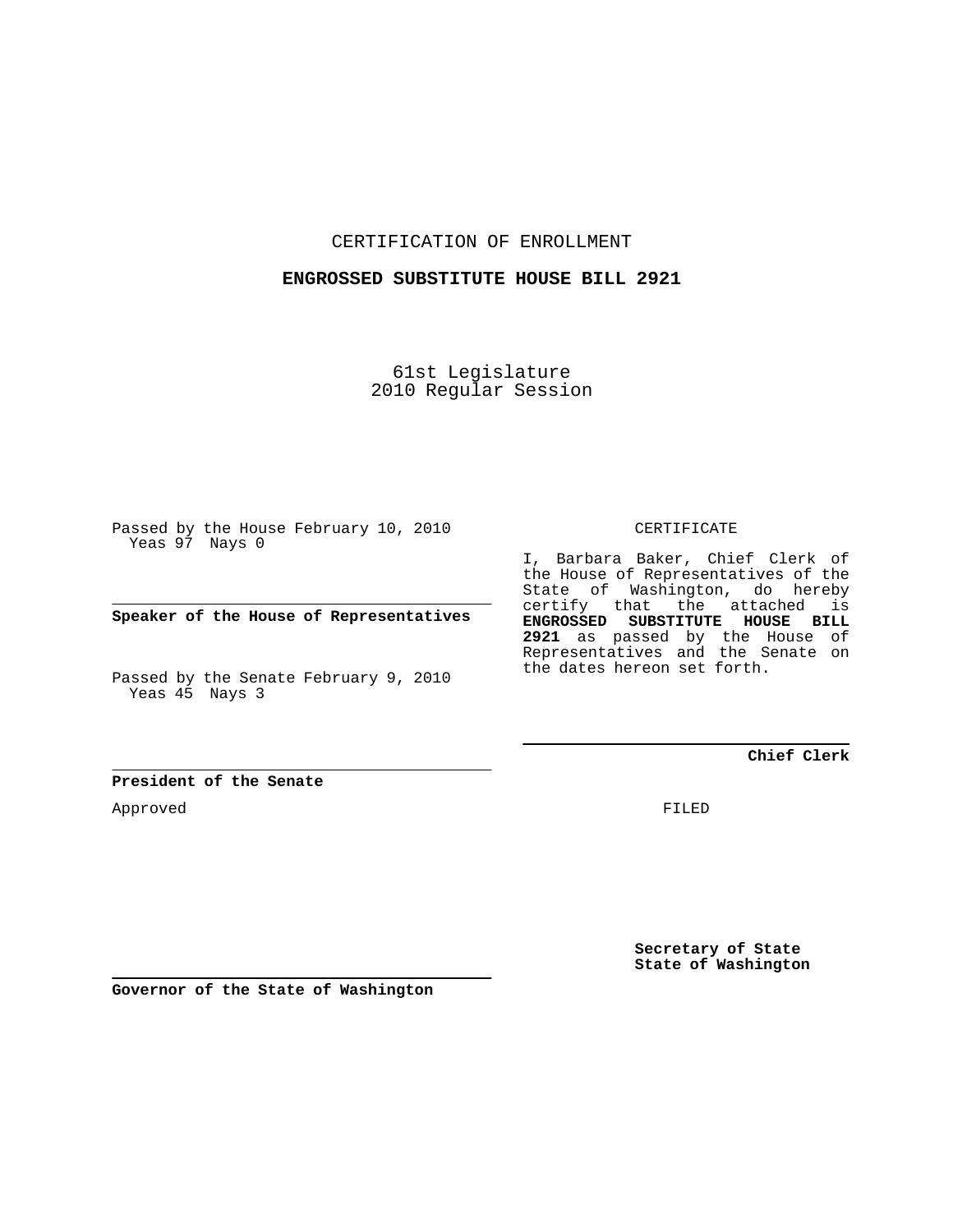### **ENGROSSED SUBSTITUTE HOUSE BILL 2921** \_\_\_\_\_\_\_\_\_\_\_\_\_\_\_\_\_\_\_\_\_\_\_\_\_\_\_\_\_\_\_\_\_\_\_\_\_\_\_\_\_\_\_\_\_

\_\_\_\_\_\_\_\_\_\_\_\_\_\_\_\_\_\_\_\_\_\_\_\_\_\_\_\_\_\_\_\_\_\_\_\_\_\_\_\_\_\_\_\_\_

AS AMENDED BY THE SENATE

Passed Legislature - 2010 Regular Session

#### **State of Washington 61st Legislature 2010 Regular Session**

**By** House Ways & Means (originally sponsored by Representatives Linville, Darneille, Ericks, Pettigrew, Probst, Haigh, Sullivan, Kelley, and Wallace)

READ FIRST TIME 01/21/10.

 1 AN ACT Relating to fiscal matters; amending 2009 c 564 ss 120, 125, 2 126, 127, 128, 129, 130, 137, 139, 143, 151, 153, 154, 202, 203, 204, 3 205, 206, 207, 208, 209, 210, 211, 212, 215, 219, 222, 223, 225, 302, 4 303, 306, 307, 309, 311, 401, 402, and 513 (uncodified); adding new 5 sections to 2009 c 564 (uncodified); and declaring an emergency.

6 BE IT ENACTED BY THE LEGISLATURE OF THE STATE OF WASHINGTON:

- 
- 

### 7 **PART I**

#### 8 **GENERAL GOVERNMENT**

 9 **Sec. 101.** 2009 c 564 s 120 (uncodified) is amended to read as 10 follows:

#### 11 **FOR THE SECRETARY OF STATE**

| 12 <sup>°</sup> | General Fund--State Appropriation (FY 2010) ( $(\frac{21}{7}370,000)$ )            |
|-----------------|------------------------------------------------------------------------------------|
| 13              | \$20,649,000                                                                       |
| 14              | General Fund--State Appropriation (FY 2011) ( $(\frac{248}{18}, \frac{444}{1000})$ |
| 15              | \$17,733,000                                                                       |
| 16              | General Fund--Federal Appropriation \$8,121,000                                    |
| 17              | Archives and Records Management Account--State                                     |
| 18              |                                                                                    |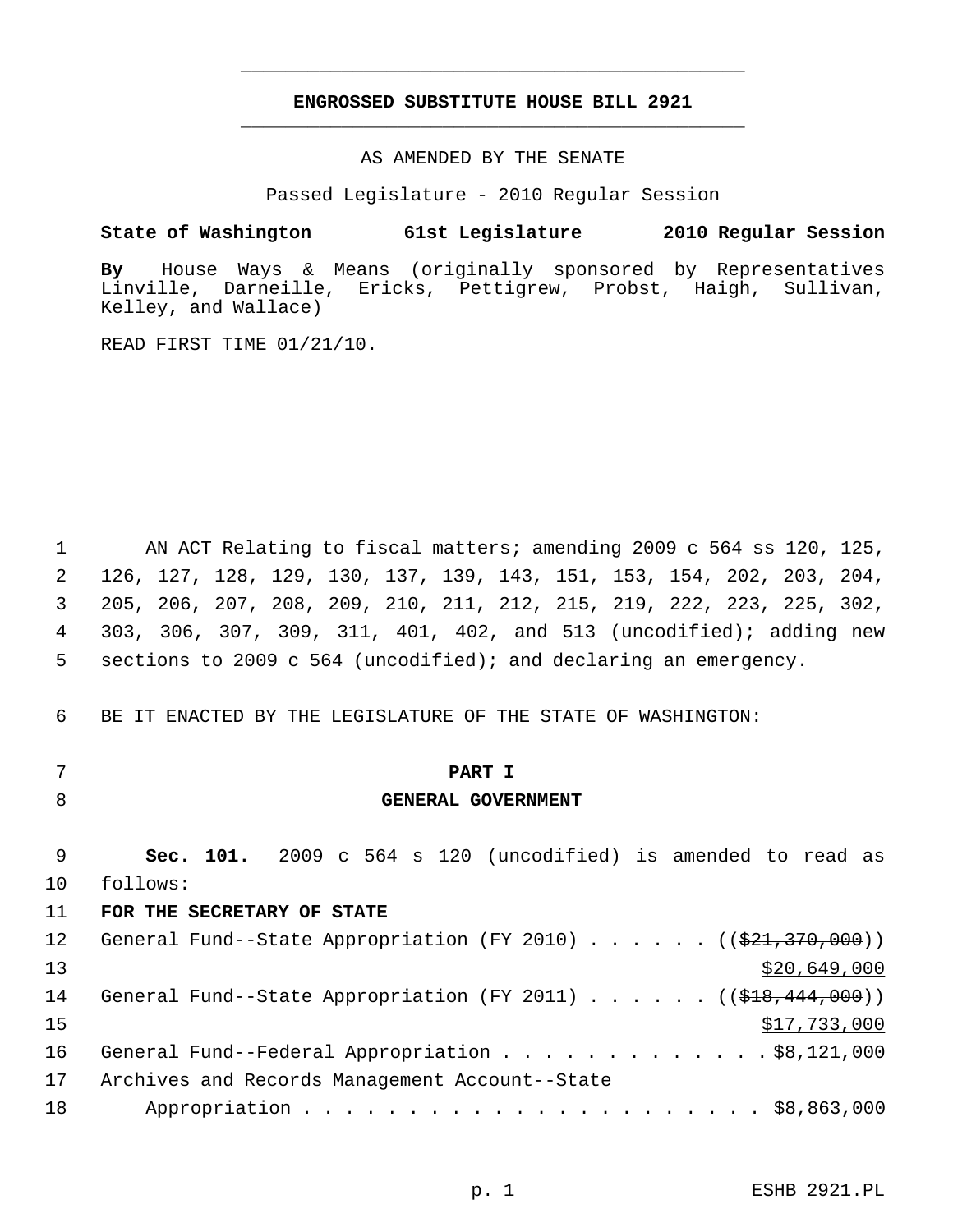1 Department of Personnel Service Account--State 2 Appropriation . . . . . . . . . . . . . . . . . . . . . . . \$760,000 3 Local Government Archives Account--State Appropriation . . \$11,777,000 4 Election Account--Federal Appropriation . . . . . . . . . \$29,715,000 5 TOTAL APPROPRIATION . . . . . . . . . . . . . . ((\$99,050,000))  $\frac{$97,618,000}{ }$ 

 7 The appropriations in this section are subject to the following 8 conditions and limitations:

 9 (1) \$4,101,000 of the general fund--state appropriation for fiscal 10 year 2010 is provided solely to reimburse counties for the state's 11 share of primary and general election costs and the costs of conducting 12 mandatory recounts on state measures. Counties shall be reimbursed 13 only for those odd-year election costs that the secretary of state 14 validates as eligible for reimbursement.

15 (2)(a) \$1,897,000 of the general fund--state appropriation for 16 fiscal year 2010 and \$2,076,000 of the general fund--state 17 appropriation for fiscal year 2011 are provided solely for contracting 18 with a nonprofit organization to produce gavel-to-gavel television 19 coverage of state government deliberations and other events of 20 statewide significance during the 2009-2011 biennium. The funding 21 level for each year of the contract shall be based on the amount 22 provided in this subsection. The nonprofit organization shall be 23 required to raise contributions or commitments to make contributions, 24 in cash or in kind, in an amount equal to forty percent of the state 25 contribution. The office of the secretary of state may make full or 26 partial payment once all criteria in this subsection have been 27 satisfactorily documented.

28 (b) The legislature finds that the commitment of on-going funding 29 is necessary to ensure continuous, autonomous, and independent coverage 30 of public affairs. For that purpose, the secretary of state shall 31 enter into a contract with the nonprofit organization to provide public 32 affairs coverage.

33 (c) The nonprofit organization shall prepare an annual independent 34 audit, an annual financial statement, and an annual report, including 35 benchmarks that measure the success of the nonprofit organization in 36 meeting the intent of the program.

37 (d) No portion of any amounts disbursed pursuant to this subsection 38 may be used, directly or indirectly, for any of the following purposes: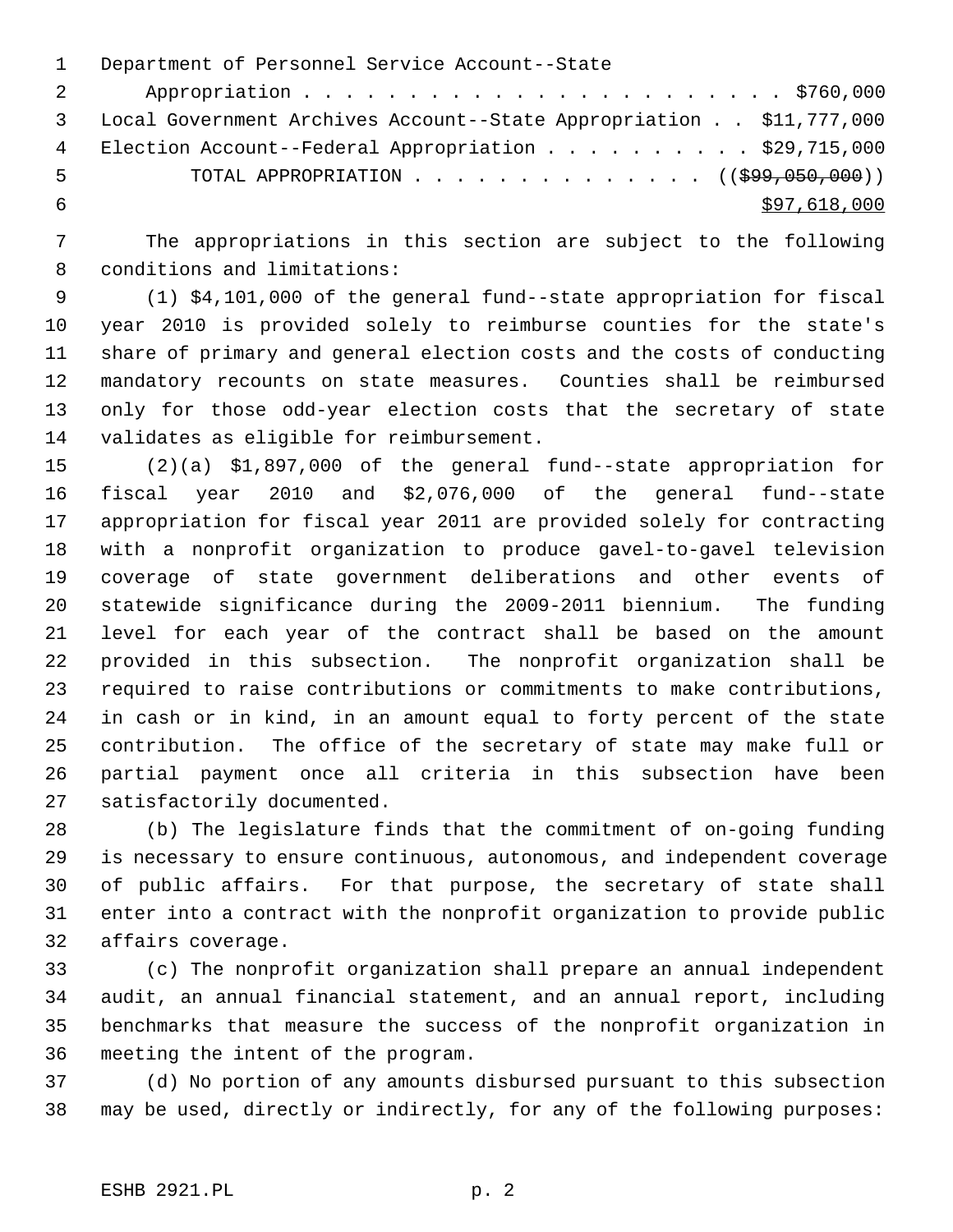1 (i) Attempting to influence the passage or defeat of any 2 legislation by the legislature of the state of Washington, by any 3 county, city, town, or other political subdivision of the state of 4 Washington, or by the congress, or the adoption or rejection of any 5 rule, standard, rate, or other legislative enactment of any state 6 agency;

7 (ii) Making contributions reportable under chapter 42.17 RCW; or

 8 (iii) Providing any: (A) Gift; (B) honoraria; or (C) travel, 9 lodging, meals, or entertainment to a public officer or employee.

10 (3) The appropriations in this section are based upon savings 11 assumed from the implementation of Senate Bill No. 6122 (election 12 costs).

13 (4) The secretary of state shall not reduce the services provided 14 by the talking book and Braille library below the service level 15 provided in fiscal year 2008.

16 (5) In implementing budget reductions, the office of the secretary 17 of state must make its first priority to maintain funding for the 18 elections division.

19 **Sec. 102.** 2009 c 564 s 125 (uncodified) is amended to read as 20 follows:

21 **FOR THE CITIZENS' COMMISSION ON SALARIES FOR ELECTED OFFICIALS** 22 General Fund--State Appropriation (FY 2010)  $\ldots$  . . . . . . ((\$171,000))  $23$   $\frac{$168,000}{9}$ 24 General Fund--State Appropriation (FY 2011)  $\ldots$  ...... ((\$212,000))  $25$ 26 TOTAL APPROPRIATION . . . . . . . . . . . . . . . ((\$383,000))  $27$ 

28 **Sec. 103.** 2009 c 564 s 126 (uncodified) is amended to read as 29 follows:

### 30 **FOR THE ATTORNEY GENERAL**

| 31 | General Fund--State Appropriation (FY 2010) $($ $(\frac{25}{325}, \frac{325}{300})$ |  |
|----|-------------------------------------------------------------------------------------|--|
| 32 | \$5,285,000                                                                         |  |
| 33 | General Fund--State Appropriation (FY 2011) ( $(\frac{25}{65}, \frac{654}{600})$ )  |  |
| 34 | \$5,614,000                                                                         |  |
| 35 | General Fund--Federal Appropriation \$4,026,000                                     |  |
| 36 | New Motor Vehicle Arbitration Account--State                                        |  |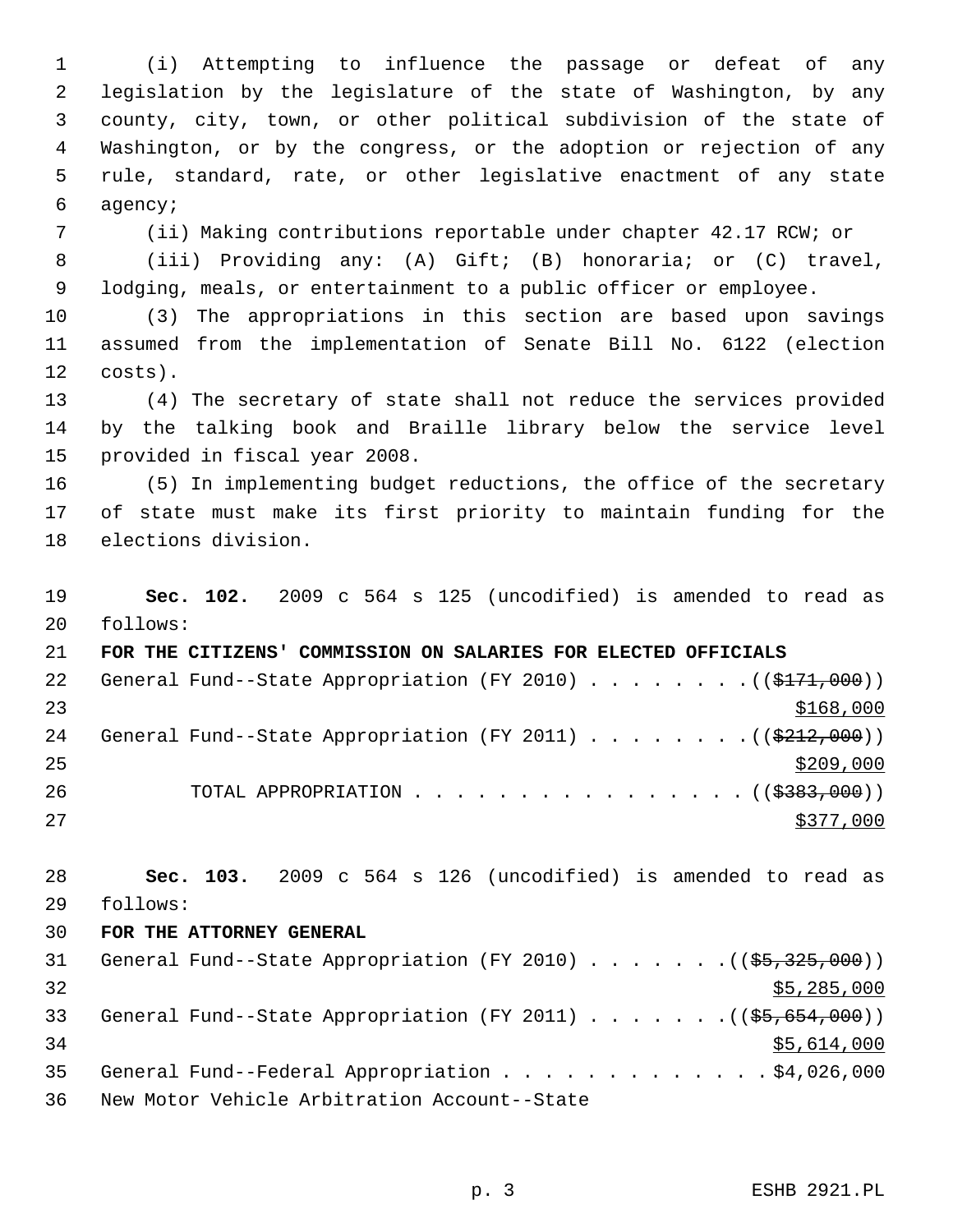| $\overline{2}$ | Legal Services Revolving Account--State                      |
|----------------|--------------------------------------------------------------|
|                |                                                              |
| 4              | Tobacco Prevention and Control Account--State                |
| 5              |                                                              |
| 6              | TOTAL APPROPRIATION $\ldots$ , ( $(\frac{2238}{136}, 000)$ ) |
|                | \$238,056,000                                                |
|                |                                                              |

 8 The appropriations in this section are subject to the following 9 conditions and limitations:

10 (1) The attorney general shall report each fiscal year on actual 11 legal services expenditures and actual attorney staffing levels for 12 each agency receiving legal services. The report shall be submitted to 13 the office of financial management and the fiscal committees of the 14 senate and house of representatives no later than ninety days after the 15 end of each fiscal year. As part of its by agency report to the 16 legislative fiscal committees and the office of financial management, 17 the office of the attorney general shall include information detailing 18 the agency's expenditures for its agency-wide overhead and a breakdown 19 by division of division administration expenses.

20 (2) Prior to entering into any negotiated settlement of a claim 21 against the state that exceeds five million dollars, the attorney 22 general shall notify the director of financial management and the 23 chairs of the senate committee on ways and means and the house of 24 representatives committee on ways and means.

25 (3) The office of the attorney general is authorized to expend 26 \$2,100,000 from the Zyprexa and other cy pres awards towards consumer 27 protection costs in accordance with uses authorized in the court 28 orders.

29 (4) The attorney general shall annually report to the fiscal 30 committees of the legislature all new cy pres awards and settlements 31 and all new accounts, disclosing their intended uses, balances, the 32 nature of the claim or account, proposals, and intended timeframes for 33 the expenditure of each amount. The report shall be distributed 34 electronically and posted on the attorney general's web site. The 35 report shall not be printed on paper or distributed physically.

36 **Sec. 104.** 2009 c 564 s 127 (uncodified) is amended to read as 37 follows: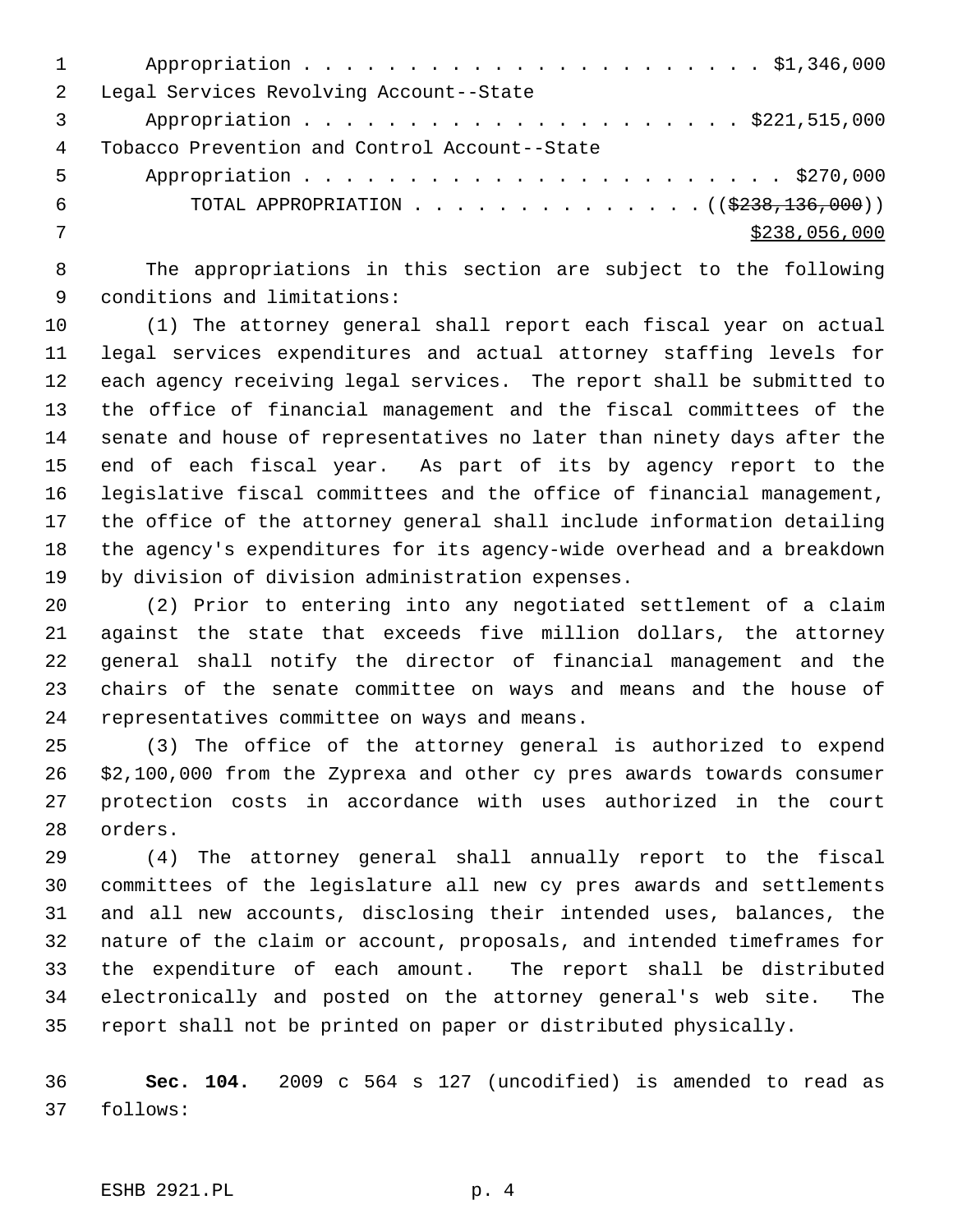1 **FOR THE CASELOAD FORECAST COUNCIL**

|   | General Fund--State Appropriation (FY 2010) ( $(\frac{2779}{100})$ ) |
|---|----------------------------------------------------------------------|
|   | \$766,000                                                            |
| 4 | General Fund--State Appropriation (FY 2011) ( $(\frac{2772}{100})$ ) |
|   | \$759,000                                                            |
|   | TOTAL APPROPRIATION $\ldots$ , ( $(\frac{1}{2}, 551, 000)$ )         |
|   | \$1,525,000                                                          |

 8 The appropriations in this section are subject to the following 9 conditions and limitations: \$13,000 of the general fund--state 10 appropriation for fiscal year 2010 and \$7,000 of the general fund-- 11 state appropriation for fiscal year 2011 are for the implementation of 12 Second Substitute House Bill No. 2106 (improving child welfare outcomes 13 through the phased implementation of strategic and proven reforms). If 14 the bill is not enacted by June 30, 2009, the amounts provided in this 15 subsection shall lapse.

16 **Sec. 105.** 2009 c 564 s 128 (uncodified) is amended to read as 17 follows: 18 **FOR THE DEPARTMENT OF ((COMMUNITY, TRADE, AND ECONOMIC DEVELOPMENT))** 19 **COMMERCE** 20 General Fund--State Appropriation (FY 2010) . . . . . . ((\$51,240,000)) 21 \$51,015,000 \$51,015,000 22 General Fund--State Appropriation (FY 2011) . . . . . . ((\$51,938,000)) 23 \$51,813,000 24 General Fund--Federal Appropriation . . . . . . . . . . . \$384,540,000 25 General Fund--Private/Local Appropriation . . . . . . . . . \$16,266,000 26 Public Works Assistance Account--State Appropriation . . . . \$2,990,000 27 Tourism Development and Promotion Account--State 28 Appropriation . . . . . . . . . . . . . . . . . . . . . . \$1,003,000 29 Drinking Water Assistance Administrative 30 Account--State Appropriation . . . . . . . . . . . . . . . \$439,000 31 Lead Paint Account--State Appropriation . . . . . . . . . . . . \$18,000 32 Building Code Council Account--State Appropriation . . . . . \$1,286,000 33 Home Security Fund Account--State Appropriation . . . . . . \$23,498,000 34 Affordable Housing for All Account--State Appropriation . . \$11,900,000 35 Washington Auto Theft Prevention Authority 36 Account--State Appropriation . . . . . . . . . . . . . . . \$300,000 37 Independent Youth Housing Account--State Appropriation . . . . \$80,000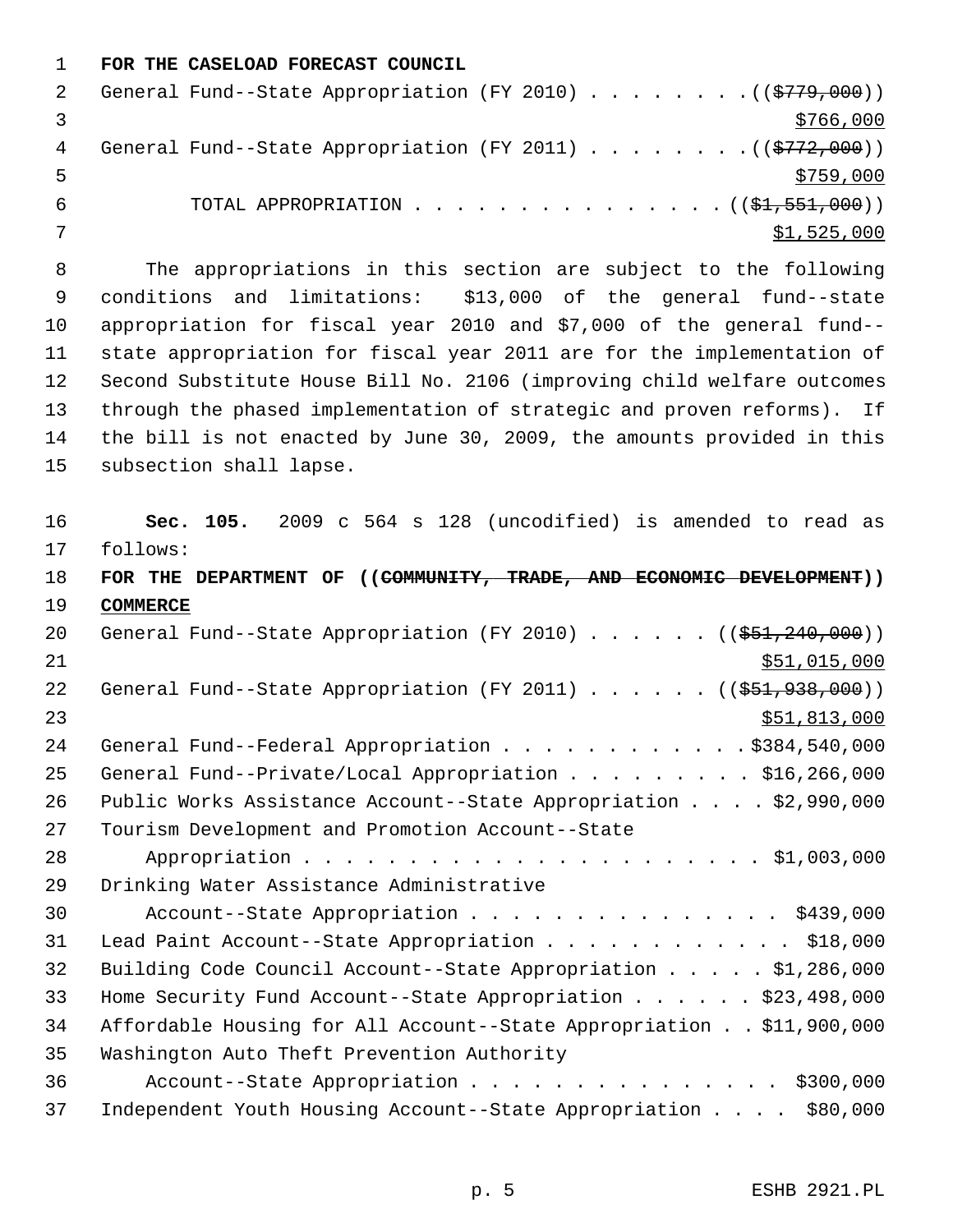| 1  | Community Preservation and Development Authority                   |
|----|--------------------------------------------------------------------|
| 2  | Account--State Appropriation \$350,000                             |
| 3  | Financial Fraud and Identity Theft Crimes Investigation            |
| 4  | and Prosecution Account--State Appropriation $\ldots$ \$1,166,000  |
| 5  | Low-Income Weatherization Assistance Account--State                |
| 6  |                                                                    |
| 7  | Manufacturing Innovation and Modernization                         |
| 8  | Account--State Appropriation \$246,000                             |
| 9  | Community and Economic Development Fee                             |
| 10 | Account--State Appropriation \$1,833,000                           |
| 11 | Washington Housing Trust Account--State Appropriation \$15,372,000 |
| 12 | Public Facility Construction Loan Revolving                        |
| 13 | Account--State Appropriation \$755,000                             |
| 14 | TOTAL APPROPRIATION ( $(\frac{2573}{602},000)$ )                   |
| 15 | \$573, 252, 000                                                    |
|    |                                                                    |

16 The appropriations in this section are subject to the following 17 conditions and limitations:

18 (1) \$2,520,000 of the general fund--state appropriation for fiscal 19 year 2010 and \$2,521,000 of the general fund--state appropriation for 20 fiscal year 2011 are provided solely for a contract with the Washington 21 technology center for work essential to the mission of the Washington 22 technology center and conducted in partnership with universities.

23 (2) Repayments of outstanding loans granted under RCW 43.63A.600, 24 the mortgage and rental assistance program, shall be remitted to the 25 department, including any current revolving account balances. The 26 department shall collect payments on outstanding loans, and deposit 27 them into the state general fund. Repayments of funds owed under the 28 program shall be remitted to the department according to the terms 29 included in the original loan agreements.

30 (3) \$100,000 of the general fund--state appropriation for fiscal 31 year 2010 and \$100,000 of the general fund--state appropriation for 32 fiscal year 2011 are provided solely to implement section 2(7) of 33 Engrossed Substitute House Bill No. 1959 (land use and transportation 34 planning for marine container ports).

35 (4) \$102,000 of the building code council account--state 36 appropriation is provided solely for the implementation of sections 3 37 and 7 of Engrossed Second Substitute Senate Bill No. 5854 (built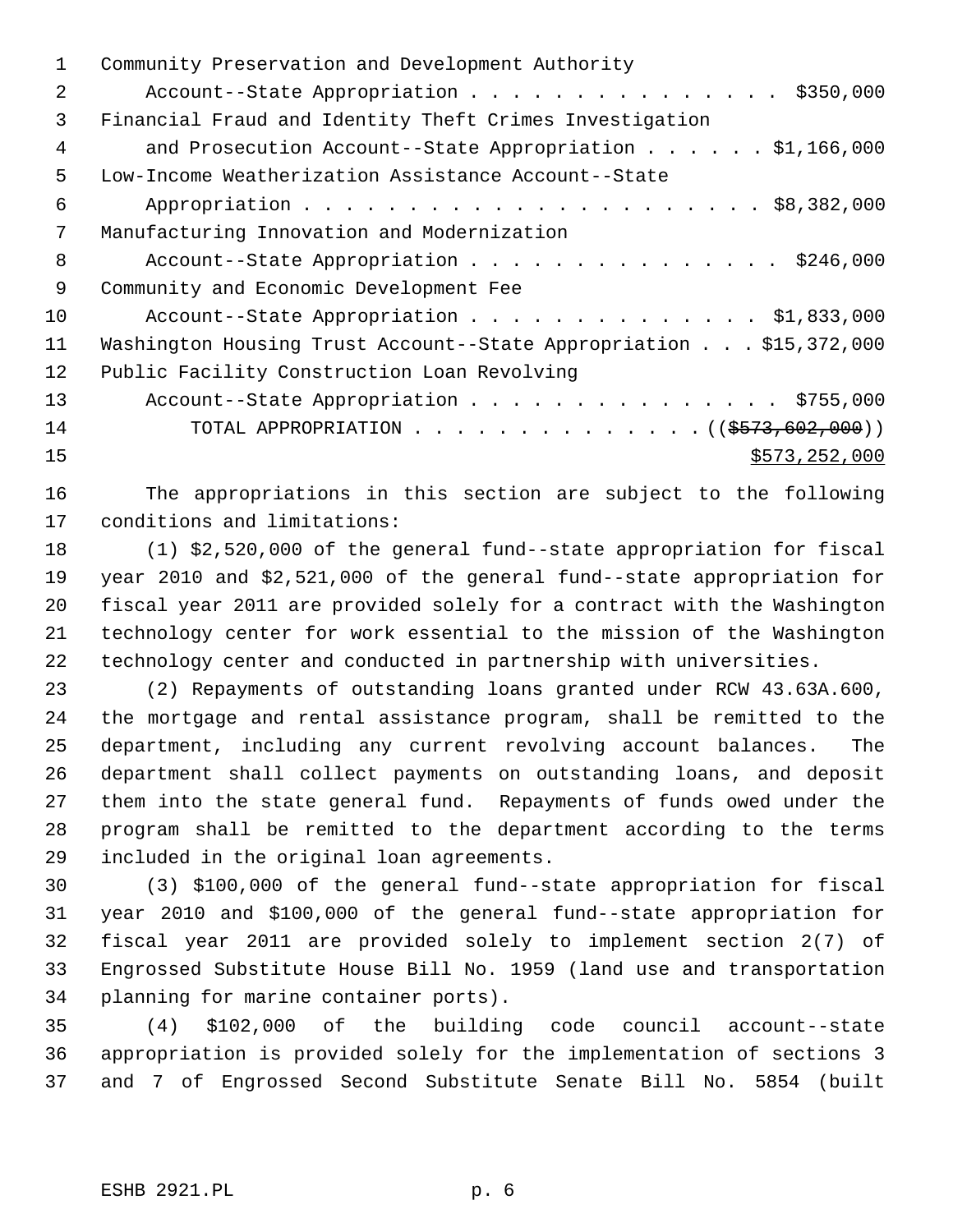1 environment pollution). If sections 3 and 7 of the bill are not 2 enacted by June 30, 2009, the amounts provided in this subsection shall 3 lapse.

 4 (5)(a) \$10,500,000 of the general fund--federal appropriation is 5 provided for training and technical assistance associated with low 6 income weatherization programs. Subject to federal requirements, the 7 department shall provide: (i) Up to \$4,000,000 to the state board for 8 community and technical colleges to provide workforce training related 9 to weatherization and energy efficiency; (ii) up to \$3,000,000 to the 10 Bellingham opportunity council to provide workforce training related to 11 energy efficiency and weatherization; and (iii) up to \$3,500,000 to 12 community-based organizations and to community action agencies 13 consistent with the provisions of Engrossed Second Substitute House 14 Bill No. 2227 (evergreen jobs act). Any funding remaining shall be 15 expended in project 91000013, weatherization, in the omnibus capital 16 appropriations act, Substitute House Bill No. 1216 (capital budget).

17 (b) \$6,787,000 of the general fund--federal appropriation is 18 provided solely for the state energy program, including not less than 19 \$5,000,000 to provide credit enhancements consistent with the 20 provisions of Engrossed Second Substitute Senate Bill No. 5649 (energy 21 efficiency in buildings).

22 (c) Of the general fund--federal appropriation the department shall 23 provide: \$14,500,000 to the Washington State University for the 24 purpose of making grants for pilot projects providing community-wide 25 urban, residential, and commercial energy efficiency upgrades 26 consistent with the provisions of Engrossed Second Substitute Senate 27 Bill No. 5649 (energy efficiency in buildings); \$500,000 to Washington 28 State University to conduct farm energy assessments. In contracting 29 with the Washington State University for the provision of these 30 services, the total administration of Washington State University and 31 the department shall not exceed 3 percent of the amounts provided.

32 (d) \$38,500,000 of the general fund--federal appropriation is 33 provided for deposit in the energy recovery act account to establish a 34 revolving loan program, consistent with the provisions of Engrossed 35 Substitute House Bill No. 2289 (expanding energy freedom program).

36 (e) \$10,646,000 of the general fund--federal appropriation is 37 provided pursuant to the energy efficiency and conservation block grant 38 under the American reinvestment and recovery act. The department may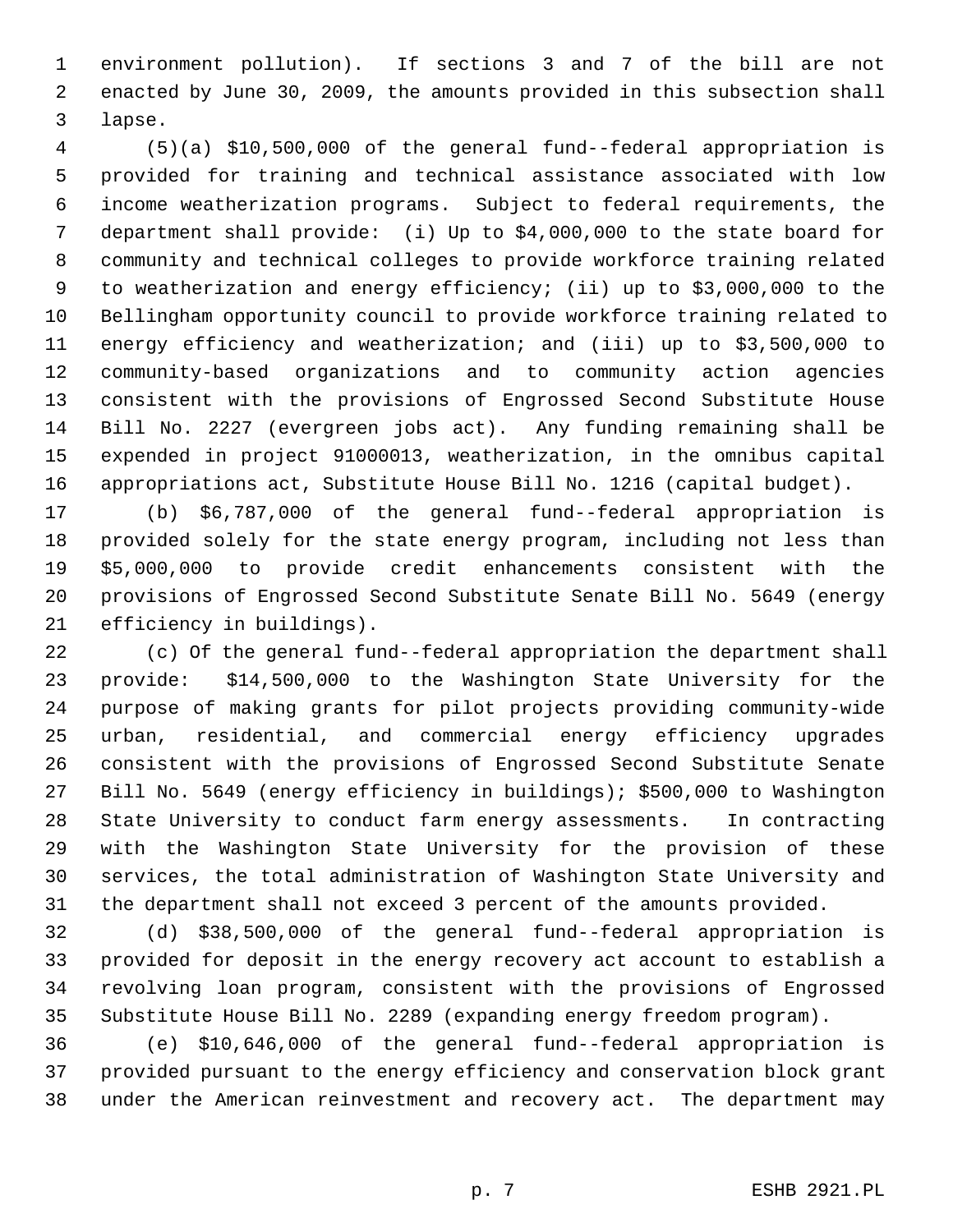1 use up to \$3,000,000 of the amount provided in this subsection to 2 provide technical assistance for energy programs administered by the 3 agency under the American reinvestment and recovery act.

 4 (6) \$14,000 of the general fund--state appropriation for fiscal 5 year 2010 is provided solely for the implementation of Engrossed Second 6 Substitute Senate Bill No. 5560 (state agency climate leadership). If 7 the bill is not enacted by June 30, 2009, the amount provided in this 8 subsection shall lapse.

9  $((+8))$   $(7)$  \$22,400,000 of the general fund--federal appropriation 10 is provided solely for the justice assistance grant program and is 11 contingent upon the department transferring: \$1,200,000 to the 12 department of corrections for security threat mitigation, \$2,336,000 to 13 the department of corrections for offender reentry, \$1,960,000 to the 14 Washington state patrol for law enforcement activities, \$2,087,000 to 15 the department of social and health services, division of alcohol and 16 substance abuse for drug courts, and \$428,000 to the department of 17 social and health services for sex abuse recognition training. The 18 remaining funds shall be distributed by the department to local 19 jurisdictions.

20  $((+9))$  (8) \$20,000 of the general fund--state appropriation for 21 fiscal year 2010 and \$20,000 of the general fund--state appropriation 22 for fiscal year 2011 are provided solely for a grant to KCTS public 23 television to support Spanish language programming and the V-me Spanish 24 language channel.

25  $((+10))$  (9) \$500,000 of the general fund--state appropriation for 26 fiscal year 2010 and \$500,000 of the general fund--state appropriation 27 for fiscal year 2011 are provided solely for a grant to resolution 28 Washington to building statewide capacity for alternative dispute 29 resolution centers and dispute resolution programs that guarantee that 30 citizens have access to low-cost resolution as an alternative to 31 litigation.

 $(1)(12)$  (( $12$ )) (10) \$30,000 of the general fund--state appropriation for 33 fiscal year 2010 is provided solely for implementation of Engrossed 34 Second Substitute Senate Bill No. 6015 (commercialization of 35 technology). If the bill is not enacted by June 30, 2009, the amount 36 provided in this subsection shall lapse.

37  $((\text{+13})^2)$  (11) By June 30, 2011, the department shall request 38 information that describes what jurisdictions have adopted, or are in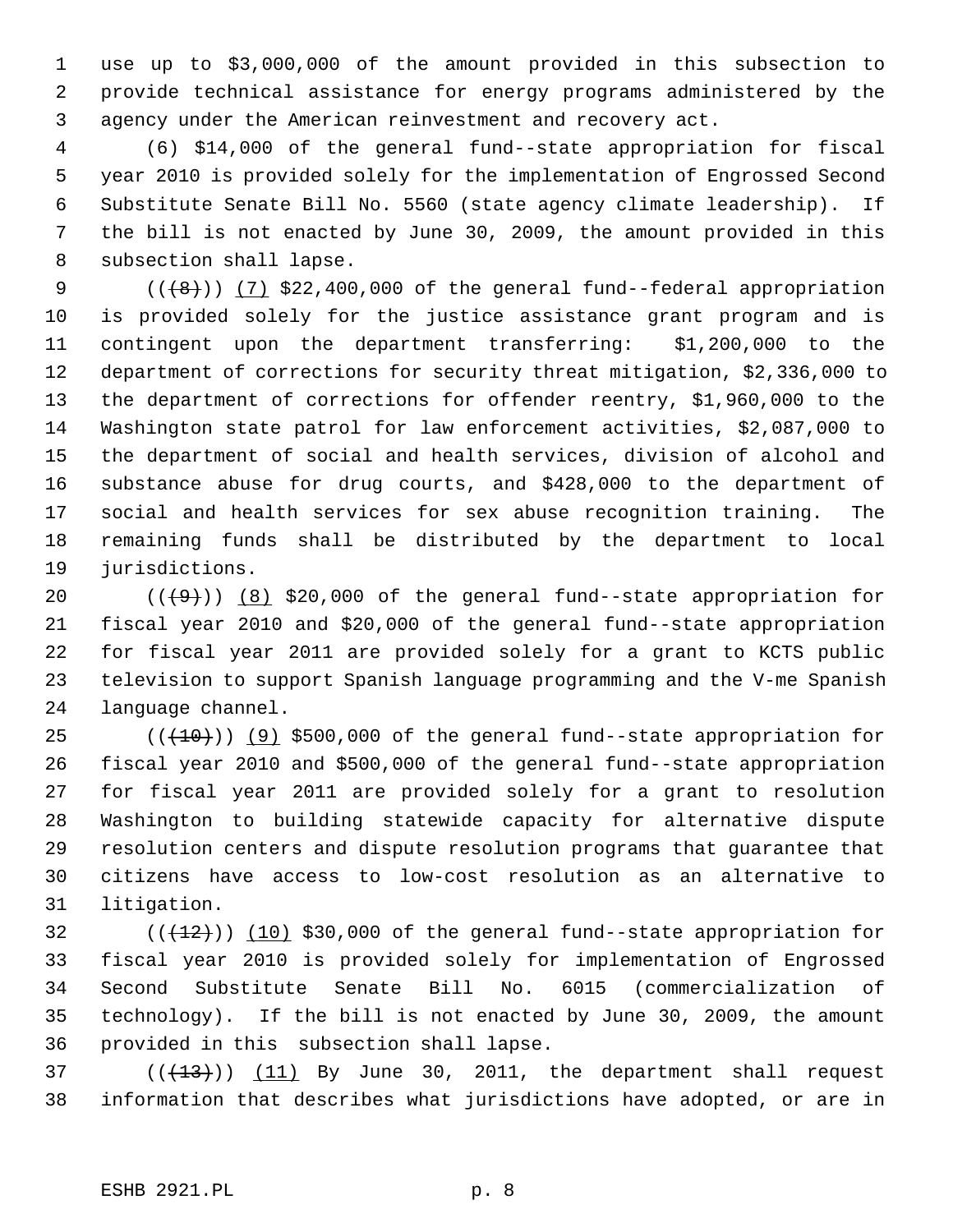1 the process of adopting, plans that address RCW 36.70A.020 and helps 2 achieve the greenhouse gas emission reductions established in RCW 3 70.235.020. This information request in this subsection applies to 4 jurisdictions that are required to review and if necessary revise their 5 comprehensive plans by December 1, 2011, in accordance with RCW 6 36.70A.130.

 $7$  ( $(\overline{+14})$ ) (12) During the 2009-11 fiscal biennium, the department 8 shall allot all of its appropriations subject to allotment by object, 9 account, and expenditure authority code to conform with the office of 10 financial management's definition of an option 2 allotment. For those 11 funds subject to allotment but not appropriation, the agency shall 12 submit option 2 allotments to the office of financial management.

13  $((+16))$   $(13)$  \$50,000 of the general fund--state appropriation for 14 fiscal year 2010 and \$50,000 of the general fund--state appropriation 15 for fiscal year 2011 are provided solely for a grant for the state's 16 participation in the Pacific Northwest economic region.

17  $((+18))$   $(14)$  \$712,000 of the general fund--state appropriation for 18 fiscal year 2010 and \$712,000 of the general fund--state appropriation 19 for fiscal year 2011 are provided solely to the office of crime victims 20 advocacy. These funds shall be contracted with the 39 county 21 prosecuting attorneys' offices to support victim-witness services. The 22 funds must be prioritized to ensure a full-time victim-witness 23 coordinator in each county. The office may retain only the amount 24 currently allocated for this activity for administrative costs.

 $25$  ( $(\overline{+19})$ ) (15) \$306,000 of the general fund--state appropriation for 26 fiscal year 2010 and \$306,000 of the general fund--state appropriation 27 for fiscal year 2011 are provided solely for a grant to the retired 28 senior volunteer program.

29  $((+20))$  (16) \$65,000 of the general fund--state appropriation for 30 fiscal year 2010 and \$65,000 of the general fund--state appropriation 31 for fiscal year 2011 are provided solely for a contract with a food 32 distribution program for communities in the southwestern portion of the 33 state and for workers impacted by timber and salmon fishing closures 34 and reductions. The department may not charge administrative overhead 35 or expenses to the funds provided in this subsection.

36  $((+21))$  (17) \$371,000 of the general fund--state appropriation for 37 fiscal year 2010 and \$371,000 of the general fund--state appropriation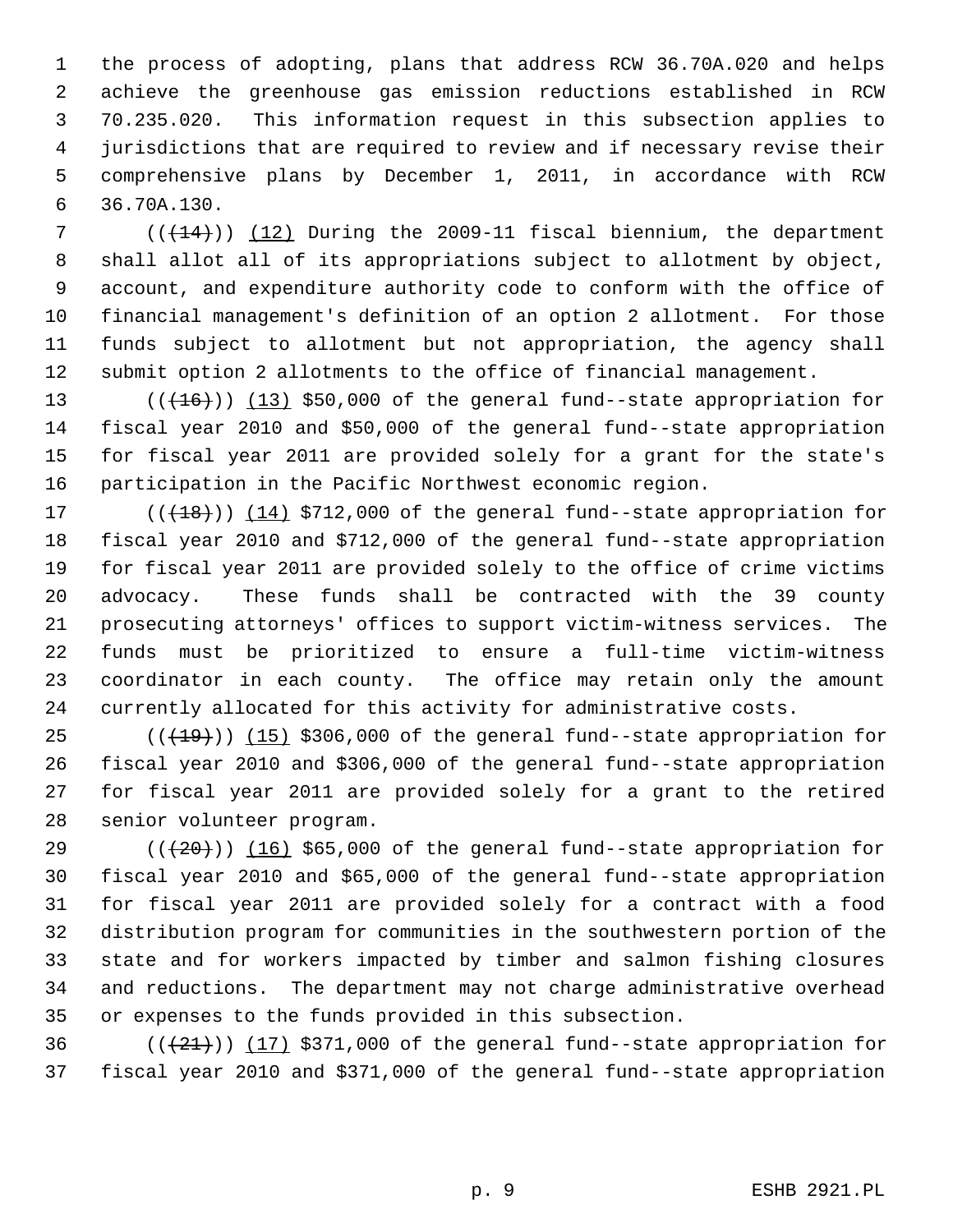1 for fiscal year 2011 are provided solely to the northwest agriculture 2 business center.

 $(1, 22)$  (( $(22)$ )) (18) The department shall administer its growth management 4 act technical assistance so that smaller cities receive proportionately 5 more assistance than larger cities or counties. Pass-through grants 6 shall continue to be funded under 2007-09 policy.

7  $((+23))$  (19) \$212,000 of the general fund--federal appropriation 8 is provided solely for implementation of Second Substitute House Bill 9 No. 1172 (development rights transfer). If the bill is not enacted by 10 June 30, 2009, the amount provided in this subsection shall lapse.

11  $((+25+))$  (20) \$69,000 of the general fund--state appropriation for 12 fiscal year 2010 and \$66,000 of the general fund--state appropriation 13 for fiscal year 2011 are provided solely for implementation of 14 Engrossed Second Substitute House Bill No. 2227 (evergreen jobs act). 15 If the bill is not enacted by June 30, 2009, the amounts provided in 16 this subsection shall lapse.

17  $((+26))$   $(21)$  \$350,000 of the community development and 18 preservation authority account--state appropriation is provided solely 19 for a grant to a community development authority established under 20 chapter 43.167 RCW. The community preservation and development's board 21 of directors may contract with nonprofit community organizations to aid 22 in mitigating the effects of increased public impact on urban 23 neighborhoods due to events in stadia that have a capacity of over 24 50,000 spectators.

25  $((+27))$   $(22)$  \$300,000 of the Washington auto theft prevention 26 authority account--state appropriation is provided solely for a 27 contract with a community group to build local community capacity and 28 economic development within the state by strengthening political 29 relationships between economically distressed communities and 30 governmental institutions. The community group shall identify 31 opportunities for collaboration and initiate activities and events that 32 bring community organizations, local governments, and state agencies 33 together to address the impacts of poverty, political 34 disenfranchisement, and economic inequality on communities of color. 35 These funds must be matched by other nonstate sources on an equal 36 basis.

 $(1/(28))$  (( $(23)$  \$1,800,000 of the home security fund--state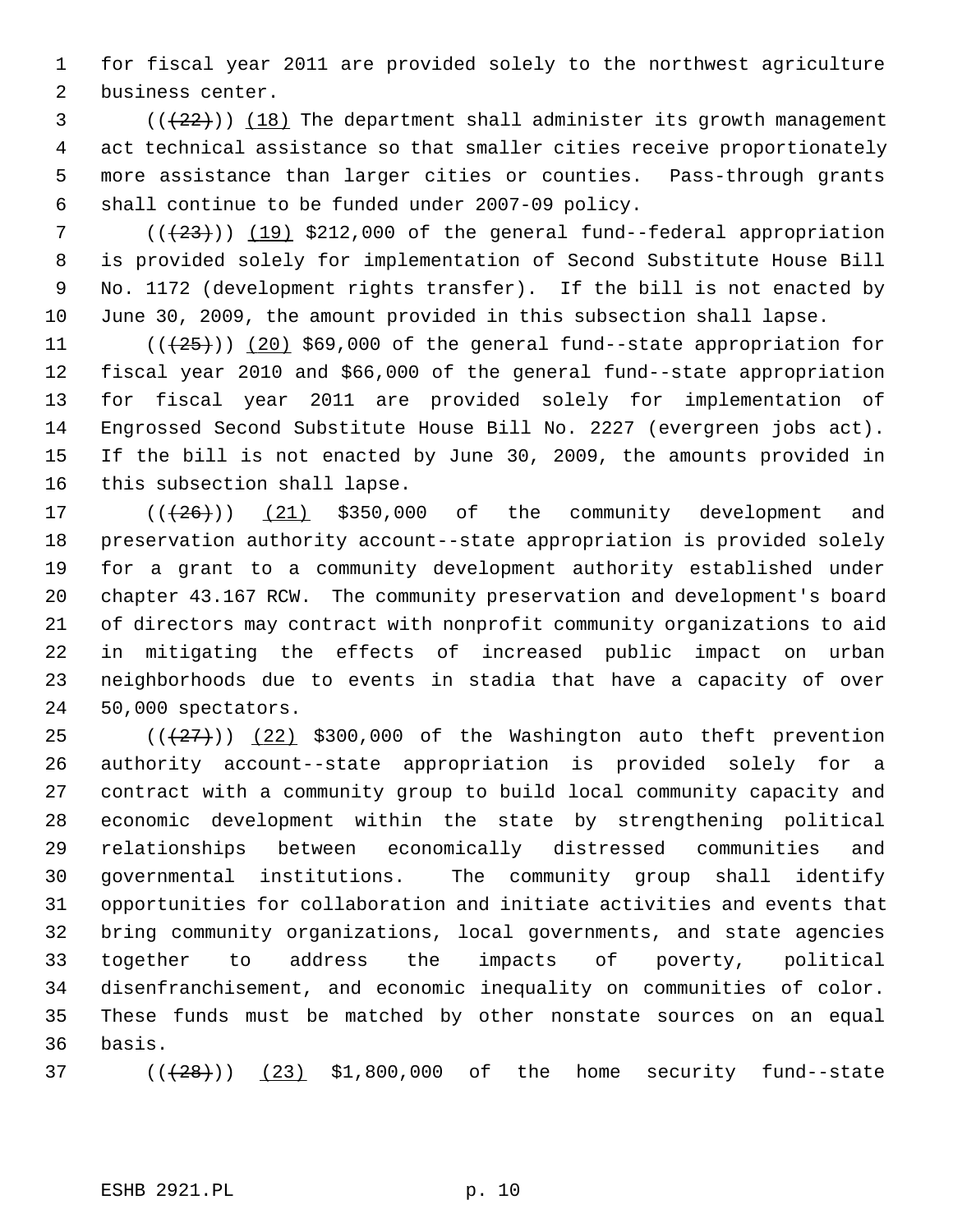1 appropriation is provided for transitional housing assistance or 2 partial payments for rental assistance under the independent youth 3 housing program. 4 (( $(29)$ )) (24) \$5,000,000 of the home security fund--state 5 appropriation is provided solely for the operation, repair, and 6 staffing of shelters in the homeless family shelter program. 7 **Sec. 106.** 2009 c 564 s 129 (uncodified) is amended to read as 8 follows: 9 **FOR THE ECONOMIC AND REVENUE FORECAST COUNCIL** 10 General Fund--State Appropriation (FY 2010) . . . . . . . . ((\$727,000)) 11 \$711,000 12 General Fund--State Appropriation (FY 2011) . . . . . . . ((\$793,000))  $\frac{13}{2785,000}$ 14 TOTAL APPROPRIATION . . . . . . . . . . . . . . ( (\$1,520,000))  $\frac{15}{1.496,000}$ 16 **Sec. 107.** 2009 c 564 s 130 (uncodified) is amended to read as 17 follows: 18 **FOR THE OFFICE OF FINANCIAL MANAGEMENT** 19 General Fund--State Appropriation (FY 2010) . . . . . . ((\$22,163,000))  $20$  \$21,599,000 21 General Fund--State Appropriation (FY 2011) . . . . . . ((\$20,792,000))  $22$  \$20,670,000 23 General Fund--Federal Appropriation . . . . . . . . . . . \$23,597,000 24 General Fund--Private/Local Appropriation . . . . . . . . . \$1,270,000 25 State Auditing Services Revolving 26 Account--State Appropriation . . . . . . . . . . . . . . . \$25,000 27 Economic Development Strategic Reserve Account-- 28 State Appropriation . . . . . . . . . . . . . . . . . . \$280,000 29 TOTAL APPROPRIATION . . . . . . . . . . . . . . ((<del>\$68,127,000</del>))  $\frac{1}{567,441,000}$ 31 The appropriations in this section are subject to the following 32 conditions and limitations: 33 (1) \$188,000 of the general fund--state appropriation for fiscal 34 year 2010 is provided solely for the implementation of Second 35 Substitute Senate Bill No. 5945 (Washington health partnership plan).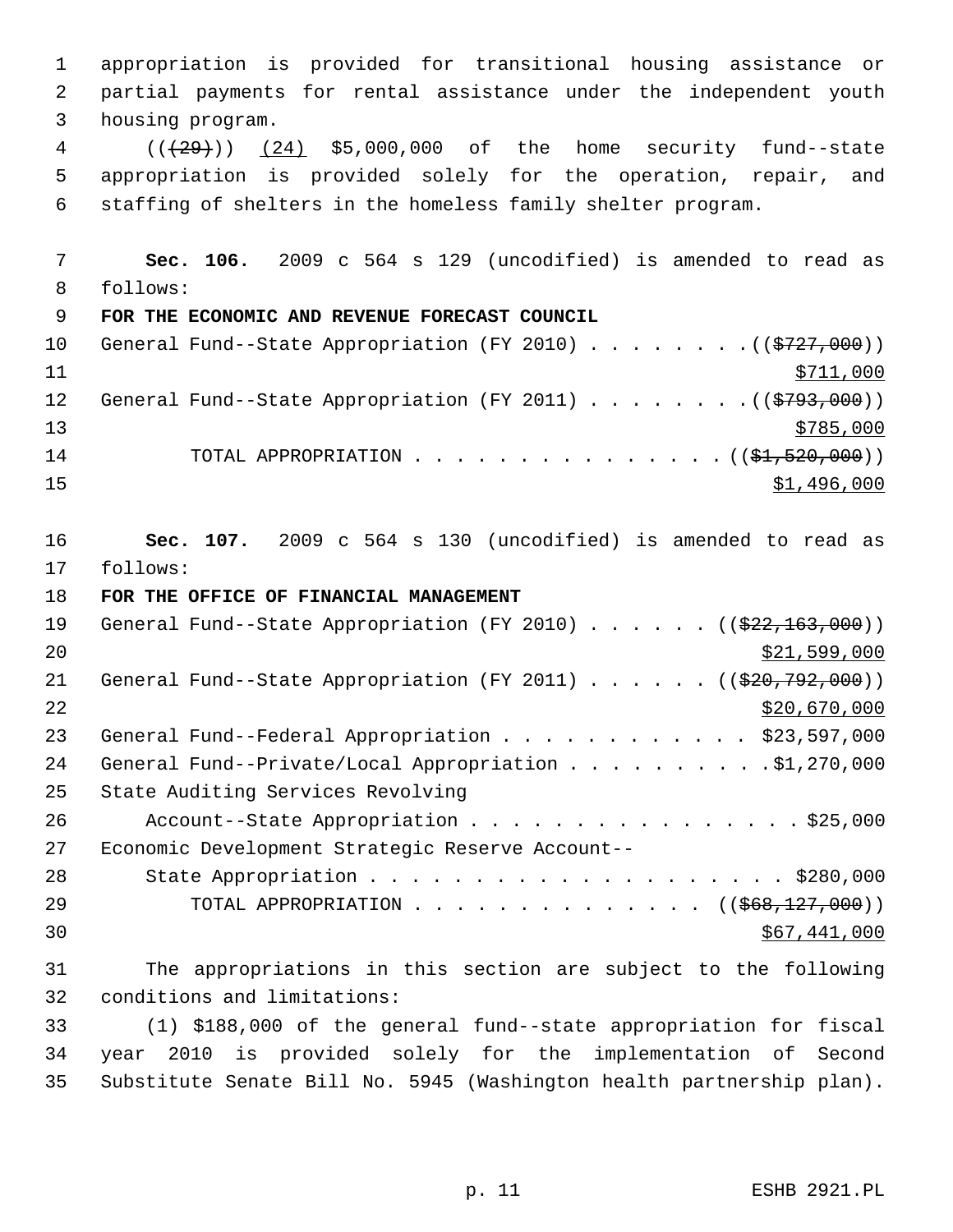1 If the bill is not enacted by June 30, 2009, the amount provided in 2 this subsection shall lapse.

 3 (2) The office of financial management shall conduct a study on 4 alternatives for consolidating or transferring activities and 5 responsibilities of the state lottery commission, state horse racing 6 commission, state liquor control board, and the state gambling 7 commission to achieve cost savings and regulatory efficiencies. In 8 conducting the study, the office of financial management shall consult 9 with the legislative fiscal committees. Further, the office of 10 financial management shall establish an advisory group to include, but 11 not be limited to, representatives of affected businesses, state 12 agencies or entities, local governments, and stakeholder groups. The 13 office of financial management shall submit a final report to the 14 governor and the legislative fiscal committees by November 15, 2009.

15 (3) \$500,000 of the general fund--state appropriation for fiscal 16 year 2010 is provided solely for a study of the feasibility of closing 17 state institutional facilities and a plan on eliminating beds in the 18 state institutional facility inventory. The office of financial 19 management shall contract with consultants with expertise related to 20 the subject matters included in this study. The office of financial 21 management and the consultants shall consult with the department of 22 social and health services, the department of corrections, stakeholder 23 groups that represent the people served in these institutions, labor 24 organizations that represent employees who work in these institutions 25 and other persons or entities with expertise in the areas being 26 studied.

27 (a) For the purposes of this study, "state institutional 28 facilities" means facilities operated by the department of corrections 29 to house persons convicted of a criminal offense, Green Hill school and 30 Maple Lane school operated by the department of social and health 31 services juvenile rehabilitation administration, and residential 32 habilitation centers operated by the department of social and health 33 services.

34 (b) In conducting this study, the consultants shall consider the 35 following factors as appropriate:

36 (i) The availability of alternate facilities including alternatives 37 and opportunities for consolidation with other facilities, impacts on 38 those alternate facilities, and any related capital costs;

#### ESHB 2921.PL p. 12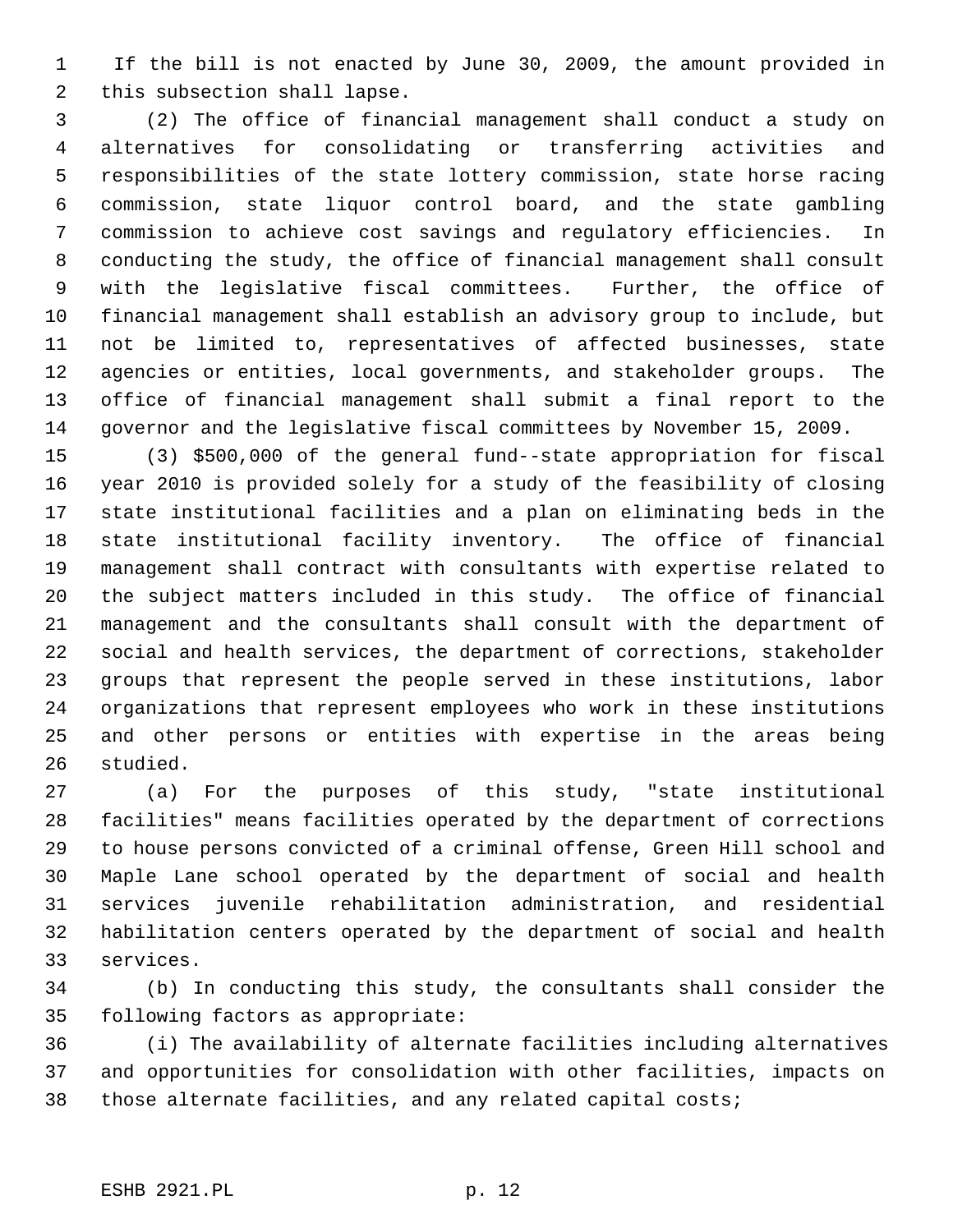1 (ii) The cost of operating the facility, including the cost of 2 providing services and the cost of maintaining or improving the 3 physical plant of the facility;

 4 (iii) The geographic factors associated with the facility, 5 including the impact of the facility on the local economy and the 6 economic impact of its closure, and alternative uses for a facility 7 recommended for closure;

 8 (iv) The costs associated with closing the facility, including the 9 continuing costs following the closure of the facility;

10 (v) Number and type of staff and the impact on the facility staff 11 including other employment opportunities if the facility is closed;

12 (vi) The savings that will accrue to the state from closure or 13 consolidation of a facility and the impact any closure would have on 14 funding the associated services; and

15 (vii) For the residential habilitation centers, the impact on 16 clients in the facility being recommended for closure and their 17 families, including ability to get alternate services and impact on 18 being moved to another facility.

19 (c) The office of financial management shall submit a final report 20 to the governor and the ways and means committees of the house of 21 representatives and senate by November 1, 2009. The report shall 22 provide a recommendation and a plan to eliminate 1,580 beds in the 23 department of corrections facilities, 235 beds from juvenile 24 rehabilitation facilities, and 250 funded beds in the residential 25 habilitation centers through closure or consolidation of facilities. 26 The report shall include an assessment of each facility studied, where 27 and how the services should be provided, and any costs or savings 28 associated with each recommendation. In considering the 29 recommendations of the report, the governor and the legislature shall 30 not consider closure of any state institutional facility unless the 31 report recommended the facility for closure.

32 **Sec. 108.** 2009 c 564 s 137 (uncodified) is amended to read as 33 follows:

### 34 **FOR THE DEPARTMENT OF REVENUE**

35 General Fund--State Appropriation (FY 2010) . . . . . ((\$109,412,000)) 36 \$108,215,000 37 General Fund--State Appropriation (FY 2011) . . . . . ((\$108,505,000))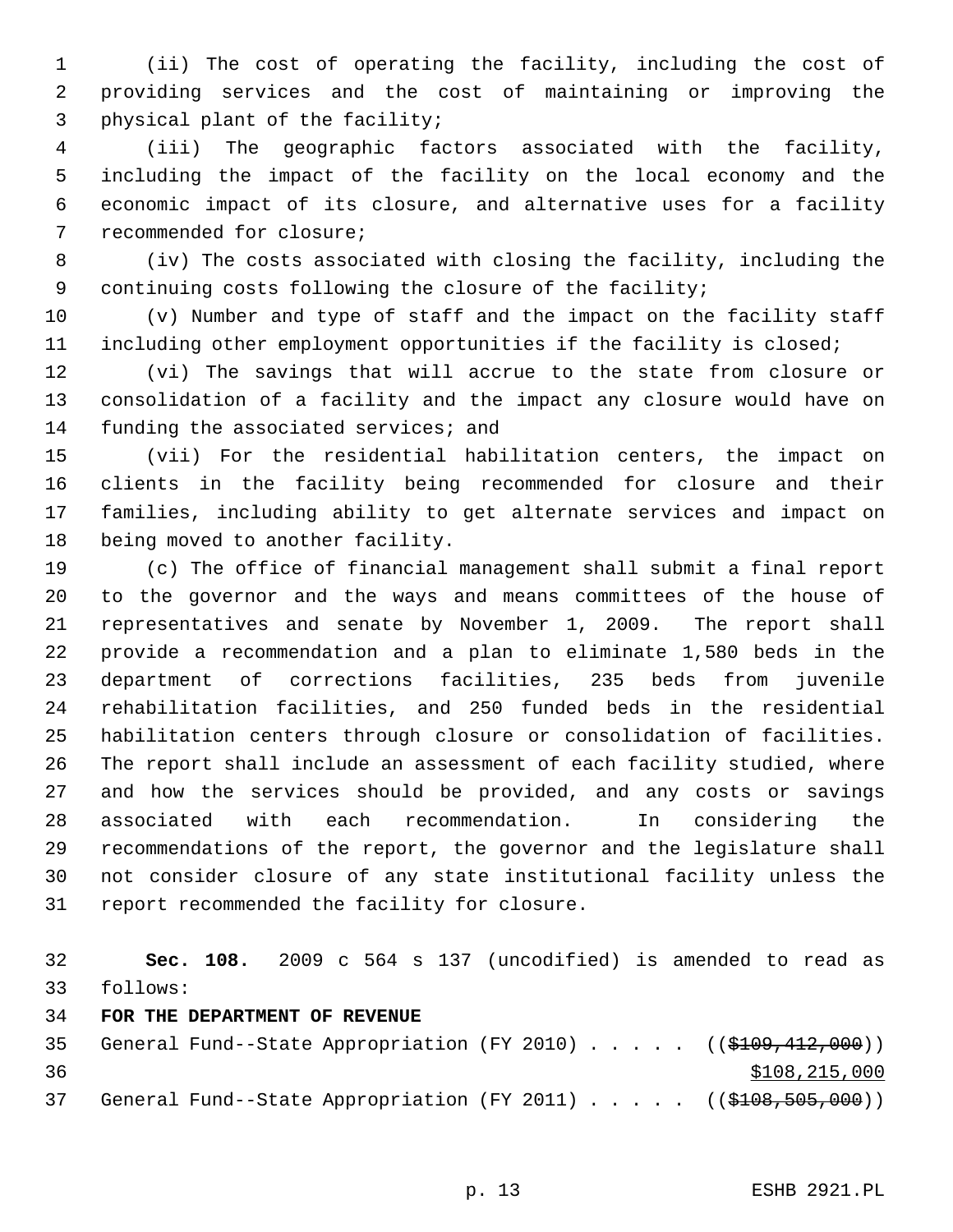$1 \quad$  \$106,995,000

| 2   | Timber Tax Distribution Account--State                           |
|-----|------------------------------------------------------------------|
| 3   |                                                                  |
| 4   | Waste Reduction/Recycling/Litter                                 |
| 5   | Control--State Appropriation \$130,000                           |
| 6   | Waste Tire Removal Account--State Appropriation \$2,000          |
| 7   | Real Estate Excise Tax Grant Account--State                      |
| 8   |                                                                  |
| - 9 | State Toxics Control Account--State Appropriation \$87,000       |
| 10  | Oil Spill Prevention Account--State Appropriation \$19,000       |
| 11  | TOTAL APPROPRIATION $\ldots$ , ( $(\frac{2225,109,000}{\cdots})$ |
| 12  | \$222, 402, 000                                                  |
|     |                                                                  |

13 The appropriations in this section are subject to the following 14 conditions and limitations:

15 (1) \$469,000 of the general fund--state appropriation for fiscal 16 year 2010 and \$374,000 of the general fund--state appropriation for 17 fiscal year 2011 are for the implementation of Substitute Senate Bill 18 No. 5368 (annual property revaluation). If the bill is not enacted by 19 June 30, 2009, the amounts in this subsection shall lapse.

20 (2) (( $\frac{25}{100}$ , (35, 453, 000) \$4, 653, 000 of the general fund-state 21 appropriation for fiscal year 2010 and  $($   $($ \$5,242,000)) \$4,424,000 of the 22 general fund--state appropriation for fiscal year 2011 are for the 23 implementation of revenue enhancement strategies. The strategies must 24 include increased out-of-state auditing and compliance, the purchase of 25 third party data sources for enhanced audit selection, and increased 26 traditional auditing and compliance efforts.

27 (3) \$3,127,000 of the general fund--state appropriation for fiscal 28 year 2010 and \$1,737,000 of the general fund--state appropriation for 29 fiscal year 2011 are for the implementation of Senate Bill No. 6173 30 (sales tax compliance). If the bill is not enacted by June 30, 2009, 31 the amounts provided in this subsection shall lapse.

32 **Sec. 109.** 2009 c 564 s 139 (uncodified) is amended to read as 33 follows:

34 **FOR THE BOARD OF TAX APPEALS**

```
35 General Fund--State Appropriation (FY 2010) . . . . . . .(($1,364,000))
36 $1,342,000
37 General Fund--State Appropriation (FY 2011) \ldots ... . . (($1,368,000))
```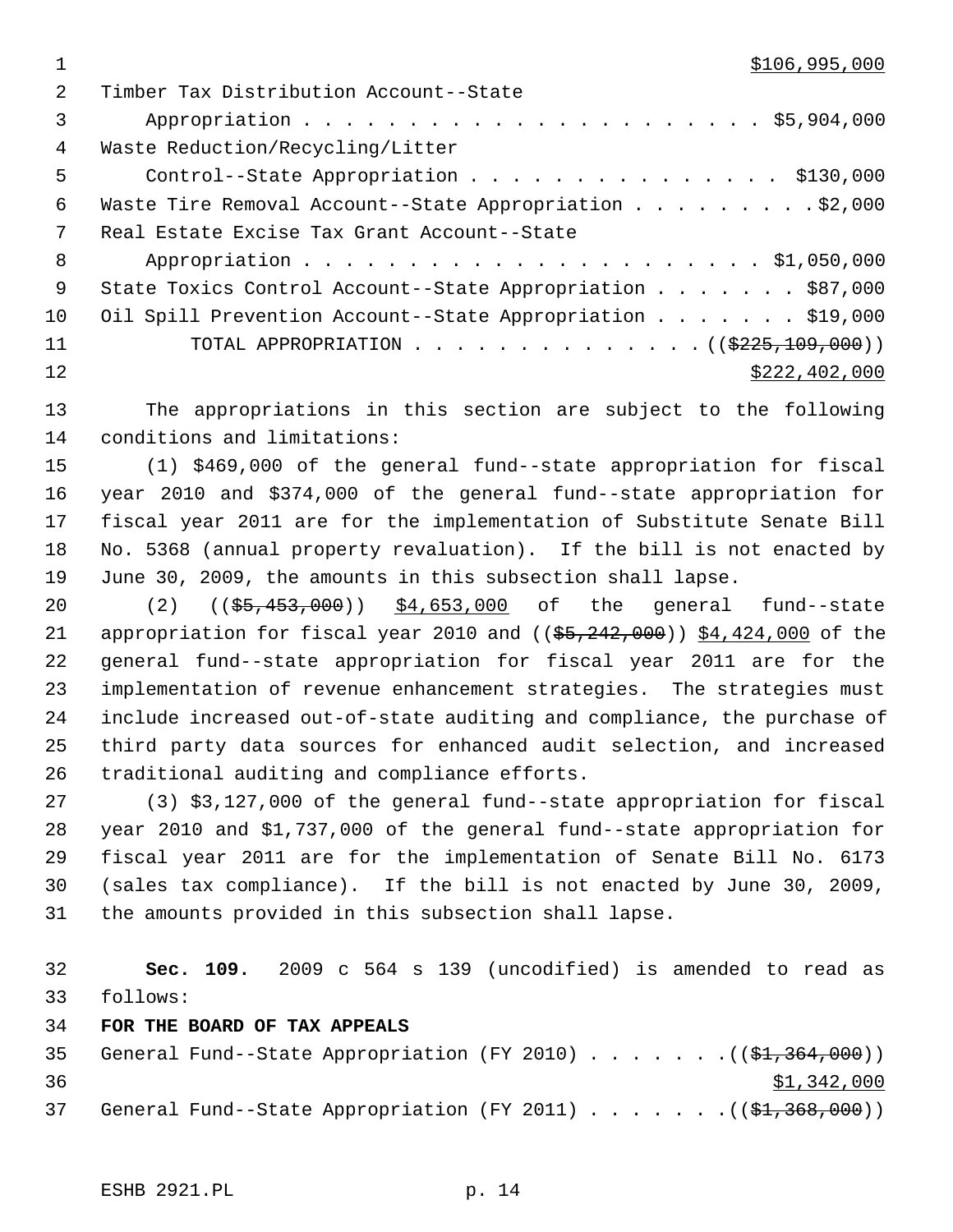$\frac{1}{2}$   $\frac{1}{346,000}$ 

2 TOTAL APPROPRIATION . . . . . . . . . . . . . . ((<del>\$2,732,000</del>))  $\frac{$2,688,000}{ }$ 

 4 **Sec. 110.** 2009 c 564 s 143 (uncodified) is amended to read as 5 follows:

## 6 **FOR THE DEPARTMENT OF INFORMATION SERVICES**

7 General Fund--State Appropriation (FY 2010)  $\ldots \ldots \ldots$  (( $$1,104,000$ )) 8  $\frac{$1,086,000}{ }$  9 General Fund--State Appropriation (FY 2011) . . . . . . .((\$1,104,000))  $10$  \$1,086,000 11 General Fund--Federal Appropriation . . . . . . . . . . . . . . \$701,000 12 Data Processing Revolving Account--State Appropriation . . . \$7,824,000 13 TOTAL APPROPRIATION . . . . . . . . . . . . . . ((\$10,733,000))  $14$  \$10,697,000

15 The appropriations in this section are subject to the following 16 conditions and limitations:

17 (1) \$100,000 of the general fund--state appropriation for fiscal 18 year 2010 and \$100,000 of the general fund--state appropriation for 19 fiscal year 2011 are provided solely for the purposes of Engrossed 20 Second Substitute House Bill No. 1701 (high-speed internet), including 21 expenditure for deposit to the community technology opportunity 22 account. If the bill is not enacted by June 30, 2009, the amounts 23 provided in this subsection shall lapse.

24 (2) The department shall implement some or all of the following 25 strategies to achieve savings on information technology expenditures 26 through: (a) Holistic virtualization strategies; (b) wide-area network 27 optimization strategies; (c) replacement of traditional telephone 28 communications systems with alternatives; and (d) migration of external 29 voice mail systems to internal voice mail systems coordinated by the 30 department. The department shall report to the office of financial 31 management and the fiscal committees of the legislature semiannually on 32 progress made towards the implementation of savings strategies and the 33 savings realized to date. No later than June 30, 2011, the department 34 shall submit a final report on its findings and savings realized to the 35 office of financial management and the fiscal committees of the 36 legislature.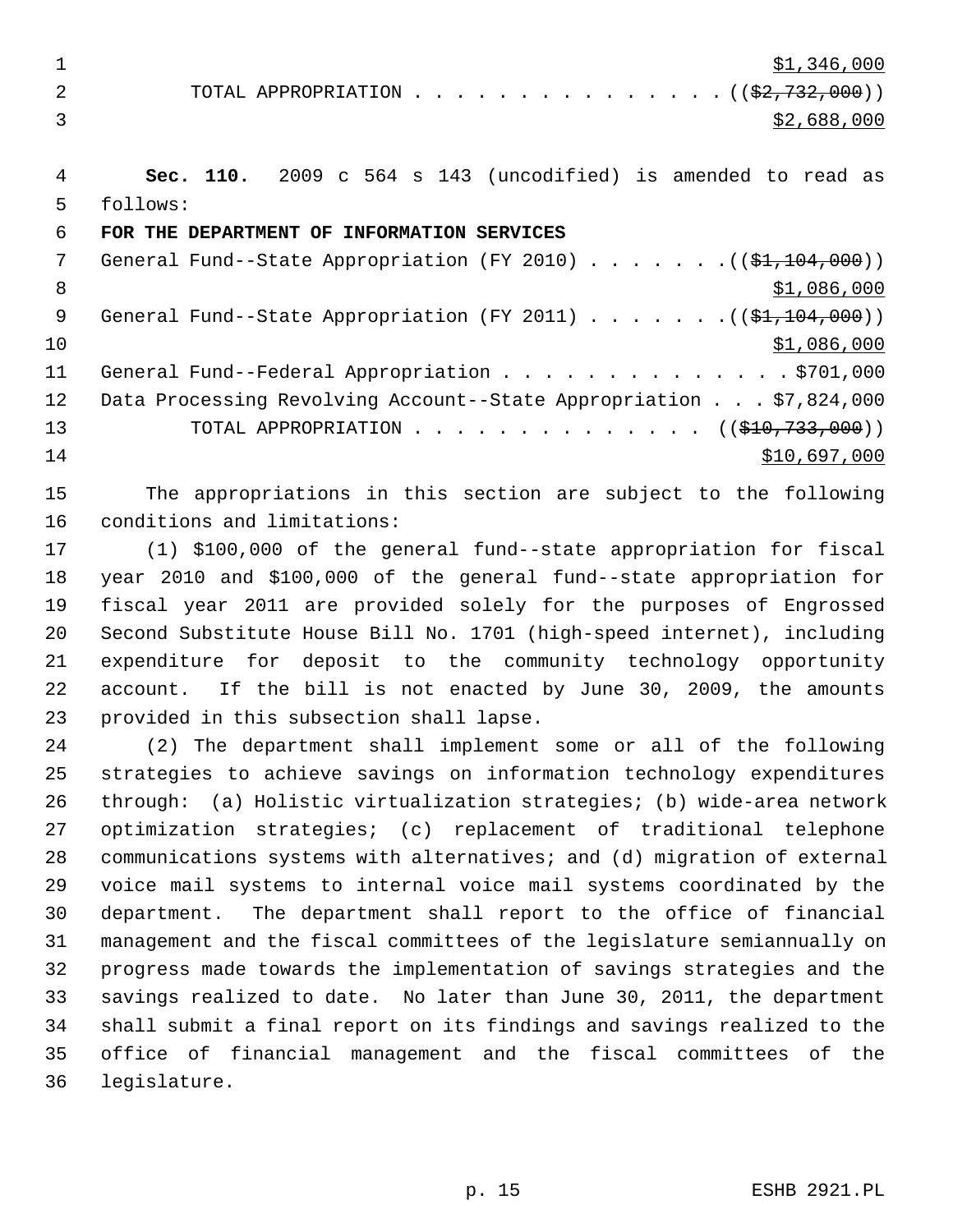1 **Sec. 111.** 2009 c 564 s 151 (uncodified) is amended to read as 2 follows: 3 **FOR THE MILITARY DEPARTMENT** 4 General Fund--State Appropriation (FY 2010) . . . . . . ((\$10,244,000))  $5 - 5$  \$10,084,000 6 General Fund--State Appropriation (FY 2011) . . . . . . ((\$10,290,000)) 7 \$10,190,000 8 General Fund--Federal Appropriation . . . . . . . . . . . \$149,101,000 9 Enhanced 911 Account--State Appropriation . . . . . . . . \$39,598,000 10 Disaster Response Account--State Appropriation . . . . . \$28,194,000 11 Disaster Response Account--Federal Appropriation . . . . . \$91,263,000 12 Military Department Rent and Lease Account--State 13 Appropriation . . . . . . . . . . . . . . . . . . . . . . . \$615,000 14 Military Department Active State Service Account--Federal 15 Appropriation . . . . . . . . . . . . . . . . . . . . . . . \$200,000 16 Worker and Community Right-to-Know Account--State 17 Appropriation . . . . . . . . . . . . . . . . . . . . . . . \$341,000 18 Nisqually Earthquake Account--State Appropriation . . . . . \$144,000 19 Nisqually Earthquake Account--Federal Appropriation . . . . . \$856,000 20 TOTAL APPROPRIATION . . . . . . . . . . . . . ((<del>\$330,846,000</del>)) 21 \$330,586,000

22 The appropriations in this section are subject to the following 23 conditions and limitations:

24 (1) \$28,194,000 of the disaster response account--state 25 appropriation and \$91,263,000 of the disaster response account--federal 26 appropriation may be spent only on disasters declared by the governor 27 and with the approval of the office of financial management. The 28 military department shall submit a report quarterly to the office of 29 financial management and the legislative fiscal committees detailing 30 information on the disaster response account, including: (a) The 31 amount and type of deposits into the account; (b) the current available 32 fund balance as of the reporting date; and (c) the projected fund 33 balance at the end of the 2009-2011 biennium based on current revenue 34 and expenditure patterns.

35 (2) \$144,000 of the Nisqually earthquake account--state 36 appropriation and \$856,000 of the Nisqually earthquake account--federal 37 appropriation are provided solely for response and recovery costs 38 associated with the February 28, 2001, earthquake. The military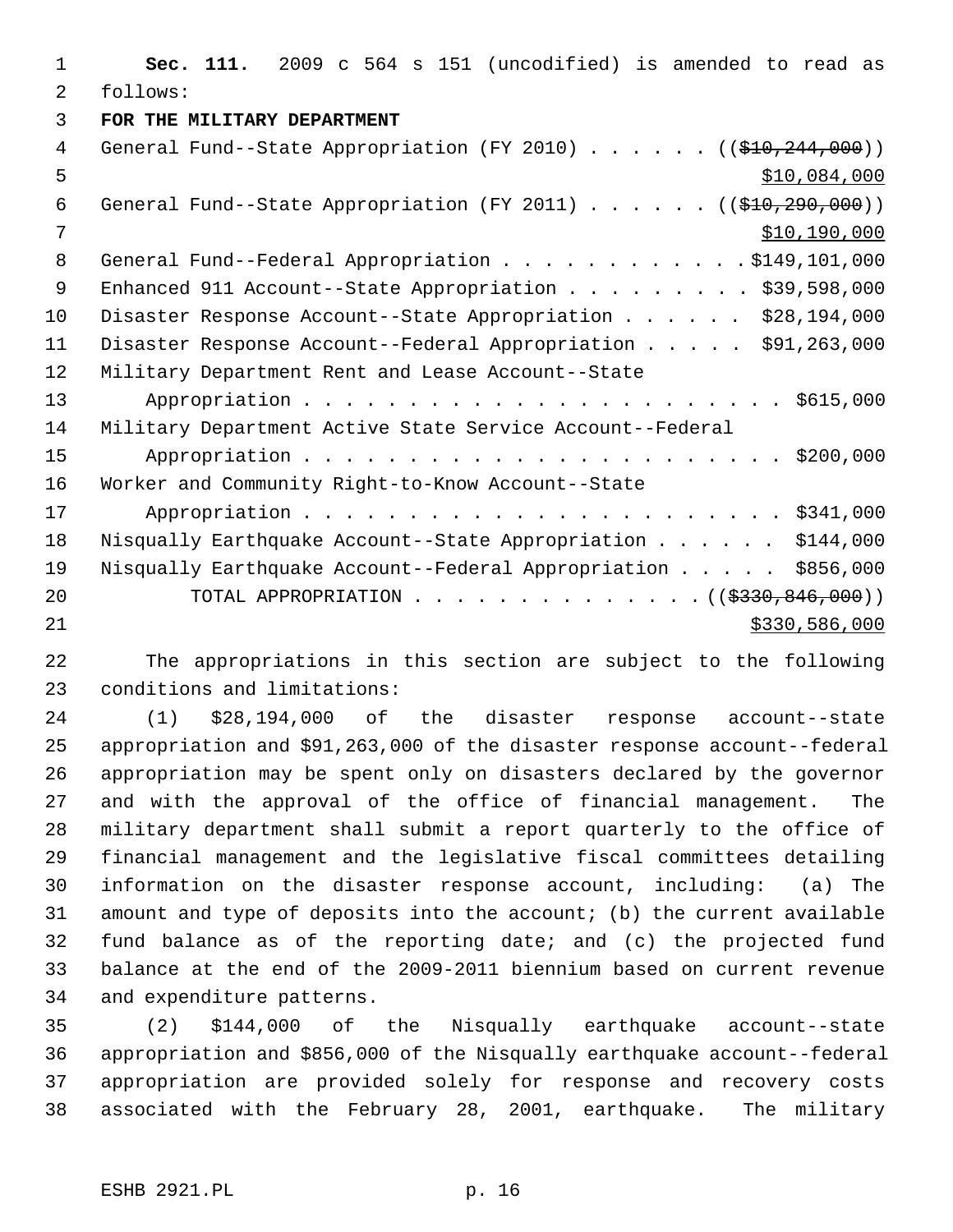1 department shall submit a report quarterly to the office of financial 2 management and the legislative fiscal committees detailing earthquake 3 recovery costs, including: (a) Estimates of total costs; (b) 4 incremental changes from the previous estimate; (c) actual 5 expenditures; (d) estimates of total remaining costs to be paid; and 6 (e) estimates of future payments by biennium. This information shall 7 be displayed by fund, by type of assistance, and by amount paid on 8 behalf of state agencies or local organizations. The military 9 department shall also submit a report quarterly to the office of 10 financial management and the legislative fiscal committees detailing 11 information on the Nisqually earthquake account, including: (a) The 12 amount and type of deposits into the account; (b) the current available 13 fund balance as of the reporting date; and (c) the projected fund 14 balance at the end of the 2009-2011 biennium based on current revenue 15 and expenditure patterns.

16 (3) \$85,000,000 of the general fund--federal appropriation is 17 provided solely for homeland security, subject to the following 18 conditions:

19 (a) Any communications equipment purchased by local jurisdictions 20 or state agencies shall be consistent with standards set by the 21 Washington state interoperability executive committee;

22 (b) The department shall submit a quarterly report to the office of 23 financial management and the legislative fiscal committees detailing 24 the governor's domestic security advisory group recommendations; 25 homeland security revenues and expenditures, including estimates of 26 total federal funding for the state; incremental changes from the 27 previous estimate, planned and actual homeland security expenditures by 28 the state and local governments with this federal funding; and matching 29 or accompanying state or local expenditures; and

30 (c) The department shall submit a report by December 1st of each 31 year to the office of financial management and the legislative fiscal 32 committees detailing homeland security revenues and expenditures for 33 the previous fiscal year by county and legislative district.

34 (4) \$500,000 of the general fund--state appropriation for fiscal 35 year 2010 and \$500,000 of the general fund--state appropriation for 36 fiscal year 2011 are provided solely for the military department to 37 contract with the Washington information network 2-1-1 to operate a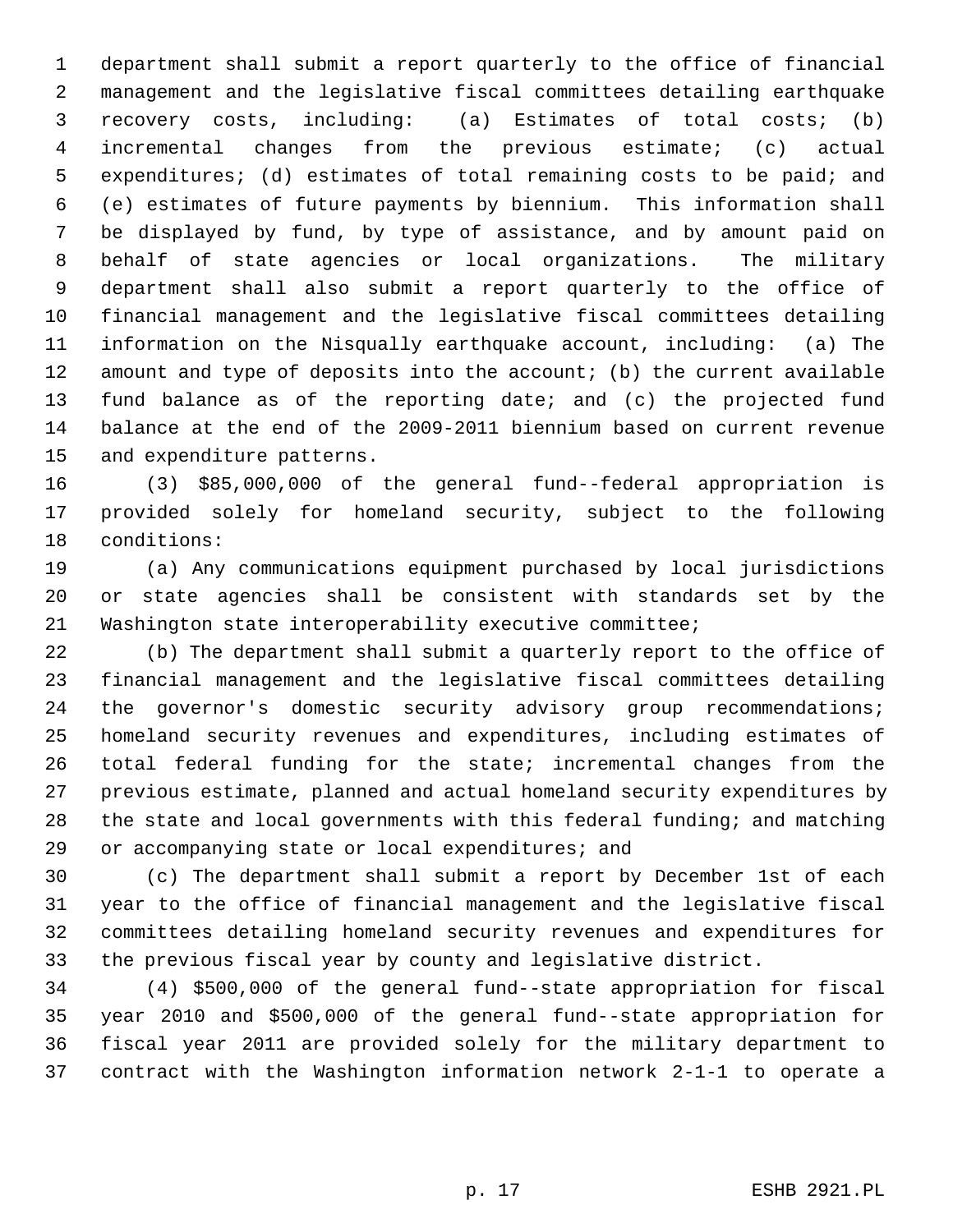1 statewide 2-1-1 system. The department shall provide the entire amount 2 for 2-1-1 and shall use any of the funds for administrative purposes.

 3 **Sec. 112.** 2009 c 564 s 153 (uncodified) is amended to read as 4 follows:

### 5 **FOR THE DEPARTMENT OF ARCHAEOLOGY AND HISTORIC PRESERVATION**

| 6        | General Fund--State Appropriation (FY 2010) $($ $($ \$1,418,000)) |
|----------|-------------------------------------------------------------------|
| 7        | \$1,371,000                                                       |
| 8        | General Fund--State Appropriation (FY 2011) $($ $($ \$1,380,000)) |
| <b>q</b> | \$1,349,000                                                       |
| 10       | General Fund--Federal Appropriation \$1,653,000                   |
| 11       | General Fund--Private/Local Appropriation \$14,000                |
| 12       | TOTAL APPROPRIATION $($ $($ $\frac{64}{7}$ $\frac{465}{7000})$    |
| 13       | \$4,387,000                                                       |
|          |                                                                   |

14 **Sec. 113.** 2009 c 564 s 154 (uncodified) is amended to read as 15 follows:

16 **FOR THE GROWTH MANAGEMENT HEARINGS BOARD**

| 17 | General Fund--State Appropriation (FY 2010) ( $(\frac{21}{61}, 674, 000)$ ) |  |  |  |  |  |             |
|----|-----------------------------------------------------------------------------|--|--|--|--|--|-------------|
| 18 |                                                                             |  |  |  |  |  | \$1,623,000 |
| 19 | General Fund--State Appropriation (FY 2011) \$1,549,000                     |  |  |  |  |  |             |
| 20 | TOTAL APPROPRIATION $\ldots$ , ( $(\frac{2}{3}, \frac{223}{600})$ )         |  |  |  |  |  |             |
| 21 |                                                                             |  |  |  |  |  | \$3,172,000 |

(End of part)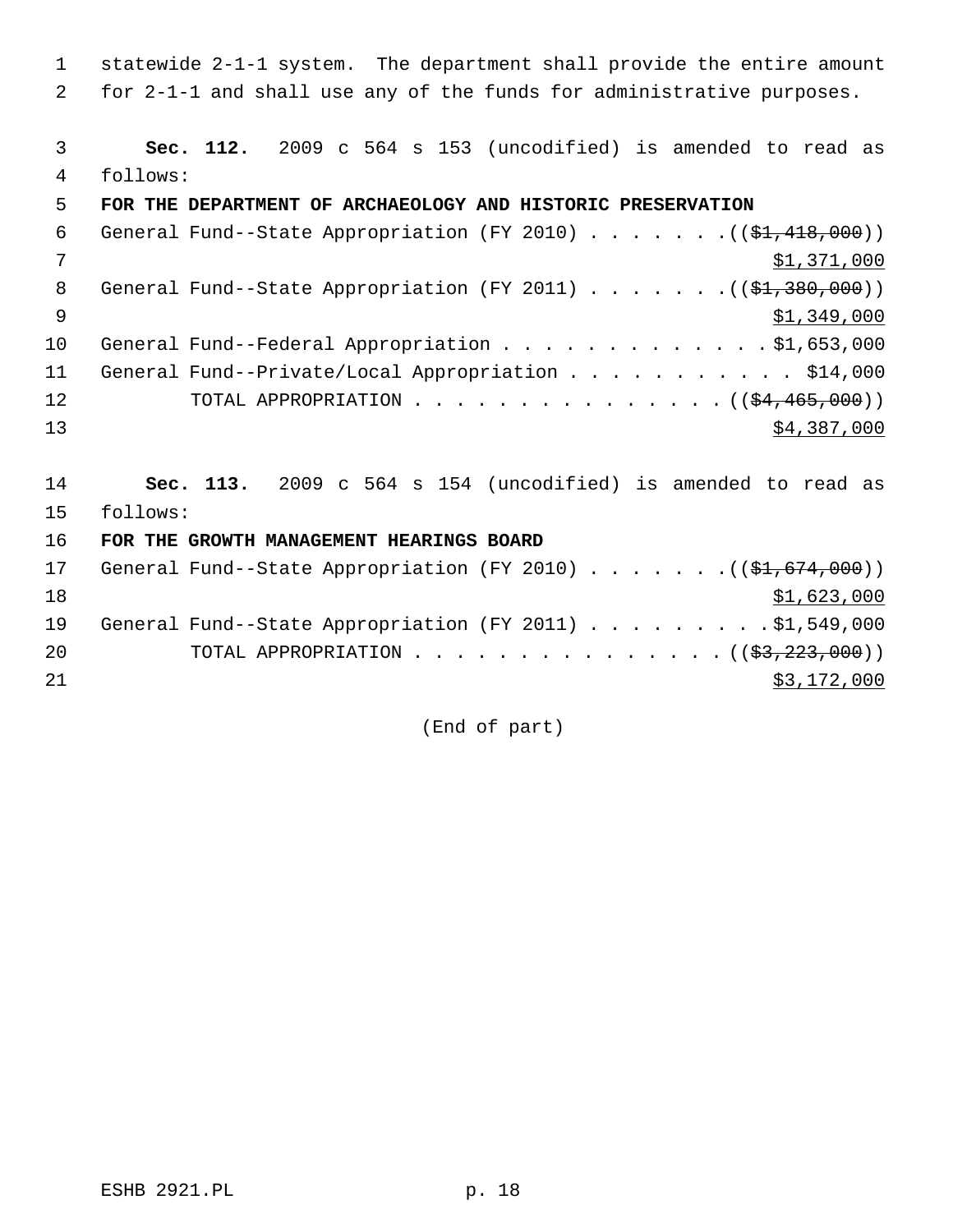| $\mathbf{1}$   | PART II                                                                                                         |
|----------------|-----------------------------------------------------------------------------------------------------------------|
| $\overline{2}$ | <b>HUMAN SERVICES</b>                                                                                           |
|                |                                                                                                                 |
| 3              | Sec. 201. 2009 c 564 s 202 (uncodified) is amended to read as                                                   |
| 4              | follows:                                                                                                        |
| 5              | FOR THE DEPARTMENT OF SOCIAL AND HEALTH SERVICES--CHILDREN AND FAMILY                                           |
| 6              | SERVICES PROGRAM                                                                                                |
| 7              | General Fund--State Appropriation (FY 2010) ( $(\frac{2315}{241}, \frac{241}{100})$ )                           |
| 8              | \$314,698,000                                                                                                   |
| 9              | General Fund--State Appropriation (FY 2011) ( $(\frac{2317}{248}, 248, 000)$ )                                  |
| 10             | \$316,181,000                                                                                                   |
| 11             | General Fund--Federal Appropriation $($ $($ $\frac{496}{509}, \frac{509}{100})$                                 |
| 12             | \$494,889,000                                                                                                   |
| 13             | General Fund--Private/Local Appropriation \$828,000                                                             |
| 14             | Home Security Fund Appropriation \$8,389,000                                                                    |
| 15             | Domestic Violence Prevention Account--State                                                                     |
| 16             |                                                                                                                 |
| 17             | Education Legacy Trust Account--State Appropriation \$725,000                                                   |
| 18             | TOTAL APPROPRIATION ( $(\frac{1}{21}, 140, 094, 000)$ )                                                         |
| 19             | \$1,136,864,000                                                                                                 |
| $\sim$ $\sim$  | and the state of the state of the state of the state of the state of the state of the state of the state of the |

20 The appropriations in this section are subject to the following 21 conditions and limitations:

22 (1) \$5,563,000 of the general fund--state appropriation for fiscal 23 year 2010 and \$5,563,000 of the general fund--state appropriation for 24 fiscal year 2011 are provided solely for intensive family preservation 25 services as defined in RCW 74.14C.010 and for evidence-based services 26 that prevent out-of-home placement and reduce length of stay in the 27 child welfare system.

28 (2) \$993,000 of the general fund--state appropriation for fiscal 29 year 2010 and \$993,000 of the general fund--state appropriation for 30 fiscal year 2011 are provided solely to contract for the operation of 31 one pediatric interim care facility. The facility shall provide 32 residential care for up to seventeen children through two years of age. 33 Seventy-five percent of the children served by the facility must be in 34 need of special care as a result of substance abuse by their mothers. 35 The facility shall also provide on-site training to biological, 36 adoptive, or foster parents. The facility shall provide at least three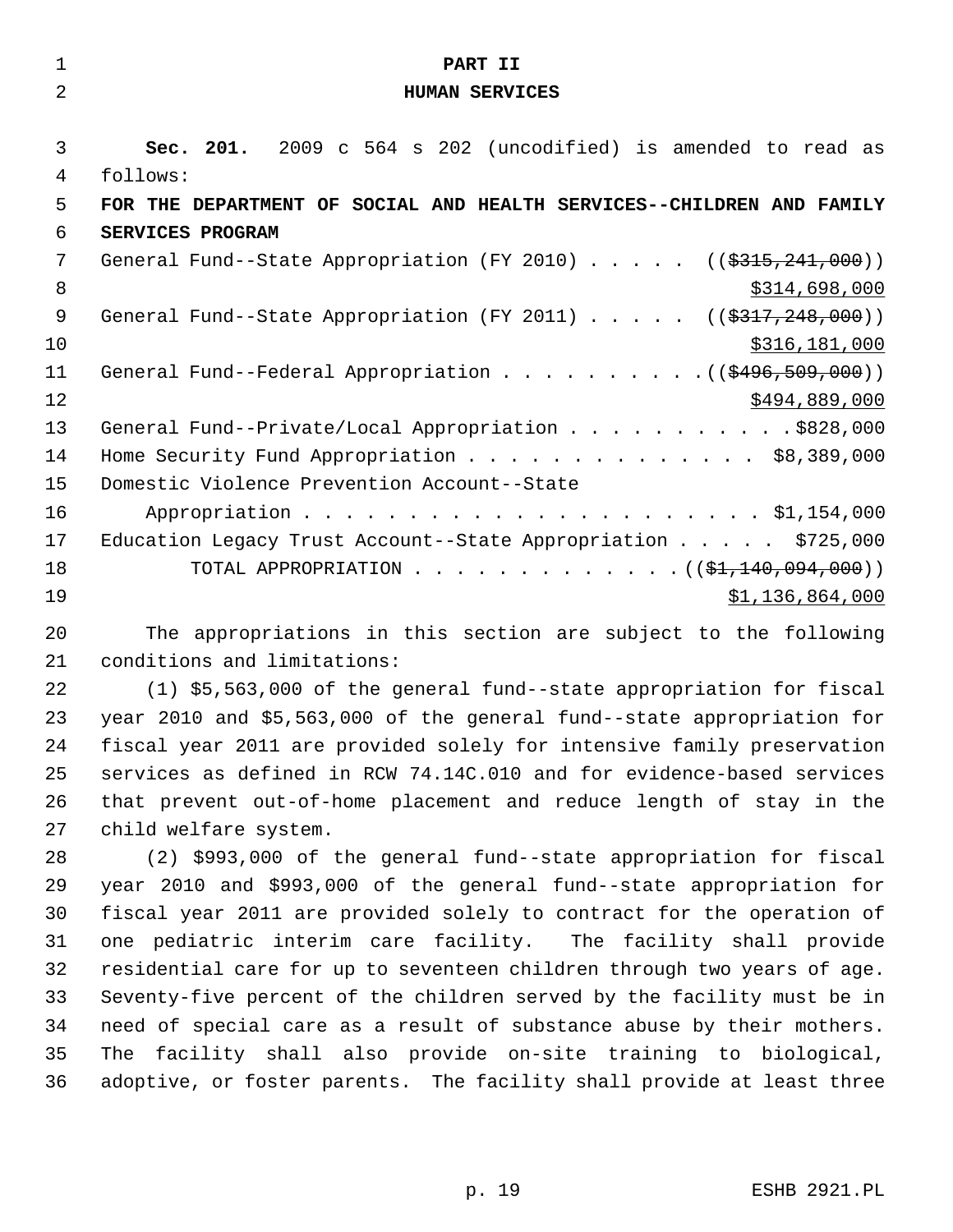1 months of consultation and support to parents accepting placement of 2 children from the facility. The facility may recruit new and current 3 foster and adoptive parents for infants served by the facility. The 4 department shall not require case management as a condition of the 5 contract.

 6 (3) \$375,000 of the general fund--state appropriation for fiscal 7 year ((2008)) 2010, \$375,000 of the general fund--state appropriation 8 for fiscal year ((2009)) 2011, and \$322,000 of the general fund-- 9 federal appropriation are provided solely for up to three nonfacility-10 based programs for the training, consultation, support, and recruitment 11 of biological, foster, and adoptive parents of children through age 12 three in need of special care as a result of substance abuse by their 13 mothers, except that each program may serve up to three medically 14 fragile nonsubstance-abuse-affected children. In selecting 15 nonfacility-based programs, preference shall be given to programs whose 16 federal or private funding sources have expired or that have 17 successfully performed under the existing pediatric interim care 18 program.

19 (4) \$2,500,000 of the general fund--state appropriation for fiscal 20 year 2010 and \$2,500,000 of the general fund--state appropriation for 21 fiscal year 2011 are provided solely for secure crisis residential 22 centers. Within appropriated amounts, the department shall collaborate 23 with providers to maintain no less than forty-five beds that are 24 geographically representative of the state. The department shall 25 examine current secure crisis residential staffing requirements, 26 flexible payment options, center specific waivers, and other 27 appropriate methods to accomplish this outcome.

28 (5) A maximum of \$76,831,000 of the general fund--state 29 appropriations and \$56,901,000 of the general fund--federal 30 appropriations for the 2009-11 biennium shall be expended for 31 behavioral rehabilitative services and these amounts are provided 32 solely for this purpose. The department shall work with behavioral 33 rehabilitative service providers to decrease the length of stay through 34 improved emotional, behavioral, or medical outcomes for children in 35 behavioral rehabilitative services in order to achieve the appropriated 36 levels.

37 (a) Contracted providers shall act in good faith and accept the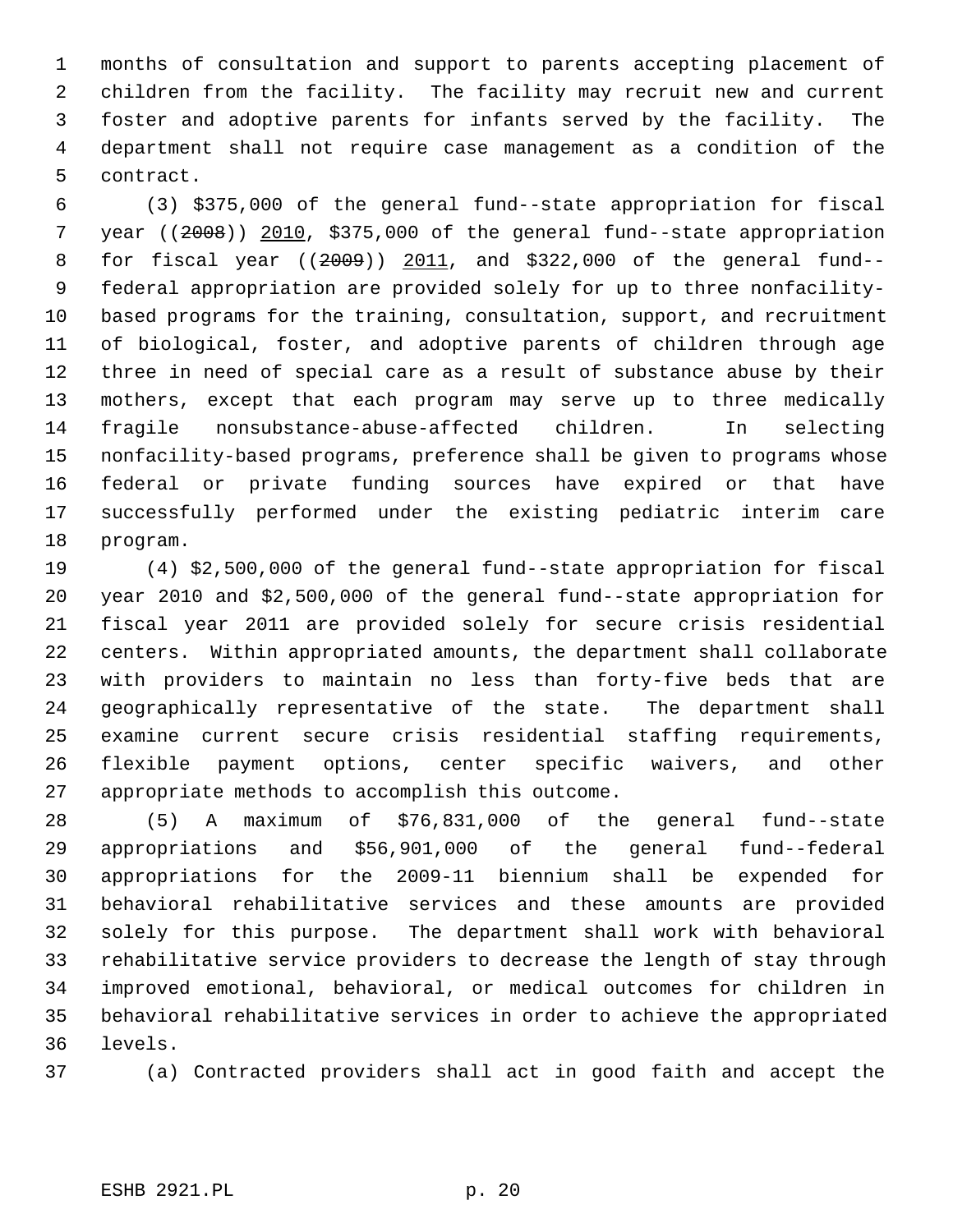1 hardest to place children, to the greatest extent possible, in order to 2 improve their emotional, behavioral, or medical conditions.

 3 (b) The department and the contracted provider shall mutually agree 4 and establish an exit date for when the child is to exit the behavioral 5 rehabilitative service provider. The department and the contracted 6 provider should mutually agree, to the greatest extent possible, on a 7 viable placement for the child to go to once the child's treatment 8 process has been completed. The child shall exit only when the 9 emotional, behavioral, or medical condition has improved or if the 10 provider has not shown progress toward the outcomes specified in the 11 signed contract at the time of exit. This subsection (b) does not 12 prevent or eliminate the department's responsibility for removing the 13 child from the provider if the child's emotional, behavioral, or 14 medical condition worsens or is threatened.

15 (c) The department is encouraged to use performance-based contracts 16 with incentives directly tied to outcomes described in this section. 17 The contracts should incentivize contracted providers to accept the 18 hardest to place children and incentivize improvement in children's 19 emotional, mental, and medical well-being within the established exit 20 date. The department is further encouraged to increase the use of 21 behavioral rehabilitative service group homes, wrap around services to 22 facilitate and support placement of youth with relatives, and other 23 means to control expenditures.

24 (d) The total foster care per capita amount shall not increase more 25 than four percent in the 2009-11 biennium and shall not include 26 behavioral rehabilitative service.

27 (6) Within amounts provided for the foster care and adoption 28 support programs, the department shall control reimbursement decisions 29 for foster care and adoption support cases such that the aggregate 30 average cost per case for foster care and for adoption support does not 31 exceed the amounts assumed in the projected caseload expenditures.

32 (7) Within amounts appropriated in this section, priority shall be 33 given to proven intervention models, including evidence-based 34 prevention and early intervention programs identified by the Washington 35 state institute for public policy and the department. The department 36 shall include information on the number, type, and outcomes of the 37 evidence-based programs being implemented in its reports on child 38 welfare reform efforts.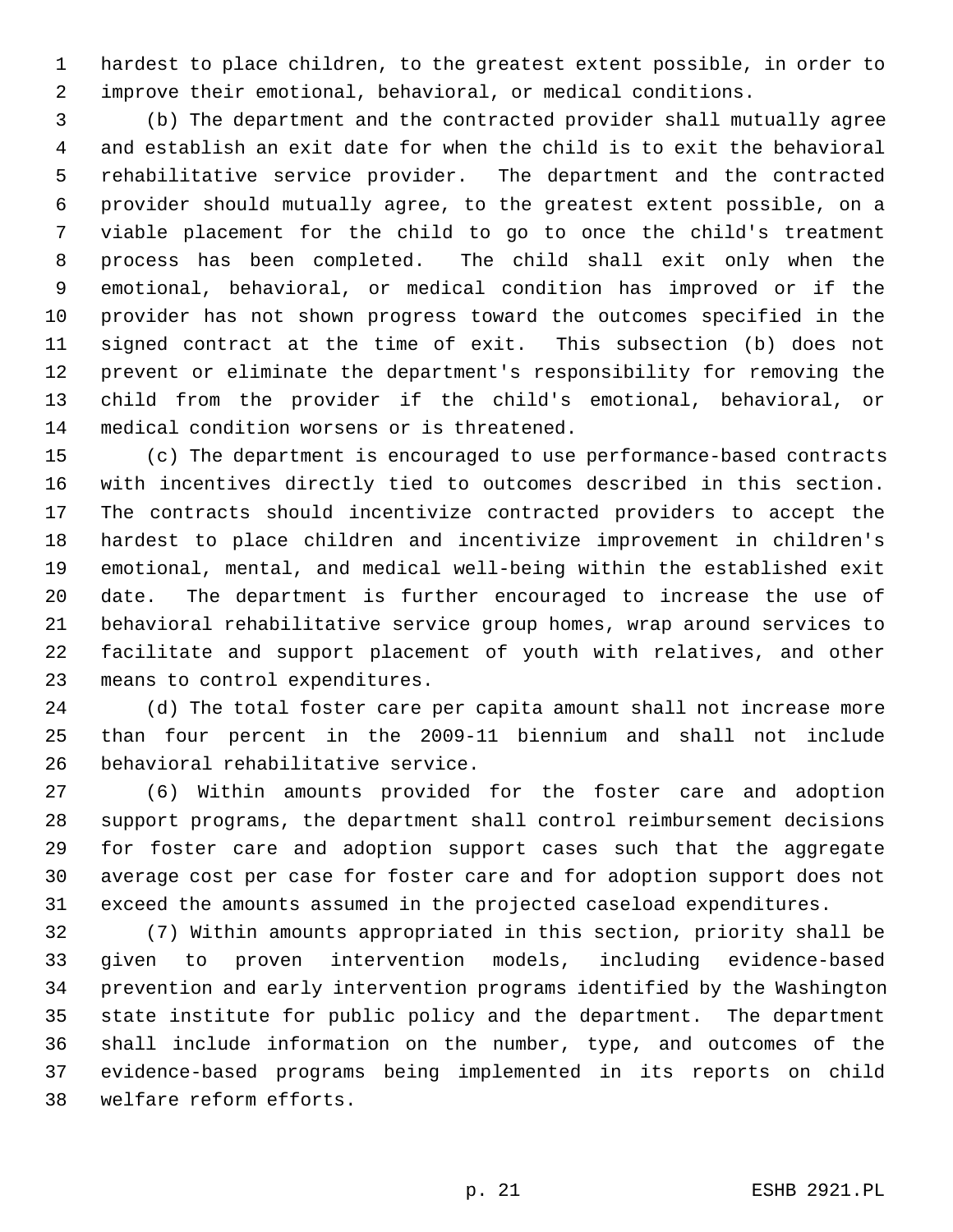1 (8) \$37,000 of the general fund--state appropriation for fiscal 2 year 2010, \$37,000 of the general fund--state appropriation for fiscal 3 year 2011, and \$32,000 of the general fund--federal appropriation are 4 provided solely for the implementation of chapter 465, Laws of 2007 5 (child welfare).

 6 (9) \$125,000 of the general fund--state appropriation for fiscal 7 year 2010 and \$125,000 of the general fund--state appropriation for 8 fiscal year 2011 are provided solely for continuum of care services. 9 \$100,000 of this amount is for Casey family partners and \$25,000 of 10 this amount is for volunteers of America crosswalk in fiscal year 2010. 11 \$100,000 of this amount is for Casey family partners and \$25,000 of 12 this amount is for volunteers of America crosswalk in fiscal year 2011.

13 (10) \$616,000 of the general fund--state appropriation for fiscal 14 year 2010, \$616,000 of the general fund--state appropriation for fiscal 15 year 2011, and \$368,000 of the general fund--federal appropriation are 16 provided solely to contract with medical professionals for 17 comprehensive safety assessments of high-risk families. The safety 18 assessments will use validated assessment tools to guide intervention 19 decisions through the identification of additional safety and risk 20 factors. \$800,000 of this amount is for comprehensive safety 21 assessments for families receiving in-home child protective services or 22 family voluntary services. \$800,000 of this amount is for 23 comprehensive safety assessments of families with an infant age birth 24 to fifteen days where the infant was, at birth, diagnosed as substance 25 exposed and the department received an intake referral related to the 26 infant due to the substance exposure.

27 (11) \$7,970,000 of the general fund--state appropriation for fiscal 28 year 2010, \$7,711,000 of the general fund--state appropriation for 29 fiscal year 2011, and \$5,177,000 of the general fund--federal 30 appropriation are provided solely for court-ordered supervised visits 31 between parents and dependent children and for sibling visits. The 32 department shall work collaboratively with the juvenile dependency 33 courts to stay within appropriations without impeding reunification 34 outcomes between parents and dependent children. The department shall 35 report to the legislative fiscal committees quarterly, the number of 36 children in foster care who receive supervised visits, their frequency, 37 length of time of each visit, and whether reunification is attained.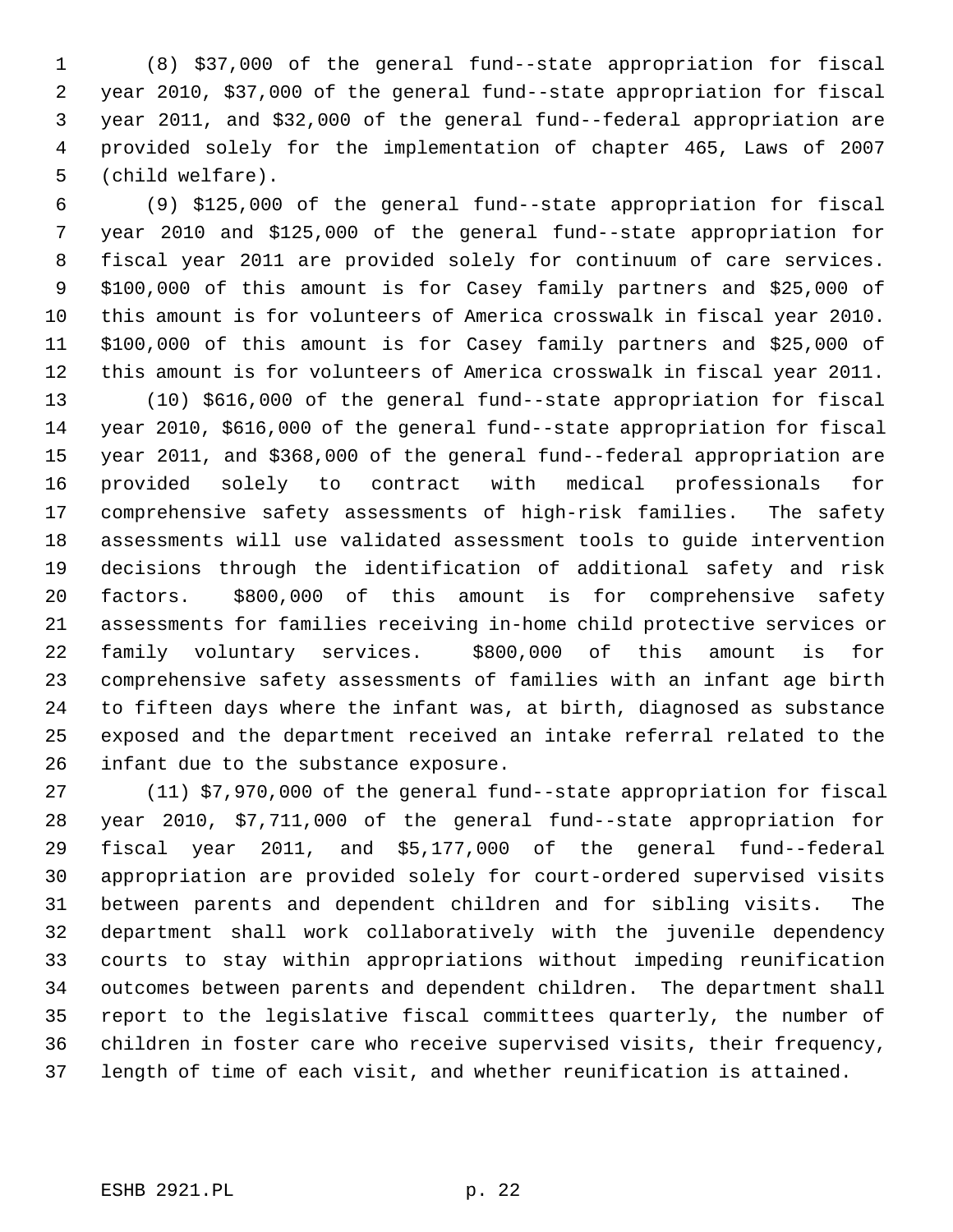1 (12) \$1,789,000 of the home security fund--state appropriation is 2 provided solely for street youth program services.

 3 (13) \$1,584,000 of the general fund--state appropriation for fiscal 4 year 2010, \$1,584,000 of the general fund--state appropriation for 5 fiscal year 2011, and \$1,586,000 of the general fund--federal 6 appropriation are provided solely for the department to recruit foster 7 parents. The recruitment efforts shall include collaborating with 8 community-based organizations and current or former foster parents to 9 recruit foster parents.

10 (14) \$725,000 of the education legacy trust account--state 11 appropriation is provided solely for children's administration to 12 contract with an educational advocacy provider with expertise in foster 13 care educational outreach. Funding is provided solely for contracted 14 education coordinators to assist foster children in succeeding in K-12 15 and higher education systems. Funding shall be prioritized to regions 16 with high numbers of foster care youth and/or regions where backlogs of 17 youth that have formerly requested educational outreach services exist. 18 (15) \$1,300,000 of the home security fund account--state

19 appropriation is provided solely for HOPE beds.

20 (16) \$5,300,000 of the home security fund account--state 21 appropriation is provided solely for the crisis residential centers.

22 (17) The appropriations in this section reflect reductions in the 23 appropriations for the children's administration administrative 24 expenses. It is the intent of the legislature that these reductions 25 shall be achieved, to the greatest extent possible, by reducing those 26 administrative costs that do not affect direct client services or 27 direct service delivery or programs.

28 (18) Within the amounts appropriated in this section, the 29 department shall contract for a pilot project with family and community 30 networks in Whatcom county and up to four additional counties to 31 provide services. The pilot project shall be designed to provide a 32 continuum of services that reduce out-of-home placements and the 33 lengths of stay for children in out-of-home placement. The department 34 and the community networks shall collaboratively select the additional 35 counties for the pilot project and shall collaboratively design the 36 contract. Within the framework of the pilot project, the contract 37 shall seek to maximize federal funds. The pilot project in each county 38 shall include the creation of advisory and management teams which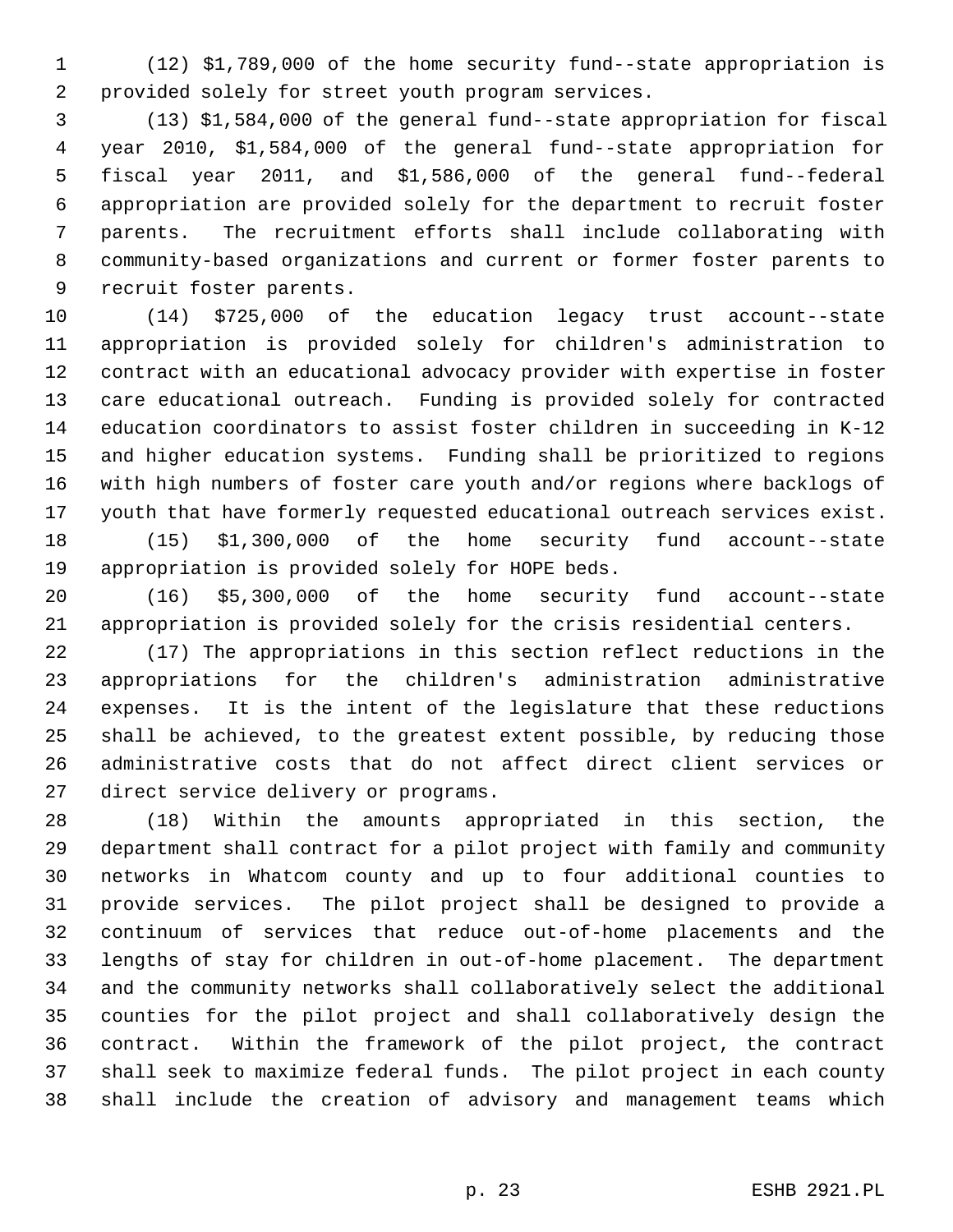1 include members from neighborhood-based family advisory committees, 2 residents, parents, youth, providers, and local and regional department 3 staff. The Whatcom county team shall facilitate the development of 4 outcome-based protocols and policies for the pilot project and develop 5 a structure to oversee, monitor, and evaluate the results of the pilot 6 projects. The department shall report the costs and savings of the 7 pilot project to the appropriate committees of the legislature by 8 November 1 of each year.

 9 (19) \$157,000 of the general fund--state appropriation for fiscal 10 year 2010 and \$157,000 of the general fund--state appropriation for 11 fiscal year 2011 are provided solely for the department to contract 12 with a nonprofit entity for a reunification pilot project in Whatcom 13 and Skagit counties. The contract for the reunification pilot project 14 shall include a rate of \$46.16 per hour for evidence-based 15 interventions, in combination with supervised visits, to provide 3,564 16 hours of services to reduce the length of stay for children in the 17 child welfare system. The contract shall also include evidence-based 18 intensive parenting skills building services and family support case 19 management services for 38 families participating in the reunification 20 pilot project. The contract shall include the flexibility for the 21 nonprofit entity to subcontract with trained providers.

22 (20) \$303,000 of the general fund--state appropriation for fiscal 23 year 2010, \$418,000 of the general fund--state appropriation for fiscal 24 year 2011, and \$257,000 of the general fund--federal appropriation are 25 provided solely to implement Engrossed Substitute House Bill No. 1961 26 (increasing adoptions act). If the bill is not enacted by June 30, 27 2009, the amounts provided in this subsection shall lapse.

28 (21) \$100,000 of the general fund--state appropriation for fiscal 29 year 2010 and \$100,000 of the general fund--state appropriation for 30 fiscal year 2011 are provided solely for the department to contract 31 with an agency that is working in partnership with, and has been 32 evaluated by, the University of Washington school of social work to 33 implement promising practice constellation hub models of foster care 34 support.

35 (22) The legislature intends for the department to reduce the time 36 a child remains in the child welfare system. The department shall 37 establish a measurable goal and report progress toward meeting that 38 goal to the legislature by January 15 of each fiscal year of the 2009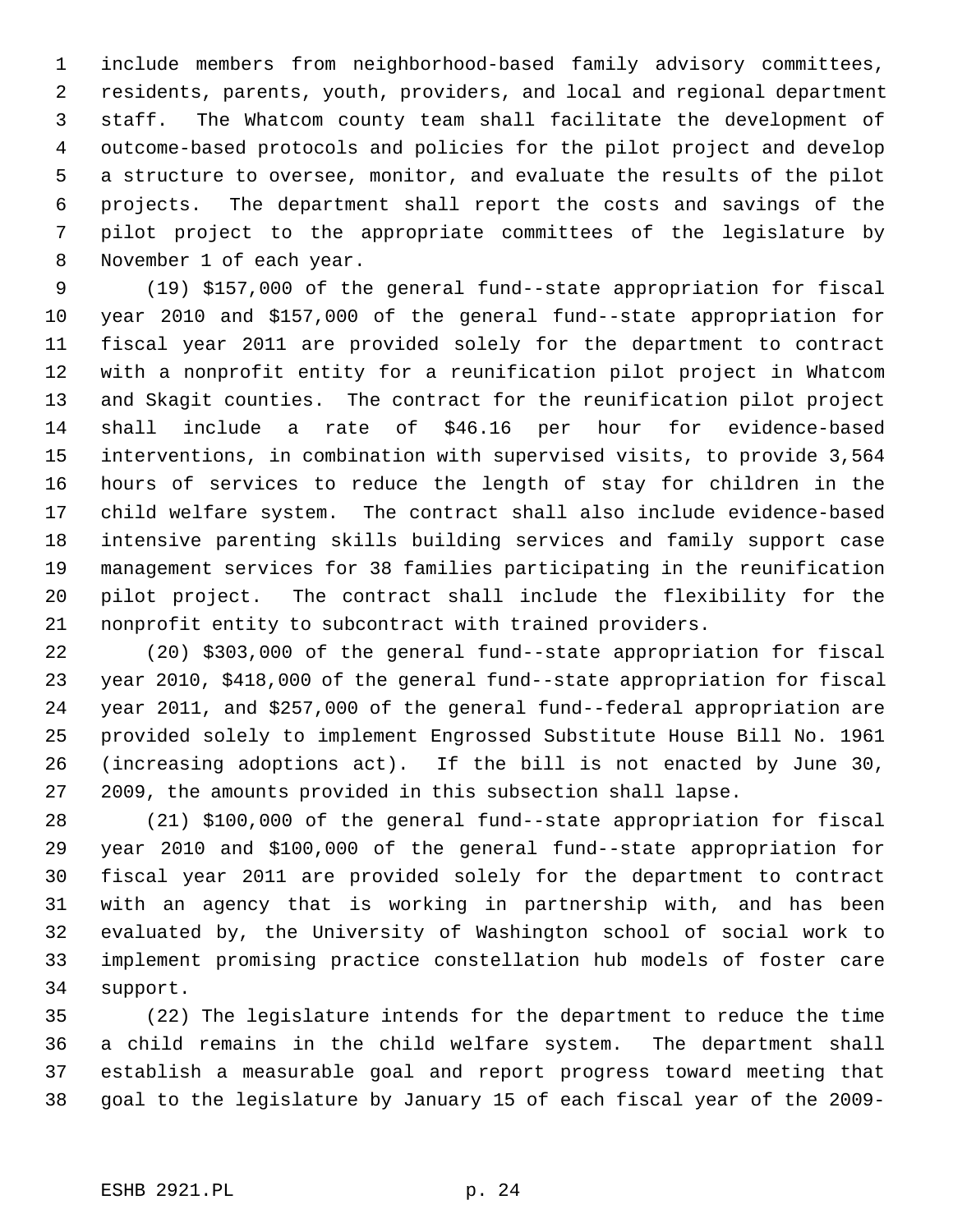1 11 fiscal biennium. To the extent that actual caseloads exceed those 2 assumed in this section, it is the intent of the legislature to address 3 those issues in a manner similar to all other caseload programs.

 4 **Sec. 202.** 2009 c 564 s 203 (uncodified) is amended to read as 5 follows: 6 **FOR THE DEPARTMENT OF SOCIAL AND HEALTH SERVICES--JUVENILE** 7 **REHABILITATION PROGRAM** 8 General Fund--State Appropriation (FY 2010) . . . . . ((\$104,870,000))  $\text{ }9 \text{ }$   $\text{ }9 \text{ }$   $\text{ }9 \text{ }$   $\text{ }104,185,000$ 10 General Fund--State Appropriation (FY 2011) . . . . . . ((\$93,081,000))  $11$  \$92,392,000 12 General Fund--Federal Appropriation . . . . . . . . . . . . \$6,565,000 13 General Fund--Private/Local Appropriation . . . . . . . . . \$1,900,000 14 Washington Auto Theft Prevention Authority Account-- 15 State Appropriation . . . . . . . . . . . . . . . . . . \$3,896,000 16 Juvenile Accountability Incentive Account--Federal 17 Appropriation . . . . . . . . . . . . . . . . . . . . . . \$2,801,000 18 TOTAL APPROPRIATION . . . . . . . . . . . . . . ((<del>\$213,113,000</del>))  $\frac{19}{211,739,000}$ 

20 The appropriations in this section are subject to the following 21 conditions and limitations:

22 (1) \$353,000 of the general fund--state appropriation for fiscal 23 year 2010 and \$353,000 of the general fund--state appropriation for 24 fiscal year 2011 are provided solely for deposit in the county criminal 25 justice assistance account for costs to the criminal justice system 26 associated with the implementation of chapter 338, Laws of 1997 27 (juvenile code revisions). The amounts provided in this subsection are 28 intended to provide funding for county adult court costs associated 29 with the implementation of chapter 338, Laws of 1997 and shall be 30 distributed in accordance with RCW 82.14.310.

31 (2) \$3,578,000 of the general fund--state appropriation for fiscal 32 year 2010 and \$3,578,000 of the general fund--state appropriation for 33 fiscal year 2011 are provided solely for the implementation of chapter 34 338, Laws of 1997 (juvenile code revisions). The amounts provided in 35 this subsection are intended to provide funding for county impacts 36 associated with the implementation of chapter 338, Laws of 1997 and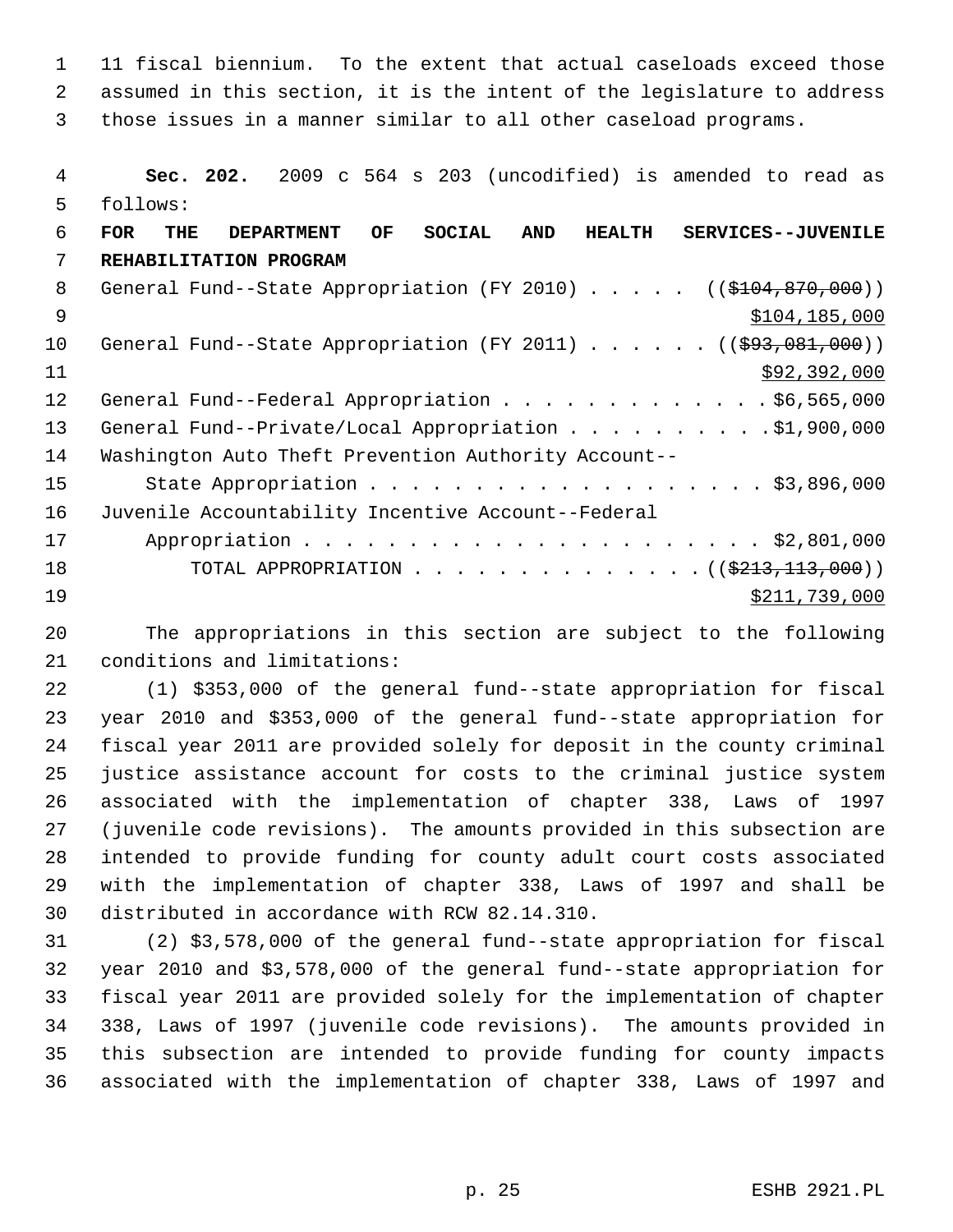1 shall be distributed to counties as prescribed in the current 2 consolidated juvenile services (CJS) formula.

 3 (3) \$3,716,000 of the general fund--state appropriation for fiscal 4 year 2010 and \$3,716,000 of the general fund--state appropriation for 5 fiscal year 2011 are provided solely to implement community juvenile 6 accountability grants pursuant to chapter 338, Laws of 1997 (juvenile 7 code revisions). Funds provided in this subsection may be used solely 8 for community juvenile accountability grants, administration of the 9 grants, and evaluations of programs funded by the grants.

10 (4) \$1,506,000 of the general fund--state appropriation for fiscal 11 year 2010 and \$1,506,000 of the general fund--state appropriation for 12 fiscal year 2011 are provided solely to implement alcohol and substance 13 abuse treatment programs for locally committed offenders. The juvenile 14 rehabilitation administration shall award these moneys on a competitive 15 basis to counties that submitted a plan for the provision of services 16 approved by the division of alcohol and substance abuse. The juvenile 17 rehabilitation administration shall develop criteria for evaluation of 18 plans submitted and a timeline for awarding funding and shall assist 19 counties in creating and submitting plans for evaluation.

20 (5) \$3,066,000 of the general fund--state appropriation for fiscal 21 year 2010 and \$3,066,000 of the general fund--state appropriation for 22 fiscal year 2011 are provided solely for grants to county juvenile 23 courts for the following programs identified by the Washington state 24 institute for public policy (institute) in its October 2006 report: 25 "Evidence-Based Public Policy Options to Reduce Future Prison 26 Construction, Criminal Justice Costs and Crime Rates": Functional 27 family therapy, multi-systemic therapy, aggression replacement training 28 and interagency coordination programs, or other programs with a 29 positive benefit-cost finding in the institute's report. County 30 juvenile courts shall apply to the juvenile rehabilitation 31 administration for funding for program-specific participation and the 32 administration shall provide grants to the courts consistent with the 33 per-participant treatment costs identified by the institute.

34 (6) \$1,287,000 of the general fund--state appropriation for fiscal 35 year 2010 and \$1,287,000 of the general fund--state appropriation for 36 fiscal year 2011 are provided solely for expansion of the following 37 treatments and therapies in juvenile rehabilitation administration 38 programs identified by the Washington state institute for public policy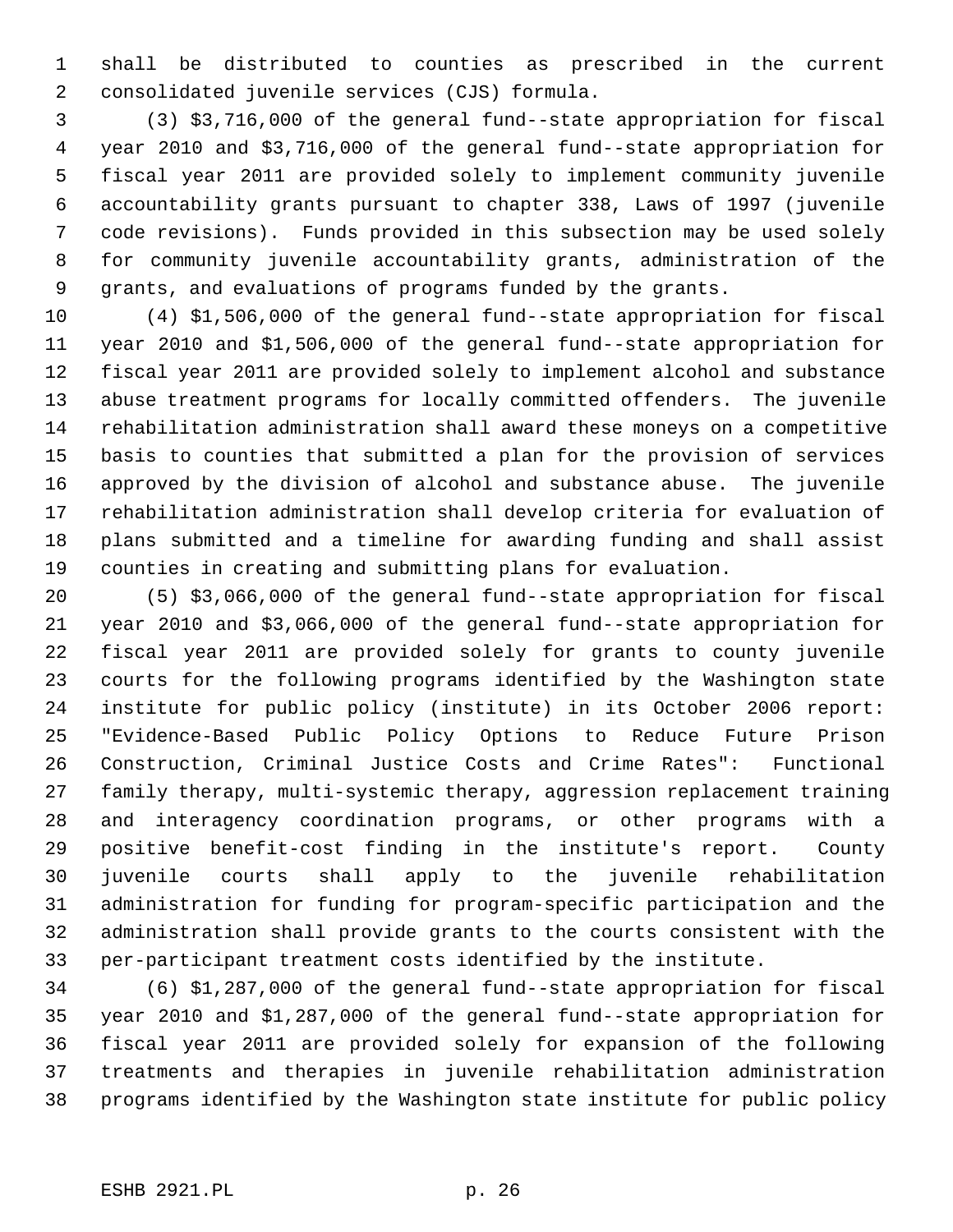1 in its October 2006 report: "Evidence-Based Public Policy Options to 2 Reduce Future Prison Construction, Criminal Justice Costs and Crime 3 Rates": Multidimensional treatment foster care, family integrated 4 transitions, and aggression replacement training. The administration 5 may concentrate delivery of these treatments and therapies at a limited 6 number of programs to deliver the treatments in a cost-effective 7 manner.

 8 (7)(a) For the fiscal year ending June 30, 2010, the juvenile 9 rehabilitation administration shall administer a block grant, rather 10 than categorical funding, of consolidated juvenile service funds, 11 community juvenile accountability act grants, the chemical dependency 12 disposition alternative funds, the special sex offender disposition 13 alternative funds, the mental health disposition alternative, 14 sentencing disposition alternative, and evidence-based program 15 expansion grants to juvenile courts for the purpose of serving youth 16 adjudicated in the juvenile justice system. Evidence-based programs, 17 based on the criteria established by the Washington state institute for 18 public policy, and disposition alternatives will be funding priorities. 19 Funds may be used for promising practices when approved by juvenile 20 rehabilitation administration, based on criteria established in 21 consultation with Washington state institute for public policy and the 22 juvenile courts.

23 By September 1, 2009, a committee with four members, in 24 consultation with Washington state institute for public policy, shall 25 develop a funding formula that takes into account the juvenile courts 26 average daily population of program eligible youth in conjunction with 27 the number of youth served in each approved evidence-based program or 28 disposition alternative. The committee shall have one representative 29 from the juvenile rehabilitation administration, one representative 30 from the office of financial management, one representative from the 31 office of the administrator of the courts, and one representative from 32 the juvenile courts. Decision making will be by majority rule.

33 By September 1, 2010, the Washington state institute for public 34 policy shall provide a report to the office of financial management and 35 the legislature on the administration of the block grant authorized in 36 this subsection. The report shall include the criteria used for 37 allocating the funding as a block grant and the participation targets 38 and actual participation in the programs subject to the block grant.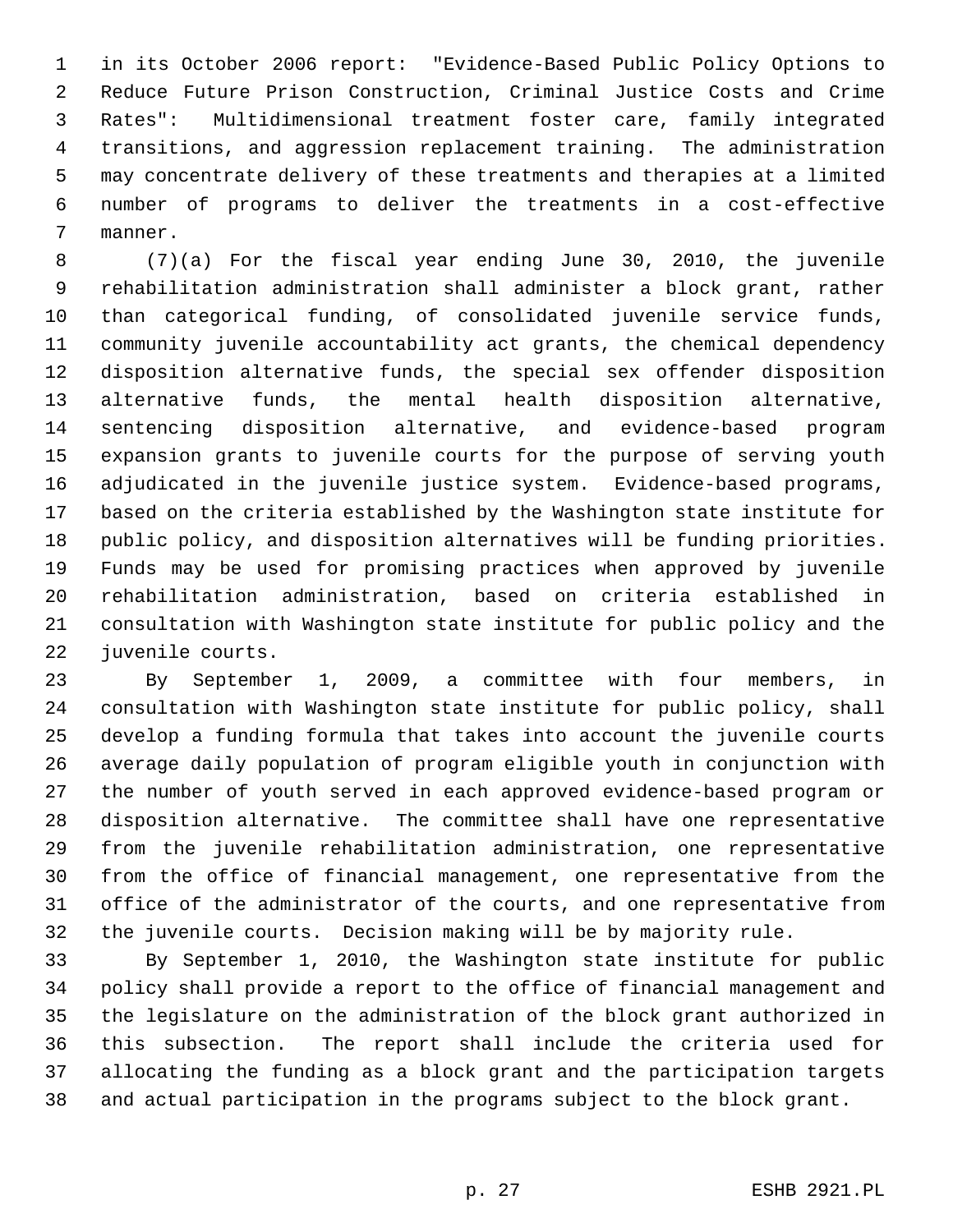1 (b) By December 1, 2009, the committee established in (a) of this 2 subsection, in consultation with Washington state institute for public 3 policy, shall propose to the office of financial management and the 4 legislature changes in the process of funding and managing, including 5 accountability and information collection and dissemination, grants to 6 juvenile courts for serving youth adjudicated in the juvenile court 7 system use in the fiscal year ending June 30, 2011. The proposal shall 8 include, but is not limited to: A process of making a block grant of 9 funds consistent with (a) of this subsection; a program of data 10 collection and measurement criteria for receiving the funds which will 11 include targets of the number of youth served in identified evidence-12 based programs and disposition alternatives in which the juvenile 13 courts and office of the administrator of the courts will have 14 responsibility for collecting and distributing information and 15 providing access to the data systems to the juvenile rehabilitation 16 administration and the Washington state institute for public policy 17 related to program and outcome data; and necessary changes to the 18 Washington administrative code.

19 (c) Within the funds provided for criminal justice analysis in 20 section 610(4) of this act, the Washington state institute for public 21 policy shall conduct an analysis of the costs per participant of 22 evidence-based programs by the juvenile courts and by December 1, 2009, 23 shall report the results of this analysis to the juvenile 24 rehabilitation administration, the juvenile courts, office of the 25 administrator of the courts, the office of financial management, and 26 the fiscal committees of the legislature.

27 (8) \$3,700,000 of the Washington auto theft prevention authority 28 account--state appropriation is provided solely for competitive grants 29 to community-based organizations to provide at-risk youth intervention 30 services, including but not limited to, case management, employment 31 services, educational services, and street outreach intervention 32 programs. Projects funded should focus on preventing, intervening, and 33 suppressing behavioral problems and violence while linking at-risk 34 youth to pro-social activities. The department may not expend more 35 than \$1,850,000 per fiscal year. The costs of administration must not 36 exceed four percent of appropriated funding for each grant recipient. 37 Each entity receiving funds must report to the juvenile rehabilitation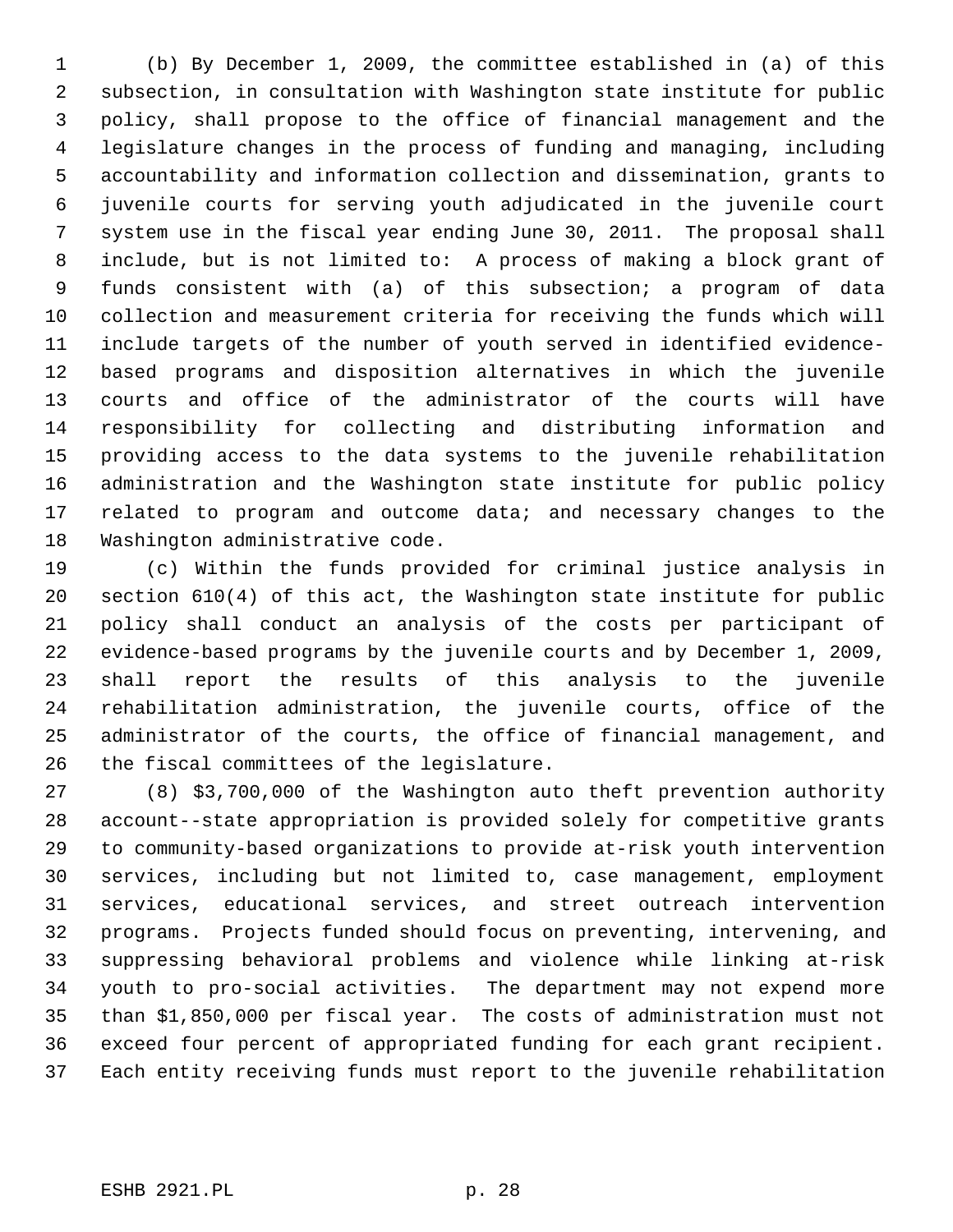1 administration on the number and types of youth served, the services 2 provided, and the impact of those services upon the youth and the 3 community.

 4 **Sec. 203.** 2009 c 564 s 204 (uncodified) is amended to read as 5 follows:

# 6 **FOR THE DEPARTMENT OF SOCIAL AND HEALTH SERVICES--MENTAL HEALTH** 7 **PROGRAM**

8 (1) COMMUNITY SERVICES/REGIONAL SUPPORT NETWORKS

|    | 9 General Fund--State Appropriation (FY 2010) \$266,677,000  |
|----|--------------------------------------------------------------|
|    | 10 General Fund--State Appropriation (FY 2011) \$296,619,000 |
|    | 11 General Fund--Federal Appropriation \$463,180,000         |
|    | 12 General Fund--Private/Local Appropriation \$14,868,000    |
| 13 | TOTAL APPROPRIATION $\ldots$ , 51,041,344,000                |

14 The appropriations in this subsection are subject to the following 15 conditions and limitations:

16 (a) \$113,689,000 of the general fund--state appropriation for 17 fiscal year 2010 and \$113,689,000 of the general fund--state 18 appropriation for fiscal year 2011 are provided solely for persons and 19 services not covered by the medicaid program. This is a reduction of 20 \$11,606,000 each fiscal year from the nonmedicaid funding that was 21 allocated for expenditure by regional support networks during fiscal 22 year 2009 prior to supplemental budget reductions. This \$11,606,000 23 reduction shall be distributed among regional support networks 24 proportional to each network's share of the total state population. To 25 the extent possible, levels of regional support network spending shall 26 be maintained in the following priority order: (i) Crisis and 27 commitment services; (ii) community inpatient services; and (iii) 28 residential care services, including personal care and emergency 29 housing assistance.

30 (b) \$16,900,000 of the general fund--state appropriation for fiscal 31 year 2010 and \$16,900,000 of the general fund--state appropriation for 32 fiscal year 2011 are provided solely for the department and regional 33 support networks to contract for implementation of high-intensity 34 program for active community treatment (PACT) teams, and other proven 35 program approaches that the department concurs will enable the regional 36 support network to achieve significant reductions in the number of beds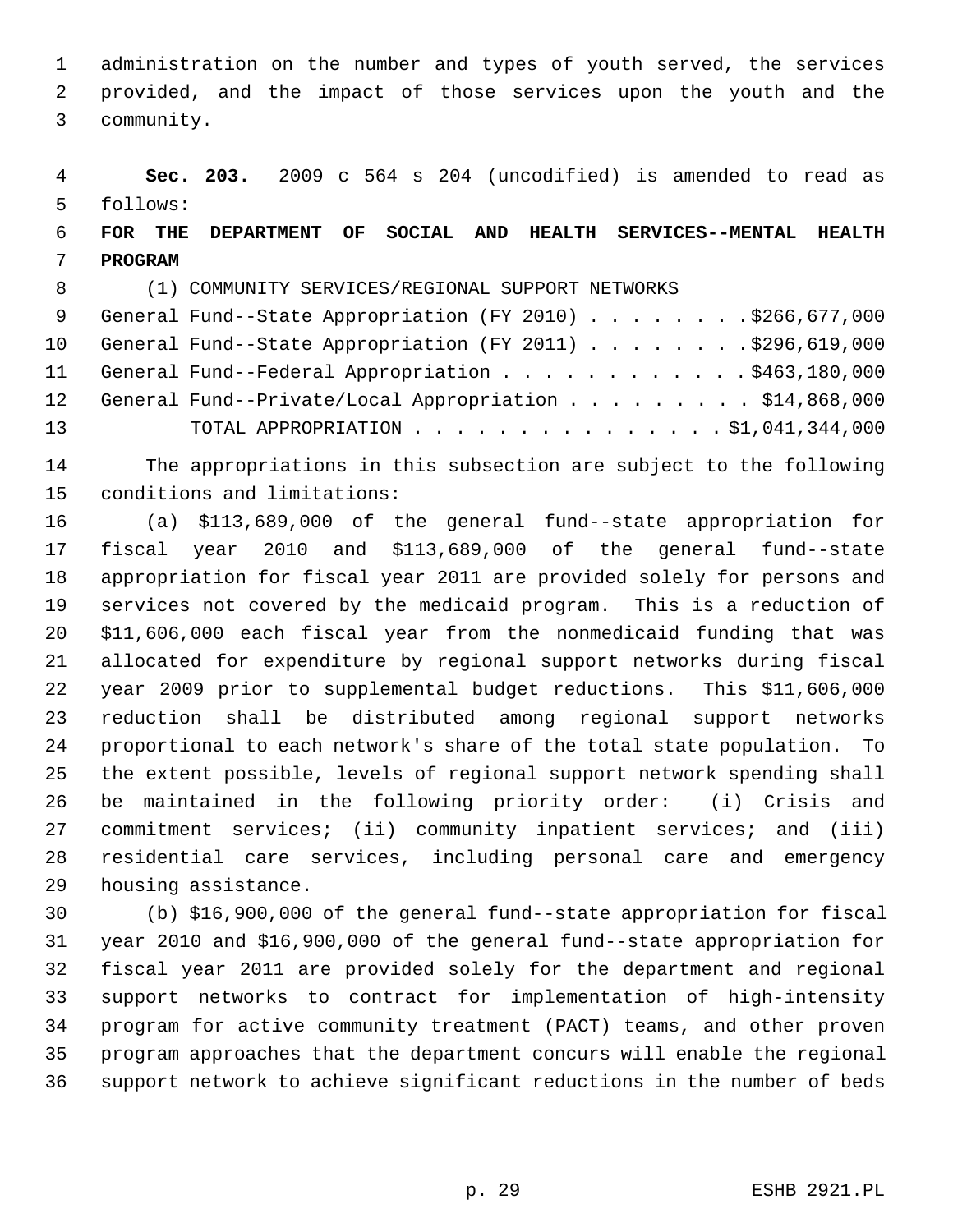1 the regional support network would otherwise need to use at the state 2 hospitals.

 3 (c) The number of nonforensic beds allocated for use by regional 4 support networks at eastern state hospital shall be 192 per day. The 5 number of nonforensic beds allocated for use by regional support 6 networks at western state hospital shall be 617 per day during the 7 first quarter of fiscal year 2010, and 587 per day thereafter. Beds in 8 the program for adaptive living skills (PALS) are not included in the 9 preceding bed allocations. The department shall separately charge 10 regional support networks for persons served in the PALS program.

11 (d) From the general fund--state appropriations in this subsection, 12 the secretary of social and health services shall assure that regional 13 support networks reimburse the aging and disability services 14 administration for the general fund--state cost of medicaid personal 15 care services that enrolled regional support network consumers use 16 because of their psychiatric disability.

17 (e) \$4,582,000 of the general fund--state appropriation for fiscal 18 year 2010 and \$4,582,000 of the general fund--state appropriation for 19 fiscal year 2011 are provided solely for mental health services for 20 mentally ill offenders while confined in a county or city jail and for 21 facilitating access to programs that offer mental health services upon 22 release from confinement.

23 (f) The department is authorized to continue to contract directly, 24 rather than through contracts with regional support networks, for 25 children's long-term inpatient facility services.

26 (g) \$750,000 of the general fund--state appropriation for fiscal 27 year 2010 and \$750,000 of the general fund--state appropriation for 28 fiscal year 2011 are provided solely to continue performance-based 29 incentive contracts to provide appropriate community support services 30 for individuals with severe mental illness who were discharged from the 31 state hospitals as part of the expanding community services initiative. 32 These funds will be used to enhance community residential and support 33 services provided by regional support networks through other state and 34 federal funding.

35 (h) \$1,500,000 of the general fund--state appropriation for fiscal 36 year 2010 and \$1,500,000 of the general fund--state appropriation for 37 fiscal year 2011 are provided solely for the Spokane regional support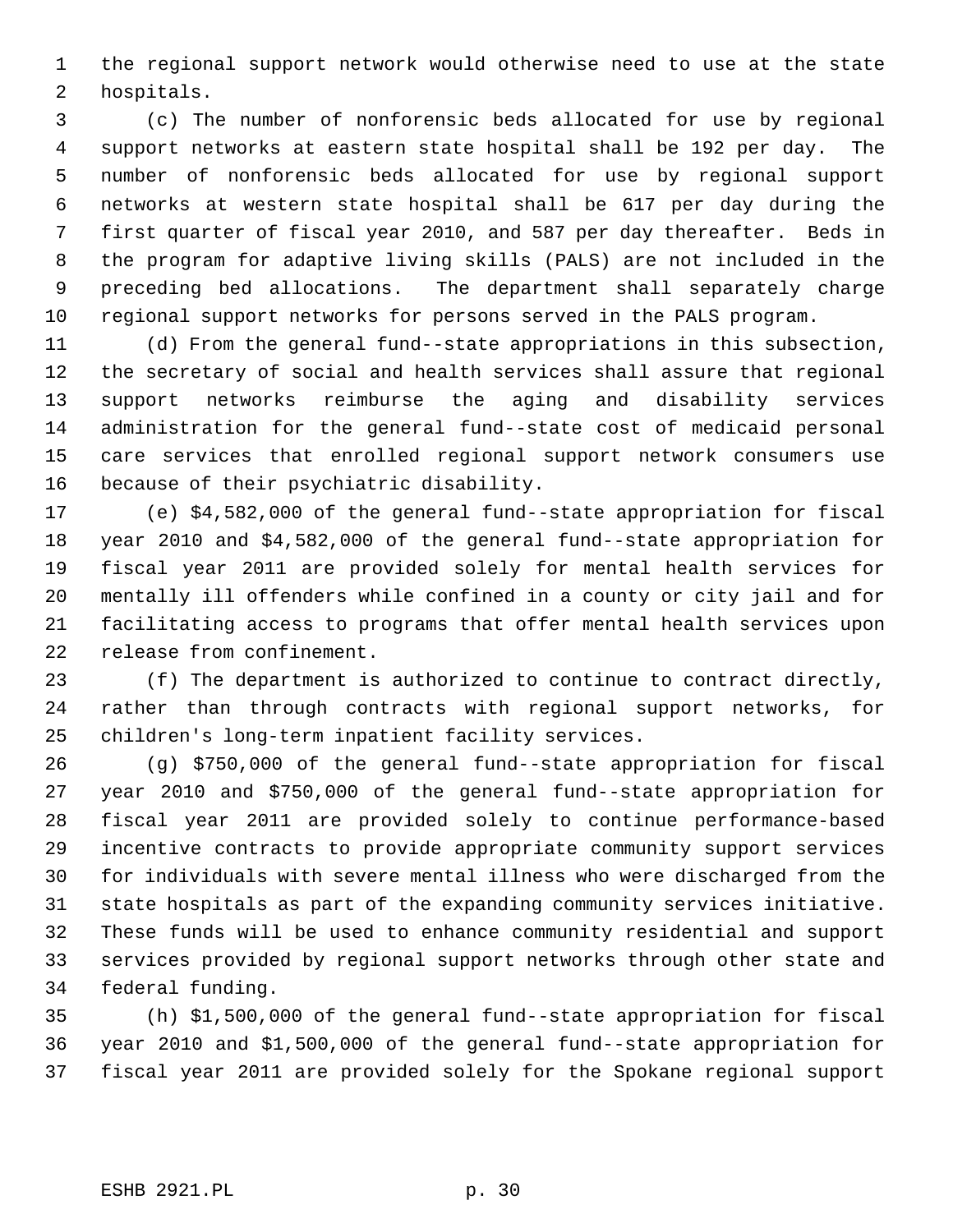1 network to implement services to reduce utilization and the census at 2 eastern state hospital. Such services shall include:

 3 (i) High intensity treatment team for persons who are high 4 utilizers of psychiatric inpatient services, including those with co- 5 occurring disorders and other special needs;

 6 (ii) Crisis outreach and diversion services to stabilize in the 7 community individuals in crisis who are at risk of requiring inpatient 8 care or jail services;

 9 (iii) Mental health services provided in nursing facilities to 10 individuals with dementia, and consultation to facility staff treating 11 those individuals; and

12 (iv) Services at the sixteen-bed evaluation and treatment facility. 13 At least annually, the Spokane regional support network shall 14 assess the effectiveness of these services in reducing utilization at 15 eastern state hospital, identify services that are not optimally 16 effective, and modify those services to improve their effectiveness.

17 (i) The department shall return to the Spokane regional support 18 network fifty percent of the amounts assessed against the network 19 during the last six months of calendar year 2009 for state hospital 20 utilization in excess of its contractual limit. The regional support 21 network shall use these funds for operation during its initial months 22 of a new sixteen-bed evaluation and treatment facility that will enable 23 the network to reduce its use of the state hospital, and for diversion 24 and community support services for persons with dementia who would 25 likely otherwise require care at the state hospital.

26 (j) The department is directed to identify and implement program 27 efficiencies and benefit changes in its delivery of medicaid managed-28 care services that are sufficient to operate within the state and 29 federal appropriations in this section. Such actions may include but 30 are not limited to methods such as adjusting the care access standards; 31 improved utilization management of ongoing, recurring, and high-32 intensity services; and increased uniformity in provider payment rates. 33 The department shall ensure that the capitation rate adjustments 34 necessary to accomplish these efficiencies and changes are distributed 35 uniformly and equitably across all regional support networks statewide. 36 The department is directed to report to the relevant legislative fiscal 37 and policy committees at least thirty days prior to implementing rate 38 adjustments reflecting these changes.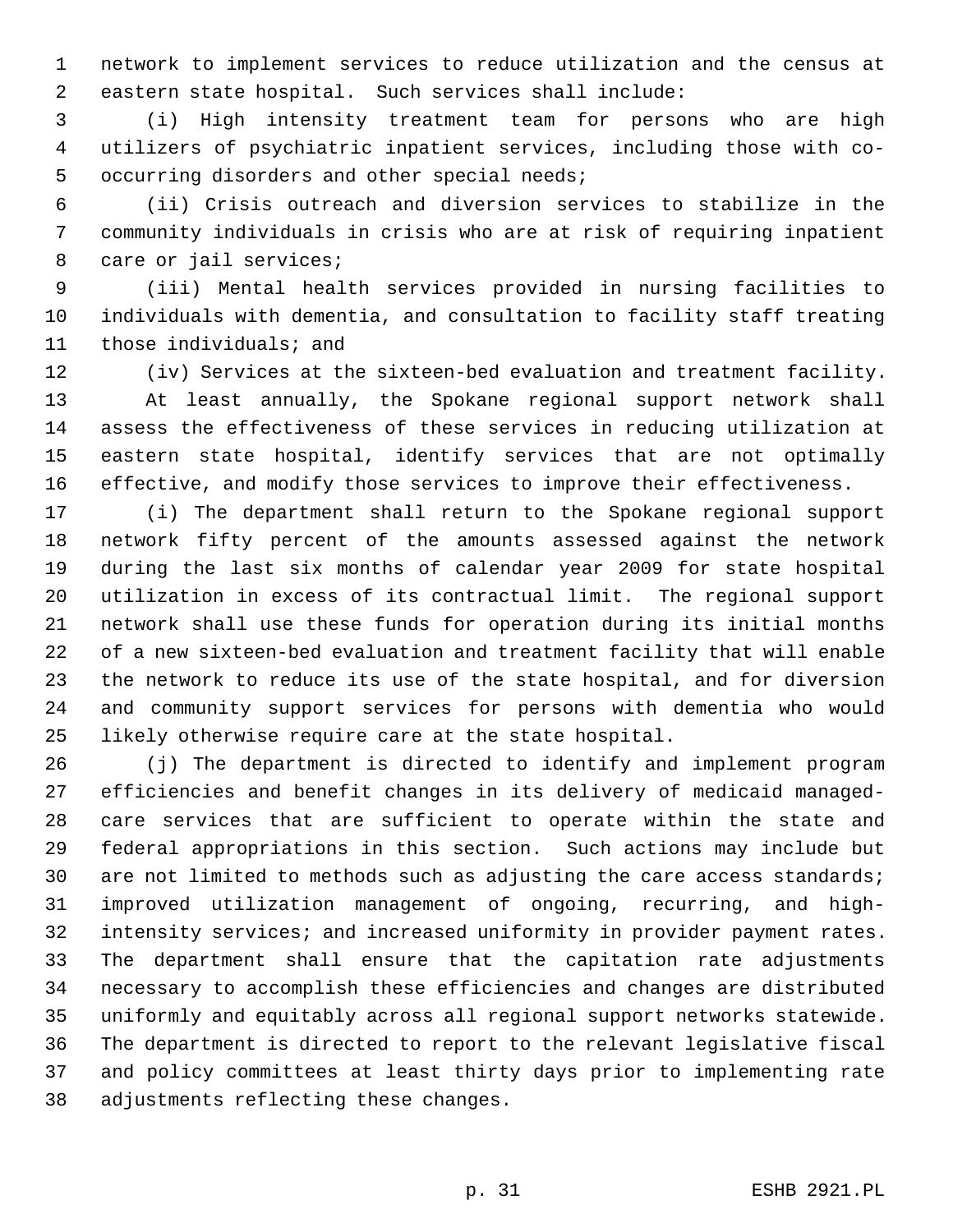1 (k) In developing the new medicaid managed care rates under which 2 the public mental health managed care system will operate during the 3 five years beginning in fiscal year 2011, the department should seek to 4 estimate the reasonable and necessary cost of efficiently and 5 effectively providing a comparable set of medically necessary mental 6 health benefits to persons of different acuity levels regardless of 7 where in the state they live. Actual prior period spending in a 8 regional administrative area shall not be a key determinant of future 9 payment rates. The department shall report to the office of financial 10 management and to the relevant fiscal and policy committees of the 11 legislature on its proposed new waiver and mental health managed care 12 rate-setting approach by October 1, 2009, and again at least sixty days 13 prior to implementation of new capitation rates.

14 (l) \$1,529,000 of the general fund--state appropriation for fiscal 15 year 2010 and \$1,529,000 of the general fund--state appropriation for 16 fiscal year 2011 are provided solely to reimburse Pierce and Spokane 17 counties for the cost of conducting 180-day commitment hearings at the 18 state psychiatric hospitals.

19 (m) The legislature intends and expects that regional support 20 networks and contracted community mental health agencies shall make all 21 possible efforts to, at a minimum, maintain current compensation levels 22 of direct care staff. Such efforts shall include, but not be limited 23 to, identifying local funding that can preserve client services and 24 staff compensation, achieving administrative reductions at the regional 25 support network level, and engaging stakeholders on cost-savings ideas 26 that maintain client services and staff compensation. For purposes of 27 this section, "direct care staff" means persons employed by community 28 mental health agencies whose primary responsibility is providing direct 29 treatment and support to people with mental illness, or whose primary 30 responsibility is providing direct support to such staff in areas such 31 as client scheduling, client intake, client reception, client records-32 keeping, and facilities maintenance.

33 (2) INSTITUTIONAL SERVICES

34 General Fund--State Appropriation (FY 2010) . . . . . ((\$120,679,000)) 35 \$120,637,000 36 General Fund--State Appropriation (FY 2011) . . . . . ((\$125,017,000))  $37$   $$124,995,000$ 38 General Fund--Federal Appropriation . . . . . . . . . . ((\$151,300,000))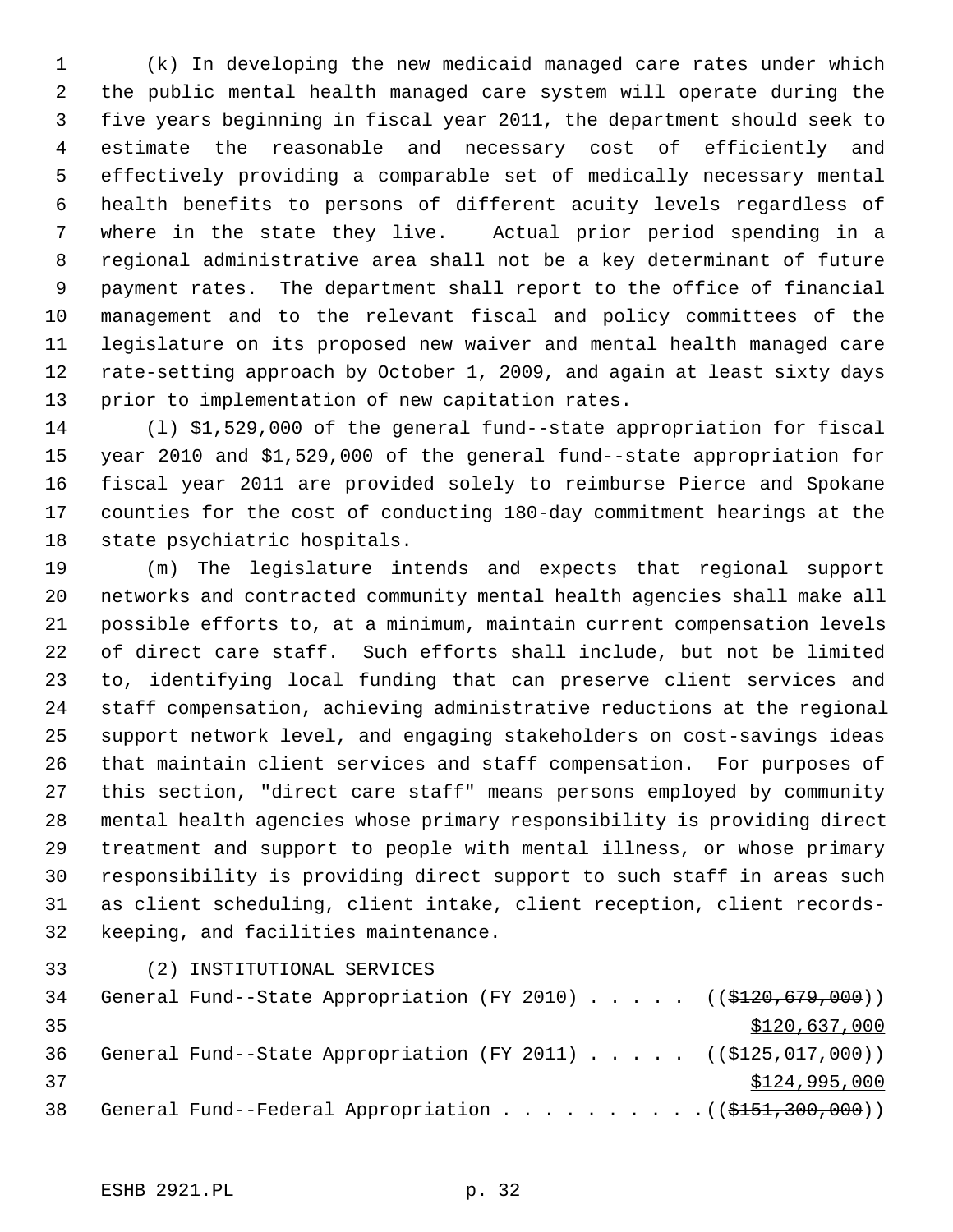| \$151,160,000                                                                     |
|-----------------------------------------------------------------------------------|
| General Fund--Private/Local Appropriation ( $(\frac{665}{67}, \frac{870}{600})$ ) |
| \$65,868,000                                                                      |
| TOTAL APPROPRIATION $\ldots$ , ( $(\frac{2462}{6266600})$ )                       |
| \$462,660,000                                                                     |

 6 The appropriations in this subsection are subject to the following 7 conditions and limitations:

 8 (a) The state psychiatric hospitals may use funds appropriated in 9 this subsection to purchase goods and supplies through hospital group 10 purchasing organizations when it is cost-effective to do so.

11 (b) \$231,000 of the general fund--state appropriation for fiscal 12 year 2008 and \$231,000 of the general fund--state appropriation for 13 fiscal year 2009 are provided solely for a community partnership 14 between western state hospital and the city of Lakewood to support 15 community policing efforts in the Lakewood community surrounding 16 western state hospital. The amounts provided in this subsection (2)(b) 17 are for the salaries, benefits, supplies, and equipment for one full-18 time investigator, one full-time police officer, and one full-time 19 community service officer at the city of Lakewood.

20 (c) \$45,000 of the general fund--state appropriation for fiscal 21 year 2010 and \$45,000 of the general fund--state appropriation for 22 fiscal year 2011 are provided solely for payment to the city of 23 Lakewood for police services provided by the city at western state 24 hospital and adjacent areas.

25 (3) SPECIAL PROJECTS

|    | 26 General Fund--State Appropriation (FY 2010) \$1,819,000 |
|----|------------------------------------------------------------|
|    | 27 General Fund--State Appropriation (FY 2011) \$1,812,000 |
|    | 28 General Fund--Federal Appropriation \$2,142,000         |
| 29 | TOTAL APPROPRIATION $\ldots$ , \$5,773,000                 |

30 The appropriations in this subsection are subject to the following 31 conditions and limitations: \$1,511,000 of the general fund--state 32 appropriation for fiscal year 2010 and \$1,511,000 of the general fund-- 33 state appropriation for fiscal year 2011 are provided solely for 34 children's evidence based mental health services. Funding is 35 sufficient to continue serving children at the same levels as fiscal 36 year 2009.

37 (4) PROGRAM SUPPORT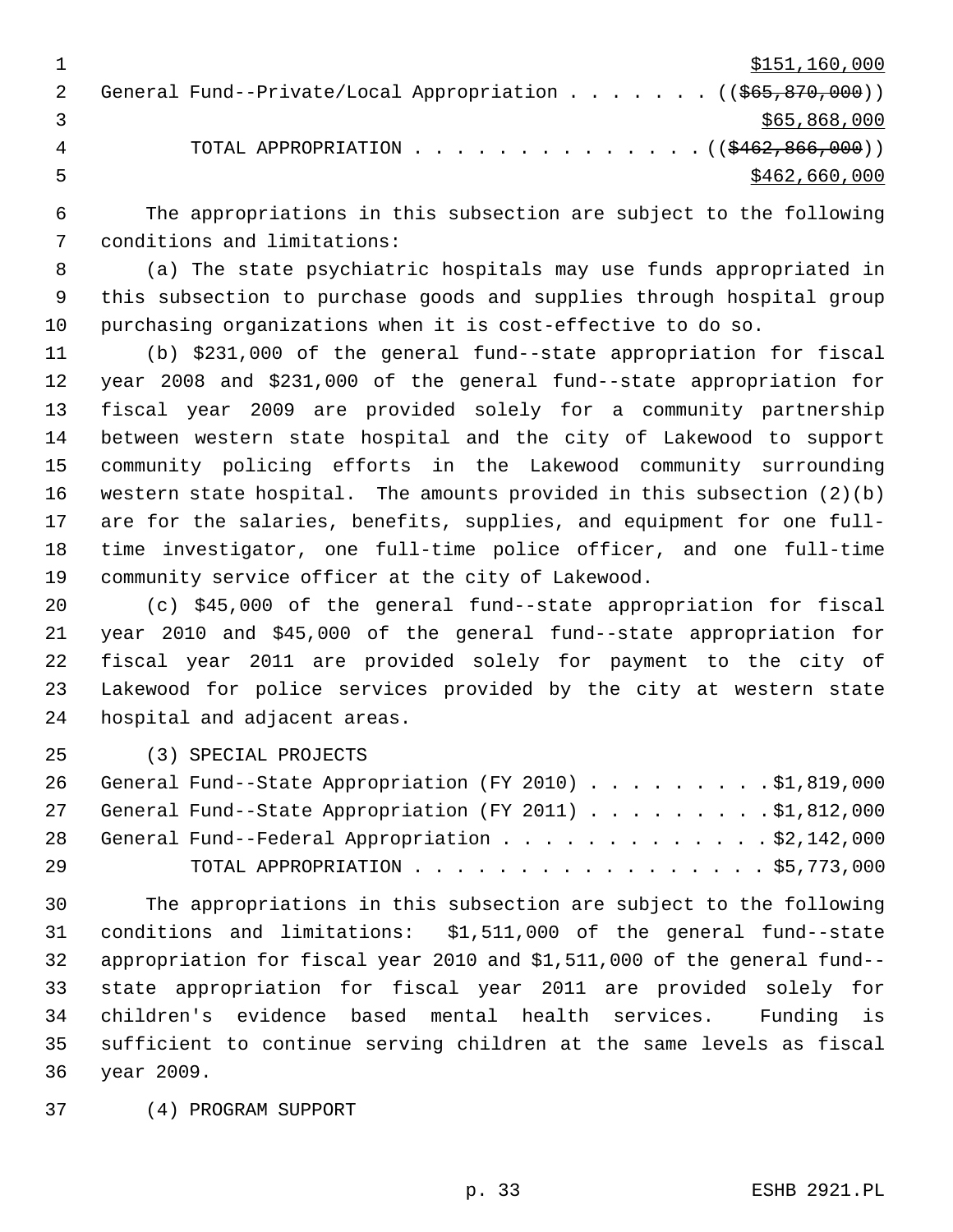|    | General Fund--State Appropriation (FY 2010) ( $(\frac{24,123,000}{2})$      |
|----|-----------------------------------------------------------------------------|
|    | \$4,077,000                                                                 |
| 3  | General Fund--State Appropriation (FY 2011) $($ $(\frac{24,155,000}{1})$    |
| 4  | \$4,094,000                                                                 |
| 5. | General Fund--Federal Appropriation $($ $(\frac{27}{330}, \frac{330}{900})$ |
| 6  | \$7,227,000                                                                 |
|    | TOTAL APPROPRIATION $\ldots$ , ( $(\frac{215}{100}, 600, 000)$ )            |
| 8  | \$15,398,000                                                                |
|    |                                                                             |

9  $($   $($   $($   $\rightarrow$   $)$   $)$  The department is authorized and encouraged to continue its 10 contract with the Washington state institute for public policy to 11 provide a longitudinal analysis of long-term mental health outcomes as 12 directed in chapter 334, Laws of 2001 (mental health performance 13 audit); to build upon the evaluation of the impacts of chapter 214, 14 Laws of 1999 (mentally ill offenders); and to assess program outcomes 15 and cost effectiveness of the children's mental health pilot projects 16 as required by chapter 372, Laws of 2006.

17 **Sec. 204.** 2009 c 564 s 205 (uncodified) is amended to read as 18 follows:

19 **FOR THE DEPARTMENT OF SOCIAL AND HEALTH SERVICES--DEVELOPMENTAL** 20 **DISABILITIES PROGRAM**

21 (1) COMMUNITY SERVICES

| 22 | General Fund--State Appropriation (FY 2010) $($ $($ \$313,050,000))                   |
|----|---------------------------------------------------------------------------------------|
| 23 | \$311,589,000                                                                         |
| 24 | General Fund--State Appropriation (FY 2011) ( $(\frac{2368}{549}, \frac{549}{000})$ ) |
| 25 | \$366,489,000                                                                         |
| 26 | General Fund--Federal Appropriation $($ $($ $\frac{1}{5851}, 610, 000)$ $)$           |
| 27 | \$849,263,000                                                                         |
| 28 | TOTAL APPROPRIATION $($ $(\frac{1}{21}, 533, 209, 000) )$                             |
| 29 | \$1,527,341,000                                                                       |

30 The appropriations in this subsection are subject to the following 31 conditions and limitations:

32 (a) Individuals receiving services as supplemental security income 33 (SSI) state supplemental payments shall not become eligible for medical 34 assistance under RCW 74.09.510 due solely to the receipt of SSI state 35 supplemental payments.

36 (b) Amounts appropriated in this section reflect a reduction to 37 funds appropriated for in-home care. The department shall reduce the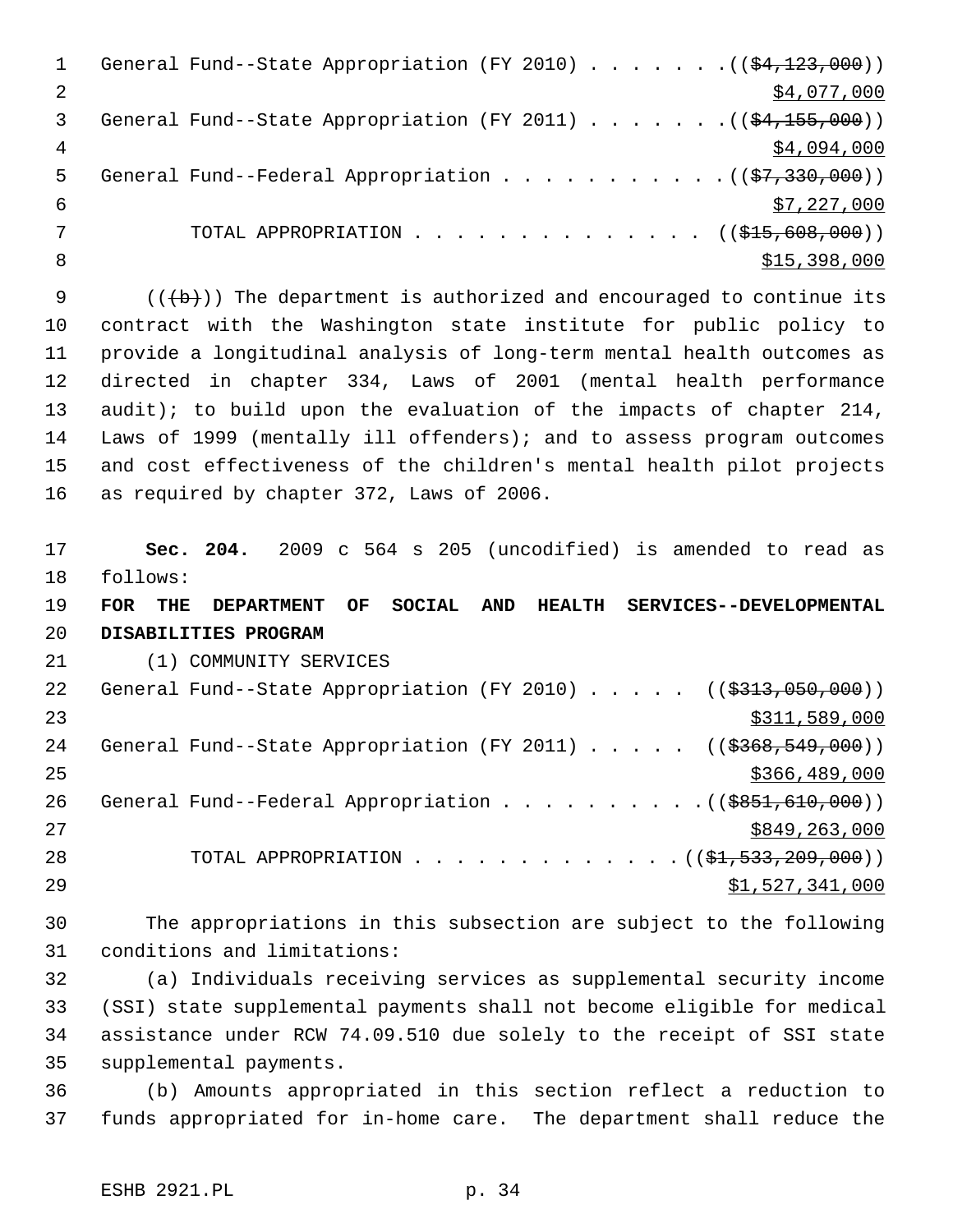1 number of in-home hours authorized. The reduction shall be scaled 2 based on the acuity level of care recipients. The largest hour 3 reductions shall be to lower acuity patients and the smallest hour 4 reductions shall be to higher acuity patients. In doing so, the 5 department shall comply with all maintenance of effort requirements 6 contained in the American reinvestment and recovery act.

 7 (c) Amounts appropriated in this section are sufficient to develop 8 and implement the use of a consistent, statewide outcome-based vendor 9 contract for employment and day services by April 1, 2011. The rates 10 paid to vendors under this contract shall also be made consistent. In 11 its description of activities the agency shall include activity 12 listings and dollars appropriated for: Employment services, day 13 services, child development services and county administration of 14 services to the developmentally disabled. The department shall begin 15 reporting to the office of financial management on these activities 16 beginning in fiscal year 2010.

17 (d) \$5,593,000 of the general fund--state appropriation for fiscal 18 year 2010, \$4,002,000 of the general fund--state appropriation for 19 fiscal year 2011, and \$14,701,000 of the general fund--federal 20 appropriation are provided solely for community residential and support 21 services. Funding in this subsection shall be prioritized for (i) 22 residents of residential habilitation centers who are able to be 23 adequately cared for in community settings and who choose to live in 24 those community settings; (ii) clients without residential services who 25 are at immediate risk of institutionalization or in crisis; (iii) 26 children who are at risk of institutionalization or who are aging out 27 of other state services; and (iv) current home and community-based 28 waiver program clients who have been assessed as having an immediate 29 need for increased services. First priority shall be given to children 30 who are at risk of institutionalization. The department shall ensure 31 that the average cost per day for all program services other than 32 start-up costs shall not exceed \$300. In order to maximize the number 33 of clients served and ensure the cost-effectiveness of the waiver 34 programs, the department will strive to limit new client placement 35 expenditures to 90 percent of the budgeted daily rate. If this can be 36 accomplished, additional clients may be served with excess funds, 37 provided the total projected carry-forward expenditures do not exceed 38 the amounts estimated. The department shall electronically report to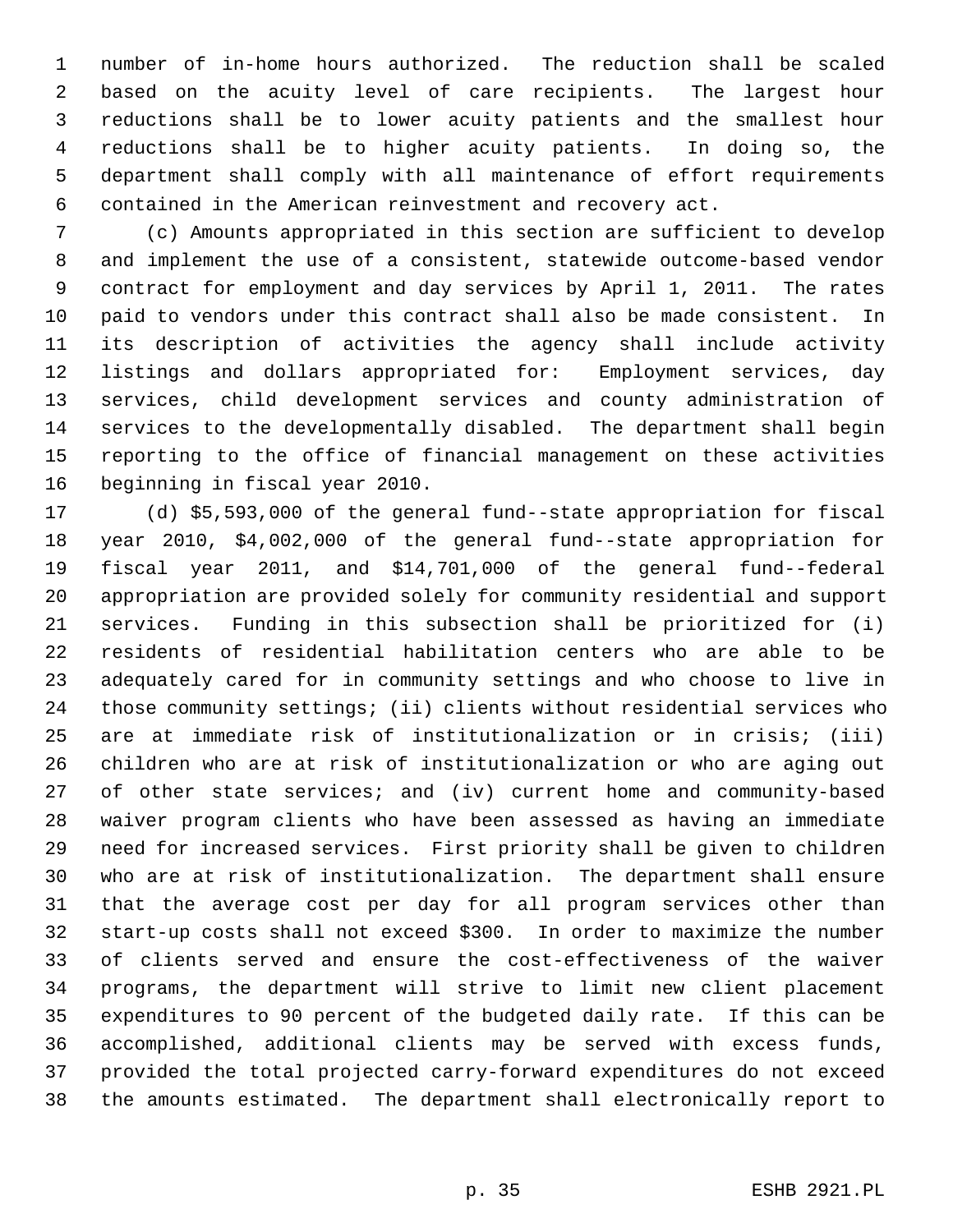1 the appropriate committees of the legislature, within 45 days following 2 each fiscal year quarter, the number of persons served with these 3 additional community services, where they were residing, what kinds of 4 services they were receiving prior to placement, and the actual 5 expenditures for all community services to support these clients.

 6 (e)(i) \$493,000 of the general fund--state appropriation for fiscal 7 year 2010, \$1,463,000 of the general fund--state appropriation for 8 fiscal year 2011, and \$2,741,000 of the general fund--federal 9 appropriation are provided solely for community services for persons 10 with developmental disabilities who also have community protection 11 issues. Funding in this subsection shall be prioritized for (A) 12 clients being diverted or discharged from the state psychiatric 13 hospitals; (B) clients participating in the dangerous mentally ill 14 offender program; (C) clients participating in the community protection 15 program; and (D) mental health crisis diversion outplacements. The 16 department shall ensure that the average cost per day for all program 17 services other than start-up costs shall not exceed \$349 per day in 18 fiscal year 2010 and \$356 per day in fiscal year 2011. In order to 19 maximize the number of clients served and ensure the cost-effectiveness 20 of the waiver programs, the department will strive to limit new client 21 placement expenditures to 90 percent of the budgeted daily rate. If 22 this can be accomplished, additional clients may be served with excess 23 funds if the total projected carry-forward expenditures do not exceed 24 the amounts estimated.

25 (ii) The department shall electronically report to the appropriate 26 committees of the legislature, within 45 days following each fiscal 27 year quarter, the number of persons served with these additional 28 community services, where they were residing, what kinds of services 29 they were receiving prior to placement, and the actual expenditures for 30 all community services to support these clients.

31 (f) \$302,000 of the general fund--state appropriation for fiscal 32 year 2010, \$831,000 of the general fund--state appropriation for fiscal 33 year 2011, and \$1,592,000 of the general fund--federal appropriation 34 are provided solely for health care benefits pursuant to a collective 35 bargaining agreement negotiated with the exclusive bargaining 36 representative of individual providers established under RCW 37 74.39A.270.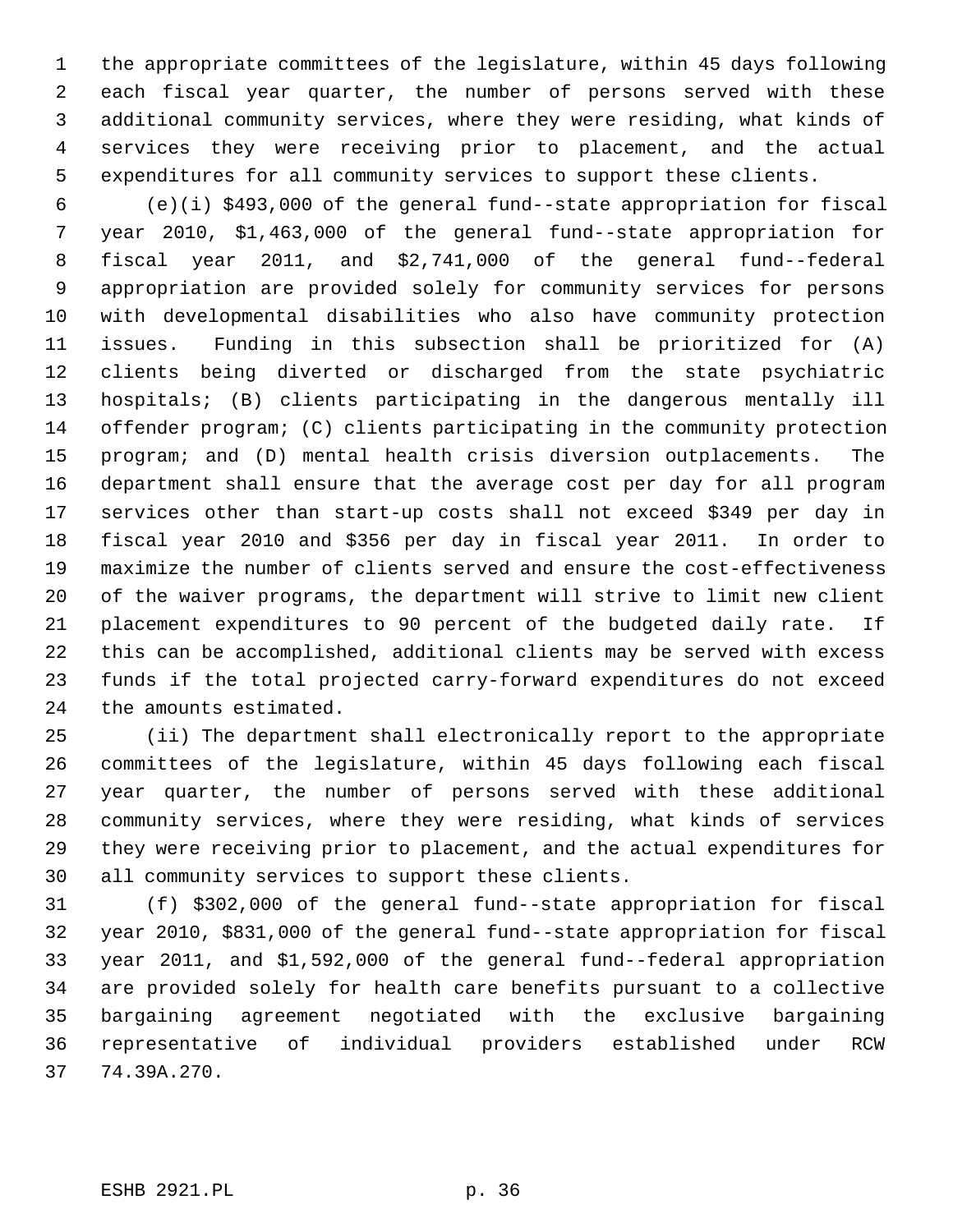1 (g)(i) \$682,000 of the general fund--state appropriation for fiscal 2 year 2010, \$1,651,000 of the general fund--state appropriation for 3 fiscal year 2011, and \$1,678,000 of the general fund--federal 4 appropriation are provided solely for the state's contribution to the 5 training partnership, as provided in RCW 74.39A.360, pursuant to a 6 collective bargaining agreement negotiated with the exclusive 7 bargaining representative of individual providers established under RCW 8 74.39A.270.

 9 (ii) The federal portion of the amounts in this subsection (g) is 10 contingent upon federal approval of participation in contributions to 11 the trust and shall remain unallotted and placed in reserve status 12 until the office of financial management and the department of social 13 and health services receive federal approval.

14 (iii) Expenditures for the purposes specified in this subsection 15 (g) shall not exceed the amounts provided in this subsection.

16 ( $(\frac{1}{i})$ ) (h) Within the amounts appropriated in this subsection (1), 17 the department shall implement all necessary rules to facilitate the 18 transfer to a department home and community-based services (HCBS) 19 waiver of all eligible individuals who (i) currently receive services 20 under the existing state-only employment and day program or the 21 existing state-only residential program, and (ii) otherwise meet the 22 waiver eligibility requirements. The amounts appropriated are 23 sufficient to ensure that all individuals currently receiving services 24 under the state-only employment and day and state-only residential 25 programs who are not transferred to a department HCBS waiver will 26 continue to receive services.

27 ( $(\{\dagger\})$ ) (i) Adult day health services shall only be authorized for 28 in-home clients.

29 ( $(\forall k)$ ) (j) In addition to other reductions, the appropriations in 30 this subsection reflect reductions targeted specifically to state 31 government administrative costs. These administrative reductions shall 32 be achieved, to the greatest extent possible, by reducing those 33 administrative costs that do not affect direct client services or 34 direct service delivery or programs.

35  $((\{\pm\})$   $(k)$  The department shall not pay a home care agency 36 licensed under chapter 70.127 RCW for personal care services provided 37 by a family member, pursuant to Substitute House Bill No. 2361 38 (modifying state payments for in-home care).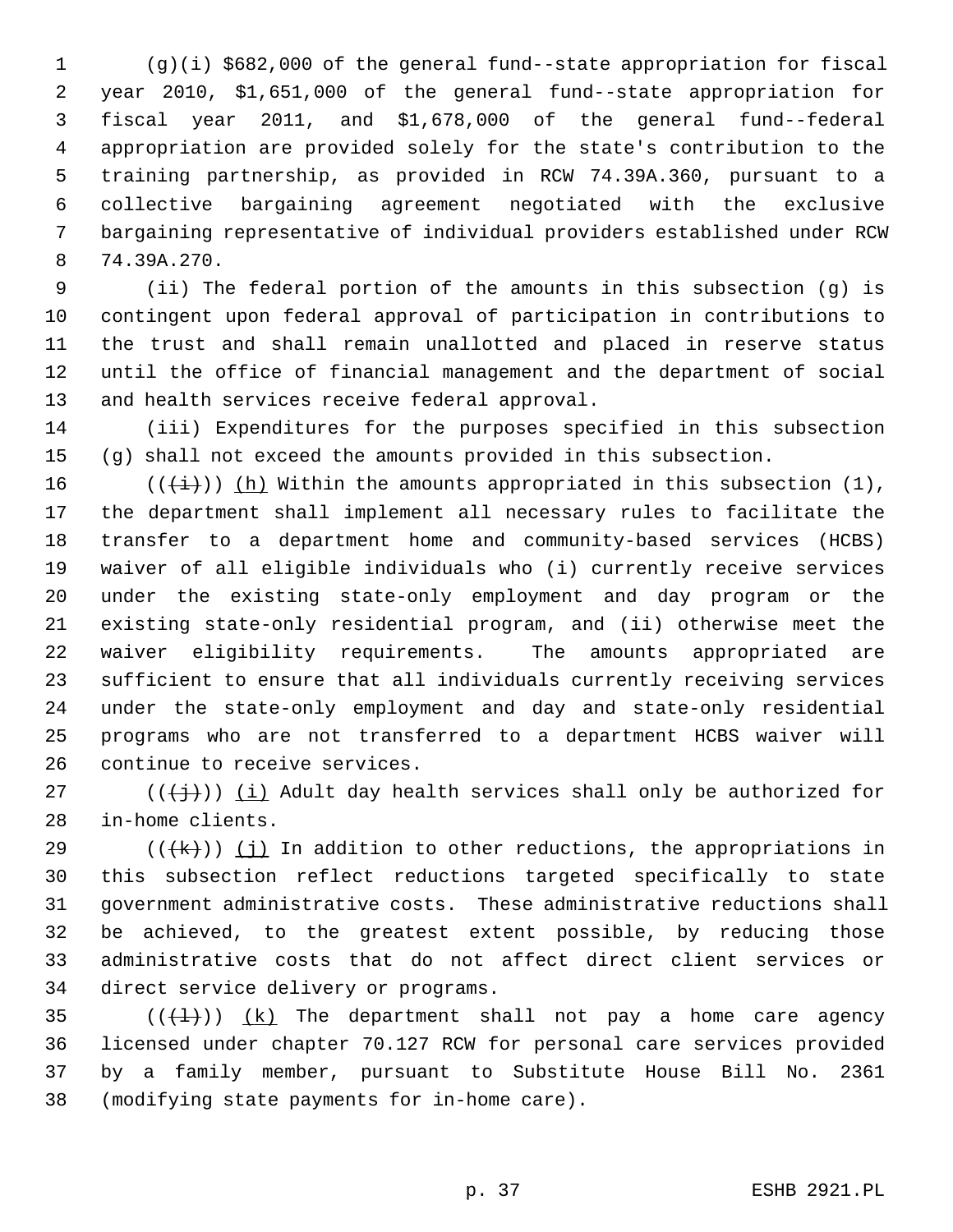1  $((+\mathfrak{m})))$  (1) Within the appropriations of this section, the 2 department shall reduce all seventeen payment levels of the seventeen- 3 level payment system from the fiscal year 2009 levels for boarding 4 homes, boarding homes contracted as assisted living, and adult family 5 homes. Excluded from the reductions are exceptional care rate add-ons. 6 The long-term care program may develop add-ons to pay exceptional care 7 rates to adult family homes and boarding homes with specialty contracts 8 to provide support for the following specifically eligible clients:

 9 (i) Persons with AIDS or HIV-related diseases who might otherwise 10 require nursing home or hospital care;

11 (ii) Persons with Alzheimer's disease and related dementia who 12 might otherwise require nursing home care; and

13 (iii) Persons with co-occurring mental illness and long-term care 14 needs who are eligible for expanded community services and who might 15 otherwise require state and local psychiatric hospital care.

16 Within amounts appropriated, exceptional add-on rates for AIDS/HIV, 17 dementia specialty care, and expanded community services may be 18 standardized within each program.

19 ( $(\overline{+n})$ ) (m) The amounts appropriated in this subsection reflect a 20 reduction in funds available for employment and day services. In 21 administering this reduction the department shall negotiate with 22 counties and their vendors so that this reduction, to the greatest 23 extent possible, is achieved by reducing vendor rates and allowable 24 contract administrative charges (overhead) and not through reductions 25 to direct client services or direct service delivery or programs.

26 ( $(\overline{\left\langle \Theta\right\rangle})$ ) (n) Within the amounts allotted for employment and day 27 services in this section, the department shall prioritize the funding 28 of employment services for students graduating from high school during 29 fiscal years 2010 and 2011. However, nothing in this subsection is 30 intended to displace services for other recipients of employment 31 services.

 $32$  (( $\left(\frac{p}{p}\right)$ ) (o) As part of the needs assessment instrument, the 33 department may collect data on family income for minor children with 34 developmental disabilities and all individuals who are receiving state-35 only funded services. The department may ensure that this information 36 is collected as part of the client assessment process.

37 (2) INSTITUTIONAL SERVICES

38 General Fund--State Appropriation (FY 2010) . . . . . . . . \$61,612,000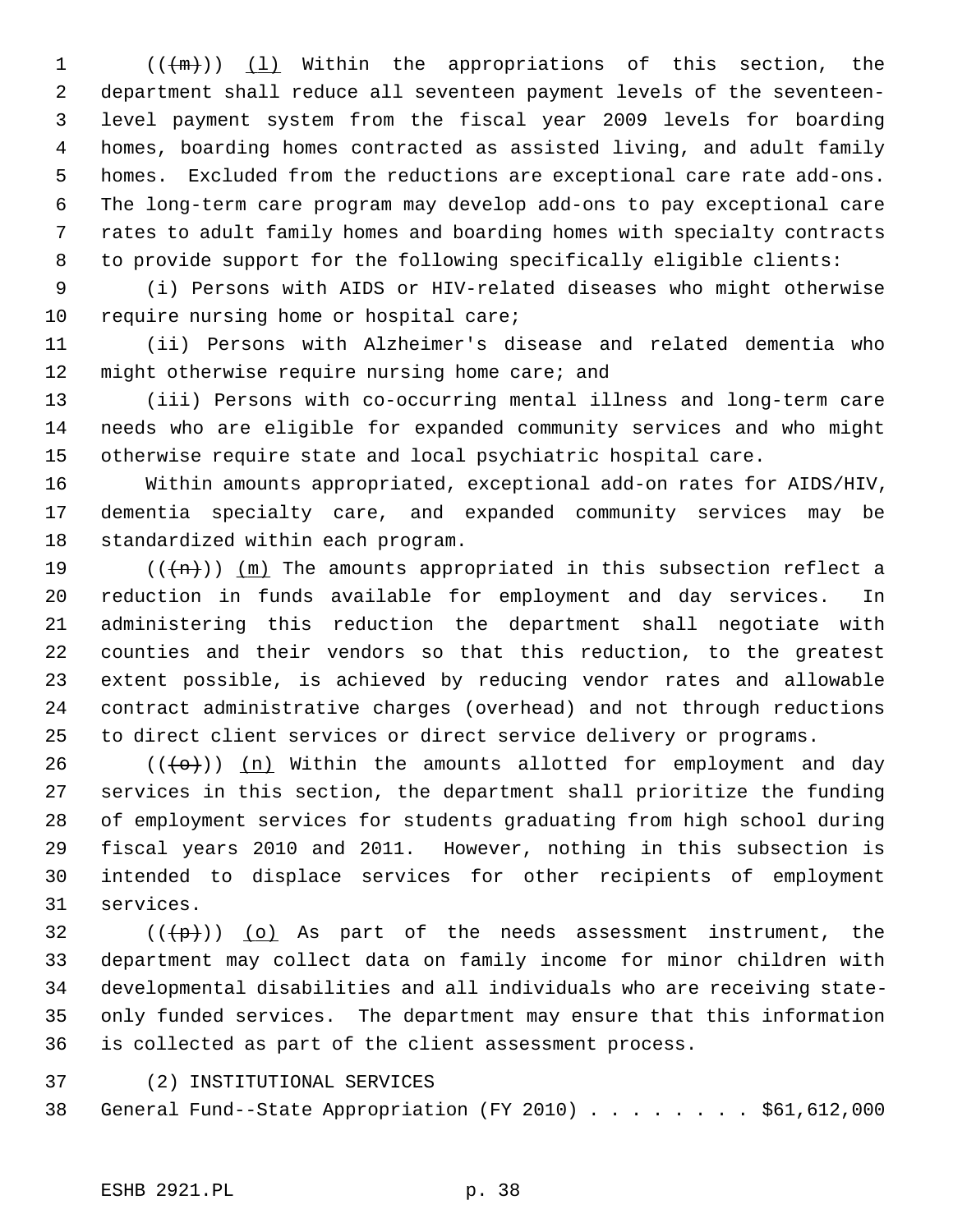|   | 1 General Fund--State Appropriation (FY 2011) \$74,185,000 |
|---|------------------------------------------------------------|
|   | 2 General Fund--Federal Appropriation \$202,160,000        |
|   | 3 General Fund--Private/Local Appropriation \$22,441,000   |
| 4 | TOTAL APPROPRIATION $\ldots$ , \$360,398,000               |

 5 The appropriations in this subsection are subject to the following 6 conditions and limitations:

 7 (a) Individuals receiving services as supplemental security income 8 (SSI) state supplemental payments shall not become eligible for medical 9 assistance under RCW 74.09.510 due solely to the receipt of SSI state 10 supplemental payments.

11 (b) The developmental disabilities program is authorized to use 12 funds appropriated in this subsection to purchase goods and supplies 13 through direct contracting with vendors when the program determines it 14 is cost-effective to do so.

15 (c) \$721,000 of the general fund--state appropriation for fiscal 16 year 2010 and \$721,000 of the general fund--state appropriation for 17 fiscal year 2011 are provided solely for the department to fulfill its 18 contracts with the school districts under chapter 28A.190 RCW to 19 provide transportation, building space, and other support services as 20 are reasonably necessary to support the educational programs of 21 students living in residential habilitation centers.

22 (d) In addition to other reductions, the appropriations in this 23 subsection reflect reductions targeted specifically to state government 24 administrative costs. These administrative reductions shall be 25 achieved, to the greatest extent possible, by reducing those 26 administrative costs that do not affect direct client services or 27 direct service delivery or programs.

28 (3) PROGRAM SUPPORT

| 29 | General Fund--State Appropriation (FY 2010) $($ $($ \$1,428,000)) |
|----|-------------------------------------------------------------------|
| 30 | \$1,420,000                                                       |
| 31 | General Fund--State Appropriation (FY 2011) $($ $($ \$1,388,000)) |
| 32 | \$1,372,000                                                       |
| 33 | General Fund--Federal Appropriation $($ $($ \$1,372,000) $)$      |
| 34 | \$1,360,000                                                       |
| 35 | TOTAL APPROPRIATION $($ $($ \$4,188,000) $)$                      |
| 36 | \$4,152,000                                                       |
|    |                                                                   |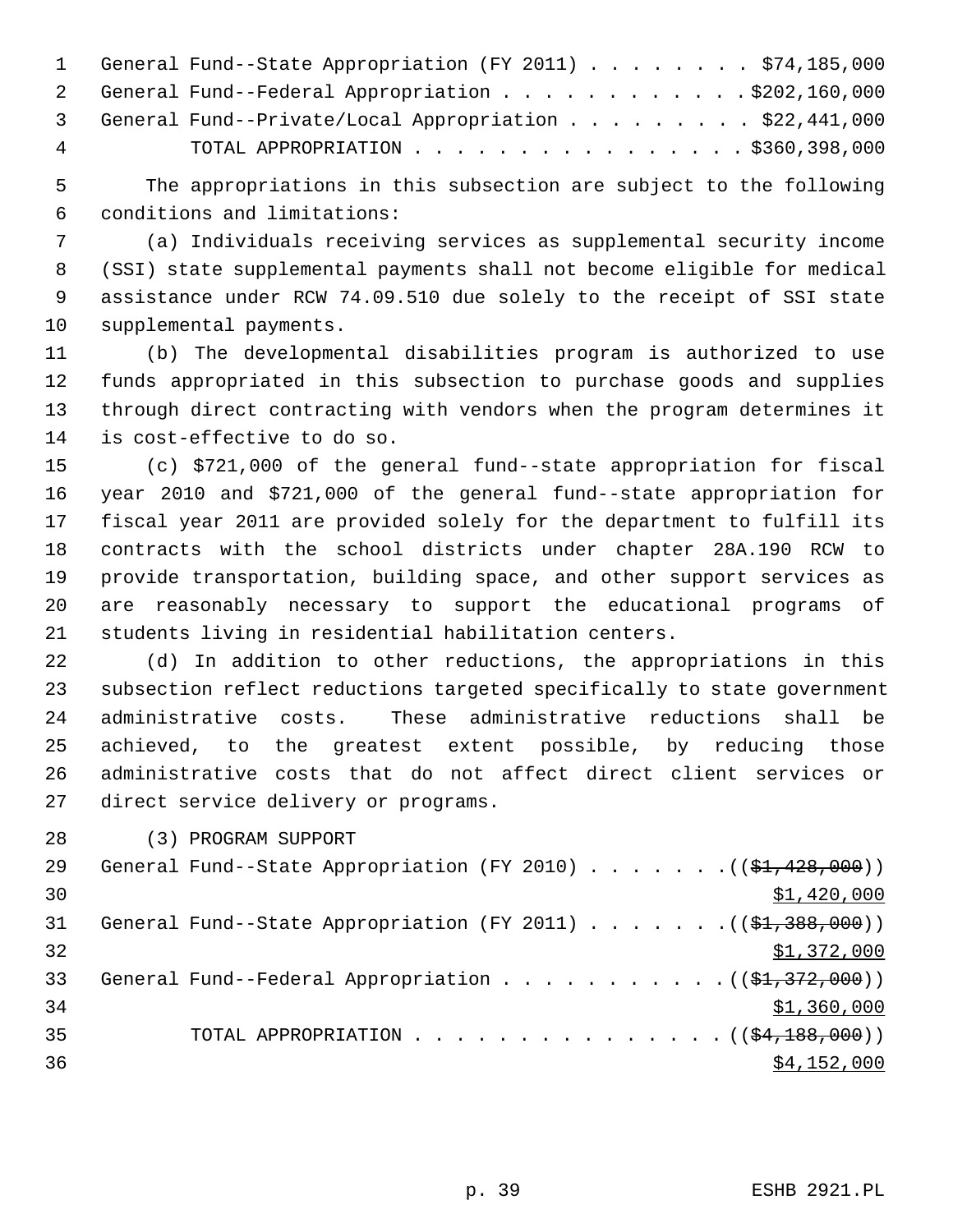1 The appropriations in this subsection are subject to the following 2 conditions and limitations: In addition to other reductions, the 3 appropriations in this subsection reflect reductions targeted 4 specifically to state government administrative costs. These 5 administrative reductions shall be achieved, to the greatest extent 6 possible, by reducing those administrative costs that do not affect 7 direct client services or direct service delivery or programs.

8 (4) SPECIAL PROJECTS

|    | 9 General Fund--State Appropriation (FY 2010) \$15,000  |  |
|----|---------------------------------------------------------|--|
|    | 10 General Fund--State Appropriation (FY 2011) \$15,000 |  |
|    | 11 General Fund--Federal Appropriation \$21,066,000     |  |
| 12 | TOTAL APPROPRIATION $\ldots$ , \$21,096,000             |  |

13 The appropriations in this subsection are subject to the following 14 conditions and limitations: The appropriations in this subsection are 15 available solely for the infant toddler early intervention program.

16 **Sec. 205.** 2009 c 564 s 206 (uncodified) is amended to read as 17 follows: 18 **FOR THE DEPARTMENT OF SOCIAL AND HEALTH SERVICES--AGING AND ADULT** 19 **SERVICES PROGRAM** 20 General Fund--State Appropriation (FY 2010) . . . . . ((\$585,667,000)) 21 \$584,741,000 22 General Fund--State Appropriation (FY 2011) . . . . . ((\$698,622,000))  $23$   $5693,325,000$ 24 General Fund--Federal Appropriation . . . . . . . .  $($   $($ \$1,814,099,000))  $25$   $51,805,958,000$ 26 General Fund--Private/Local Appropriation . . . . . . ((\$20,373,000)) 27 \$19,973,000 28 Traumatic Brain Injury Account--State Appropriation . . . . \$1,816,000 29 TOTAL APPROPRIATION . . . . . . . . . . . . . ((\$3,120,577,000))  $\frac{1}{2}$  30  $\frac{1}{2}$  30  $\frac{1}{2}$  30  $\frac{1}{2}$  30  $\frac{1}{2}$  30  $\frac{1}{2}$  30  $\frac{1}{2}$  30  $\frac{1}{2}$  30  $\frac{1}{2}$  30  $\frac{1}{2}$  30  $\frac{1}{2}$  30  $\frac{1}{2}$  30  $\frac{1}{2}$  30  $\frac{1}{2}$  30  $\frac{1}{2}$  30  $\frac{1}{2}$  30  $\frac{1}{2}$  30

31 The appropriations in this section are subject to the following 32 conditions and limitations:

33 (1) For purposes of implementing chapter 74.46 RCW, the weighted 34 average nursing facility payment rate shall not exceed \$156.37 for 35 fiscal year 2010 and shall not exceed \$158.74 for fiscal year 2011, 36 including the rate add-on described in subsection (12) of this section.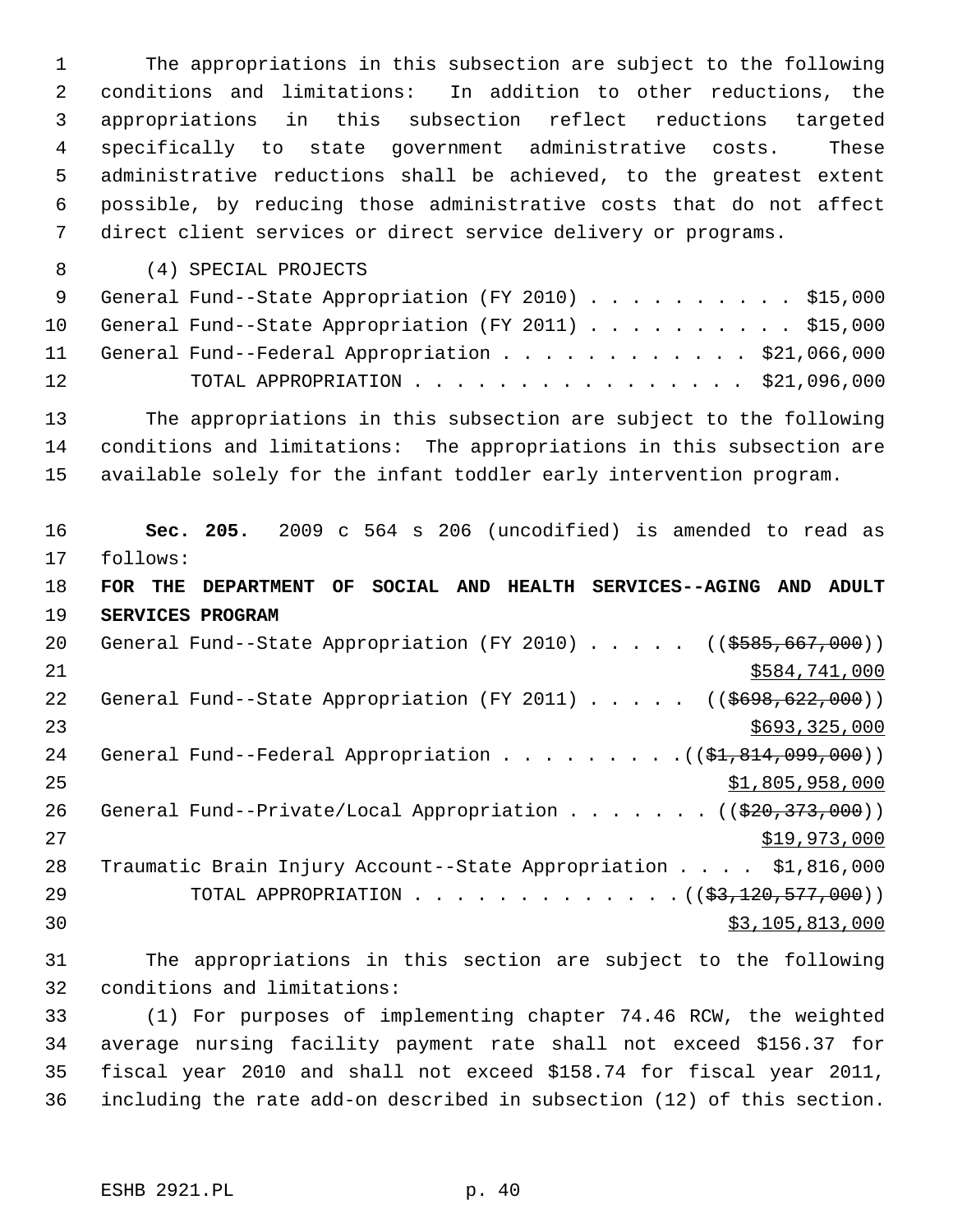1 There will be no adjustments for economic trends and conditions in 2 fiscal years 2010 and 2011. The economic trends and conditions factor 3 or factors defined in the biennial appropriations act shall not be 4 compounded with the economic trends and conditions factor or factors 5 defined in any other biennial appropriations acts before applying it to 6 the component rate allocations established in accordance with chapter 7 74.46 RCW. When no economic trends and conditions factor for either 8 fiscal year is defined in a biennial appropriations act, no economic 9 trends and conditions factor or factors defined in any earlier biennial 10 appropriations act shall be applied solely or compounded to the 11 component rate allocations established in accordance with chapter 74.46 12 RCW.

13 (2) In accordance with chapter 74.46 RCW, the department shall 14 issue no additional certificates of capital authorization for fiscal 15 year 2010 and no new certificates of capital authorization for fiscal 16 year 2011.

17 (3) The long-term care program may develop and pay enhanced rates 18 for exceptional care to nursing homes for persons with traumatic brain 19 injuries who are transitioning from hospital care. The cost per 20 patient day for caring for these clients in a nursing home setting may 21 be equal to or less than the cost of caring for these clients in a 22 hospital setting.

23 (4) Within the appropriations of this section, the department shall 24 reduce all seventeen payment levels of the seventeen-level payment 25 system from the fiscal year 2009 levels for boarding homes, boarding 26 homes contracted as assisted living, and adult family homes. Excluded 27 from the reductions are exceptional care rate add-ons. The long-term 28 care program may develop add-ons to pay exceptional care rates to adult 29 family homes and boarding homes with specialty contracts to provide 30 support for the following specifically eligible clients:

31 (a) Persons with AIDS or HIV-related diseases who might otherwise 32 require nursing home or hospital care;

33 (b) Persons with Alzheimer's disease and related dementia who might 34 otherwise require nursing home care; and

35 (c) Persons with co-occurring mental illness and long-term care 36 needs who are eligible for expanded community services and who might 37 otherwise require state and local psychiatric hospital care.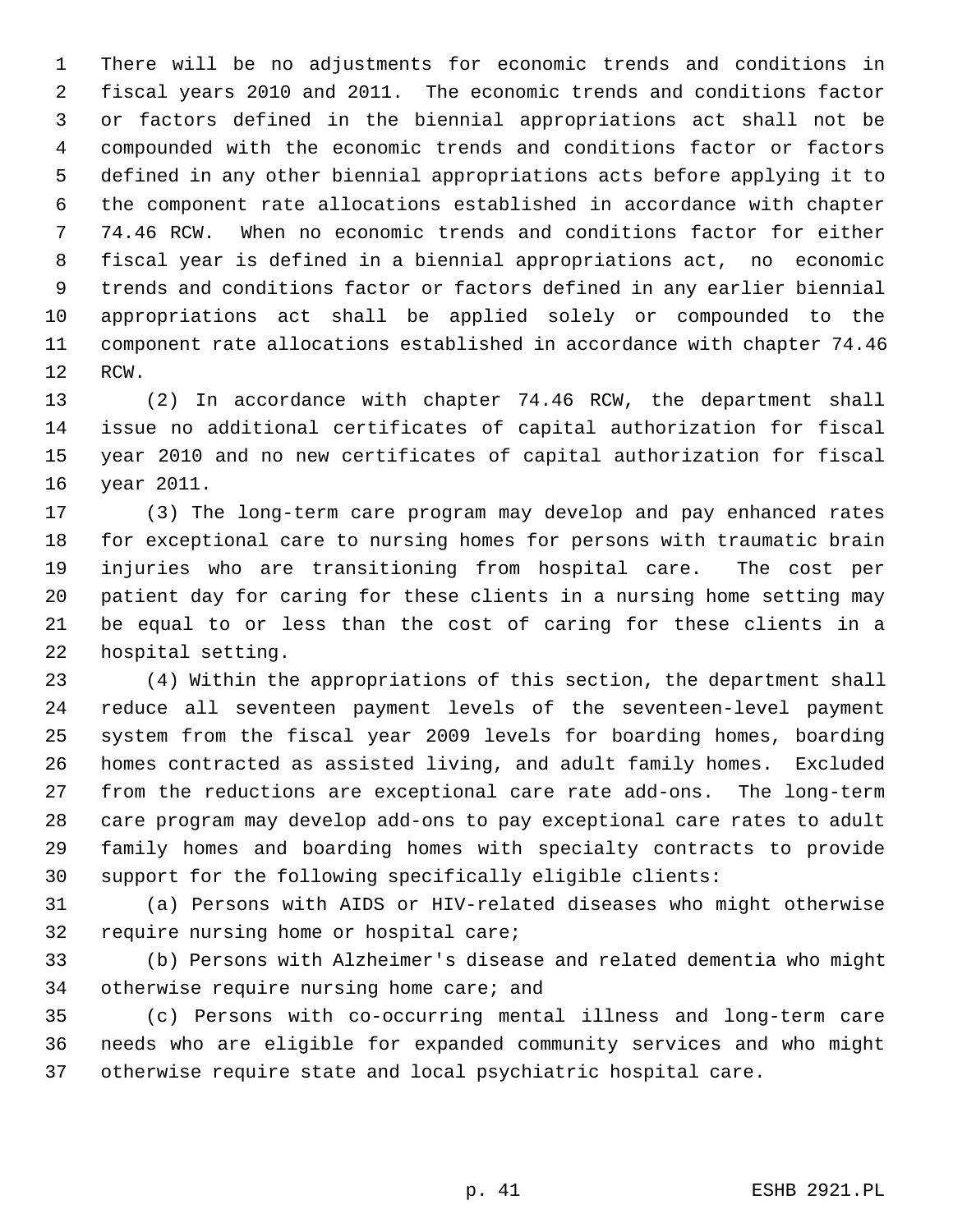1 Within amounts appropriated, exceptional add-on rates for AIDS/HIV, 2 dementia specialty care, and expanded community services may be 3 standardized within each program.

 4 (5) Amounts appropriated in this section reflect a reduction to 5 funds appropriated for in-home care. The department shall reduce the 6 number of in-home hours authorized. The reduction shall be scaled 7 based on the acuity level of care recipients. The largest hour 8 reductions shall be to lower acuity patients and the smallest hour 9 reductions shall be to higher acuity patients. In doing so, the 10 department shall comply with all maintenance of effort requirements 11 contained in the American reinvestment and recovery act.

12 (6) \$536,000 of the general fund--state appropriation for fiscal 13 year 2010, \$1,477,000 of the general fund--state appropriation for 14 fiscal year 2011, and \$2,830,000 of the general fund--federal 15 appropriation are provided solely for health care benefits pursuant to 16 a collective bargaining agreement negotiated with the exclusive 17 bargaining representative of individual providers established under RCW 18 74.39A.270.

19 (7)(a) \$1,212,000 of the general fund--state appropriation for 20 fiscal year 2010, \$2,934,000 of the general fund--state appropriation 21 for fiscal year 2011, and \$2,982,000 of the general fund--federal 22 appropriation are provided solely for the state's contribution to the 23 training partnership, as provided in RCW 74.39A.360, pursuant to a 24 collective bargaining agreement negotiated with the exclusive 25 bargaining representative of individual providers established under RCW 26 74.39A.270.

27 (b) \$330,000 of the general fund--state appropriation for fiscal 28 year 2010, \$660,000 of the general fund-state appropriation for fiscal 29 year 2011, and \$810,000 of the general fund--federal appropriation are 30 provided solely for transfer from the department to the training 31 partnership, as provided in RCW 74.39A.360, for infrastructure and 32 instructional costs associated with training of individual providers, 33 pursuant to a collective bargaining agreement negotiated with the 34 exclusive bargaining representative of individual providers established 35 under RCW 74.39A.270.

36 (c) The federal portion of the amounts in this subsection is 37 contingent upon federal approval of participation in contributions to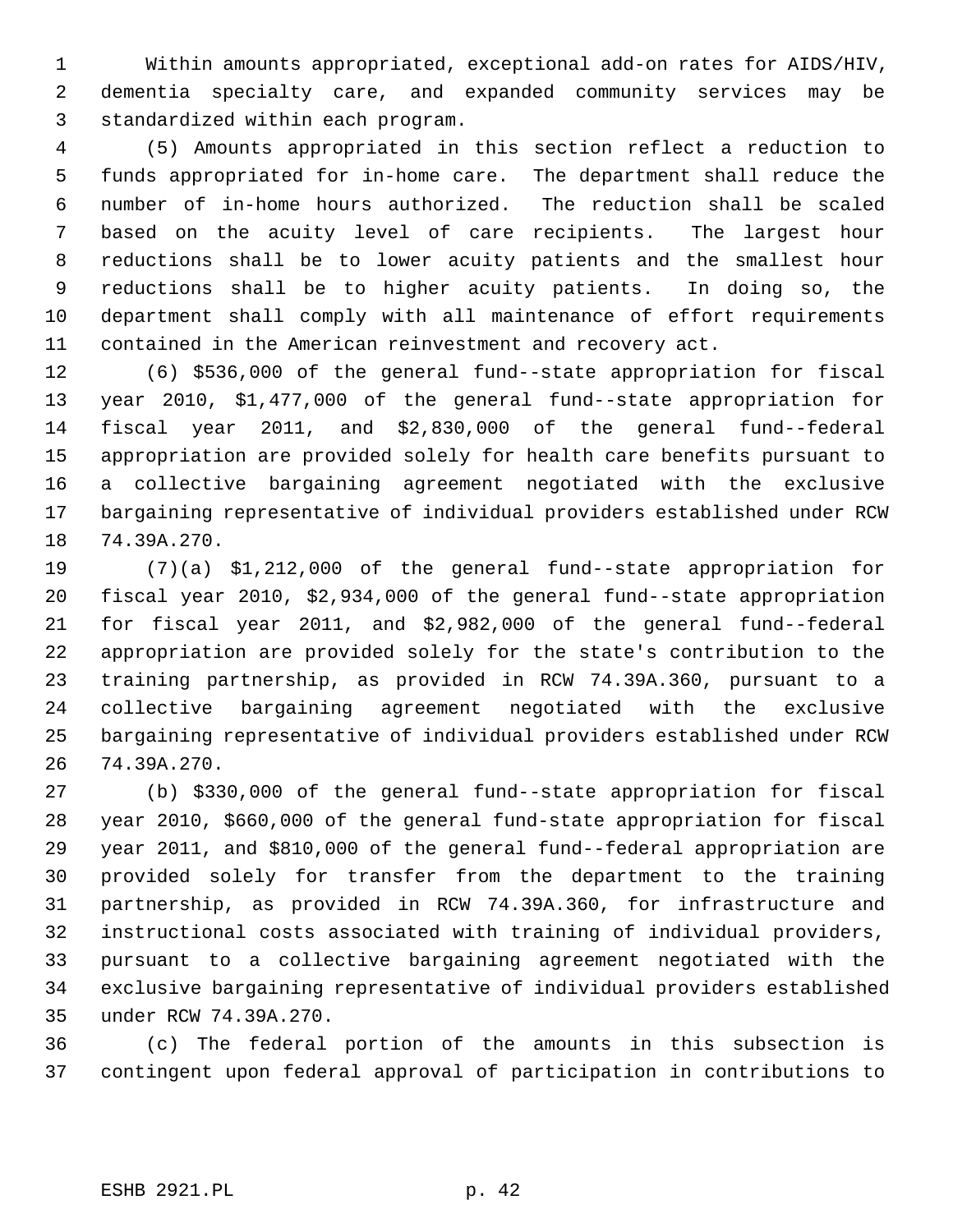1 the trust and shall remain unallotted and placed in reserve status 2 until the office of financial management and the department of social 3 and health services receive federal approval.

 4 (d) Expenditures for the purposes specified in this subsection 5 shall not exceed the amounts provided in this subsection.

 6 (8) Within the amounts appropriated in this section, the department 7 may expand the new freedom waiver program to accommodate new waiver 8 recipients throughout the state. As possible, and in compliance with 9 current state and federal laws, the department shall allow current 10 waiver recipients to transfer to the new freedom waiver.

11 (9) Individuals receiving services as supplemental security income 12 (SSI) state supplemental payments shall not become eligible for medical 13 assistance under RCW 74.09.510 due solely to the receipt of SSI state 14 supplemental payments.

15 (10) Adult day health services shall only be authorized for in-home 16 clients.

17 (11) \$3,955,000 of the general fund--state appropriation for fiscal 18 year 2010, \$4,239,000 of the general fund--state appropriation for 19 fiscal year 2011, and \$10,190,000 of the general fund--federal 20 appropriation are provided solely for the continued operation of 21 community residential and support services for persons who are older 22 adults or who have co-occurring medical and behavioral disorders and 23 who have been discharged or diverted from a state psychiatric hospital. 24 These funds shall be used to serve individuals whose treatment needs 25 constitute substantial barriers to community placement, who no longer 26 require active psychiatric treatment at an inpatient hospital level of 27 care, and who no longer meet the criteria for inpatient involuntary 28 commitment. Coordination of these services will be done in partnership 29 between the mental health program and the aging and disability services 30 administration.

31 (12) Within the funds provided, the department shall continue to 32 provide an add-on per medicaid resident day per facility not to exceed 33 \$1.57. The add-on shall be used to increase wages, benefits, and/or 34 staffing levels for certified nurse aides; or to increase wages and/or 35 benefits for dietary aides, housekeepers, laundry aides, or any other 36 category of worker whose statewide average dollars-per-hour wage was 37 less than \$15 in calendar year 2008, according to cost report data. 38 The add-on may also be used to address resulting wage compression for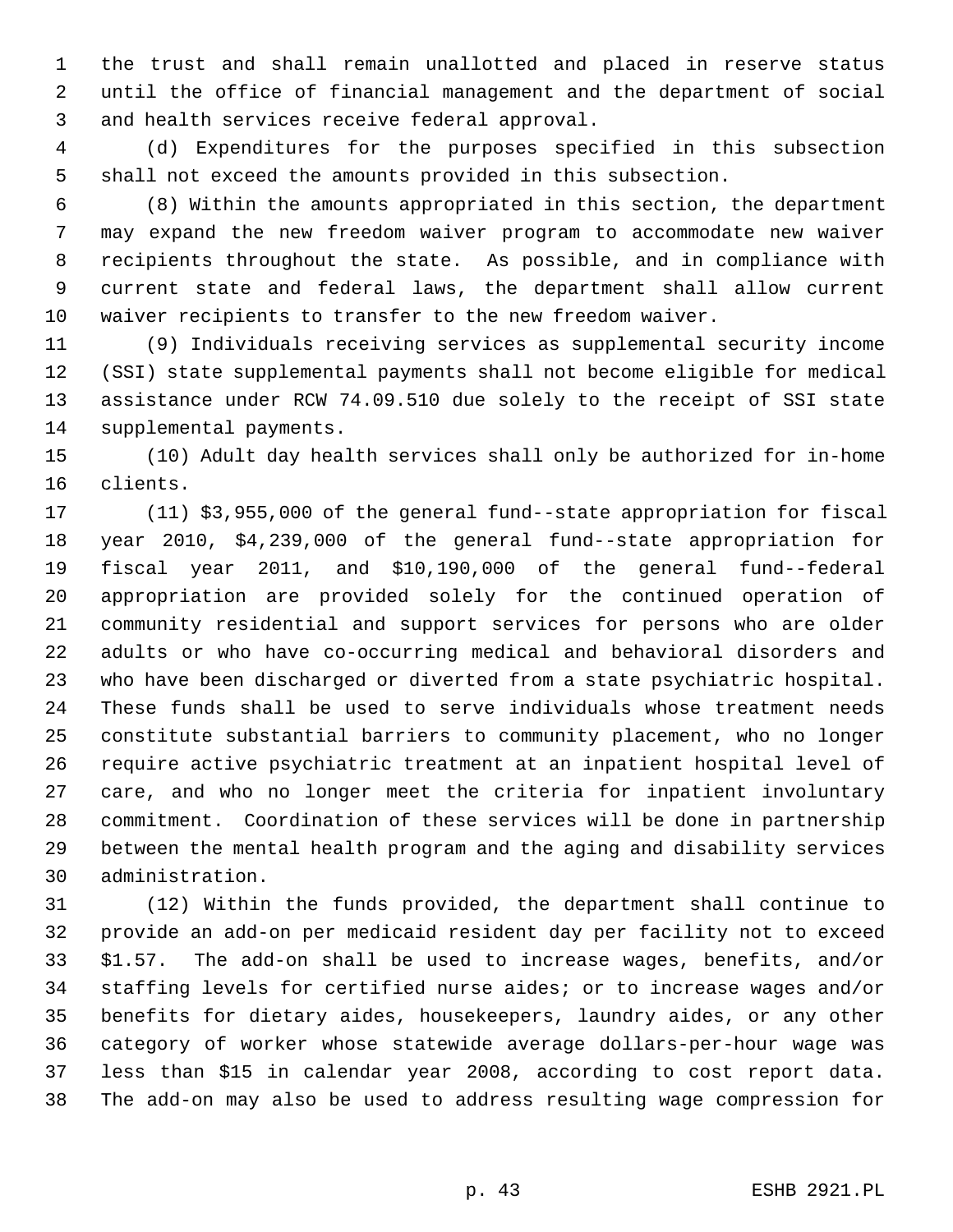1 related job classes immediately affected by wage increases to low-wage 2 workers. The department shall continue reporting requirements and a 3 settlement process to ensure that the funds are spent according to this 4 subsection. The department shall adopt rules to implement the terms of 5 this subsection.

 6 (13) \$1,840,000 of the general fund--state appropriation for fiscal 7 year 2010 and \$1,877,000 of the general fund--state appropriation for 8 fiscal year 2011 are provided solely for operation of the volunteer 9 chore services program.

10 (14) In accordance with chapter 74.39 RCW, the department may 11 implement two medicaid waiver programs for persons who do not qualify 12 for such services as categorically needy, subject to federal approval 13 and the following conditions and limitations:

14 (a) One waiver program shall include coverage of care in community 15 residential facilities. Enrollment in the waiver shall not exceed 600 16 persons at any time.

17 (b) The second waiver program shall include coverage of in-home 18 care. Enrollment in this second waiver shall not exceed 200 persons at 19 any time.

20 (c) The department shall identify the number of medically needy 21 nursing home residents, and enrollment and expenditures on each of the 22 two medically needy waivers, on monthly management reports.

23 (d) If it is necessary to establish a waiting list for either 24 waiver because the budgeted number of enrollment opportunities has been 25 reached, the department shall track how the long-term care needs of 26 applicants assigned to the waiting list are met.

27 (15) The department shall establish waiting lists to the extent 28 necessary to assure that annual expenditures on the community options 29 program entry systems (COPES) program do not exceed appropriated 30 levels. In establishing and managing any such waiting list, the 31 department shall assure priority access to persons with the greatest 32 unmet needs, as determined by department assessment processes.

33 (16) The department shall contract for housing with service models, 34 such as cluster care, to create efficiencies in service delivery and 35 responsiveness to unscheduled personal care needs by clustering hours 36 for clients that live in close proximity to each other.

37 (17) The department shall not pay a home care agency licensed under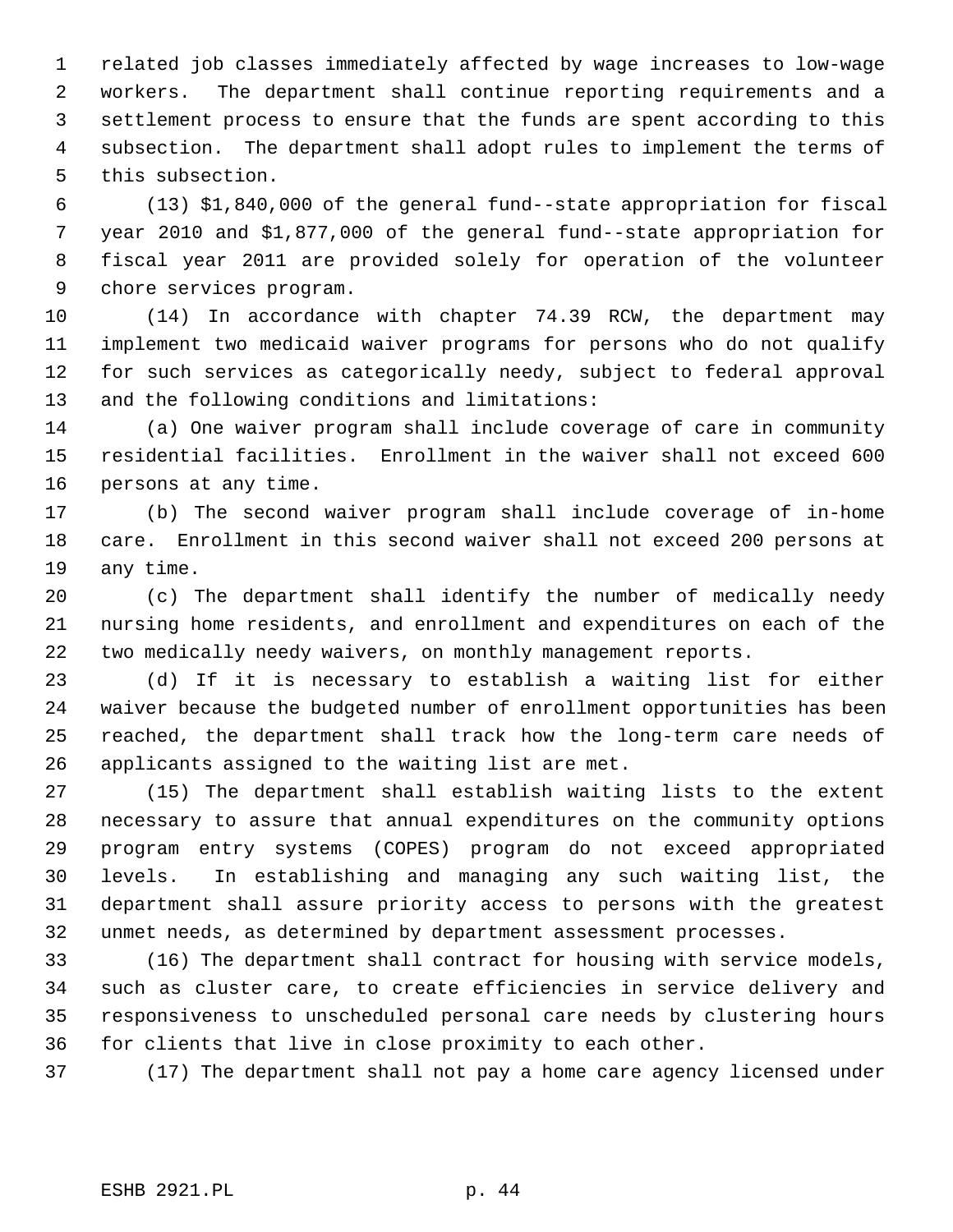1 chapter 70.127 RCW for personal care services provided by a family 2 member, pursuant to Substitute House Bill No. 2361 (modifying state 3 payments for in-home care).

 4 (18) \$204,000 of the general fund--state appropriation for fiscal 5 year 2010, \$1,099,000 of the general fund--state appropriation for 6 fiscal year 2011, and \$1,697,000 of the general fund--federal 7 appropriation are provided solely to implement Engrossed House Bill No. 8 2194 (extraordinary medical placement for offenders). The department 9 shall work in partnership with the department of corrections to 10 identify services and find placements for offenders who are released 11 through the extraordinary medical placement program. The department 12 shall collaborate with the department of corrections to identify and 13 track cost savings to the department of corrections, including medical 14 cost savings and to identify and track expenditures incurred by the 15 aging and disability services program for community services and by the 16 medical assistance program for medical expenses. A joint report 17 regarding the identified savings and expenditures shall be provided to 18 the office of financial management and the appropriate fiscal 19 committees of the legislature by November 30, 2010. If this bill is 20 not enacted by June 30, 2009, the amounts provided in this subsection 21 shall lapse.

22 (19) Sufficient funding is provided in this section for the 23 department to implement Engrossed Second Substitute House Bill No. 1935 24 (adult family homes). During the 2009-11 biennium, the initial 25 licensing fee for an adult family home shall be set at \$900.00. During 26 the 2009-11 biennium, the annual licensing renewal fee shall be set at 27 \$100.00.

28 **Sec. 206.** 2009 c 564 s 207 (uncodified) is amended to read as 29 follows: 30 **FOR THE DEPARTMENT OF SOCIAL AND HEALTH SERVICES--ECONOMIC SERVICES** 31 **PROGRAM** 32 General Fund--State Appropriation (FY 2010) . . . . . ((\$557,621,000)) 33 \$557,452,000 34 General Fund--State Appropriation (FY 2011) . . . . . ((\$588,286,000)) 35 \$587,973,000 36 General Fund--Federal Appropriation . . . . . . . . . ((\$1,140,367,000))  $37$   $\frac{1}{39}$ , 899, 000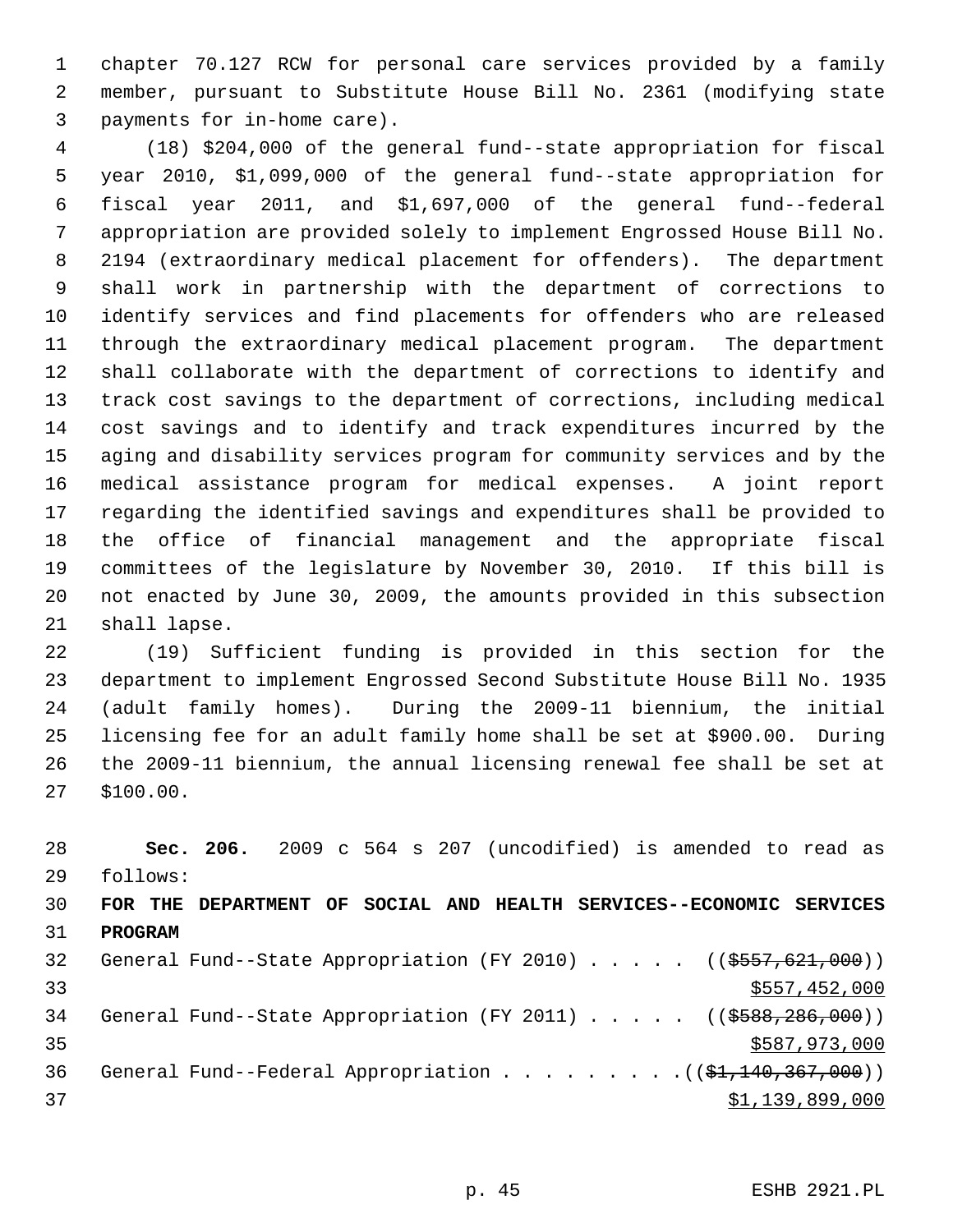1 General Fund--Private/Local Appropriation . . . . . . . . \$27,920,000 2 Administrative Contingency Account--State 3 Appropriation . . . . . . . . . . . . . . . . . . . . . .\$29,136,000 4 TOTAL APPROPRIATION . . . . . . . . . . . . . ((\$2,343,330,000))

 $5 - 5$  \$2,342,380,000

 6 The appropriations in this section are subject to the following 7 conditions and limitations:

 8 (1) \$303,196,000 of the general fund--state appropriation for 9 fiscal year 2010, \$309,755,000 of the general fund--state appropriation 10 for fiscal year 2011, \$29,136,000 of the administrative contingency 11 account--state appropriation, and \$778,606,000 of the general fund-- 12 federal appropriation are provided solely for all components of the 13 WorkFirst program. The department shall use moneys from the 14 administrative contingency account for WorkFirst job placement services 15 provided by the employment security department. Within the amounts 16 provided for the WorkFirst program, the department may provide 17 assistance using state-only funds for families eligible for temporary 18 assistance for needy families. In addition, within the amounts 19 provided for WorkFirst the department shall:

20 (a) Establish a career services work transition program;

21 (b) Continue to implement WorkFirst program improvements that are 22 designed to achieve progress against outcome measures specified in RCW 23 74.08A.410. Outcome data regarding job retention and wage progression 24 shall be reported quarterly to appropriate fiscal and policy committees 25 of the legislature for families who leave assistance, measured after 12 26 months, 24 months, and 36 months. The department shall also report the 27 percentage of families who have returned to temporary assistance for 28 needy families after 12 months, 24 months, and 36 months;

29 (c) Submit a report electronically by October 1, 2009, to the 30 fiscal committees of the legislature containing a spending plan for the 31 WorkFirst program. The plan shall identify how spending levels in the 32 2009-2011 biennium will be adjusted to stay within available federal 33 grant levels and the appropriated state-fund levels;

34 (d) Provide quarterly fiscal reports to the office of financial 35 management and the legislative fiscal committees detailing information 36 on the amount expended from general fund--state and general fund-- 37 federal by activity;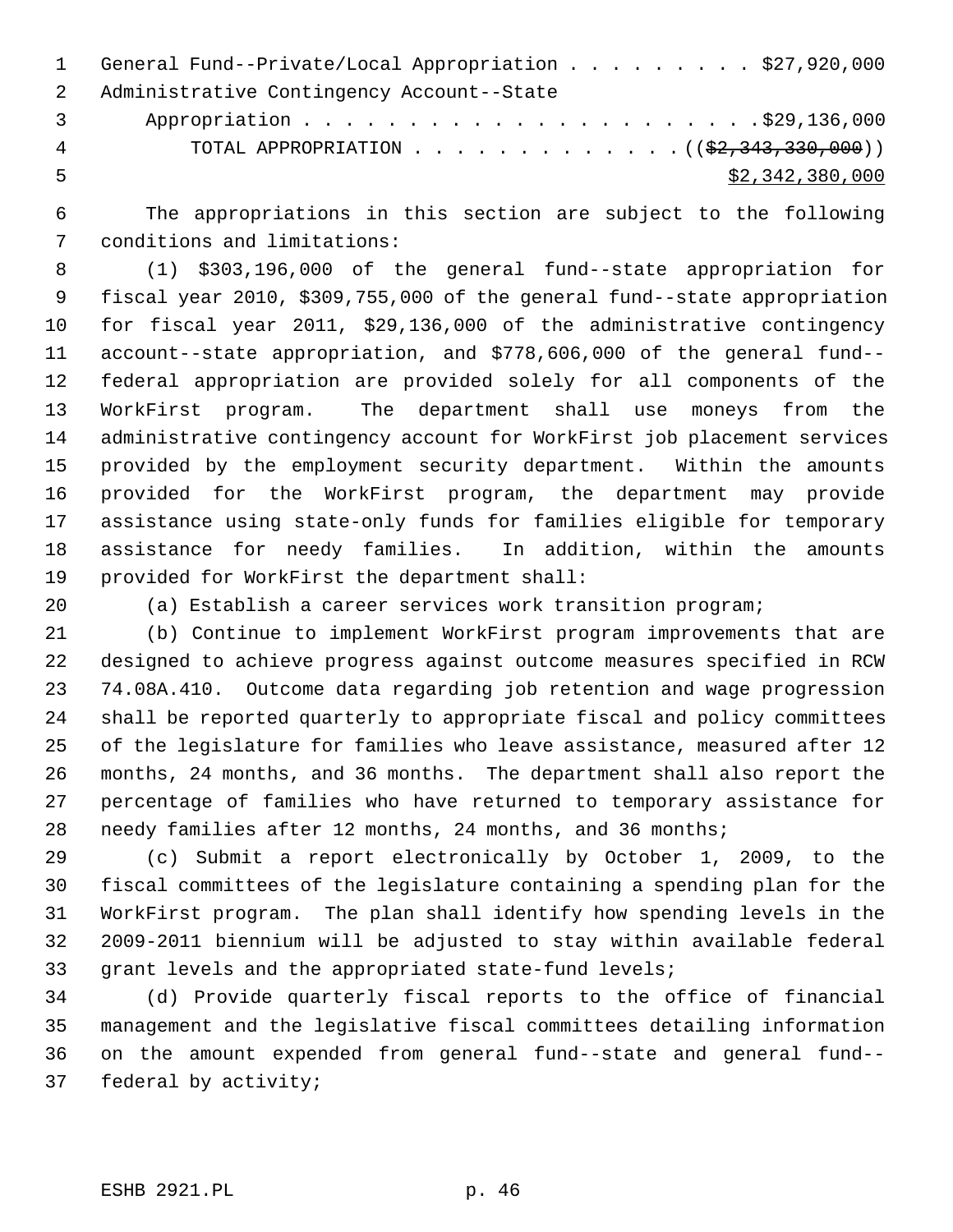1 (e) Maintain the fiscal year 2009 grant standard for the temporary 2 assistance for needy families grant.

 3 (2) The department and the office of financial management shall 4 electronically report quarterly the expenditures, maintenance of effort 5 allotments, expenditure amounts, and caseloads for the WorkFirst 6 program to the legislative fiscal committees.

 7 (3) \$84,856,000 of the general fund--state appropriation for fiscal 8 year 2010 and \$95,173,000 of the general fund--state appropriation for 9 fiscal year 2011 are provided solely for cash assistance and other 10 services to recipients in the general assistance--unemployable program. 11 Within these amounts:

12 (a) The department shall aggressively pursue opportunities to 13 transfer general assistance unemployable clients to general assistance 14 expedited coverage and to facilitate client applications for federal 15 supplemental security income when the client's incapacities indicate 16 that he or she would be likely to meet the federal disability criteria 17 for supplemental security income. The department shall initiate and 18 file the federal supplemental security income interim agreement as 19 quickly as possible in order to maximize the recovery of federal funds;

20 (b) The department shall review the general assistance caseload to 21 identify recipients that would benefit from assistance in becoming 22 naturalized citizens, and thus be eligible to receive federal 23 supplemental security income benefits. Those cases shall be given high 24 priority for naturalization funding through the department;

25 (c) The department shall actively coordinate with local workforce 26 development councils to expedite access to worker retraining programs 27 for general assistance unemployable clients in those regions of the 28 state with the greatest number of such clients;

29 (d) By July 1, 2009, the department shall enter into an interagency 30 agreement with the department of veterans' affairs to establish a 31 process for referral of veterans who may be eligible for veteran's 32 services. This agreement must include outstationing department of 33 veterans' affairs staff in selected community service office locations 34 in King and Pierce counties to facilitate applications for veterans' 35 services; and

36 (e) In addition to any earlier evaluation that may have been 37 conducted, the department shall intensively evaluate those clients who 38 have been receiving general assistance unemployable benefits for twelve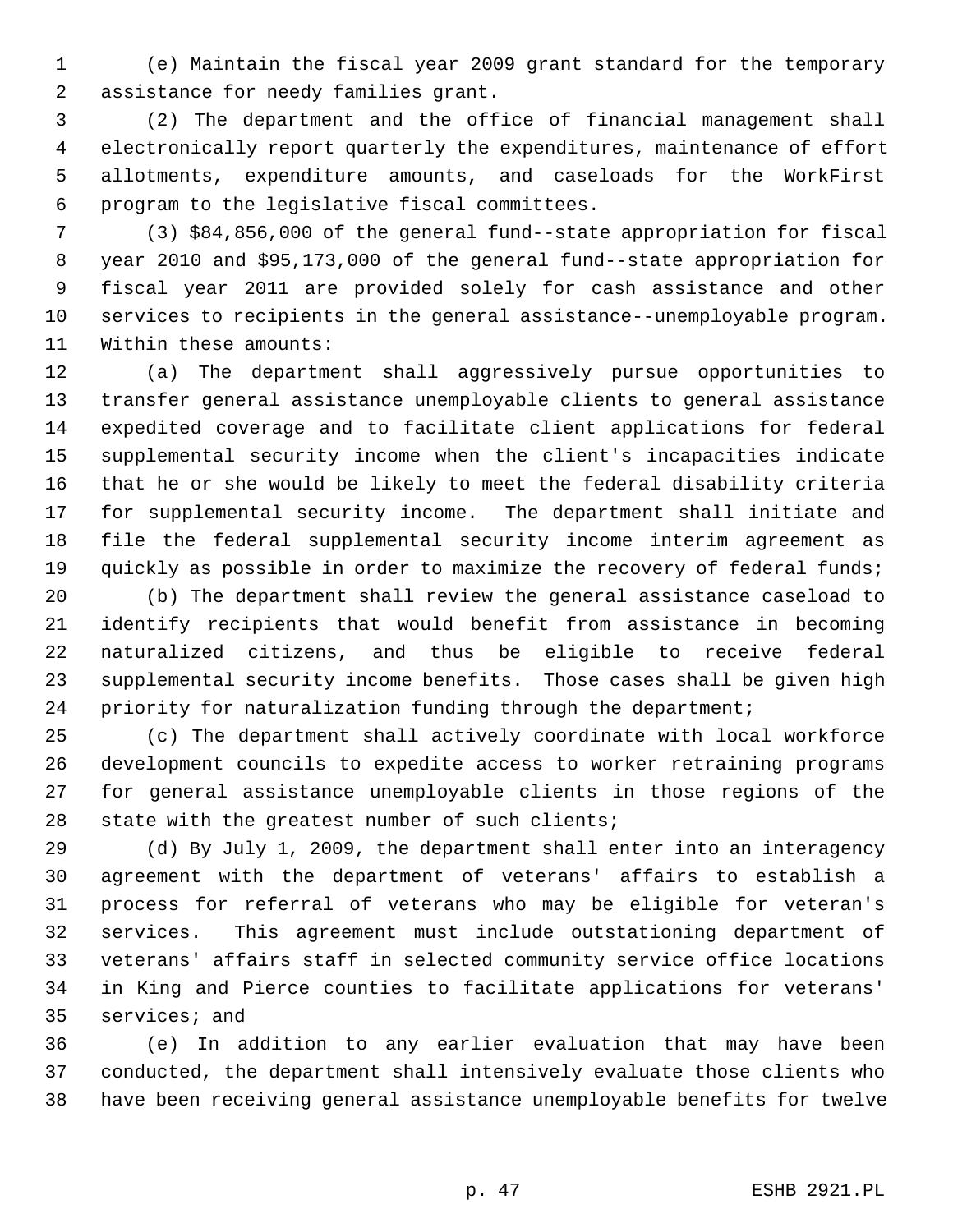1 months or more as of July 1, 2009, or thereafter, if the available 2 medical and incapacity related evidence indicates that the client is 3 unlikely to meet the disability standard for federal supplemental 4 security income benefits. The evaluation shall identify services 5 necessary to eliminate or minimize barriers to employment, including 6 mental health treatment, substance abuse treatment and vocational 7 rehabilitation services. The department shall expedite referrals to 8 chemical dependency treatment, mental health and vocational 9 rehabilitation services for these clients.

10 (f) The appropriations in this subsection reflect a change in the 11 earned income disregard policy for general assistance unemployable 12 clients. It is the intent of the legislature that the department shall 13 adopt the temporary assistance for needy families earned income policy 14 for general assistance unemployable.

15  $((+5))$   $(4)$  \$750,000 of the general fund--state appropriation for 16 fiscal year 2010 and \$750,000 of the general fund--state appropriation 17 for fiscal year 2011 are provided solely for naturalization services.

18  $((+6))$  (5)(a) \$3,550,000 of the general fund--state appropriation 19 for fiscal year 2010 is provided solely for refugee employment 20 services, of which \$2,650,000 is provided solely for the department to 21 pass through to statewide refugee assistance organizations for limited 22 English proficiency pathway services; and \$3,550,000 of the general 23 fund--state appropriation for fiscal year 2011 is provided solely for 24 refugee employment services, of which \$2,650,000 is provided solely for 25 the department to pass through to statewide refugee assistance 26 organizations for limited English proficiency pathway services.

27 (b) The legislature intends that the appropriation in this 28 subsection for the 2009-11 fiscal biennium will maintain funding for 29 refugee programs at a level at least equal to expenditures on these 30 programs in the 2007-09 fiscal biennium.

31  $((+7))$  (6) The appropriations in this section reflect reductions 32 in the appropriations for the economic services administration's 33 administrative expenses. It is the intent of the legislature that 34 these reductions shall be achieved, to the greatest extent possible, by 35 reducing those administrative costs that do not affect direct client 36 services or direct service delivery or program.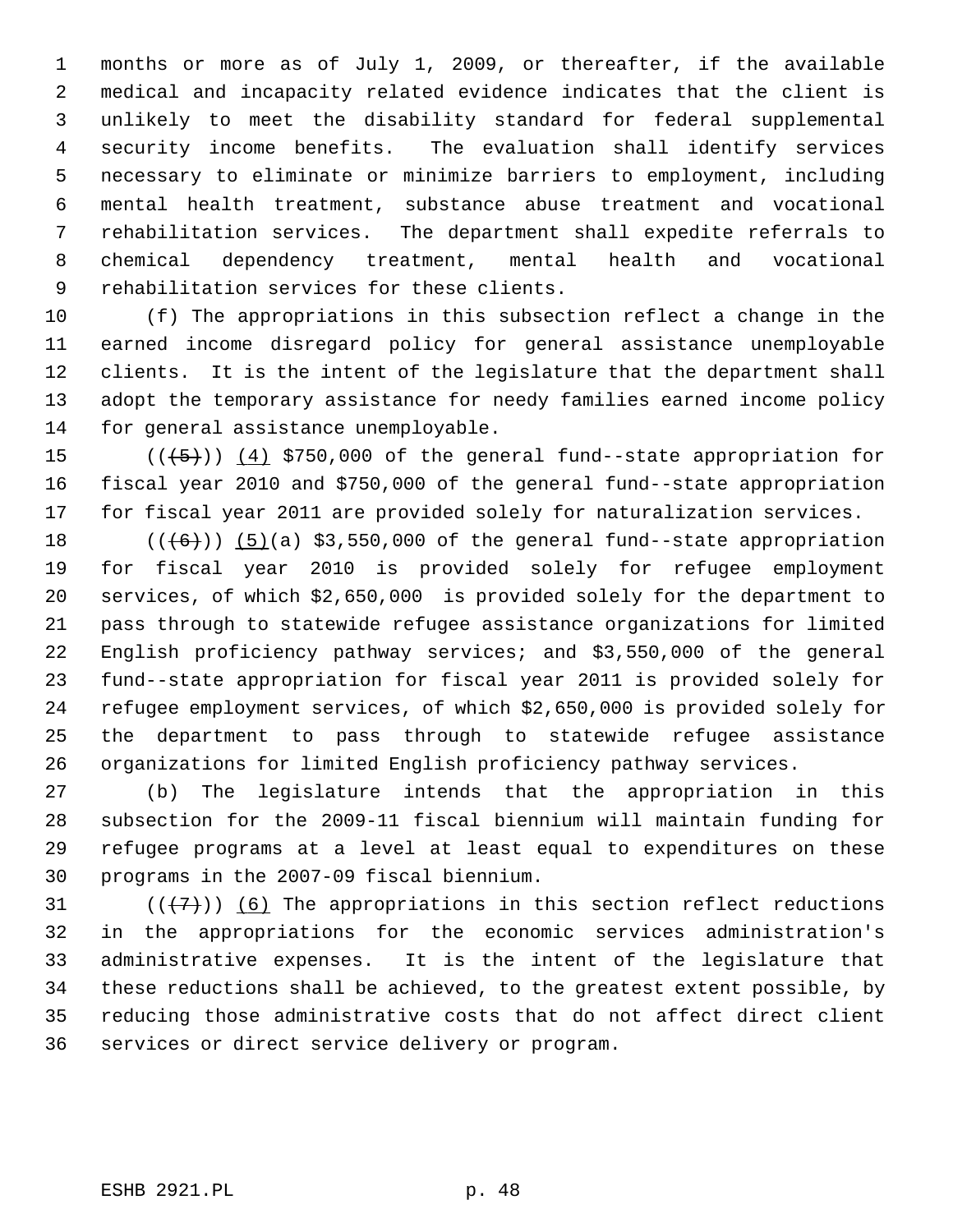1 **Sec. 207.** 2009 c 564 s 208 (uncodified) is amended to read as 2 follows: 3 **FOR THE DEPARTMENT OF SOCIAL AND HEALTH SERVICES--ALCOHOL AND** 4 **SUBSTANCE ABUSE PROGRAM** 5 General Fund--State Appropriation (FY 2010) . . . . . . ((\$82,117,000))  $$82,028,000$ 7 General Fund--State Appropriation (FY 2011) . . . . . ((<del>\$84,772,000</del>)) 8 \$84,682,000 \$84,682,000 9 General Fund--Federal Appropriation . . . . . . . . . . ((\$145,671,000))  $\frac{$10}{10}$   $\frac{$145,604,000}{10}$ 11 General Fund--Private/Local Appropriation . . . . . . . . . \$2,719,000 12 Criminal Justice Treatment Account--State 13 Appropriation . . . . . . . . . . . . . . . . . . . . . .\$17,747,000 14 Problem Gambling Account--State Appropriation . . . . . . . . \$1,459,000 15 TOTAL APPROPRIATION . . . . . . . . . . . . . ((<del>\$334,485,000</del>))  $16$  \$334,239,000

17 The appropriations in this section are subject to the following 18 conditions and limitations:

19 (1) Within the amounts appropriated in this section, the department 20 may contract with the University of Washington and community-based 21 providers for the provision of the parent-child assistance program. 22 For all contractors, indirect charges for administering the program 23 shall not exceed ten percent of the total contract amount.

24 (2) Within the amounts appropriated in this section, the department 25 shall continue to provide for chemical dependency treatment services 26 for adult medicaid eligible and general assistance-unemployable 27 patients.

28 (3) In addition to other reductions, the appropriations in this 29 section reflect reductions targeted specifically to state government 30 administrative costs. These administrative reductions shall be 31 achieved, to the greatest extent possible, by reducing those 32 administrative costs that do not affect direct client services or 33 direct service delivery or programs.

34 **Sec. 208.** 2009 c 564 s 209 (uncodified) is amended to read as 35 follows:

36 **FOR THE DEPARTMENT OF SOCIAL AND HEALTH SERVICES--MEDICAL ASSISTANCE**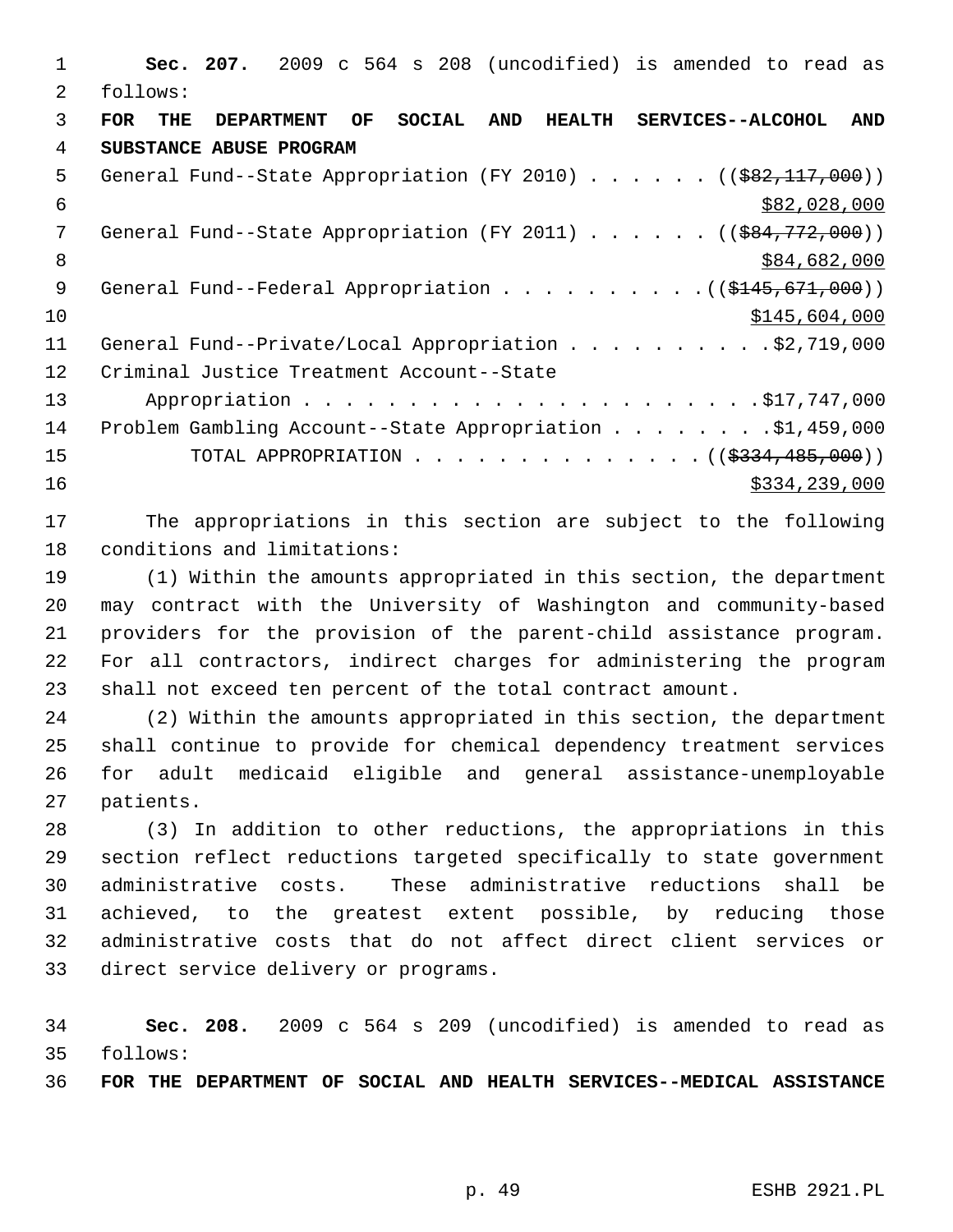1 **PROGRAM** 2 General Fund--State Appropriation (FY 2010) . . . . ((\$1,597,387,000))  $\frac{1}{2}$   $\frac{1}{598}$ , 043, 000 4 General Fund--State Appropriation (FY 2011) . . . . ((\$1,984,797,000))  $5 \frac{\text{1,985}}{797,000}$ 6 General Fund--Federal Appropriation . . . . . . . . . ((\$5,210,672,000))  $7$  \$5,212,855,000 8 General Fund--Private/Local Appropriation . . . . . . . . \$12,903,000 9 Emergency Medical Services and Trauma Care Systems 10 Trust Account--State Appropriation . . . . . . . . . . \$15,076,000 11 Tobacco Prevention and Control Account-- 12 State Appropriation . . . . . . . . . . . . . . . . . . \$3,766,000 13 TOTAL APPROPRIATION . . . . . . . . . . . . ((<del>\$8,824,601,000</del>)) 14 \$8,828,440,000

15 The appropriations in this section are subject to the following 16 conditions and limitations:

17 (1) Based on quarterly expenditure reports and caseload forecasts, 18 if the department estimates that expenditures for the medical 19 assistance program will exceed the appropriations, the department shall 20 take steps including but not limited to reduction of rates or 21 elimination of optional services to reduce expenditures so that total 22 program costs do not exceed the annual appropriation authority.

23 (2) In determining financial eligibility for medicaid-funded 24 services, the department is authorized to disregard recoveries by 25 Holocaust survivors of insurance proceeds or other assets, as defined 26 in RCW 48.104.030.

27 (3) The legislature affirms that it is in the state's interest for 28 Harborview medical center to remain an economically viable component of 29 the state's health care system.

30 (4) When a person is ineligible for medicaid solely by reason of 31 residence in an institution for mental diseases, the department shall 32 provide the person with the same benefits as he or she would receive if 33 eligible for medicaid, using state-only funds to the extent necessary.

34 (5) In accordance with RCW 74.46.625, \$6,000,000 of the general 35 fund--federal appropriation is provided solely for supplemental 36 payments to nursing homes operated by public hospital districts. The 37 public hospital district shall be responsible for providing the 38 required nonfederal match for the supplemental payment, and the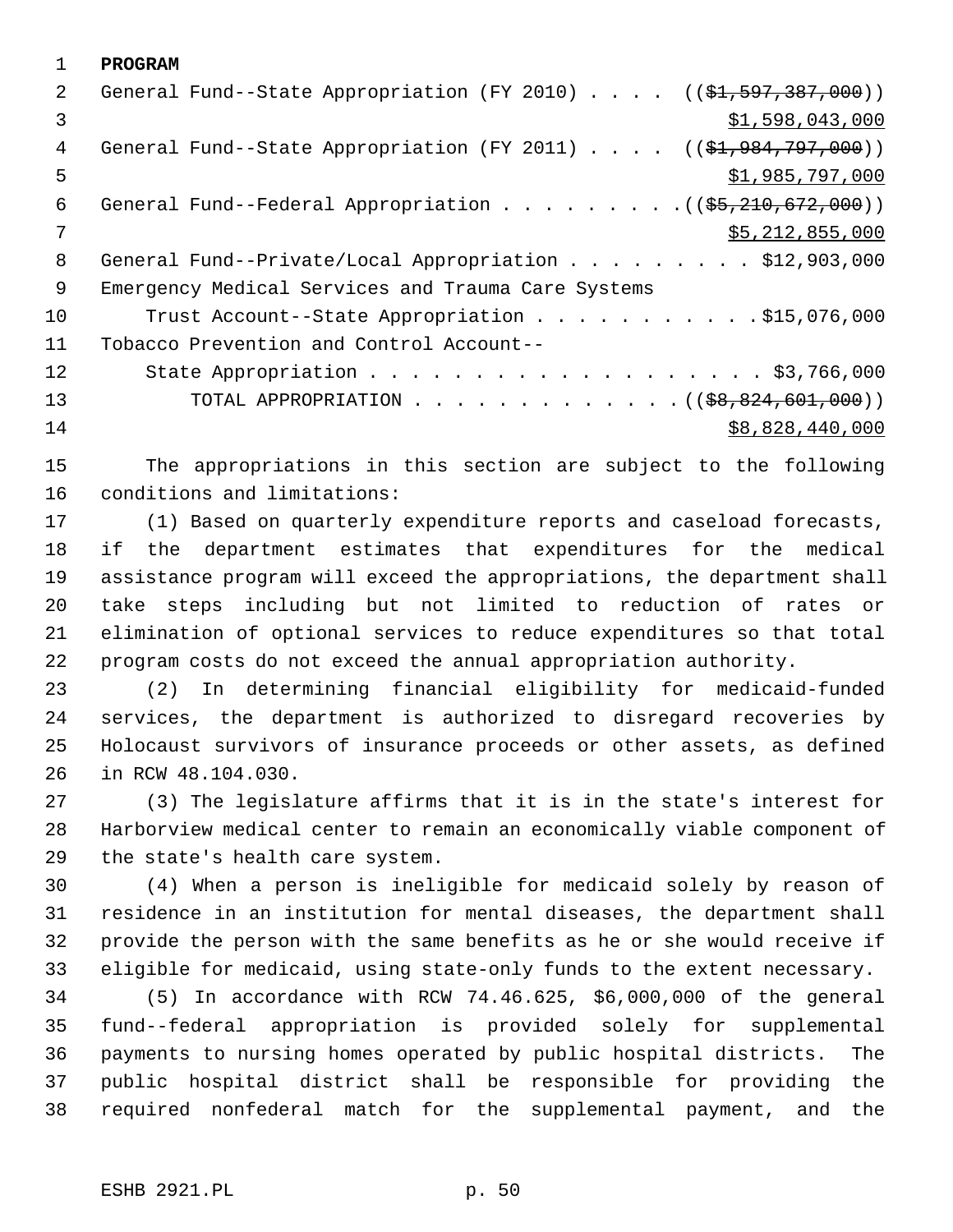1 payments shall not exceed the maximum allowable under federal rules. 2 It is the legislature's intent that the payments shall be supplemental 3 to and shall not in any way offset or reduce the payments calculated 4 and provided in accordance with part E of chapter 74.46 RCW. It is the 5 legislature's further intent that costs otherwise allowable for rate- 6 setting and settlement against payments under chapter 74.46 RCW shall 7 not be disallowed solely because such costs have been paid by revenues 8 retained by the nursing home from these supplemental payments. The 9 supplemental payments are subject to retrospective interim and final 10 cost settlements based on the nursing homes' as-filed and final 11 medicare cost reports. The timing of the interim and final cost 12 settlements shall be at the department's discretion. During either the 13 interim cost settlement or the final cost settlement, the department 14 shall recoup from the public hospital districts the supplemental 15 payments that exceed the medicaid cost limit and/or the medicare upper 16 payment limit. The department shall apply federal rules for 17 identifying the eligible incurred medicaid costs and the medicare upper 18 payment limit.

19 (6) \$1,110,000 of the general fund--federal appropriation and 20 \$1,105,000 of the general fund--state appropriation for fiscal year 21 2011 are provided solely for grants to rural hospitals. The department 22 shall distribute the funds under a formula that provides a relatively 23 larger share of the available funding to hospitals that (a) serve a 24 disproportionate share of low-income and medically indigent patients, 25 and (b) have relatively smaller net financial margins, to the extent 26 allowed by the federal medicaid program.

27 (7) \$9,818,000 of the general fund--state appropriation for fiscal 28 year 2011, and \$9,865,000 of the general fund--federal appropriation 29 are provided solely for grants to nonrural hospitals. The department 30 shall distribute the funds under a formula that provides a relatively 31 larger share of the available funding to hospitals that (a) serve a 32 disproportionate share of low-income and medically indigent patients, 33 and (b) have relatively smaller net financial margins, to the extent 34 allowed by the federal medicaid program.

35 (8) The department shall continue the inpatient hospital certified 36 public expenditures program for the 2009-11 biennium. The program 37 shall apply to all public hospitals, including those owned or operated 38 by the state, except those classified as critical access hospitals or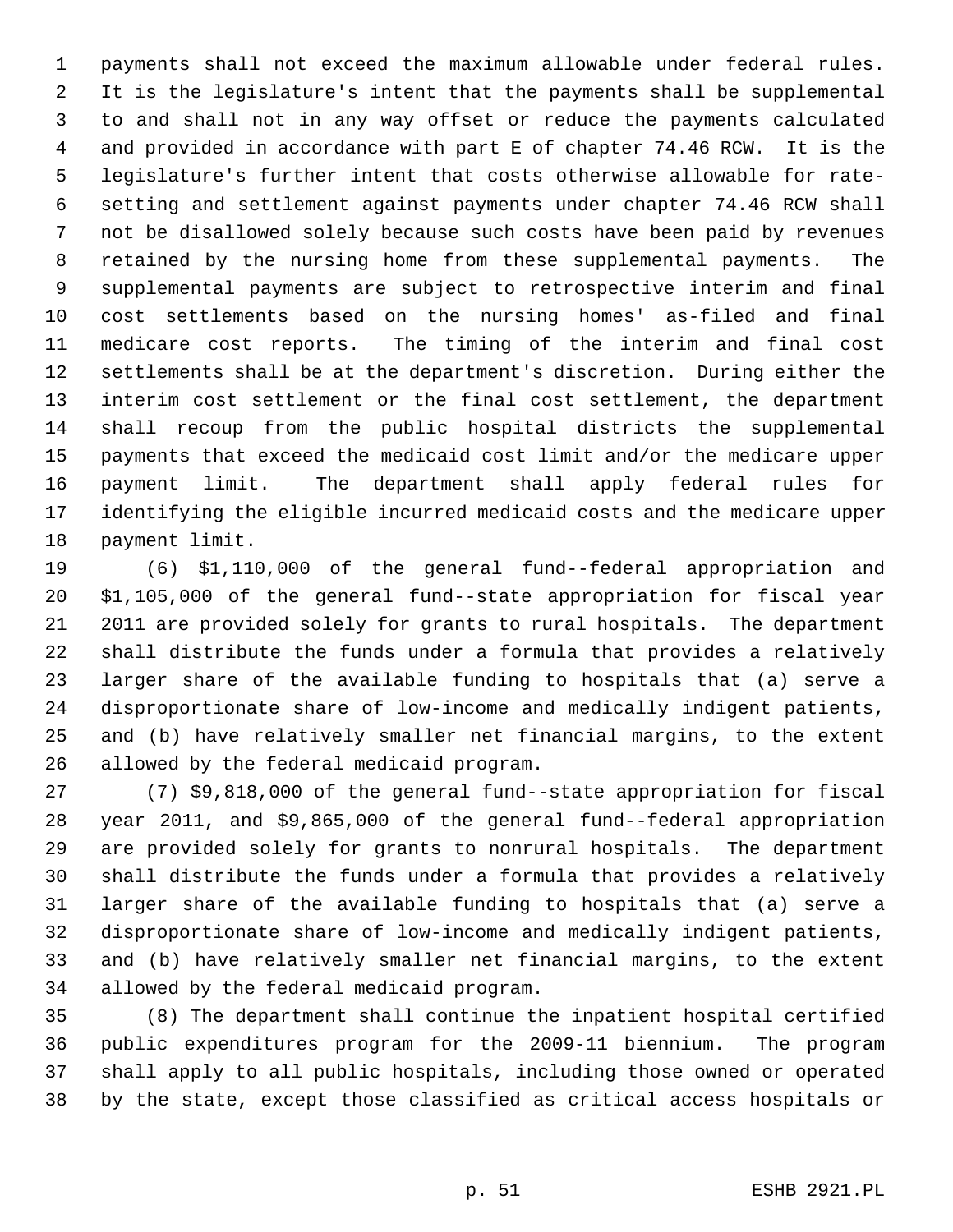1 state psychiatric institutions. The department shall submit reports to 2 the governor and legislature by November 1, 2009, and by November 1, 3 2010, that evaluate whether savings continue to exceed costs for this 4 program. If the certified public expenditures (CPE) program in its 5 current form is no longer cost-effective to maintain, the department 6 shall submit a report to the governor and legislature detailing 7 cost-effective alternative uses of local, state, and federal resources 8 as a replacement for this program. During fiscal year 2010 and fiscal 9 year 2011, hospitals in the program shall be paid and shall retain one 10 hundred percent of the federal portion of the allowable hospital cost 11 for each medicaid inpatient fee-for-service claim payable by medical 12 assistance and one hundred percent of the federal portion of the 13 maximum disproportionate share hospital payment allowable under federal 14 regulations. Inpatient medicaid payments shall be established using an 15 allowable methodology that approximates the cost of claims submitted by 16 the hospitals. Payments made to each hospital in the program in each 17 fiscal year of the biennium shall be compared to a baseline amount. 18 The baseline amount will be determined by the total of (a) the 19 inpatient claim payment amounts that would have been paid during the 20 fiscal year had the hospital not been in the CPE program, (b) one half 21 of the indigent assistance disproportionate share hospital payment 22 amounts paid to and retained by each hospital during fiscal year 2005, 23 and (c) all of the other disproportionate share hospital payment 24 amounts paid to and retained by each hospital during fiscal year 2005 25 to the extent the same disproportionate share hospital programs exist 26 in the 2009-11 biennium. If payments during the fiscal year exceed the 27 hospital's baseline amount, no additional payments will be made to the 28 hospital except the federal portion of allowable disproportionate share 29 hospital payments for which the hospital can certify allowable match. 30 If payments during the fiscal year are less than the baseline amount, 31 the hospital will be paid a state grant equal to the difference between 32 payments during the fiscal year and the applicable baseline amount. 33 Payment of the state grant shall be made in the applicable fiscal year 34 and distributed in monthly payments. The grants will be recalculated 35 and redistributed as the baseline is updated during the fiscal year. 36 The grant payments are subject to an interim settlement within eleven 37 months after the end of the fiscal year. A final settlement shall be 38 performed. To the extent that either settlement determines that a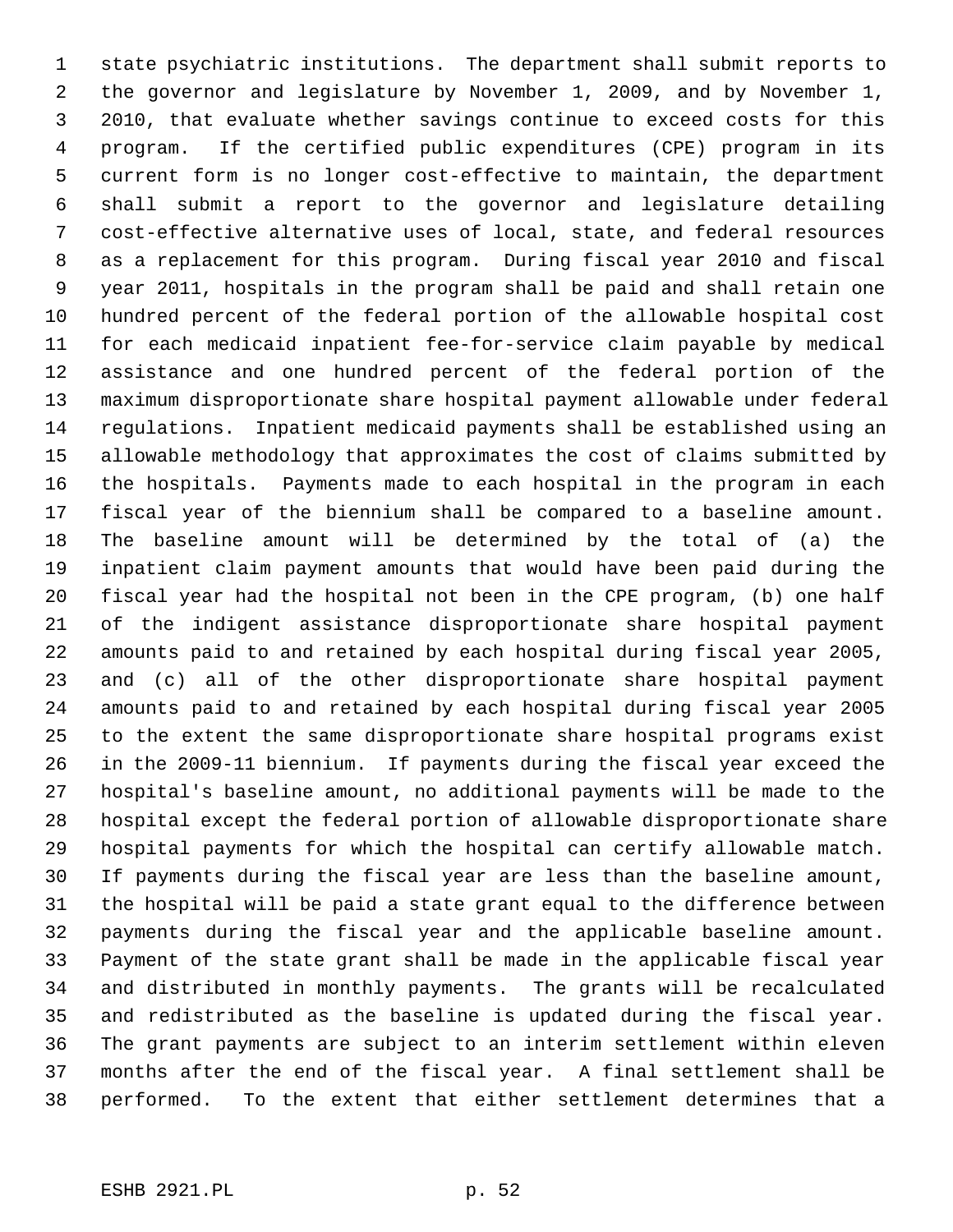1 hospital has received funds in excess of what it would have received as 2 described in this subsection, the hospital must repay the excess 3 amounts to the state when requested. \$6,570,000 of the general fund-- 4 state appropriation for fiscal year 2010, which is appropriated in 5 section 204(1) of this act, and \$1,500,000 of the general fund--state 6 appropriation for fiscal year 2011, which is appropriated in section 7 204(1) of this act, are provided solely for state grants for the 8 participating hospitals. Sufficient amounts are appropriated in this 9 section for the remaining state grants for the participating hospitals.

10 (9) The department is authorized to use funds appropriated in this 11 section to purchase goods and supplies through direct contracting with 12 vendors when the department determines it is cost-effective to do so.

13  $((+12))$   $(10)$  \$93,000 of the general fund--state appropriation for 14 fiscal year 2010 and \$93,000 of the general fund--federal appropriation 15 are provided solely for the department to pursue a federal Medicaid 16 waiver pursuant to Second Substitute Senate Bill No. 5945 (Washington 17 health partnership plan). If the bill is not enacted by June 30, 2009, 18 the amounts provided in this subsection shall lapse.

19  $((+13))$   $(11)$  The department shall require managed health care 20 systems that have contracts with the department to serve medical 21 assistance clients to limit any reimbursements or payments the systems 22 make to providers not employed by or under contract with the systems to 23 no more than the medical assistance rates paid by the department to 24 providers for comparable services rendered to clients in the fee-for-25 service delivery system.

26  $((+16))$   $(12)$  A maximum of \$166,875,000 of the general fund--state 27 appropriation and \$38,389,000 of the general fund--federal 28 appropriation may be expended in the fiscal biennium for the general 29 assistance-unemployable medical program, and these amounts are provided 30 solely for this program. Of these amounts, \$10,749,000 of the general 31 fund--state appropriation for fiscal year 2010 and \$10,892,000 of the 32 general fund--federal appropriation are provided solely for payments to 33 hospitals for providing outpatient services to low income patients who 34 are recipients of general assistance-unemployable. Pursuant to RCW 35 74.09.035, the department shall not expend for the general assistance 36 medical care services program any amounts in excess of the amounts 37 provided in this subsection.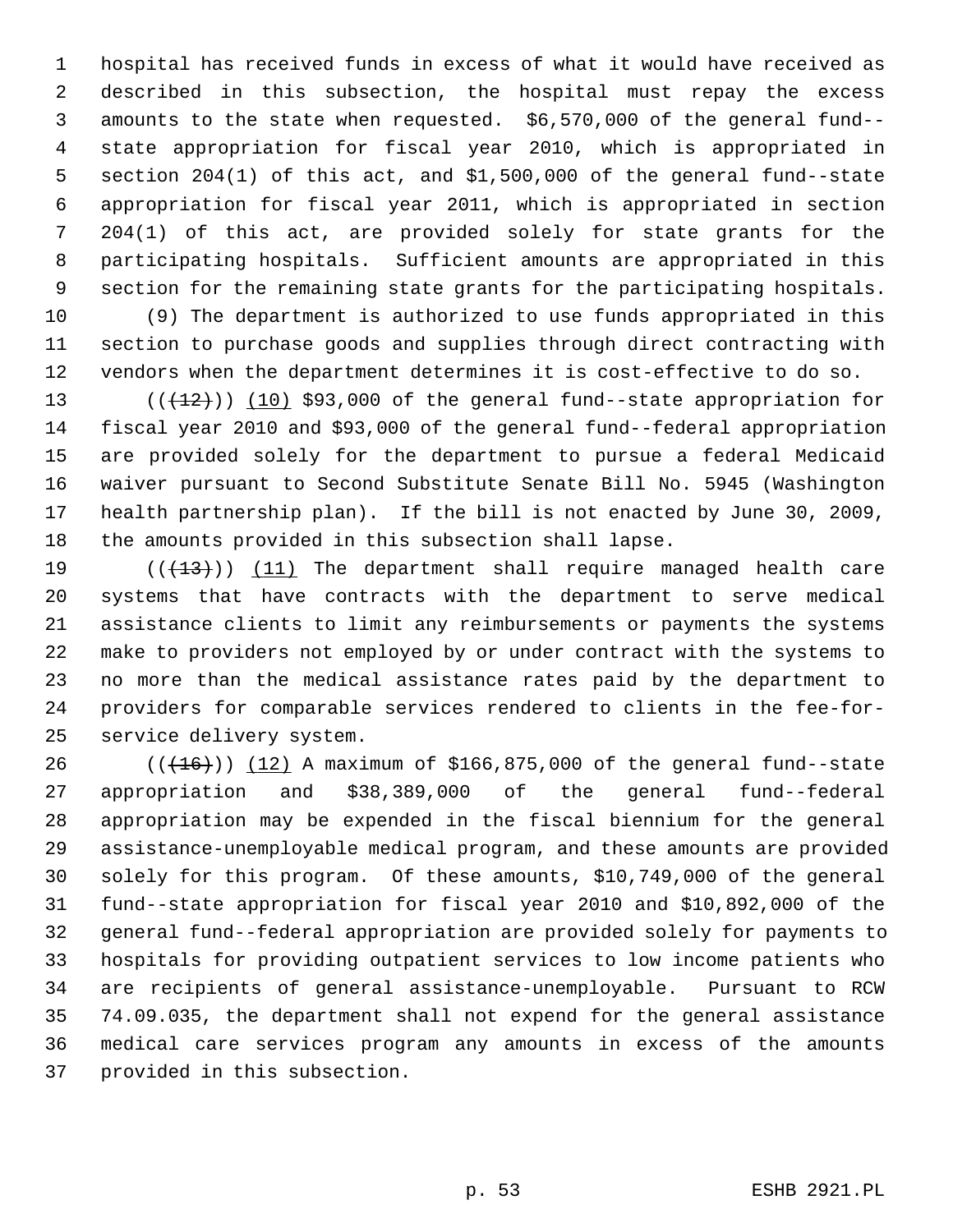1  $((+17))$  (13) If the department determines that it is feasible 2 within the amounts provided in subsection (16) of this section, and 3 without the loss of federal disproportionate share hospital funds, the 4 department shall contract with the carrier currently operating a 5 managed care pilot project for the provision of medical care services 6 to general assistance-unemployable clients. Mental health services 7 shall be included in the services provided through the managed care 8 system. If the department determines that it is feasible, effective 9 October 1, 2009, in addition to serving clients in the pilot counties, 10 the carrier shall expand managed care services to clients residing in 11 at least the following counties: Spokane, Yakima, Chelan, Kitsap, and 12 Cowlitz. If the department determines that it is feasible, the carrier 13 shall complete implementation into the remaining counties. Total per 14 person costs to the state, including outpatient and inpatient services 15 and any additional costs due to stop loss agreements, shall not exceed 16 the per capita payments projected for the general assistance-17 unemployable eligibility category, by fiscal year, in the February 2009 18 medical assistance expenditures forecast. The department, in 19 collaboration with the carrier, shall seek to improve the transition 20 rate of general assistance clients to the federal supplemental security 21 income program.

22  $((+18))$  (14) The department shall evaluate the impact of the use 23 of a managed care delivery and financing system on state costs and 24 outcomes for general assistance medical clients. Outcomes measured 25 shall include state costs, utilization, changes in mental health status 26 and symptoms, and involvement in the criminal justice system.

27  $((+19))$  (15) The department shall report to the governor and the 28 fiscal committees of the legislature by June 1, 2010, on its progress 29 toward achieving a twenty percentage point increase in the generic 30 prescription drug utilization rate.

31  $((+20))$  (16) State funds shall not be used by hospitals for 32 advertising purposes.

33  $((+21))$   $(17)$  The department shall seek a medicaid state plan 34 amendment to create a professional services supplemental payment 35 program for University of Washington medicine professional providers no 36 later than July 1, 2009. The department shall apply federal rules for 37 identifying the shortfall between current fee-for-service medicaid 38 payments to participating providers and the applicable federal upper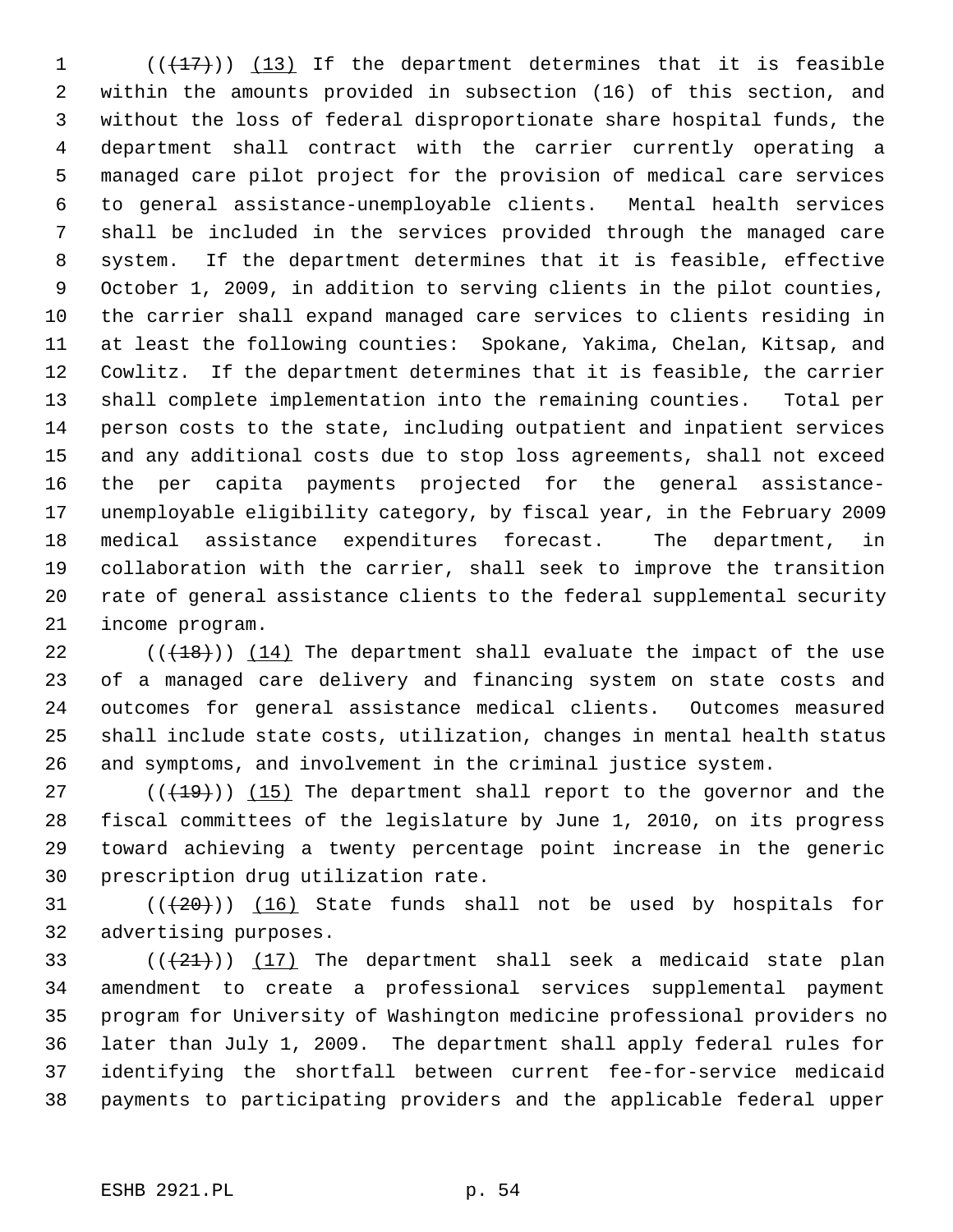1 payment limit. Participating providers shall be solely responsible for 2 providing the local funds required to obtain federal matching funds. 3 Any incremental costs incurred by the department in the development, 4 implementation, and maintenance of this program will be the 5 responsibility of the participating providers. Participating providers 6 will retain the full amount of supplemental payments provided under 7 this program, net of any potential costs for any related audits or 8 litigation brought against the state. The department shall report to 9 the governor and the legislative fiscal committees on the prospects for 10 expansion of the program to other qualifying providers as soon as 11 feasibility is determined but no later than December 31, 2009. The 12 report will outline estimated impacts on the participating providers, 13 the procedures necessary to comply with federal guidelines, and the 14 administrative resource requirements necessary to implement the 15 program. The department will create a process for expansion of the 16 program to other qualifying providers as soon as it is determined 17 feasible by both the department and providers but no later than June 18 30, 2010.

19  $((+22))$   $(18)$  \$9,350,000 of the general fund--state appropriation 20 for fiscal year 2010, \$8,313,000 of the general fund--state 21 appropriation for fiscal year 2011, and \$20,371,000 of the general 22 fund--federal appropriation are provided solely for development and 23 implementation of a replacement system for the existing medicaid 24 management information system. The amounts provided in this subsection 25 are conditioned on the department satisfying the requirements of 26 section 902 of this act.

27  $((+23))$  (19) \$506,000 of the general fund--state appropriation for 28 fiscal year 2011 and \$657,000 of the general fund--federal 29 appropriation are provided solely for the implementation of Second 30 Substitute House Bill No. 1373 (children's mental health). If the bill 31 is not enacted by June 30, 2009, the amounts provided in this 32 subsection shall lapse.

33 ( $((24))$  (20) Pursuant to 42 U.S.C. Sec. 1396(a)(25), the 34 department shall pursue insurance claims on behalf of medicaid children 35 served through its in-home medically intensive child program under WAC 36 388-551-3000. The department shall report to the Legislature by 37 December 31, 2009, on the results of its efforts to recover such 38 claims.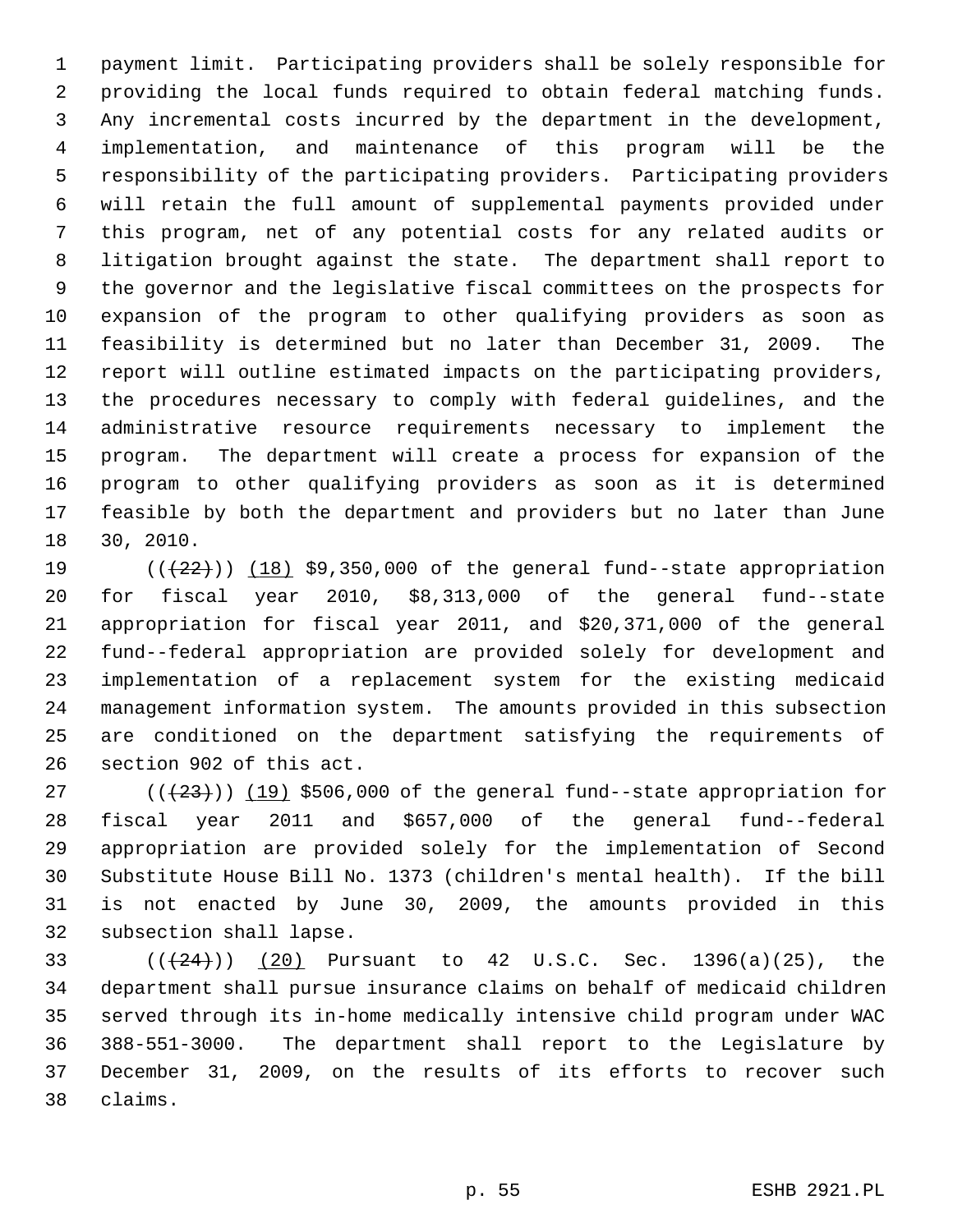$($   $($   $($   $($   $($   $($   $25$   $)$   $)$   $($   $21$   $)$  The department may, on a case-by-case basis and in 2 the best interests of the child, set payment rates for medically 3 intensive home care services to promote access to home care as an 4 alternative to hospitalization. Expenditures related to these 5 increased payments shall not exceed the amount the department would 6 otherwise pay for hospitalization for the child receiving medically 7 intensive home care services.

8  $((+26))$   $(22)$  \$425,000 of the general fund--state appropriation for 9 fiscal year 2010, \$425,000 of the general fund--state appropriation for 10 fiscal year 2011, and \$1,580,000 of the general fund--federal 11 appropriation are provided solely to continue children's health 12 coverage outreach and education efforts under RCW 74.09.470. These 13 efforts shall rely on existing relationships and systems developed with 14 local public health agencies, health care providers, public schools, 15 the women, infants, and children program, the early childhood education 16 and assistance program, child care providers, newborn visiting nurses, 17 and other community-based organizations. The department shall seek 18 public-private partnerships and federal funds that are or may become 19 available to provide on-going support for outreach and education 20 efforts under the federal children's health insurance program 21 reauthorization act of 2009.

22 ( $(27)$ ) (23) The department, in conjunction with the office of 23 financial management, shall reduce outpatient and inpatient hospital 24 rates and implement a prorated inpatient payment policy. In 25 determining the level of reductions needed, the department shall 26 include in its calculations services paid under fee-for-service, 27 managed care, and certified public expenditure payment methods; but 28 reductions shall not apply to payments for psychiatric inpatient 29 services or payments to critical access hospitals.

30  $((+28))$   $(24)$  The department will pursue a competitive procurement 31 process for antihemophilic products, emphasizing evidence-based 32 medicine and protection of patient access without significant 33 disruption in treatment.

 $34$  ( $(\frac{29}{1})$ ) (25) The department will pursue several strategies towards 35 reducing pharmacy expenditures including but not limited to increasing 36 generic prescription drug utilization by 20 percentage points and 37 promoting increased utilization of the existing mail-order pharmacy 38 program.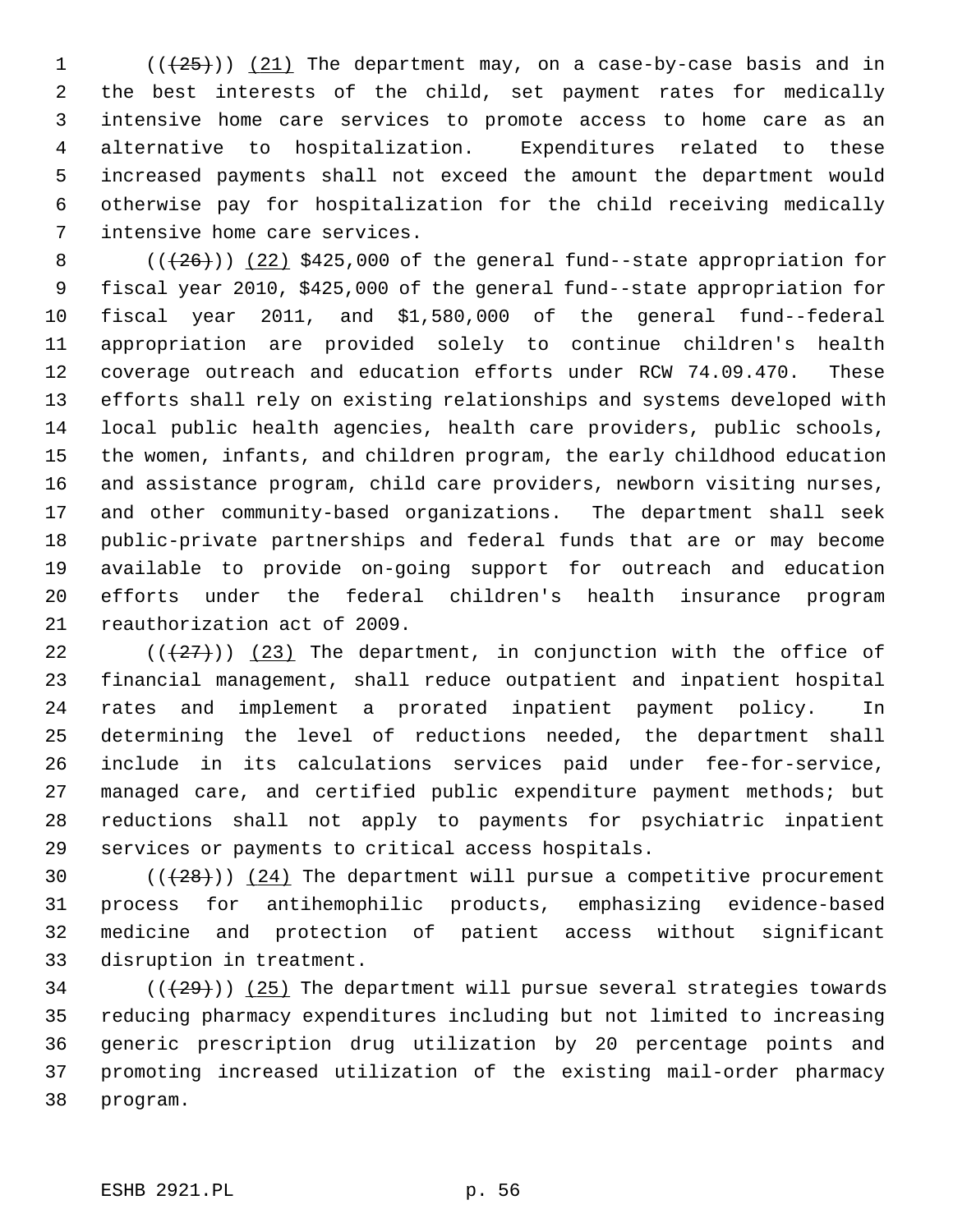1 (( $(30)$ )) (26) The department shall reduce reimbursement for over- 2 the-counter medications while maintaining reimbursement for those over- 3 the-counter medications that can replace more costly prescription 4 medications.

 $5$  (( $(31)$ )) (27) The department shall seek public-private partnerships 6 and federal funds that are or may become available to implement health 7 information technology projects under the federal American recovery and 8 reinvestment act of 2009.

9  $((+32))$  (28) The department shall target funding for maternity 10 support services towards pregnant women with factors that lead to 11 higher rates of poor birth outcomes, including hypertension, a preterm 12 or low birth weight birth in the most recent previous birth, a 13 cognitive deficit or developmental disability, substance abuse, severe 14 mental illness, unhealthy weight or failure to gain weight, tobacco 15 use, or African American or Native American race.

16  $((+34))$   $(29)$  \$79,000 of the general fund--state appropriation for 17 fiscal year 2010 and \$53,000 of the general fund--federal appropriation 18 are provided solely to implement Substitute House Bill No. 1845 19 (medical support obligations).

20  $((+35))$   $(30)$  \$63,000 of the general fund--state appropriation for 21 fiscal year 2010, \$583,000 of the general fund--state appropriation for 22 fiscal year 2011, and \$864,000 of the general fund--federal 23 appropriation are provided solely to implement Engrossed House Bill No. 24 2194 (extraordinary medical placement for offenders). The department 25 shall work in partnership with the department of corrections to 26 identify services and find placements for offenders who are released 27 through the extraordinary medical placement program. The department 28 shall collaborate with the department of corrections to identify and 29 track cost savings to the department of corrections, including medical 30 cost savings, and to identify and track expenditures incurred by the 31 aging and disability services program for community services and by the 32 medical assistance program for medical expenses. A joint report 33 regarding the identified savings and expenditures shall be provided to 34 the office of financial management and the appropriate fiscal 35 committees of the legislature by November 30, 2010. If this bill is 36 not enacted by June 30, 2009, the amounts provided in this subsection 37 shall lapse.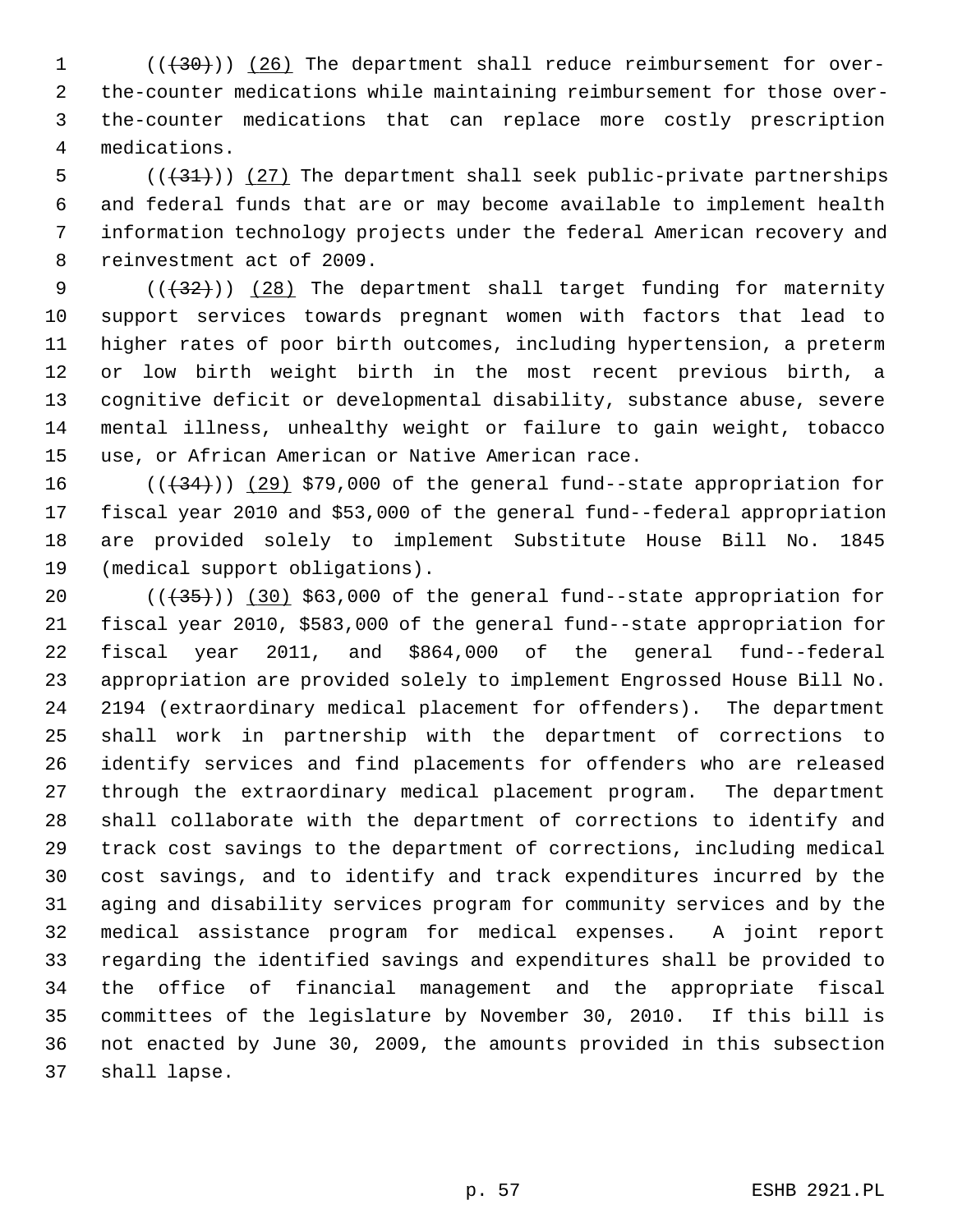1 (( $(36)$ )) (31) Sufficient amounts are provided in this section to 2 provide full benefit dual eligible beneficiaries with medicare part D 3 prescription drug copayment coverage in accordance with RCW 74.09.520. 4 **Sec. 209.** 2009 c 564 s 210 (uncodified) is amended to read as

 5 follows: 6 **FOR THE DEPARTMENT OF SOCIAL AND HEALTH SERVICES--VOCATIONAL** 7 **REHABILITATION PROGRAM**

8 General Fund--State Appropriation (FY 2010) . . . . . . ((\$10,452,000))  $\text{510},\text{451},\text{000}$ 10 General Fund--State Appropriation (FY 2011) . . . . . . ((\$10,127,000))  $11$  \$10,125,000 12 General Fund--Federal Appropriation . . . . . . . . . ((\$83,553,000)) 13 \$83,534,000 14 Telecommunications Devices for the Hearing and 15 Speech Impaired--State Appropriation . . . . . . . . . \$1,979,000 16 TOTAL APPROPRIATION . . . . . . . . . . . . . . ((\$106,111,000))  $17$   $3106,089,000$ 

18 The appropriations in this section are subject to the following 19 conditions and limitations: The vocational rehabilitation program 20 shall coordinate closely with the economic services program to serve 21 general assistance unemployable clients who are referred for 22 eligibility determination and vocational rehabilitation services, and 23 shall make every effort, within the requirements of the federal 24 rehabilitation act of 1973, to serve these clients.

25 **Sec. 210.** 2009 c 564 s 211 (uncodified) is amended to read as 26 follows: 27 **FOR THE DEPARTMENT OF SOCIAL AND HEALTH SERVICES--SPECIAL COMMITMENT** 28 **PROGRAM** 29 General Fund--State Appropriation (FY 2010) . . . . . ((\$54,027,000))  $\frac{$49,818,000}{$49,818,000}$ 31 General Fund--State Appropriation (FY 2011) . . . . . . ((\$53,137,000))  $\frac{1}{2}$  32  $\frac{1}{2}$  32 33 TOTAL APPROPRIATION . . . . . . . . . . . . . . ((\$107,164,000))  $34$   $397,077,000$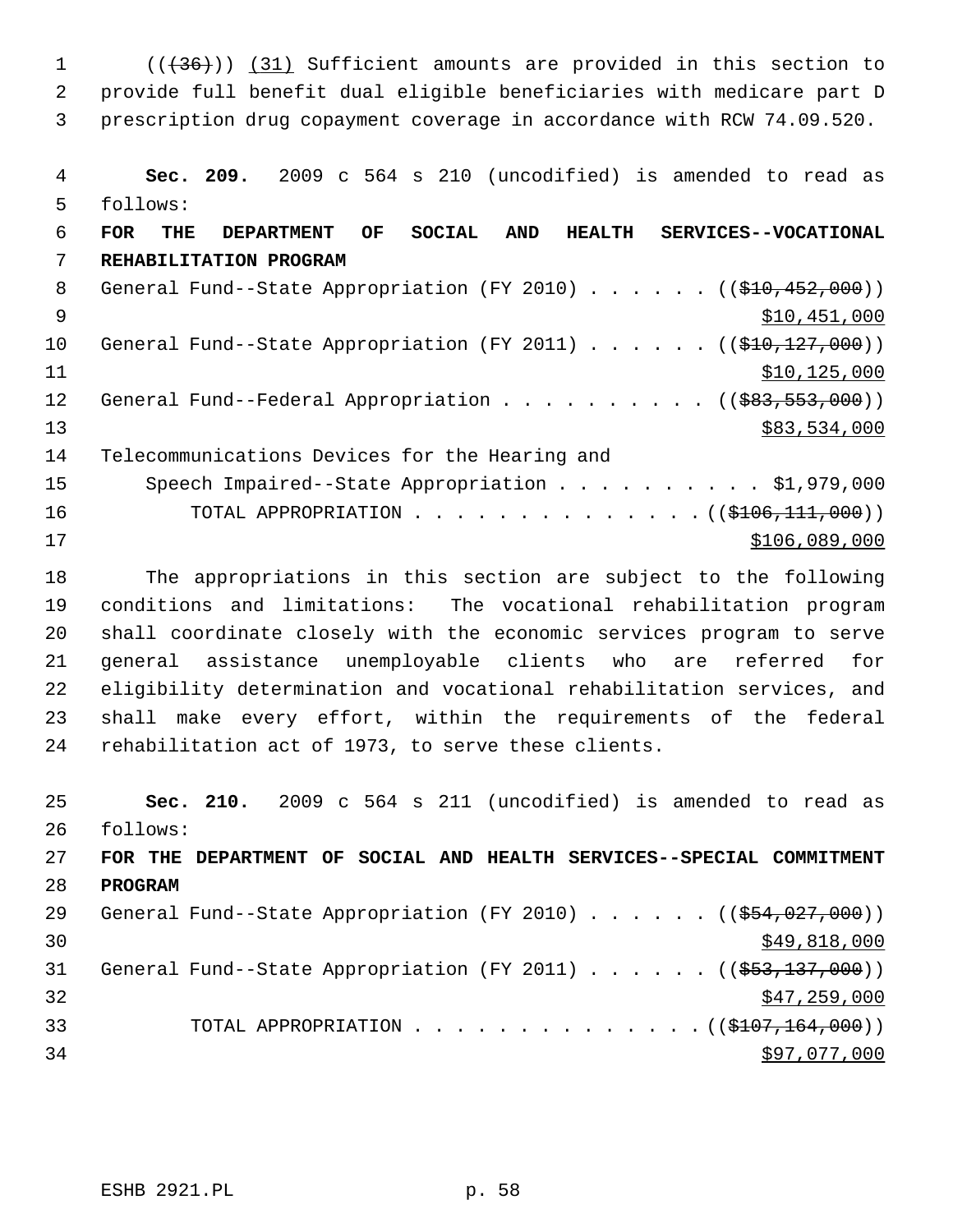|    | Sec. 211. 2009 c 564 s 212 (uncodified) is amended to read as                              |
|----|--------------------------------------------------------------------------------------------|
| 2  | follows:                                                                                   |
| 3  | FOR THE DEPARTMENT OF SOCIAL AND HEALTH SERVICES--ADMINISTRATION AND                       |
| 4  | SUPPORTING SERVICES PROGRAM                                                                |
| 5  | General Fund--State Appropriation (FY 2010) $($ $($ $\frac{24}{534},$ $\frac{549}{100})$ ) |
| 6  | \$34,425,000                                                                               |
| 7  | General Fund--State Appropriation (FY 2011) $($ $($ $\frac{24}{34}, 843, 000)$ )           |
| 8  | \$34,627,000                                                                               |
| 9  | General Fund--Federal Appropriation ( $(\frac{255}{1000})$ )                               |
| 10 | \$55,169,000                                                                               |
| 11 | General Fund--Private/Local Appropriation \$1,526,000                                      |
| 12 | TOTAL APPROPRIATION $\ldots$ , ( $(\frac{2126}{325}, \frac{325}{900})$ )                   |
| 13 | \$125,747,000                                                                              |

14 The appropriations in this section are subject to the following 15 conditions and limitations: In addition to other reductions, the 16 appropriations in this section reflect reductions targeted specifically 17 to state government administrative costs. These administrative 18 reductions shall be achieved, to the greatest extent possible, by 19 reducing those administrative costs that do not affect direct client 20 services or direct service delivery or programs.

21 (1) \$150,000 of the general fund--state appropriation for fiscal 22 year 2010 and \$150,000 of the general fund--state appropriation for 23 fiscal year 2011 are provided solely for the Washington state mentors 24 program to continue its public-private partnerships to provide 25 technical assistance and training to mentoring programs that serve at-26 risk youth.

27 (2) \$445,000 of the general fund--state appropriation for fiscal 28 year 2010 and \$445,000 of the general fund--state appropriation for 29 fiscal year 2011 are provided solely for funding of the teamchild 30 project through the governor's juvenile justice advisory committee.

31 (3) \$178,000 of the general fund--state appropriation for fiscal 32 year 2010 and \$178,000 of the general fund--state appropriation for 33 fiscal year 2011 are provided solely for the juvenile detention 34 alternatives initiative.

35 (4) Amounts appropriated in this section reflect a reduction to the 36 family policy council. The family policy council shall reevaluate 37 staffing levels and administrative costs to ensure to the extent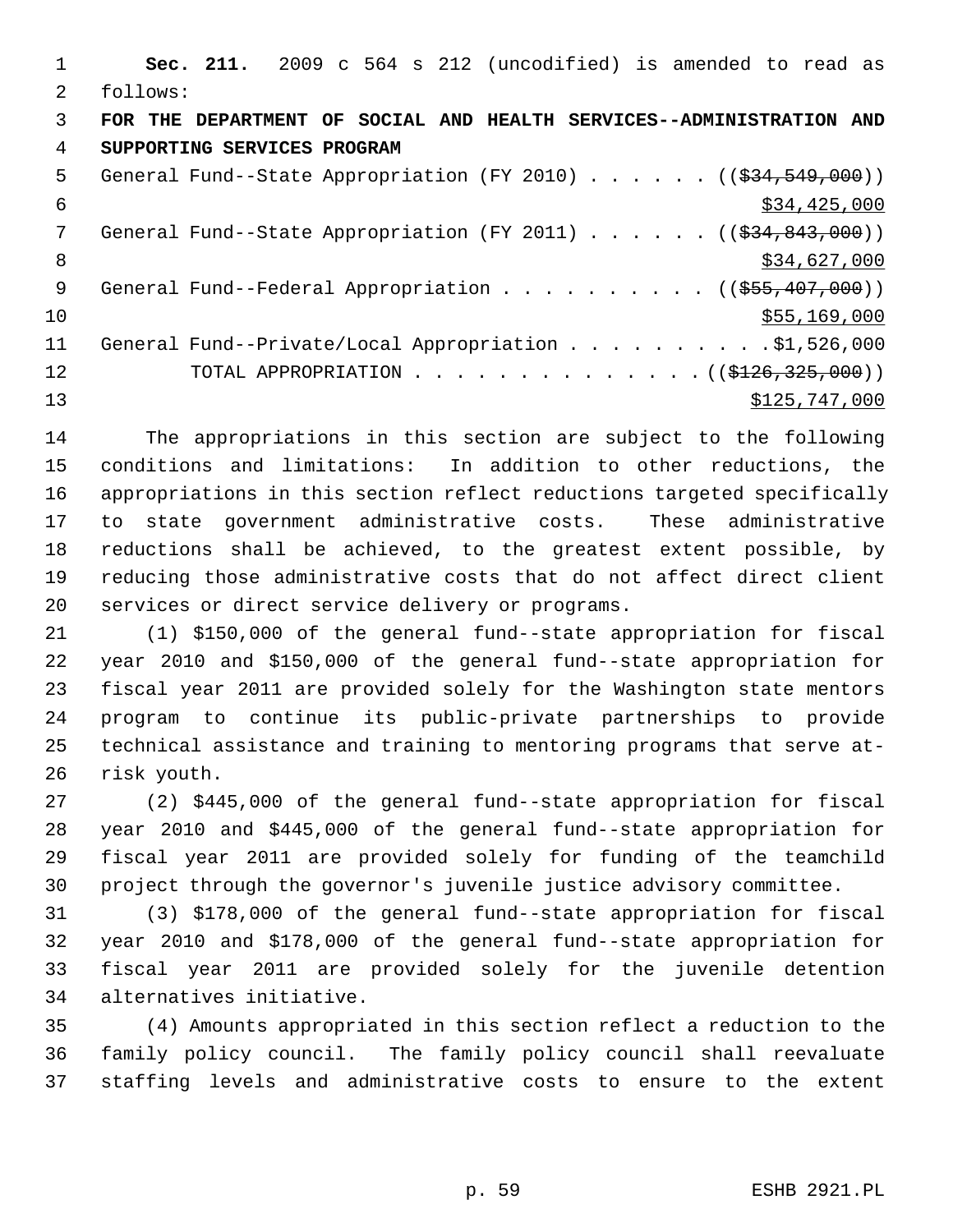1 possible a maximum ratio of grant moneys provided and administrative 2 costs.

 3 (5) Amounts appropriated in this section reflect a reduction to the 4 council on children and families. The council on children and families 5 shall reevaluate staffing levels and administrative costs to ensure to 6 the extent possible a maximum ratio of grant moneys provided and 7 administrative costs.

 8 **Sec. 212.** 2009 c 564 s 215 (uncodified) is amended to read as 9 follows: 10 **FOR THE HUMAN RIGHTS COMMISSION** 11 General Fund--State Appropriation (FY 2010) . . . . . . . ((\$2,802,000))

 $\frac{12}{2}$   $\frac{12}{2}$   $\frac{12}{2}$   $\frac{12}{2}$   $\frac{12}{2}$   $\frac{12}{2}$   $\frac{12}{2}$   $\frac{12}{2}$   $\frac{12}{2}$   $\frac{12}{2}$   $\frac{12}{2}$   $\frac{12}{2}$   $\frac{12}{2}$   $\frac{12}{2}$   $\frac{12}{2}$   $\frac{12}{2}$   $\frac{12}{2}$   $\frac{12}{2}$   $\frac{12}{2}$   $\frac{12}{2}$  13 General Fund--State Appropriation (FY 2011)  $\ldots \ldots \ldots$  (( $$2,814,000$ ))  $14$  \$2,533,000 15 General Fund--Federal Appropriation . . . . . . . . . . . . \$1,299,000 16 TOTAL APPROPRIATION . . . . . . . . . . . . . . ((<del>\$6,915,000</del>))  $17$  \$6,470,000

18 **Sec. 213.** 2009 c 564 s 219 (uncodified) is amended to read as 19 follows:

20 **FOR THE INDETERMINATE SENTENCE REVIEW BOARD**

| 21 |  | General Fund--State Appropriation (FY 2010) $($ $(\frac{1}{2}, 913, 000)$ |  |  |  |  |             |
|----|--|---------------------------------------------------------------------------|--|--|--|--|-------------|
| 22 |  |                                                                           |  |  |  |  | \$1,882,000 |
| 23 |  | General Fund--State Appropriation (FY 2011) ( $(\frac{21.917}{100})$ )    |  |  |  |  |             |
| 24 |  |                                                                           |  |  |  |  | \$1,886,000 |
| 25 |  | TOTAL APPROPRIATION $\ldots$ , ( $(\frac{2}{53}, \frac{830}{100})$ )      |  |  |  |  |             |
| 26 |  |                                                                           |  |  |  |  | \$3,768,000 |

27 **Sec. 214.** 2009 c 564 s 222 (uncodified) is amended to read as 28 follows:

29 **FOR THE DEPARTMENT OF HEALTH**

30 General Fund--State Appropriation (FY 2010) . . . . . ((\$108,879,000))  $31$   $$107,413,000$ 32 General Fund--State Appropriation (FY 2011)  $\ldots$  ... (( $$84,169,000$ ))  $$82,806,000$ 34 General Fund--Federal Appropriation . . . . . . . . . . . . \$480,871,000 35 General Fund--Private/Local Appropriation . . . . . . . . . \$138,846,000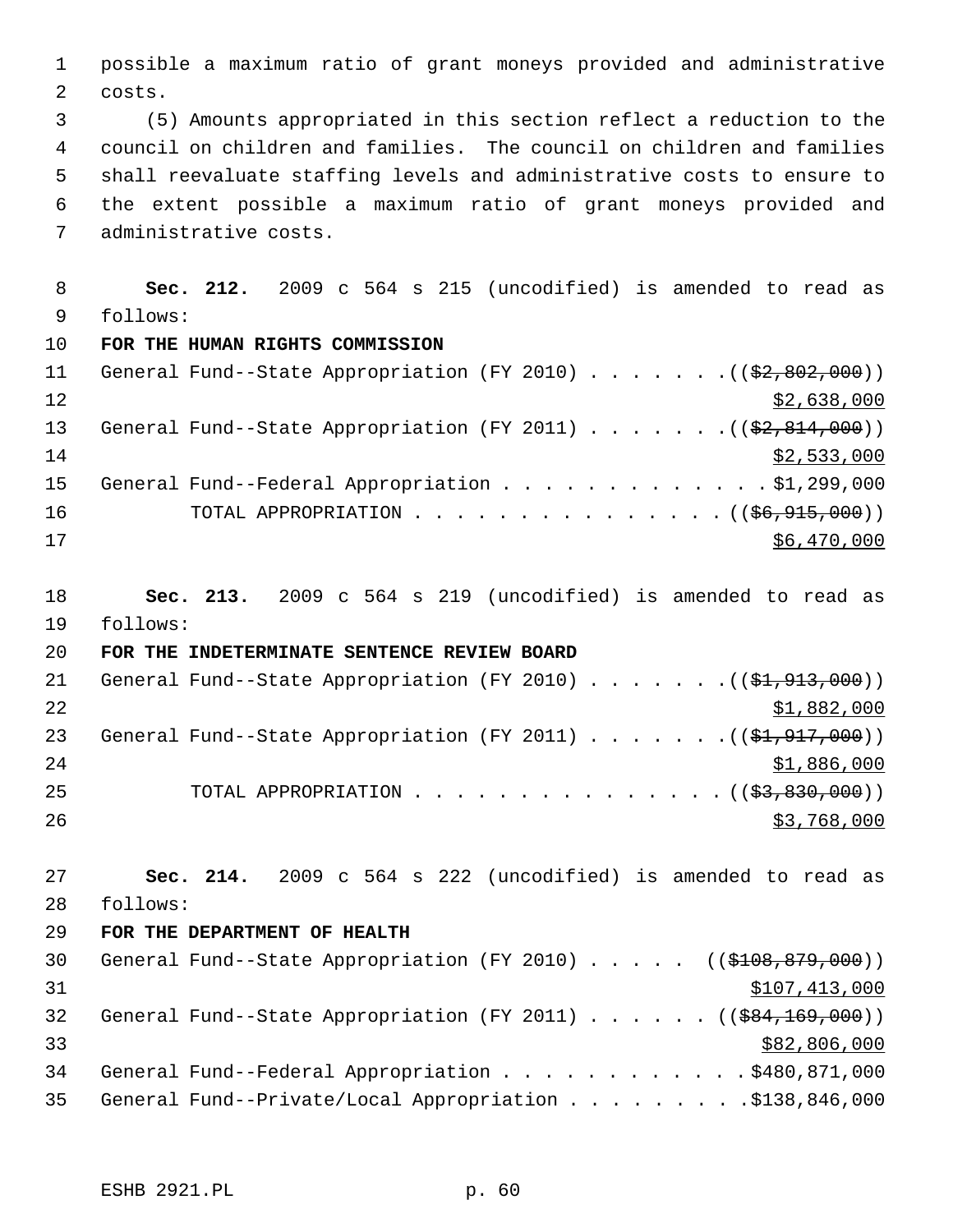| Hospital Data Collection Account--State Appropriation \$326,000                |
|--------------------------------------------------------------------------------|
| Health Professions Account--State Appropriation $\ldots \ldots$ , \$76,218,000 |
| Aquatic Lands Enhancement Account--State Appropriation \$603,000               |
| Emergency Medical Services and Trauma Care Systems                             |
| Trust Account--State Appropriation \$13,531,000                                |
| Safe Drinking Water Account--State Appropriation \$2,723,000                   |
| Drinking Water Assistance Account--Federal                                     |
|                                                                                |
| Waterworks Operator Certification--State Appropriation \$1,519,000             |
| Drinking Water Assistance Administrative Account--                             |
|                                                                                |
| State Toxics Control Account--State Appropriation \$3,600,000                  |
| Medical Test Site Licensure Account--State Appropriation \$2,117,000           |
| Youth Tobacco Prevention Account--State Appropriation \$1,512,000              |
| Public Health Supplemental Account--Private/Local                              |
|                                                                                |
| Accident Account--State Appropriation \$295,000                                |
| Medical Aid Account--State Appropriation \$48,000                              |
| Tobacco Prevention and Control Account--                                       |
| State Appropriation ( $(\frac{246}{896}, \frac{884}{1000})$ )                  |
| \$46,852,000                                                                   |
| Biotoxin Account--State Appropriation \$1,165,000                              |
| TOTAL APPROPRIATION ( $(\frac{19899}{1974000})$ )                              |
| \$987,113,000                                                                  |
|                                                                                |

25 The appropriations in this section are subject to the following 26 conditions and limitations:

27 (1) The department of health shall not initiate any services that 28 will require expenditure of state general fund moneys unless expressly 29 authorized in this act or other law. The department of health and the 30 state board of health shall not implement any new or amended rules 31 pertaining to primary and secondary school facilities until the rules 32 and a final cost estimate have been presented to the legislature, and 33 the legislature has formally funded implementation of the rules through 34 the omnibus appropriations act or by statute. The department may seek, 35 receive, and spend, under RCW 43.79.260 through 43.79.282, federal 36 moneys not anticipated in this act as long as the federal funding does 37 not require expenditure of state moneys for the program in excess of 38 amounts anticipated in this act. If the department receives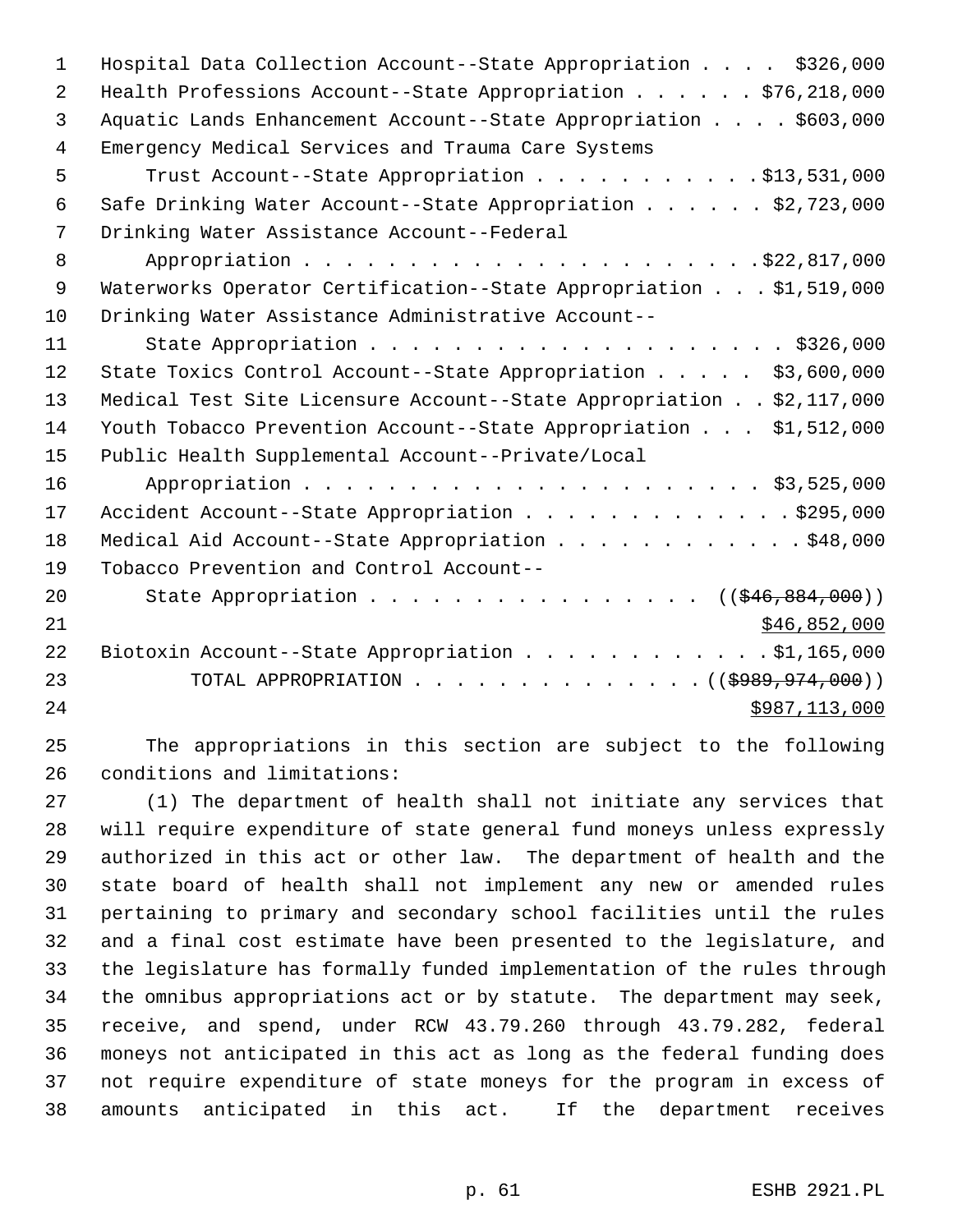1 unanticipated unrestricted federal moneys, those moneys shall be spent 2 for services authorized in this act or in any other legislation that 3 provides appropriation authority, and an equal amount of appropriated 4 state moneys shall lapse. Upon the lapsing of any moneys under this 5 subsection, the office of financial management shall notify the 6 legislative fiscal committees. As used in this subsection, 7 "unrestricted federal moneys" includes block grants and other funds 8 that federal law does not require to be spent on specifically defined 9 projects or matched on a formula basis by state funds.

10 (2) Pursuant to RCW 43.135.055 and RCW 43.70.250, the department is 11 authorized to establish fees by the amount necessary to fully support 12 the cost of activities related to the administration of long-term care 13 worker certification. The department is further authorized to increase 14 fees by the amount necessary to implement the regulatory requirements 15 of the following bills: House Bill No. 1414 (health care assistants), 16 House Bill No. 1740 (dental residency licenses), and House Bill No. 17 1899 (retired active physician licenses).

18  $((4+))$  (3) \$764,000 of the health professions account--state 19 appropriation is provided solely for the medical quality assurance 20 commission to maintain disciplinary staff and associated costs 21 sufficient to reduce the backlog of disciplinary cases and to continue 22 to manage the disciplinary caseload of the commission.

23  $((+5))$   $(4)$  \$57,000 of the general fund--state appropriation for 24 fiscal year 2010 and \$58,000 of the general fund--state appropriation 25 for fiscal year 2011 are provided solely for the midwifery licensure 26 and regulatory program to offset a reduction in revenue from fees. 27 There shall be no change to the current annual fees for new or renewed 28 licenses for the midwifery program. The department shall convene the 29 midwifery advisory committee on a quarterly basis to address issues 30 related to licensed midwifery.

31  $((+6))$  (5) Funding for the human papillomavirus vaccine shall not 32 be included in the department's universal vaccine purchase program in 33 fiscal year 2010. Remaining funds for the universal vaccine purchase 34 program shall be used to continue the purchase of all other vaccines 35 included in the program until May 1, 2010, or until state funds are 36 exhausted, at which point state funding for the universal vaccine 37 purchase program shall be discontinued. Funds from section 317 of the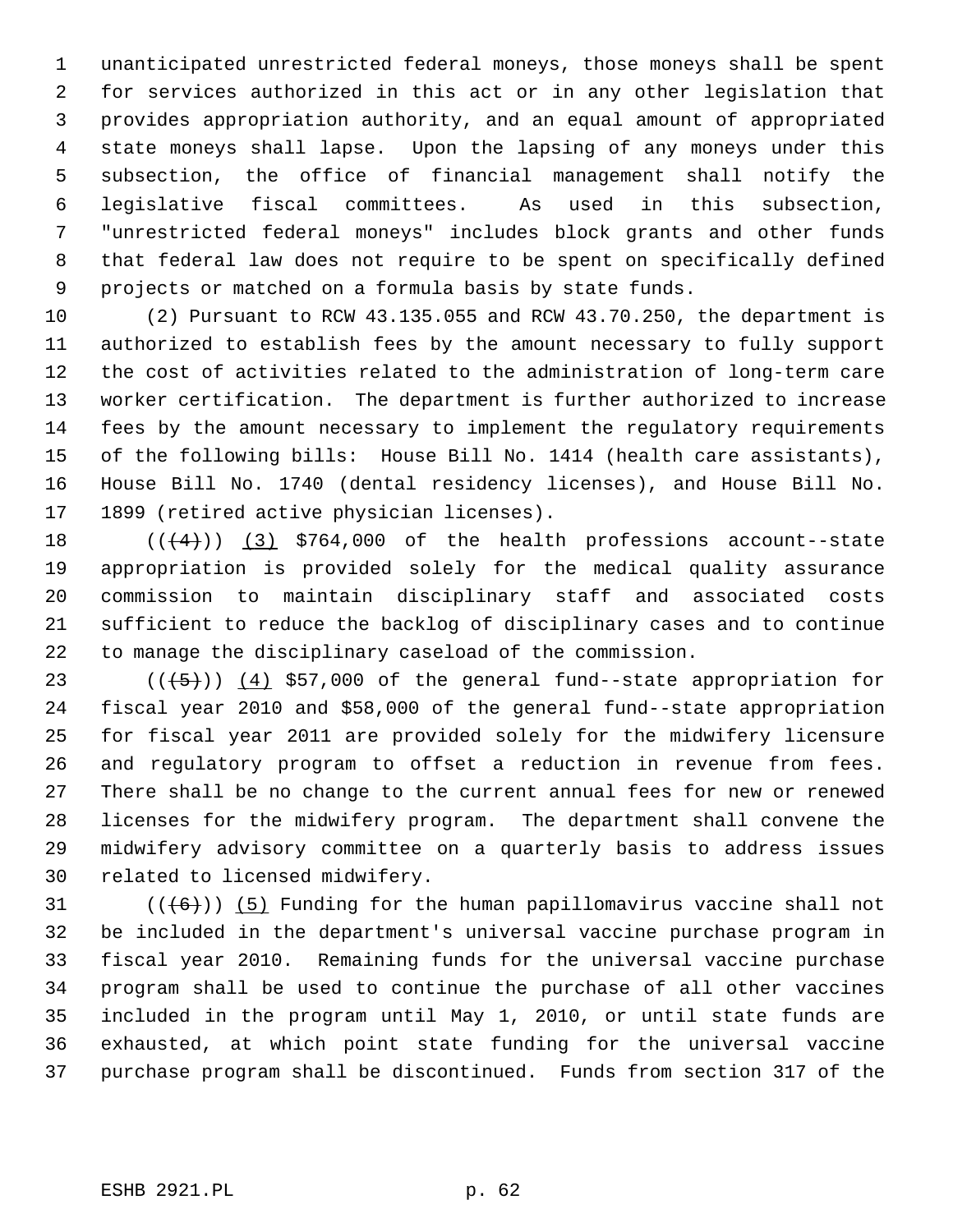1 federal public health services act direct assistance shall not be used 2 in lieu of state funds.

 $3$   $((+7))$   $(6)$  Beginning July 1, 2010, the department, in 4 collaboration with the department of social and health services, shall 5 maximize the use of existing federal funds, including section 317 of 6 the federal public health services act direct assistance as well as 7 federal funds that may become available under the American recovery and 8 reinvestment act, in order to continue to provide immunizations for 9 low-income, nonmedicaid eligible children up to three hundred percent 10 of the federal poverty level in state-sponsored health programs.

11  $((\{8\})$  (7) The department shall eliminate outreach activities for 12 the health care directives registry and use the remaining amounts to 13 maintain the contract for the registry and minimal staffing necessary 14 to administer the basic entry functions for the registry.

15  $((+9))$  (8) Funding in this section reflects a temporary reduction 16 of resources for the 2009-11 fiscal biennium for the state board of 17 health to conduct health impact reviews.

18 (( $(410)$ ) (9) Pursuant to RCW 43.135.055 and 43.70.125, the 19 department is authorized to adopt rules to establish a fee schedule to 20 apply to applicants for initial certification surveys of health care 21 facilities for purposes of receiving federal health care program 22 reimbursement. The fees shall only apply when the department has 23 determined that federal funding is not sufficient to compensate the 24 department for the cost of conducting initial certification surveys. 25 The fees for initial certification surveys may be established as 26 follows: Up to \$1,815 for ambulatory surgery centers, up to \$2,015 for 27 critical access hospitals, up to \$980 for end stage renal disease 28 facilities, up to \$2,285 for home health agencies, up to \$2,285 for 29 hospice agencies, up to \$2,285 for hospitals, up to \$520 for 30 rehabilitation facilities, up to \$690 for rural health clinics, and up 31 to \$7,000 for transplant hospitals.

 $32$  (( $(11)$ )) (10) Funding for family planning grants for fiscal year 33 2011 is reduced in the expectation that federal funding shall become 34 available to expand coverage of services for individuals through 35 programs at the department of social and health services. In the event 36 that such funding is not provided, the legislature intends to continue 37 funding through a supplemental appropriation at fiscal year 2010 38 levels.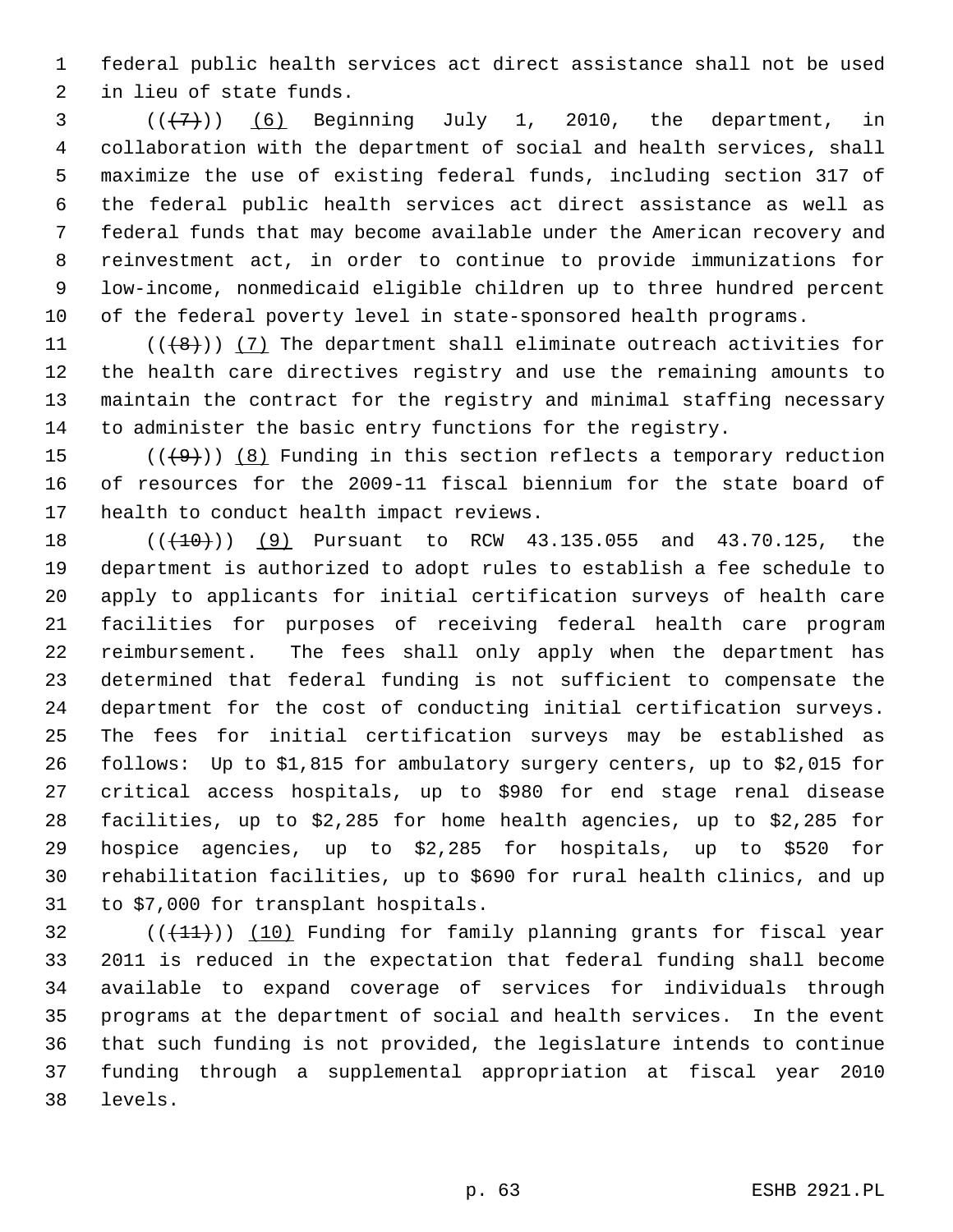$(1$  ( $(12)$ )) (11) \$16,000,000 of the tobacco prevention and control 2 account--state appropriation is provided solely for local health 3 jurisdictions to conduct core public health functions as defined in RCW 4 43.70.514.

 $5$  ( $(\frac{13}{13})$ ) (12) \$100,000 of the health professions account 6 appropriation is provided solely for implementation of Substitute House 7 Bill No. 1414 (health care assistants). If the bill is not enacted by 8 June 30, 2009, the amount provided in this subsection shall lapse.

9  $((+14))$   $(13)$  \$42,000 of the health professions account--state 10 appropriation is provided solely to implement Substitute House Bill No. 11 1740 (dentistry license issuance). If the bill is not enacted by June 12 30, 2009, the amount provided in this section shall lapse.

13  $((+15))$   $(14)$  \$23,000 of the health professions account--state 14 appropriation is provided solely to implement Second Substitute House 15 Bill No. 1899 (retired active physician licenses). If the bill is not 16 enacted by June 30, 2009, the amount provided in this section shall 17 lapse.

18  $((+16))$  (15) \$12,000 of the general fund--state appropriation for 19 fiscal year 2010 and \$67,000 of the general fund--private/local 20 appropriation are provided solely to implement House Bill No. 1510 21 (birth certificates). If the bill is not enacted by June 30, 2009, the 22 amount provided in this section shall lapse.

23  $((+17))$  (16) \$31,000 of the health professions account is provided 24 for the implementation of Second Substitute Senate Bill No. 5850 (human 25 trafficking). If the bill is not enacted by June 2009, the amount 26 provided in this subsection shall lapse.

 $27$  ( $(\overline{+18})$ ) (17) \$282,000 of the health professions account is 28 provided for the implementation of Substitute Senate Bill No. 5752 29 (dentists cost recovery). If the bill is not enacted by June 2009, the 30 amount provided in this subsection shall lapse.

31  $((+19))$  (18) \$106,000 of the health professions account is 32 provided for the implementation of Substitute Senate Bill No. 5601 33 (speech language assistants). If the bill is not enacted by June 2009, 34 the amount provided in this subsection shall lapse.

35 **Sec. 215.** 2009 c 564 s 223 (uncodified) is amended to read as 36 follows: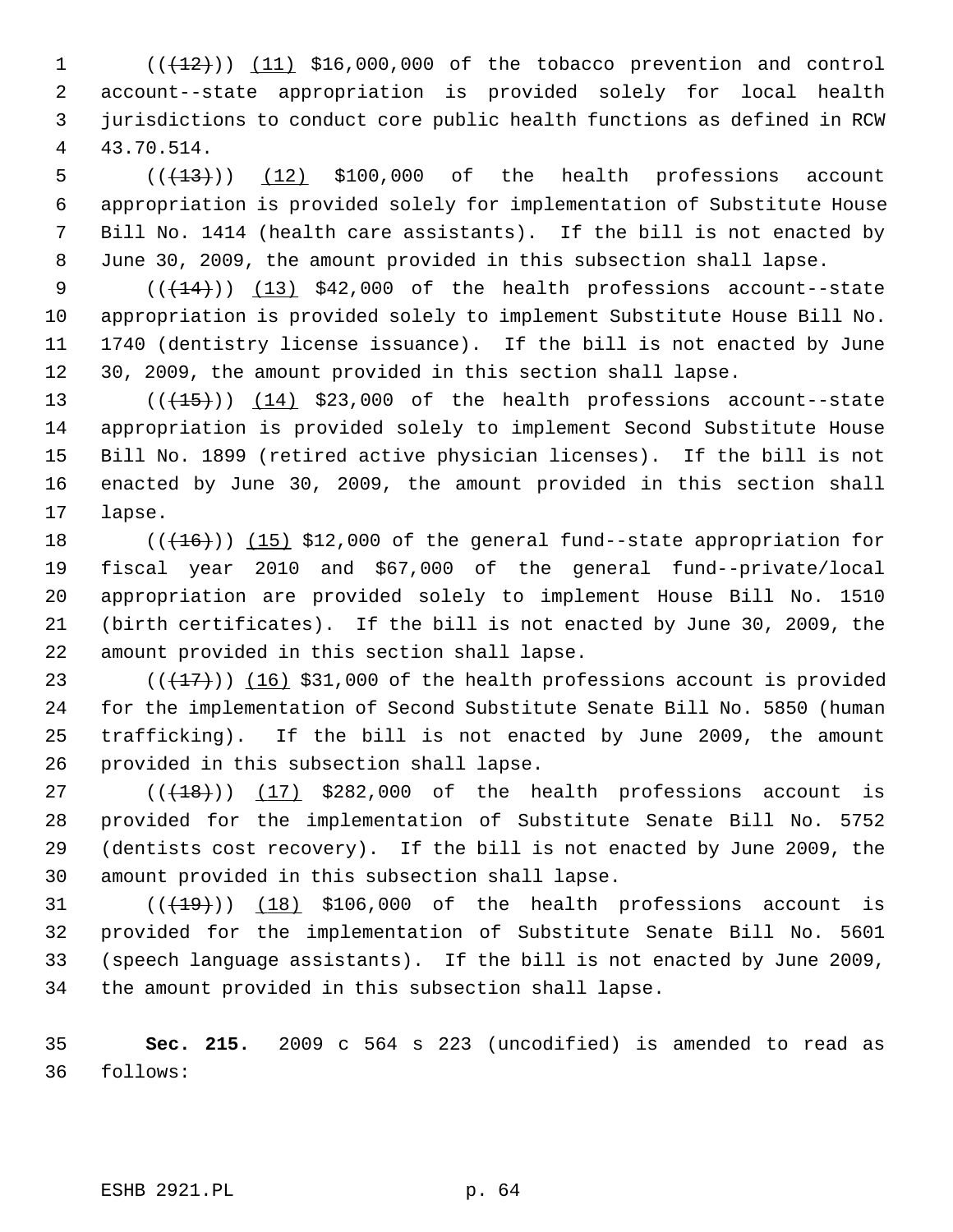## 1 **FOR THE DEPARTMENT OF CORRECTIONS**

| 2 — | (1) ADMINISTRATION AND SUPPORT SERVICES                    |
|-----|------------------------------------------------------------|
|     | 3 General Fund--State Appropriation (FY 2010) \$55,622,000 |
|     | 4 General Fund--State Appropriation (FY 2011) \$56,318,000 |
| -5. | TOTAL APPROPRIATION $\ldots$ , \$111,940,000               |

 6 The appropriations in this subsection are subject to the following 7 conditions and limitations:

 8 (a) Within funds appropriated in this section, the department shall 9 seek contracts for chemical dependency vendors to provide chemical 10 dependency treatment of offenders in corrections facilities, including 11 corrections centers and community supervision facilities, which have 12 demonstrated effectiveness in treatment of offenders and are able to 13 provide data to show a successful treatment rate.

14 (b) \$35,000 of the general fund--state appropriation for fiscal 15 year 2010 and \$35,000 of the general fund--state appropriation for 16 fiscal year 2011 are provided solely for the support of a statewide 17 council on mentally ill offenders that includes as its members 18 representatives of community-based mental health treatment programs, 19 current or former judicial officers, and directors and commanders of 20 city and county jails and state prison facilities. The council will 21 investigate and promote cost-effective approaches to meeting the long-22 term needs of adults and juveniles with mental disorders who have a 23 history of offending or who are at-risk of offending, including their 24 mental health, physiological, housing, employment, and job training 25 needs.

26 (2) CORRECTIONAL OPERATIONS

| 27 | General Fund--State Appropriation (FY 2010) ( $(\frac{2459}{575},000)$ ) |
|----|--------------------------------------------------------------------------|
| 28 | \$456,657,000                                                            |
| 29 | General Fund--State Appropriation (FY 2011) $($ $($ $\frac{2011}{1000})$ |
| 30 | \$626, 303, 000                                                          |
| 31 | General Fund--Federal Appropriation \$185,131,000                        |
| 32 | General Fund--Private/Local Appropriation \$3,536,000                    |
| 33 | Washington Auto Theft Prevention Authority Account--                     |
| 34 |                                                                          |
| 35 | TOTAL APPROPRIATION $(31,283,272,000)$                                   |
| 36 | \$1,277,587,000                                                          |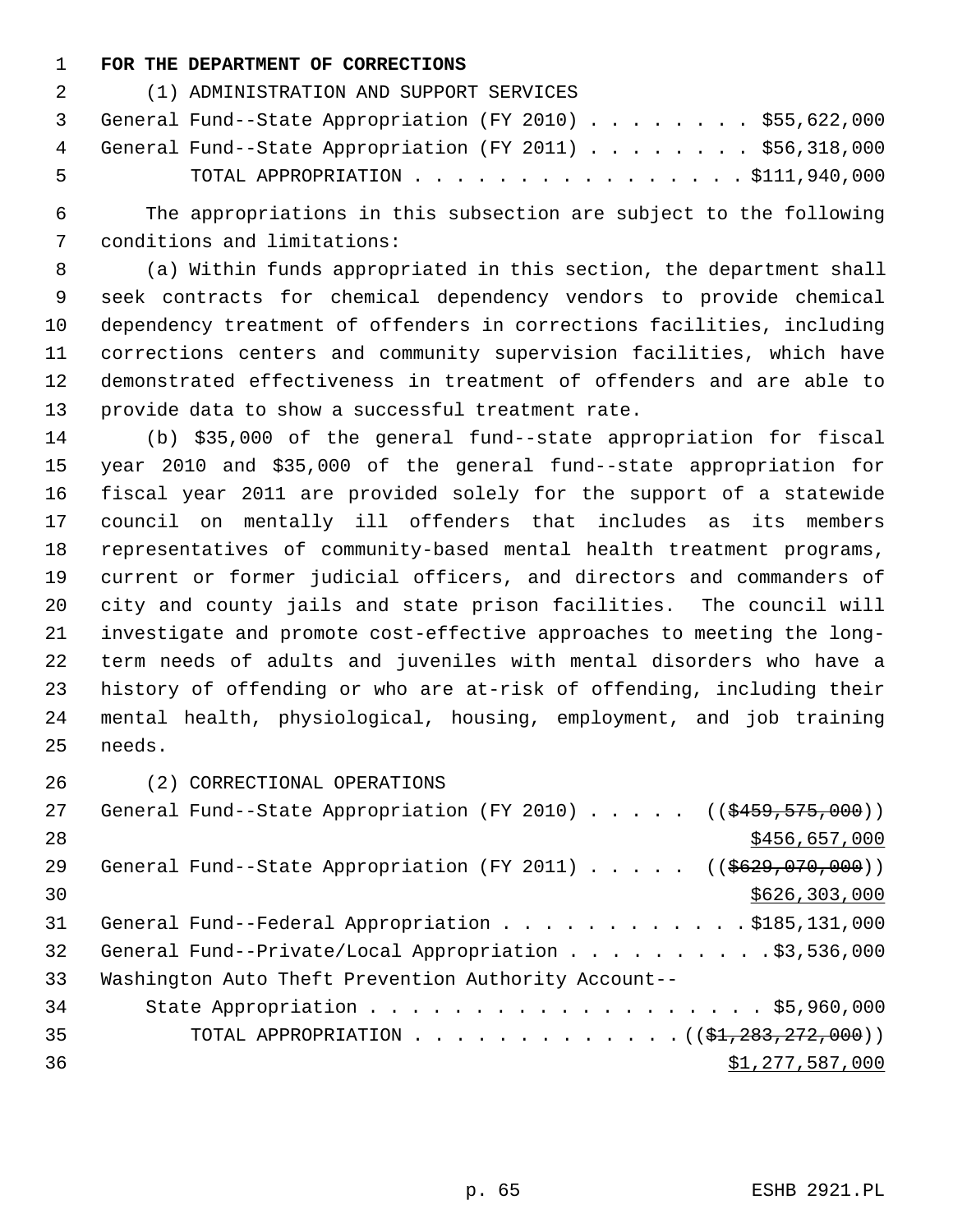1 The appropriations in this subsection are subject to the following 2 conditions and limitations:

 3 (a) The department may expend funds generated by contractual 4 agreements entered into for mitigation of severe overcrowding in local 5 jails. Any funds generated in excess of actual costs shall be 6 deposited in the state general fund. Expenditures shall not exceed 7 revenue generated by such agreements and shall be treated as a recovery 8 of costs.

9  $((\{e\})$  (b) The department shall accomplish personnel reductions 10 with the least possible impact on correctional custody staff, community 11 custody staff, and correctional industries. For the purposes of this 12 subsection, correctional custody staff means employees responsible for 13 the direct supervision of offenders.

14  $((\overline{d}))$  (c) During the 2009-11 biennium, when contracts are 15 established or renewed for offender pay phone and other telephone 16 services provided to inmates, the department shall select the 17 contractor or contractors primarily based on the following factors: 18 (i) The lowest rate charged to both the inmate and the person paying 19 for the telephone call; and (ii) the lowest commission rates paid to 20 the department, while providing reasonable compensation to cover the 21 costs of the department to provide the telephone services to inmates 22 and provide sufficient revenues for the activities funded from the 23 institutional welfare betterment account.

24 ( $(\langle e \rangle)$ ) (d) The Harborview medical center shall provide inpatient 25 and outpatient hospital services to offenders confined in department of 26 corrections facilities at a rate no greater than the average rate that 27 the department has negotiated with other community hospitals in 28 Washington state.

29 ( $(\overline{a})$ ) (e) A political subdivision which is applying for funding 30 to mitigate one-time impacts associated with construction or expansion 31 of a correctional institution, consistent with WAC 137-12A-030, may 32 apply for the mitigation funds in the fiscal biennium in which the 33 impacts occur or in the immediately succeeding fiscal biennium.

 $34$  (( $\frac{h}{h}$ )) (f) Within amounts provided in this subsection, the 35 department, jointly with the department of social and health services, 36 shall identify the number of offenders released through the 37 extraordinary medical placement program, the cost savings to the 38 department of corrections, including estimated medical cost savings,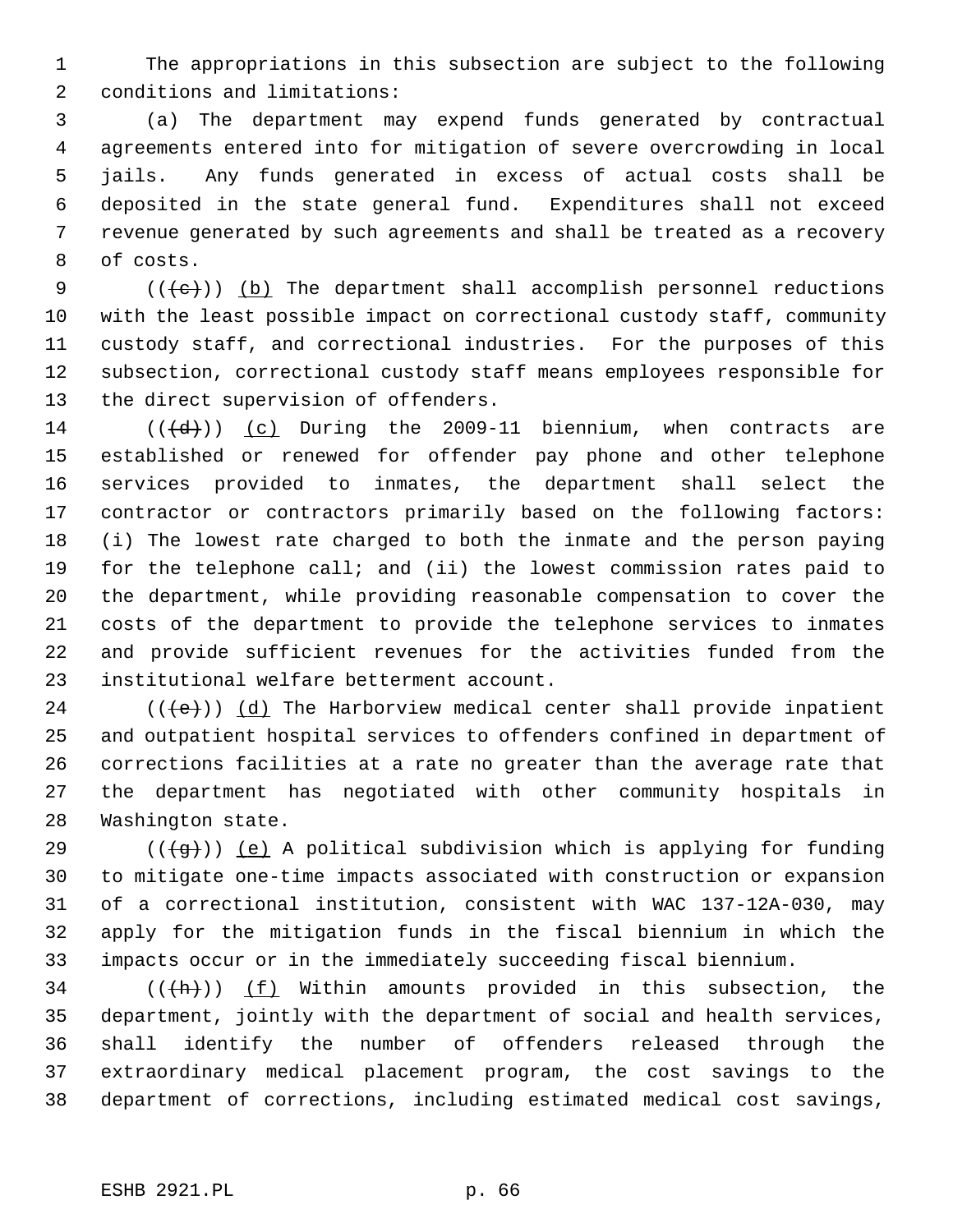1 and the costs for medical services in the community incurred by the 2 department of social and health services. The department and the 3 department of social and health services shall jointly report to the 4 office of financial management and the appropriate fiscal committees of 5 the legislature by November 30, 2010.

6  $((\overleftrightarrow{t}))$  (q) \$11,863,000 of the general fund--state appropriation 7 for fiscal year 2010, \$11,864,000 of the general fund--state 8 appropriation for fiscal year 2011, and \$2,336,000 of the general fund- 9 private/local appropriation are provided solely for in-prison evidence-10 based programs and for the reception diagnostic center program as part 11 of the offender re-entry initiative.

12 (3) COMMUNITY SUPERVISION

| 13 | General Fund--State Appropriation (FY 2010) ( $(\frac{$152,122,000}{$ )) |
|----|--------------------------------------------------------------------------|
| 14 | \$151,249,000                                                            |
| 15 | General Fund--State Appropriation (FY 2011) ( $(\frac{141.982}{000})$    |
| 16 | \$141,785,000                                                            |
| 17 | ((General Fund--Federal Appropriation 9750,000))                         |
| 18 | TOTAL APPROPRIATION $\ldots$ , ( $(\frac{2994,854,000}{$ )               |
| 19 | \$293,034,000                                                            |

20 The appropriations in this subsection are subject to the following 21 conditions and limitations:

22 (a) The department shall accomplish personnel reductions with the 23 least possible impact on correctional custody staff, community custody 24 staff, and correctional industries. For the purposes of this 25 subsection, correctional custody staff means employees responsible for 26 the direct supervision of offenders.

27 (b) \$2,083,000 of the general fund--state appropriation for fiscal 28 year 2010 and \$2,083,000 of the general fund--state appropriation for 29 fiscal year 2011 are provided solely to implement Senate Bill No. 5525 30 (state institutions/release). If the bill is not enacted by June 30, 31 2009, the amounts provided in this subsection shall lapse.

32 (c) ((\$375,000 of the general fund--state appropriation for fiscal year 2010 is provided solely as a matching amount of state funds for a federal second chance act grant and is contingent upon receipt of \$750,000 of federal funding under the second chance act.

 $(36 - (d))$  The appropriations in this subsection are based upon savings 37 assumed from the implementation of Engrossed Substitute Senate Bill No. 38 5288 (supervision of offenders).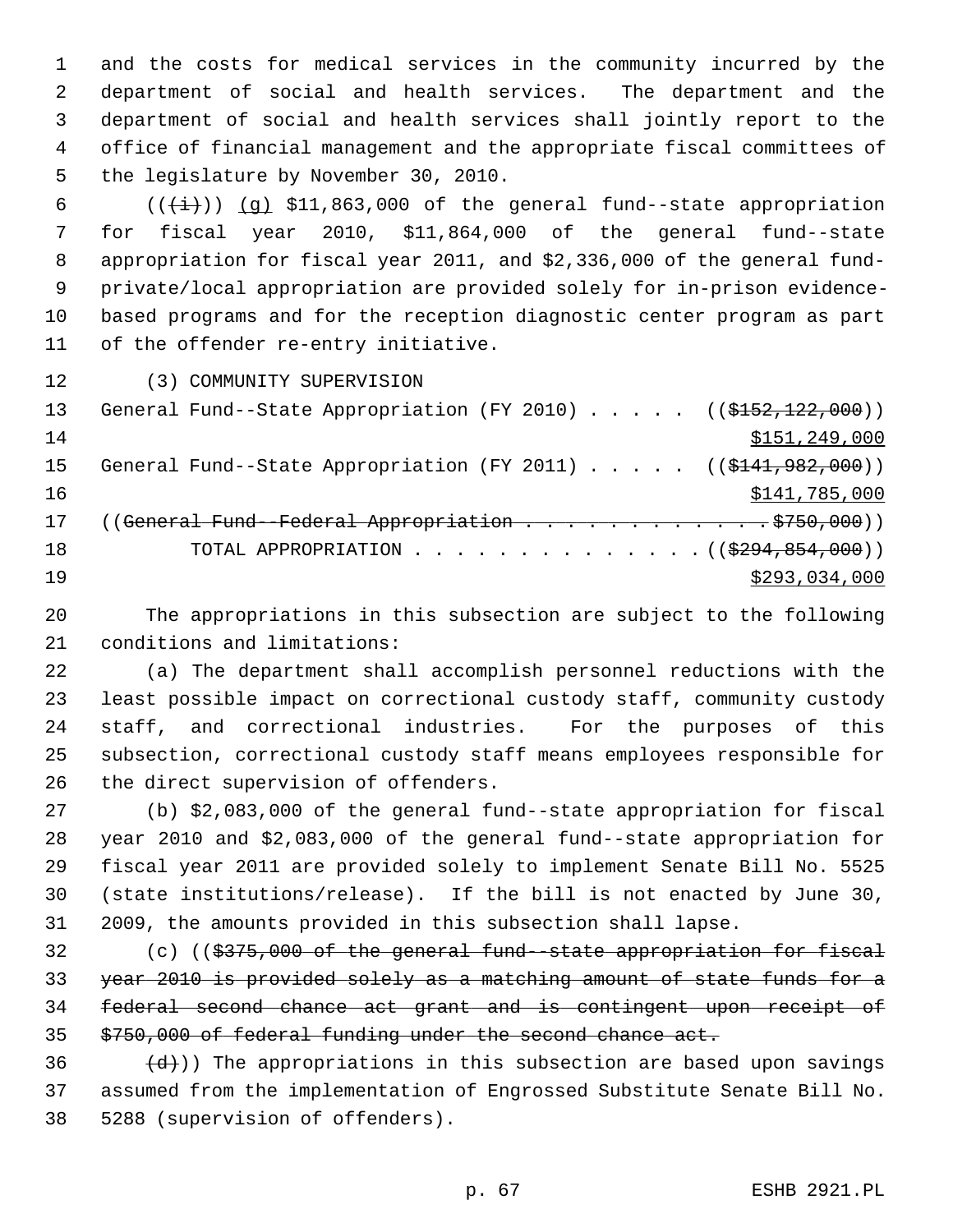1  $((\{e\})$  (d) \$2,791,000 of the general fund--state appropriation for 2 fiscal year 2010 and \$3,166,000 of the general fund--state 3 appropriation for fiscal year 2011 are provided solely for evidence- 4 based community programs and for community justice centers as part of 5 the offender re-entry initiative.

## 6 (4) CORRECTIONAL INDUSTRIES

|          |  | General Fund--State Appropriation (FY 2010) \$2,574,000   |  |  |  |  |  |  |
|----------|--|-----------------------------------------------------------|--|--|--|--|--|--|
|          |  | 8 General Fund--State Appropriation (FY 2011) \$2,565,000 |  |  |  |  |  |  |
| <b>Q</b> |  | TOTAL APPROPRIATION $\ldots$ , \$5,139,000                |  |  |  |  |  |  |

10 The appropriations in this subsection are subject to the following 11 conditions and limitations: \$132,000 of the general fund--state 12 appropriation for fiscal year 2010 and \$132,000 of the general fund-- 13 state appropriation for fiscal year 2011 are provided solely for 14 transfer to the jail industries board. The board shall use the amounts 15 provided only for administrative expenses, equipment purchases, and 16 technical assistance associated with advising cities and counties in 17 developing, promoting, and implementing consistent, safe, and efficient 18 offender work programs.

19 (5) INTERAGENCY PAYMENTS

|    | 20 General Fund--State Appropriation (FY 2010) \$40,455,000 |  |
|----|-------------------------------------------------------------|--|
|    | 21 General Fund--State Appropriation (FY 2011) \$40,450,000 |  |
| 22 | TOTAL APPROPRIATION $\ldots$ , \$80,905,000                 |  |

23 **Sec. 216.** 2009 c 564 s 225 (uncodified) is amended to read as 24 follows:

25 **FOR THE SENTENCING GUIDELINES COMMISSION**

26 General Fund--State Appropriation (FY 2010) . . . . . . . . ((\$978,000))  $27$ 28 General Fund--State Appropriation (FY 2011)  $\ldots$  ...... ((\$976,000))  $29$ 30 TOTAL APPROPRIATION . . . . . . . . . . . . . . . (  $(\frac{21}{27}, 954, 000)$  )  $31$   $$1,922,000$ 

32 The appropriations in this section are subject to the following 33 conditions and limitations:

34 (1) Within the amounts appropriated in this section, the sentencing 35 guidelines commission, in partnership with the courts, shall develop a 36 plan to implement an evidence-based system of community custody for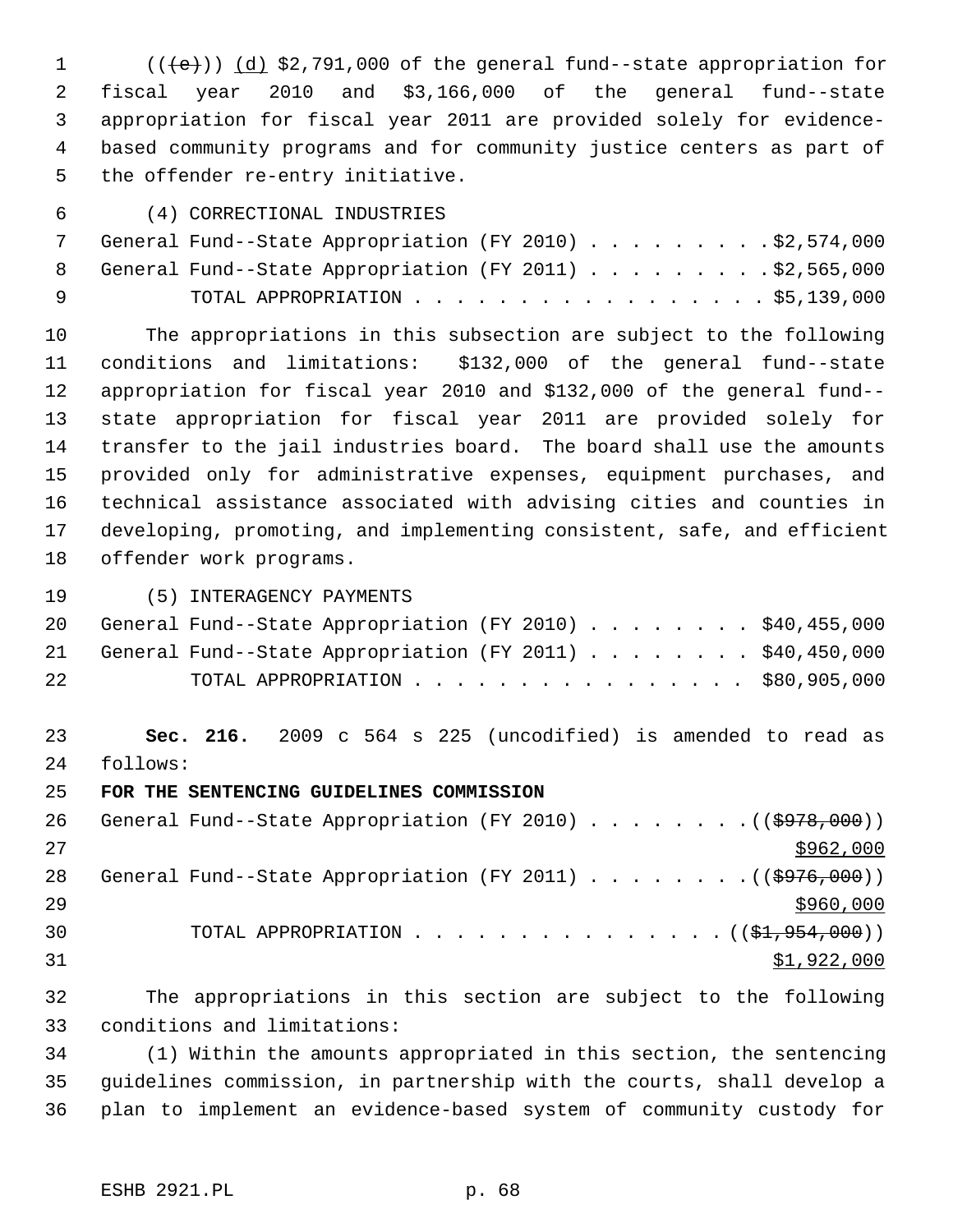1 adult felons that will include the consistent use of evidence-based 2 risk and needs assessment tools, programs, supervision modalities, and 3 monitoring of program integrity. The plan for the evidence-based 4 system of community custody shall include provisions for identifying 5 cost-effective rehabilitative programs; identifying offenders for whom 6 such programs would be cost-effective; monitoring the system for cost- 7 effectiveness; and reporting annually to the legislature. In 8 developing the plan, the sentencing guidelines shall consult with: The 9 Washington state institute for public policy; the legislature; the 10 department of corrections; local governments; prosecutors; defense 11 attorneys; victim advocate groups; law enforcement; the Washington 12 federation of state employees; and other interested entities. The 13 sentencing guidelines commission shall report its recommendations to 14 the governor and the legislature by December 1, 2009.

15 (2)(a) Except as provided in subsection (b), during the 2009-11 16 biennium, the reports required by RCW 9.94A.480(2) and 9.94A.850(2) (d) 17 and (h) shall be prepared within the available funds and may be delayed 18 or suspended at the discretion of the commission.

19 (b) The commission shall submit the analysis described in section 20 15 of Engrossed Substitute Senate Bill No. 5288 no later than December 21 1, 2011.

(End of part)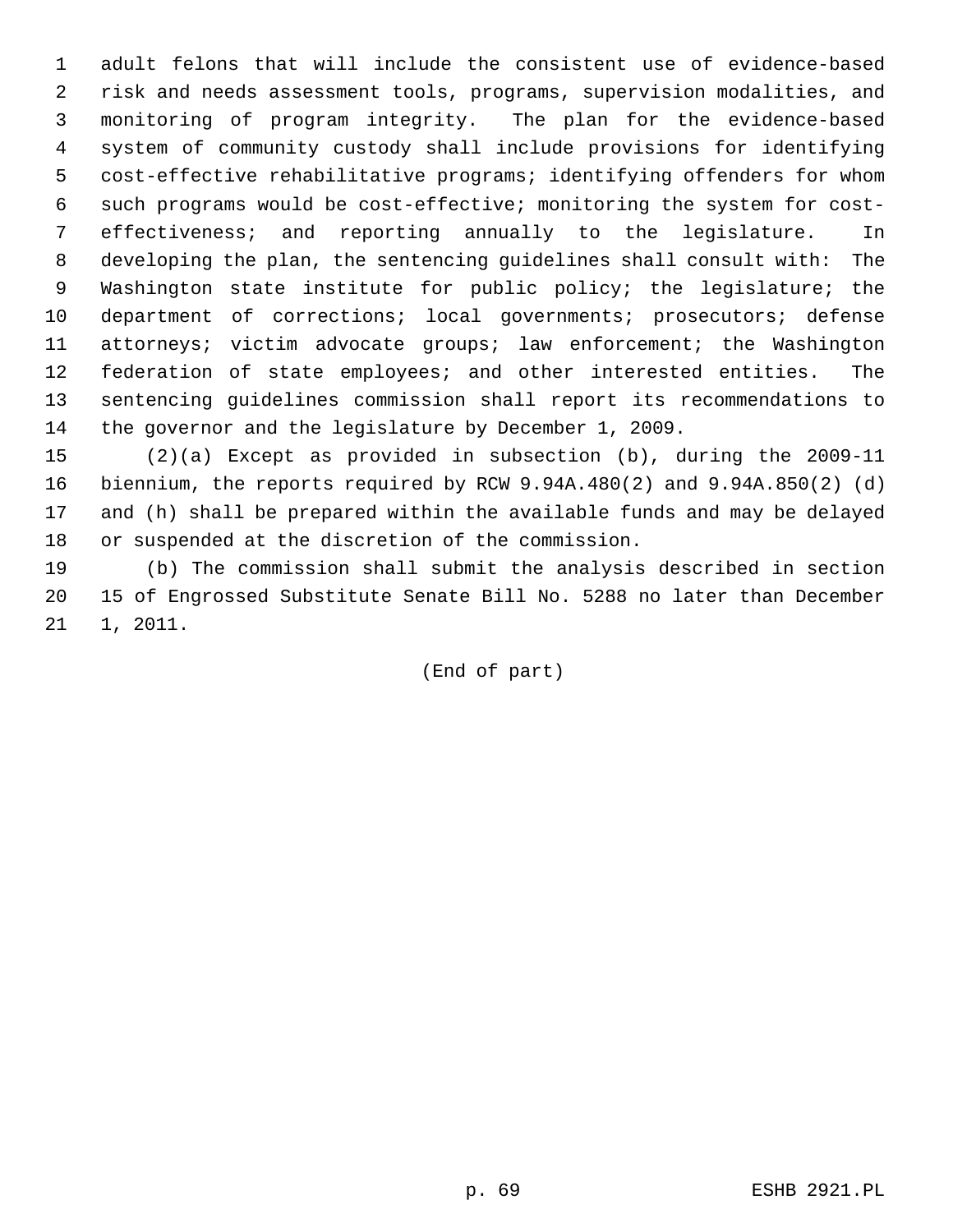| $\mathbf 1$    | PART III                                                                                          |
|----------------|---------------------------------------------------------------------------------------------------|
| $\overline{2}$ | NATURAL RESOURCES                                                                                 |
|                |                                                                                                   |
| 3              | Sec. 301. 2009 c 564 s 302 (uncodified) is amended to read as                                     |
| $\overline{4}$ | follows:                                                                                          |
| 5<br>6         | FOR THE DEPARTMENT OF ECOLOGY<br>General Fund--State Appropriation (FY 2010) ( $( $60,166,000)$ ) |
| 7              | \$59,991,000                                                                                      |
| 8              | General Fund--State Appropriation (FY 2011) ( $(\frac{258}{190},000)$ )                           |
| 9              | \$58,047,000                                                                                      |
| 10             | General Fund--Federal Appropriation \$82,452,000                                                  |
| 11             | General Fund--Private/Local Appropriation \$16,668,000                                            |
| 12             | Special Grass Seed Burning Research Account--State                                                |
| 13             |                                                                                                   |
| 14             | Reclamation Account--State Appropriation \$3,679,000                                              |
| 15             | Flood Control Assistance Account--State                                                           |
| 16             |                                                                                                   |
| 17             | Waste Reduction/Recycling/Litter Control--State                                                   |
| 18             |                                                                                                   |
| 19             | State and Local Improvements Revolving Account                                                    |
| 20             | (Water Supply Facilities)--State Appropriation \$426,000                                          |
| 21             | Freshwater Aquatic Algae Control Account--State                                                   |
| 22             |                                                                                                   |
| 23             | Water Rights Tracking System Account--State                                                       |
| 24             |                                                                                                   |
| 25             | Site Closure Account--State Appropriation 9706,000                                                |
| 26             | Wood Stove Education and Enforcement Account--                                                    |
| 27             |                                                                                                   |
| 28             | Worker and Community Right-to-Know Account--                                                      |
| 29             |                                                                                                   |
| 30             | State Toxics Control Account--State                                                               |
| 31             | Appropriation ( (\$101,727,000))                                                                  |
| 32             | \$101,705,000                                                                                     |
| 33             | State Toxics Control Account--Private/Local                                                       |
| 34             |                                                                                                   |
| 35             | Local Toxics Control Account--State Appropriation \$24,730,000                                    |
| 36             | Water Quality Permit Account--State Appropriation \$37,433,000                                    |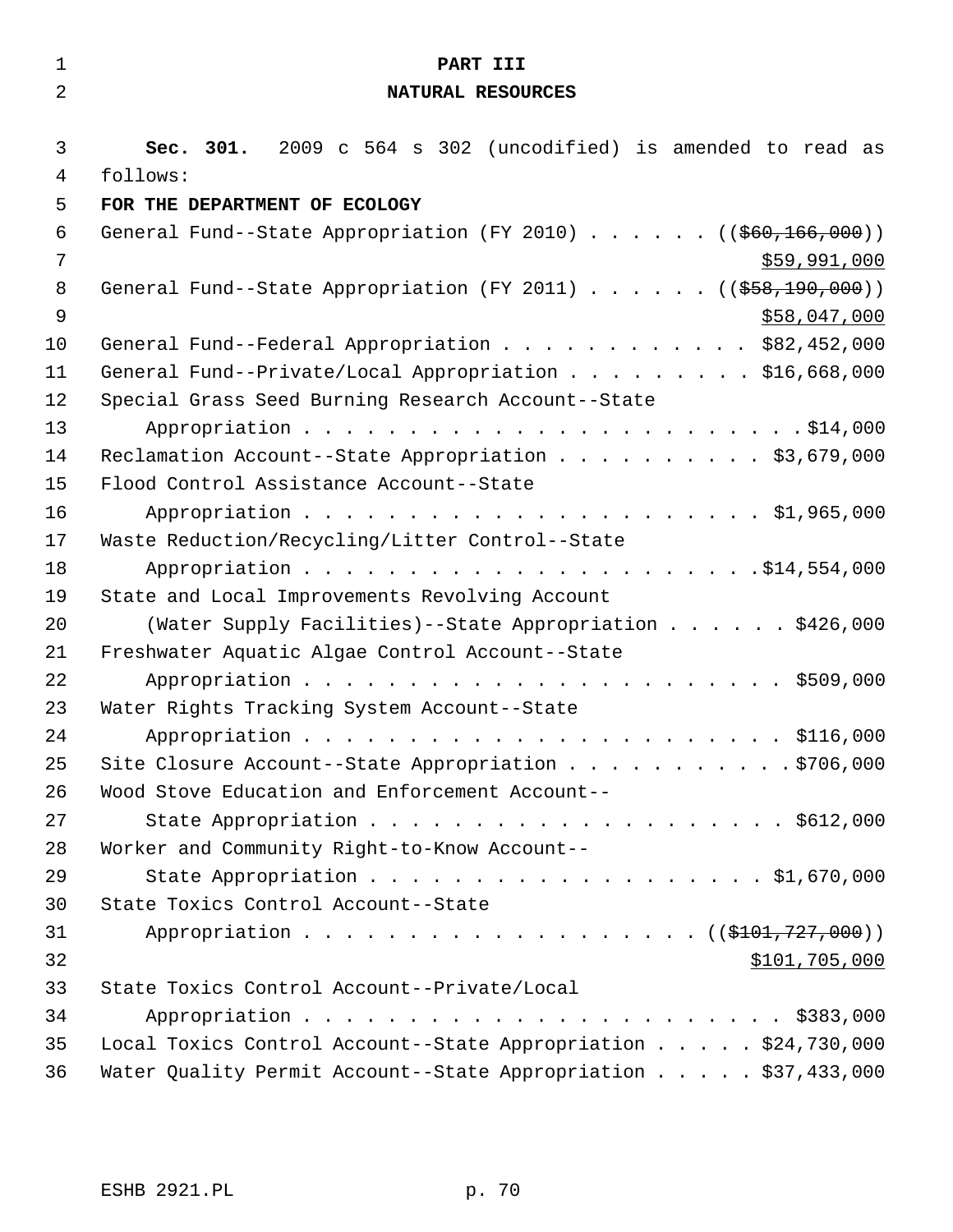| $\mathbf 1$    | Underground Storage Tank Account--State                                          |
|----------------|----------------------------------------------------------------------------------|
| $\overline{a}$ |                                                                                  |
| 3              | Biosolids Permit Account--State Appropriation \$1,413,000                        |
| 4              | Hazardous Waste Assistance Account--State                                        |
| 5              |                                                                                  |
| 6              | Air Pollution Control Account--State Appropriation ( $(\frac{2}{2}, 843, 000)$ ) |
| 7              | \$2,030,000                                                                      |
| 8              | Oil Spill Prevention Account--State Appropriation \$10,688,000                   |
| 9              | Air Operating Permit Account--State Appropriation \$2,783,000                    |
| 10             | Freshwater Aquatic Weeds Account--State                                          |
| 11             |                                                                                  |
| 12             | Oil Spill Response Account--State Appropriation \$7,078,000                      |
| 13             | Metals Mining Account--State Appropriation \$14,000                              |
| 14             | Water Pollution Control Revolving Account--State                                 |
| 15             |                                                                                  |
| 16             | Water Pollution Control Revolving Account--Federal                               |
| 17             |                                                                                  |
| 18             | TOTAL APPROPRIATION ( $(\frac{12444}{200},000)$ )                                |
| 19             | \$442,998,000                                                                    |
|                |                                                                                  |

20 The appropriations in this section are subject to the following 21 conditions and limitations:

22 (1) \$170,000 of the oil spill prevention account--state 23 appropriation is provided solely for a contract with the University of 24 Washington's sea grant program to continue an educational program 25 targeted to small spills from commercial fishing vessels, ferries, 26 cruise ships, ports, and marinas.

27 (2) \$240,000 of the woodstove education and enforcement account-- 28 state appropriation is provided solely for citizen outreach efforts to 29 improve understanding of burn curtailments, the proper use of wood 30 heating devices, and public awareness of the adverse health effects of 31 woodsmoke pollution.

32 (3) \$3,000,000 of the general fund--private/local appropriation is 33 provided solely for contracted toxic-site cleanup actions at sites 34 where multiple potentially liable parties agree to provide funding.

35 (4) \$3,600,000 of the local toxics account--state appropriation is 36 provided solely for the standby emergency rescue tug stationed at Neah 37 Bay.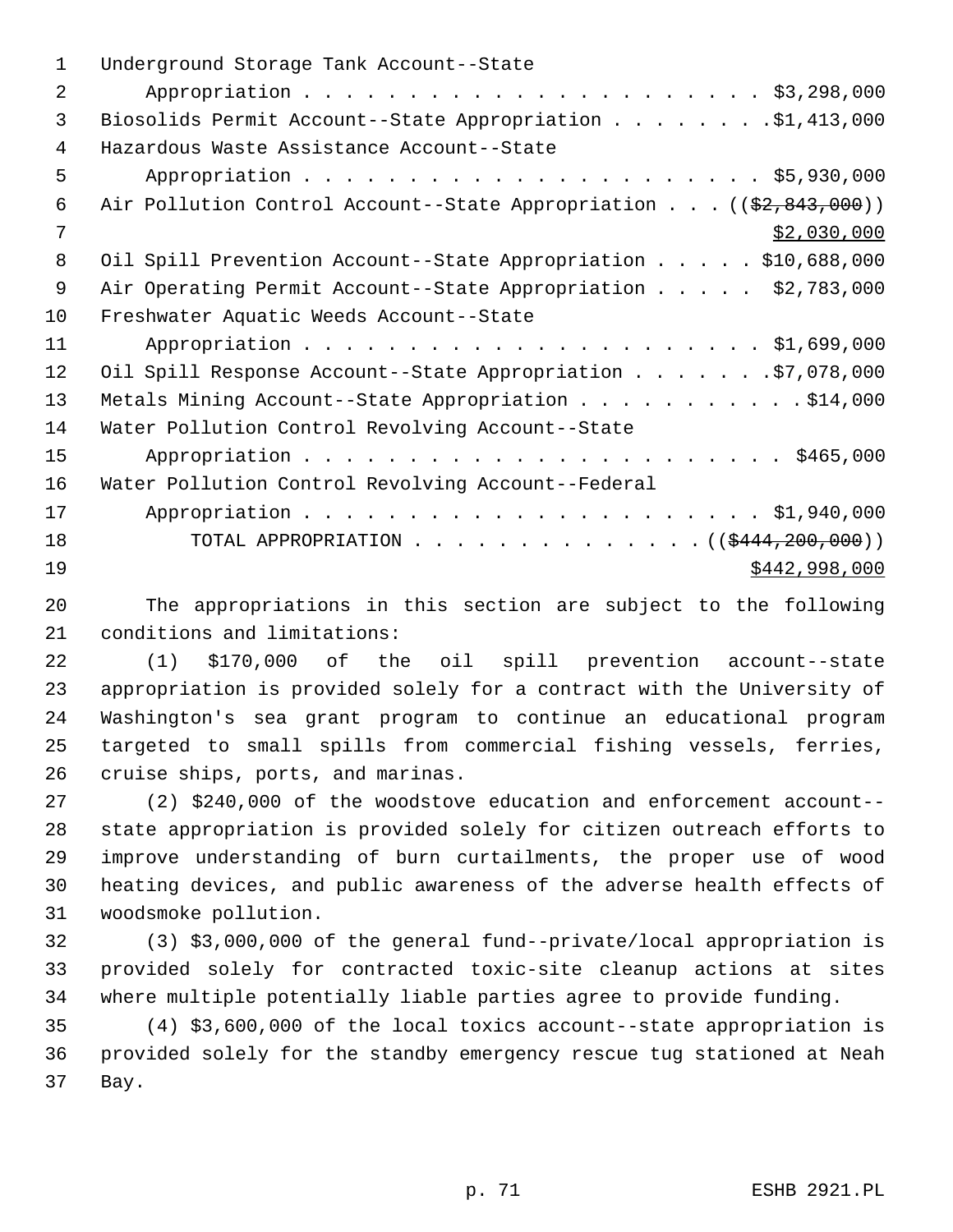1 (5) \$811,000 of the state toxics account--state appropriation is 2 provided solely for oversight of toxic cleanup at facilities that 3 treat, store, and dispose of hazardous wastes.

 4 (6) \$1,456,000 of the state toxics account--state appropriation is 5 provided solely for toxic cleanup at sites where willing parties 6 negotiate prepayment agreements with the department and provide 7 necessary funding.

 8 (7) \$558,000 of the state toxics account--state appropriation and 9 \$3,000,000 of the local toxics account--state appropriation are 10 provided solely for grants and technical assistance to Puget Sound-area 11 local governments engaged in updating shoreline master programs.

12 (8) \$950,000 of the state toxics control account--state 13 appropriation is provided solely for measuring water and habitat 14 quality to determine watershed health and assist salmon recovery, 15 beginning in fiscal year 2011.

16 (9) RCW 70.105.280 authorizes the department to assess reasonable 17 service charges against those facilities that store, treat, incinerate, 18 or dispose of dangerous or extremely hazardous waste that involves both 19 a nonradioactive hazardous component and a radioactive component. 20 Service charges may not exceed the costs to the department in carrying 21 out the duties in RCW 70.105.280. The current service charges do not 22 meet the costs of the department to carry out its duties. Pursuant to 23 RCW 43.135.055 and 70.105.280, the department is authorized to increase 24 the service charges no greater than 18 percent for fiscal year 2010 and 25 no greater than 15 percent for fiscal year 2011. Such service charges 26 shall include all costs of public participation grants awarded to 27 qualified entities by the department pursuant to RCW 70.105D.070(5) for 28 facilities at which such grants are recognized as a component of a 29 community relations or public participation plan authorized or required 30 as an element of a consent order, federal facility agreement or agreed 31 order entered into or issued by the department pursuant to any federal 32 or state law governing investigation and remediation of releases of 33 hazardous substances. Public participation grants funded by such 34 service charges shall be in addition to, and not in place of, any other 35 grants made pursuant to RCW 70.105D.070(5). Costs for the public 36 participation grants shall be billed individually to the mixed waste 37 facility associated with the grant.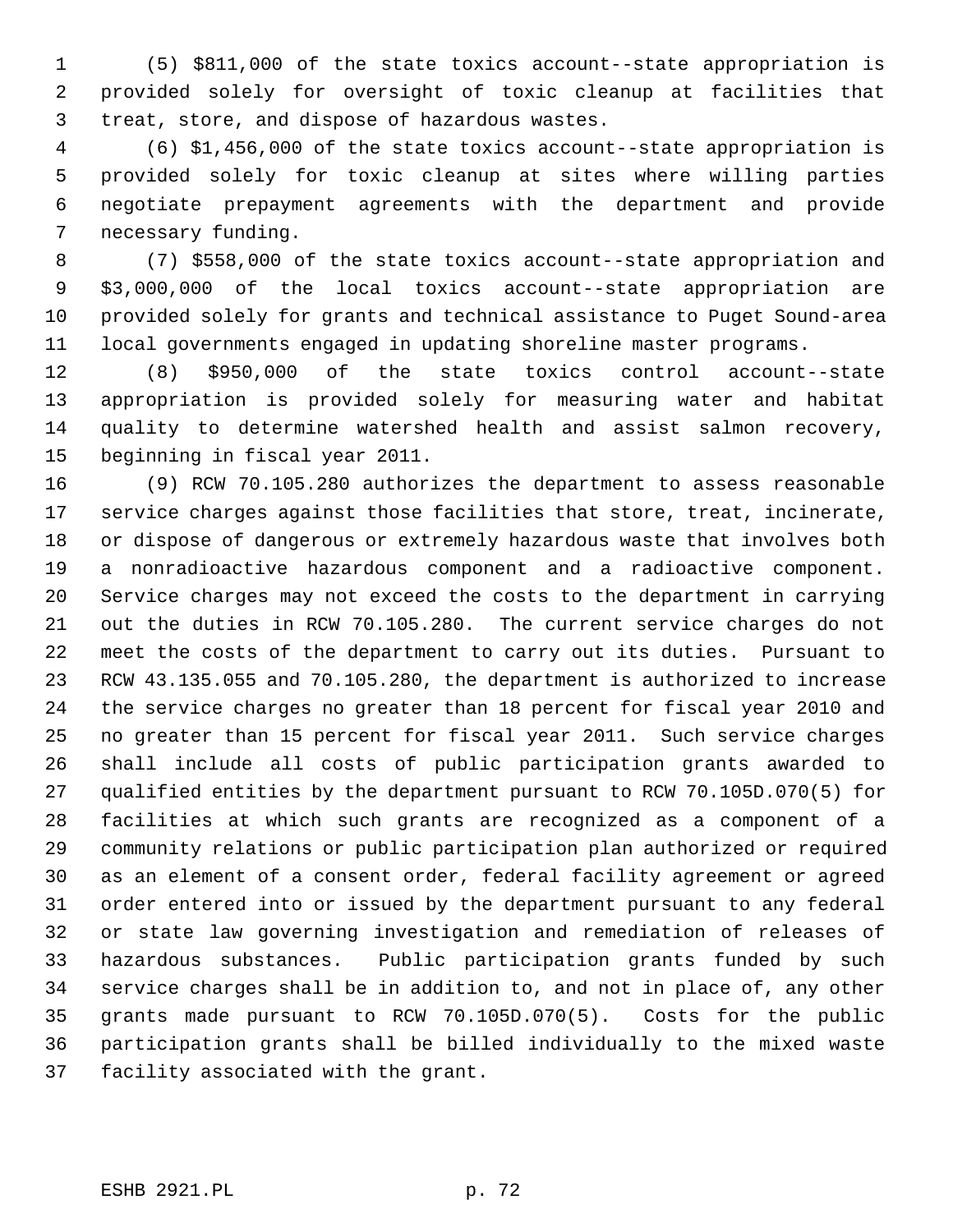1 (10) The department is authorized to increase the following fees in 2 the 2009-2011 biennium as necessary to meet the actual costs of 3 conducting business and the appropriation levels in this section: 4 Environmental lab accreditation, dam safety and inspection, biosolids 5 permitting, air emissions new source review, and manufacturer 6 registration and renewal.

 $7$  ( $(\overline{+12})$ ) (11) \$63,000 of the state toxics control account--state 8 appropriation is provided solely for implementation of Substitute 9 Senate Bill No. 5797 (solid waste handling permits). If the bill is 10 not enacted by June 30, 2009, the amount provided in this subsection 11 shall lapse.

12  $((+13))$   $(12)$  \$225,000 of the general fund--state appropriation for 13 fiscal year 2010 and \$193,000 of the general fund--state appropriation 14 for fiscal year 2011 are provided solely for implementation of 15 Engrossed Second Substitute Bill No. 5560 (agency climate leadership). 16 If the bill is not enacted by June 30, 2009, the amounts provided in 17 this subsection shall lapse.

18  $((+14))$  (13) \$150,000 of the general fund--state appropriation for 19 fiscal year 2010 and \$150,000 of the general fund--state appropriation 20 for fiscal year 2011 are provided solely for watershed planning 21 implementation grants to continue ongoing efforts to develop and 22 implement water agreements in the Nooksack Basin and the Bertrand 23 watershed. These amounts are intended to support project 24 administration; monitoring; negotiations in the Nooksack watershed 25 between tribes, the department, and affected water users; continued 26 implementation of a flow augmentation project; plan implementation in 27 the Fishtrap watershed; and the development of a water bank.

28  $((+15))$   $(14)$  \$215,000 of the general fund--state appropriation for 29 fiscal year 2010 and \$235,000 of the general fund--state appropriation 30 for fiscal year 2011 are provided solely to provide watershed planning 31 implementation grants for WRIA 32 to implement Substitute House Bill 32 No. 1580 (pilot local water management program). If the bill is not 33 enacted by June 30, 2009, the amounts provided in this subsection shall 34 lapse.

 $(16)(16)$  (( $16$ ))) (15) \$200,000 of the general fund--state appropriation for 36 fiscal year 2010 and \$200,000 of the general fund--state appropriation 37 for fiscal year 2011 are provided solely for the purpose of supporting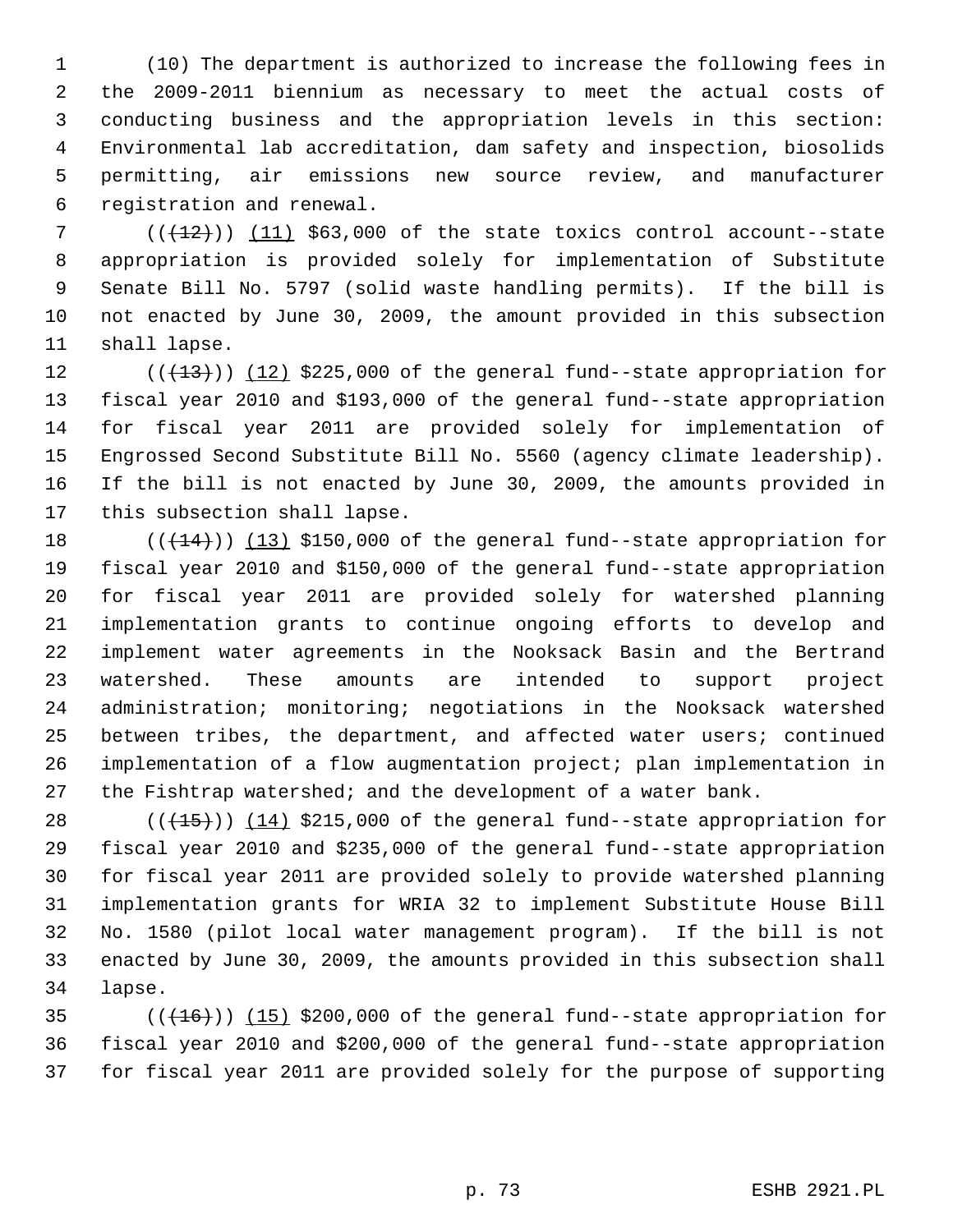1 the trust water rights program and processing trust water right 2 transfer applications that improve instream flow.

 $(1,17)$  (16)(a) The department shall convene a stock water working 4 group that includes: Legislators, four members representing 5 agricultural interests, three members representing environmental 6 interests, the attorney general or designee, the director of the 7 department of ecology or designee, the director of the department of 8 agriculture or designee, and affected federally recognized tribes shall 9 be invited to send participants.

10 (b) The group shall review issues surrounding the use of permit-11 exempt wells for stock-watering purposes and may develop 12 recommendations for legislative action.

13 (c) The working group shall meet periodically and report its 14 activities and recommendations to the governor and the appropriate 15 legislative committees by December 1, 2009.

16  $((+19))$   $(17)$  \$73,000 of the water quality permit account--state 17 appropriation is provided solely to implement Substitute House Bill No. 18 1413 (water discharge fees). If the bill is not enacted by June 30, 19 2009, the amount provided in this subsection shall lapse.

20  $((+20))$  (18) The department shall continue to work with the 21 Columbia Snake River irrigators' association to determine how seasonal 22 water operation and maintenance conservation can be utilized. In 23 implementing this proviso, the department shall also consult with the 24 Columbia River policy advisory group as appropriate.

 $(1)(21)$  (( $(21)$ ) (19) The department shall track any changes in costs, 26 wages, and benefits that would have resulted if House Bill No. 1716 27 (public contract living wages), as introduced in the 2009 regular 28 session of the legislature, were enacted and made applicable to 29 contracts and related subcontracts entered into, renewed, or extended 30 during the 2009-11 biennium. The department shall submit a report to 31 the house of representatives commerce and labor committee and the 32 senate labor, commerce, and consumer protection committee by December 33 1, 2011. The report shall include data on any aggregate changes in 34 wages and benefits that would have resulted during the 2009-11 35 biennium.

36  $((+22))$  (20) Within amounts appropriated in this section the 37 department shall develop recommendations by December 1, 2009, for a 38 convenient and effective mercury-containing light recycling program for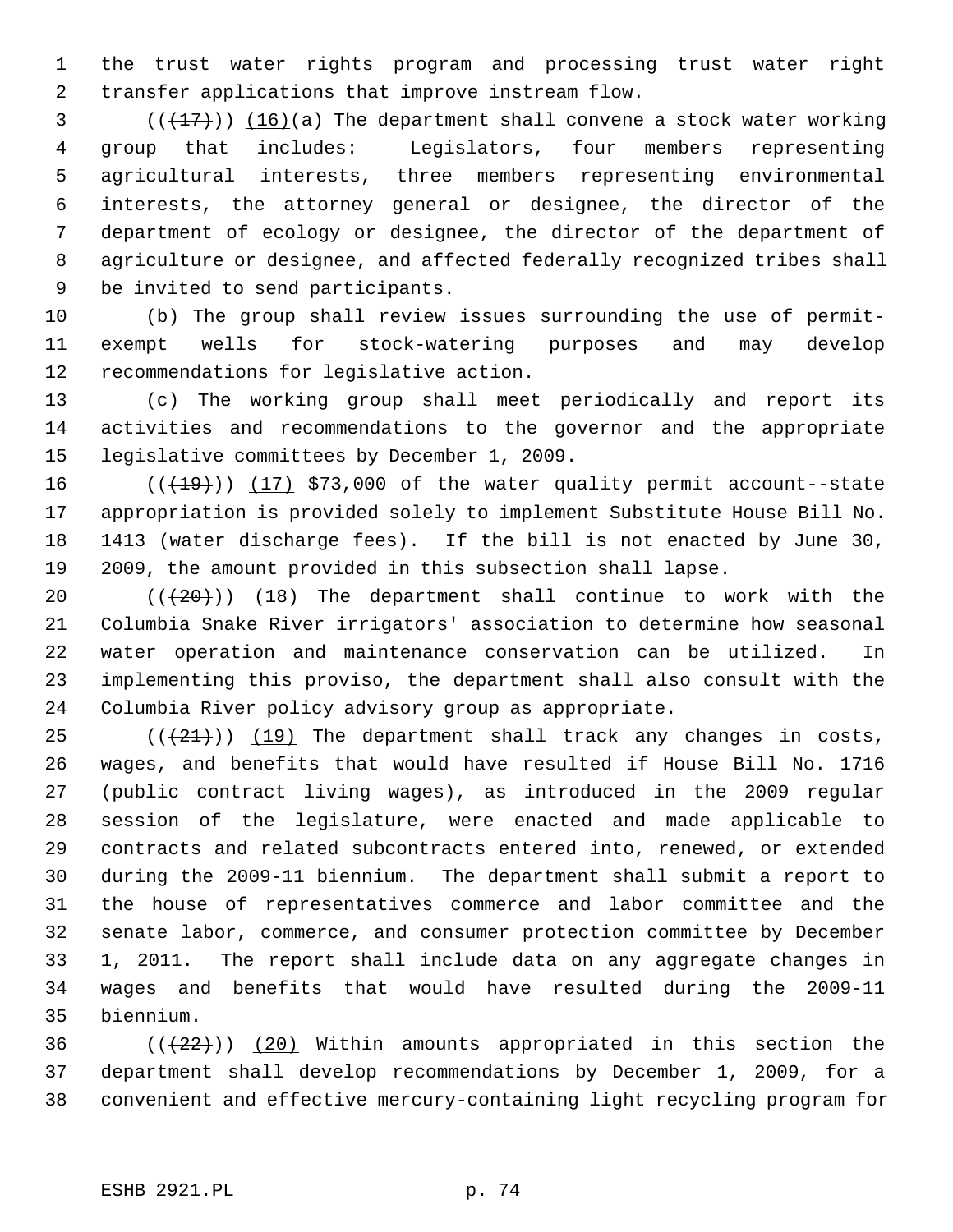1 residents, small businesses, and small school districts throughout the 2 state. The department shall consider options including but not limited 3 to, a producer-funded program, a recycler-supported or recycle fee 4 program, a consumer fee at the time of purchase, general fund 5 appropriations, or a currently existing dedicated account. The 6 department shall involve and consult with stakeholders including 7 persons who represent retailers, waste haulers, recyclers, mercury- 8 containing light manufacturers or wholesalers, cities, counties, 9 environmental organizations and other interested parties. The 10 department shall report its findings and recommendations for a 11 recycling program for mercury-containing lights to the appropriate 12 committees of the legislature by December 1, 2009.

13  $((+23))$   $(21)$  During the 2009-11 biennium, the department shall 14 implement its cost reimbursement authority for processing water right 15 applications using a competitive bidding process. For each cost 16 reimbursement application, the department shall obtain cost proposals 17 and other necessary information from at least three prequalified costs 18 reimbursement consultants and shall select the lowest responsive 19 bidder.

20  $((+24))$   $(22)$  \$140,000 of the freshwater aquatic algae control 21 account--state appropriation is provided solely for grants to cities, 22 counties, tribes, special purpose districts, and state agencies for 23 capital and operational expenses used to manage and study excessive 24 saltwater algae with an emphasis on the periodic accumulation of sea 25 lettuce on Puget Sound beaches.

26 ( $(\frac{25}{1})$ ) (23) By December 1, 2009, the department in consultation 27 with local governments shall conduct a remedial action grant financing 28 alternatives report. The report shall address options for financing the 29 remedial action grants identified in the department's report, entitled 30 "House Bill 1761, Model Toxics Control Accounts Ten-Year Financing 31 Plan" and shall include but not be limited to the following: (a) 32 Capitalizing cleanup costs using debt insurance; (b) capitalizing 33 cleanup costs using prefunded cost-cap insurance; (c) other contractual 34 instruments with local governments; and (d) an assessment of overall 35 economic benefits of the remedial action grants funded using the 36 instruments identified in this section.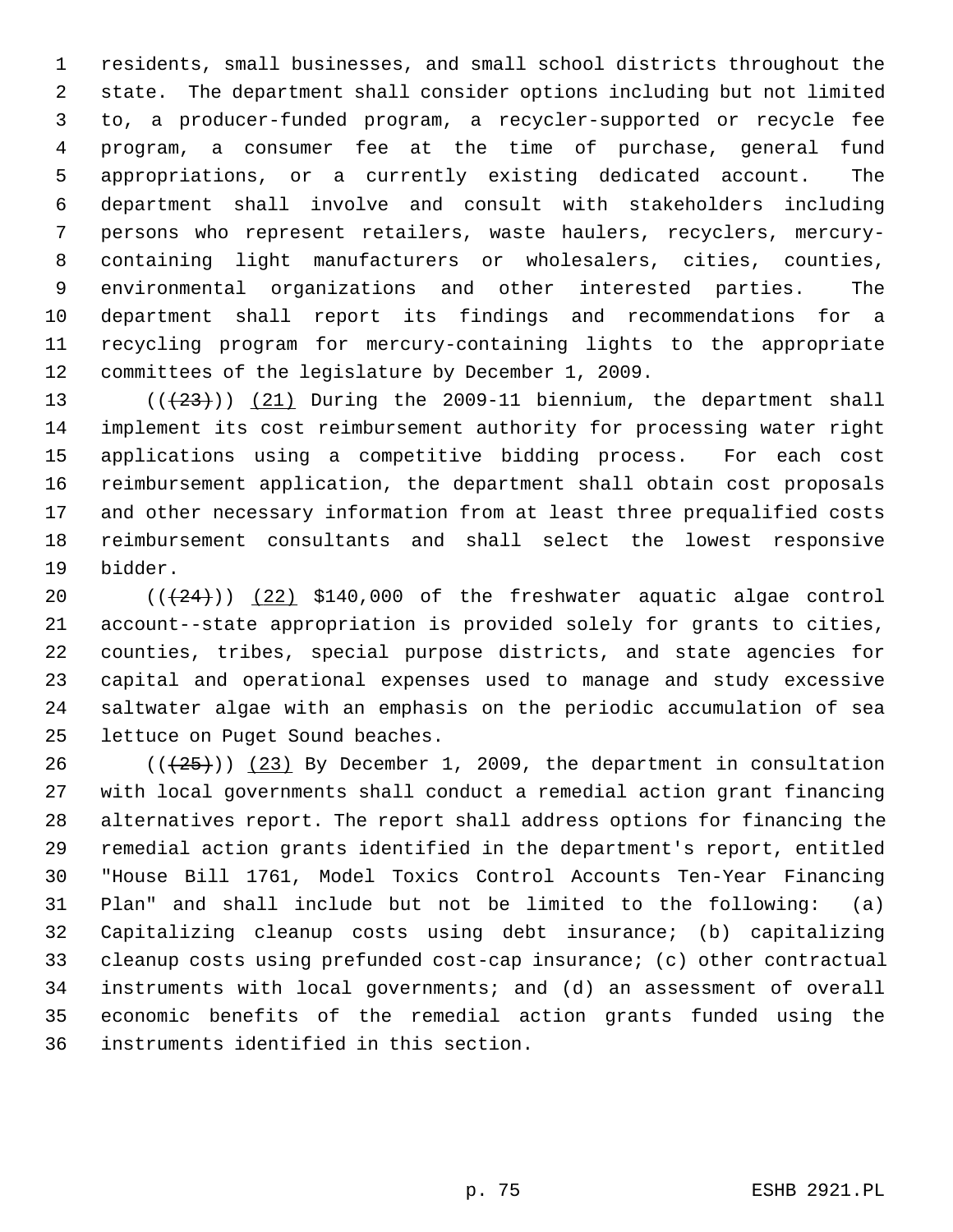| $\mathbf{1}$ | Sec. 302. 2009 c 564 s 303 (uncodified) is amended to read as                          |
|--------------|----------------------------------------------------------------------------------------|
| 2            | follows:                                                                               |
| 3            | FOR THE STATE PARKS AND RECREATION COMMISSION                                          |
| 4            | General Fund--State Appropriation (FY 2010) $($ $($ $\frac{233}{23}, \frac{541}{900})$ |
| 5            | \$23,326,000                                                                           |
| 6            | General Fund--State Appropriation (FY 2011) $($ $($ $\frac{222.944.000}{922.944.000})$ |
| 7            | \$22,729,000                                                                           |
| 8            | General Fund--Federal Appropriation \$5,902,000                                        |
| 9            | General Fund--Private/Local Appropriation \$73,000                                     |
| 10           | Winter Recreation Program Account--State                                               |
| 11           |                                                                                        |
| 12           | Off Road Vehicle Account--State Appropriation \$239,000                                |
| 13           | Snowmobile Account--State Appropriation $\ldots$ \$4,842,000                           |
| 14           | Aquatic Lands Enhancement Account--State Appropriation \$363,000                       |
| 15           | Recreation Resources Account--State Appropriation \$9,802,000                          |
| 16           | NOVA Program Account--State Appropriation \$9,560,000                                  |
| 17           | Parks Renewal and Stewardship Account--State                                           |
| 18           | Appropriation ( $(\frac{273}{73}, \frac{278}{900})$ )                                  |
| 19           | \$71,778,000                                                                           |
| 20           | Parks Renewal and Stewardship Account--                                                |
| 21           | Private/Local Appropriation \$300,000                                                  |
| 22           | TOTAL APPROPRIATION ( $(\frac{15152}{102}, 402, 000)$ )                                |
| 23           | \$150,472,000                                                                          |
|              |                                                                                        |

24 The appropriations in this section are subject to the following 25 conditions and limitations:

26 (1) \$79,000 of the general fund--state appropriation for fiscal 27 year 2010 and \$79,000 of the general fund--state appropriation for 28 fiscal year 2011 are provided solely for a grant for the operation of 29 the Northwest avalanche center.

30  $((+3))$   $(2)$  Proceeds received from voluntary donations given by 31 motor vehicle registration applicants shall be used solely for the 32 operation and maintenance of state parks.

33  $((+5))$   $(3)$  With the passage of Substitute House Bill No. 2339 34 (state parks system donation), the legislature finds that it has 35 provided sufficient funds to ensure that all state parks remain open 36 during the 2009-11 biennium. The commission shall not close state 37 parks unless the bill is not enacted by June 30, 2009, or revenue 38 collections are insufficient to fund the ongoing operation of state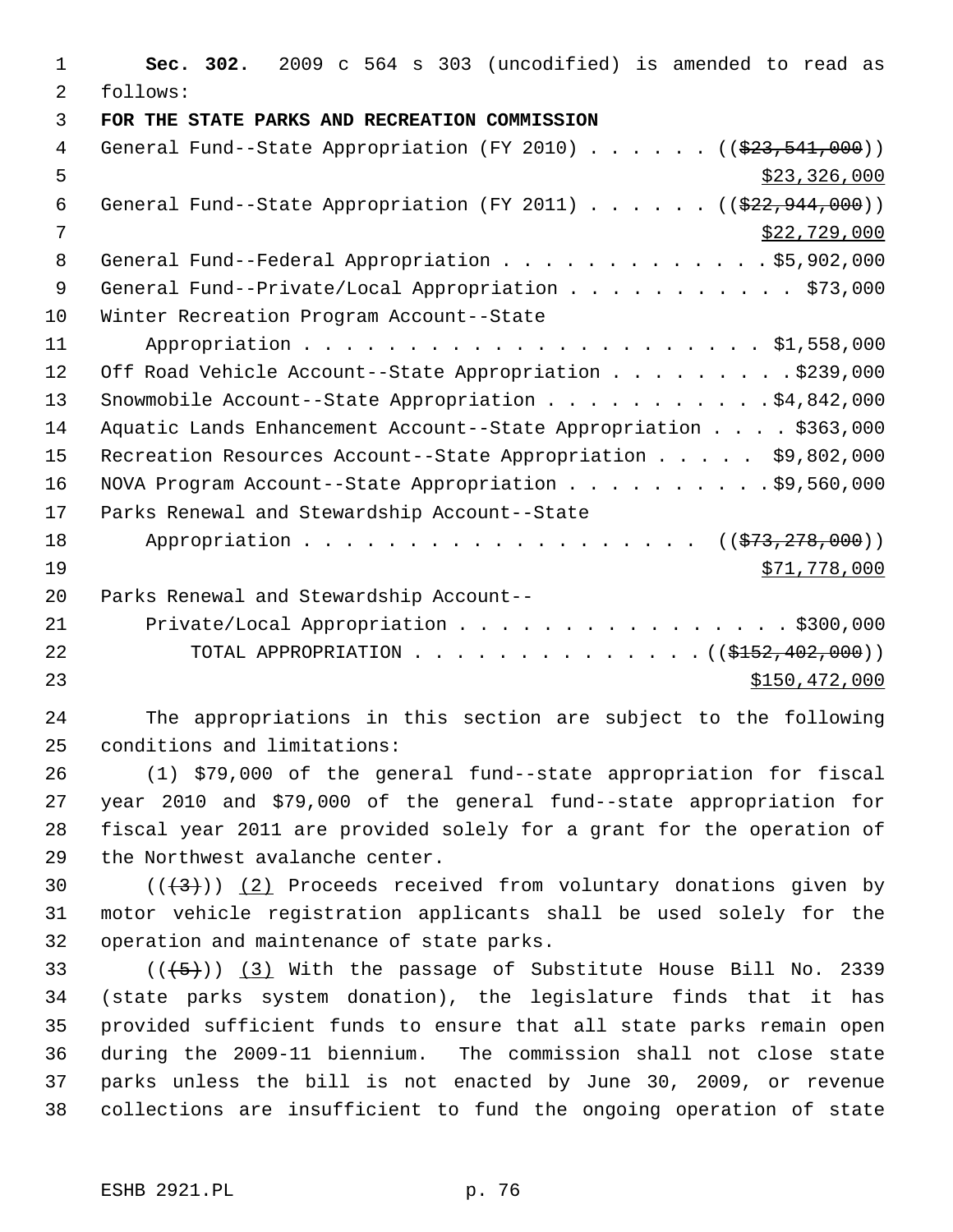1 parks. By January 10, 2010, the commission shall provide a report to 2 the legislature on their budget and resources related to operating 3 parks for the remainder of the biennium.

 $4$  (( $(6+)$ ) (4) The commission shall work with the department of 5 general administration to evaluate the commission's existing leases 6 with the intention of increasing net revenue to state parks. The 7 commission shall provide to the office of financial management and the 8 legislative fiscal committees no later than September 30, 2009, a list 9 of leases the commission proposes be managed by the department of 10 general administration.

11 **Sec. 303.** 2009 c 564 s 306 (uncodified) is amended to read as 12 follows:

13 **FOR THE CONSERVATION COMMISSION**

| 14 | General Fund--State Appropriation (FY 2010) ( $(\frac{27}{57}, 692, 000)$ ) |
|----|-----------------------------------------------------------------------------|
| 15 | \$7,575,000                                                                 |
| 16 | General Fund--State Appropriation (FY 2011) $($ $($ \$7,707,000))           |
| 17 | \$7,590,000                                                                 |
| 18 | General Fund--Federal Appropriation \$1,179,000                             |
| 19 | TOTAL APPROPRIATION $\ldots$ , ( $(\frac{1}{216}, \frac{578}{100})$ )       |
| 20 | \$16,344,000                                                                |

21 **Sec. 304.** 2009 c 564 s 307 (uncodified) is amended to read as 22 follows:

## 23 **FOR THE DEPARTMENT OF FISH AND WILDLIFE**

| 24 | General Fund--State Appropriation (FY 2010) $($ $($ $\frac{234}{7234}, 000)$ ) |
|----|--------------------------------------------------------------------------------|
| 25 | \$40,686,000                                                                   |
| 26 | General Fund--State Appropriation (FY 2011) $($ $($ $\frac{293}{793})$         |
| 27 | \$38,891,000                                                                   |
| 28 | General Fund--Federal Appropriation \$86,330,000                               |
| 29 | General Fund--Private/Local Appropriation \$47,490,000                         |
| 30 | Off Road Vehicle Account--State Appropriation \$415,000                        |
| 31 | Aquatic Lands Enhancement Account--State                                       |
| 32 |                                                                                |
| 33 | Recreational Fisheries Enhancement--State                                      |
| 34 |                                                                                |
| 35 | Warm Water Game Fish Account--State Appropriation \$2,877,000                  |
| 36 | Eastern Washington Pheasant Enhancement Account--                              |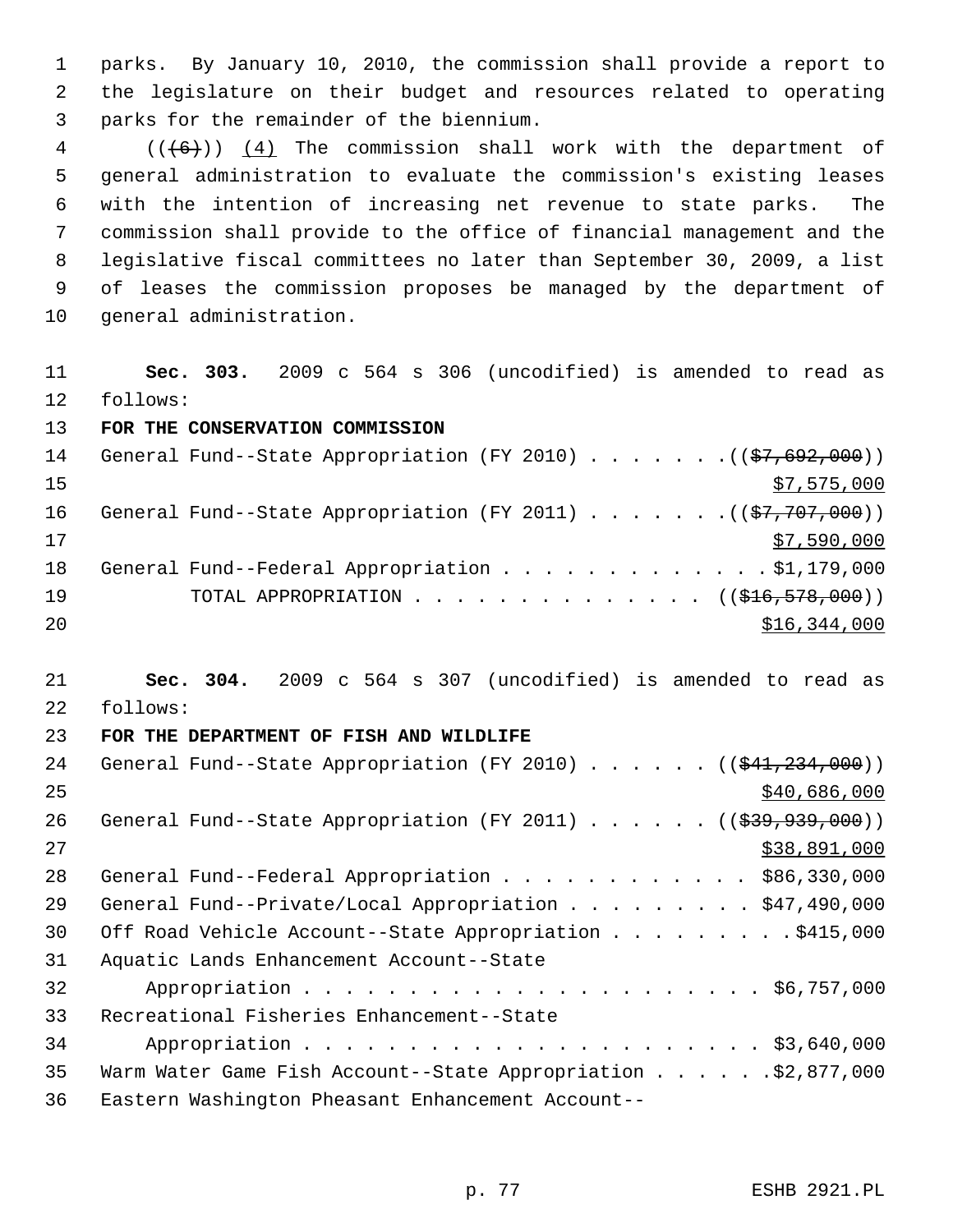| 1  |                                                                               |
|----|-------------------------------------------------------------------------------|
| 2  | Aquatic Invasive Species Enforcement Account--                                |
| 3  |                                                                               |
| 4  | Aquatic Invasive Species Prevention Account--                                 |
| 5  |                                                                               |
| 6  | Wildlife Account--State Appropriation ( $(\frac{274}{74}, \frac{744}{000})$ ) |
| 7  | \$76, 178, 000                                                                |
| 8  | Game Special Wildlife Account--State Appropriation \$2,381,000                |
| 9  | Game Special Wildlife Account--Federal Appropriation \$8,928,000              |
| 10 | Game Special Wildlife Account--Private/Local                                  |
| 11 |                                                                               |
| 12 | Wildlife Rehabilitation Account--State Appropriation $\ldots$ \$270,000       |
| 13 | Regional Fisheries Salmonid Recovery Account--                                |
| 14 | Federal Appropriation \$5,001,000                                             |
| 15 | Oil Spill Prevention Account--State Appropriation \$884,000                   |
| 16 | Oyster Reserve Land Account--State Appropriation \$918,000                    |
| 17 | TOTAL APPROPRIATION ( $(\frac{2324,194,000}{$ )                               |
| 18 | \$324,032,000                                                                 |

19 The appropriations in this section are subject to the following 20 conditions and limitations:

21 (1) \$294,000 of the aquatic lands enhancement account--state 22 appropriation is provided solely for the implementation of hatchery 23 reform recommendations defined by the hatchery scientific review group.

24 (2) \$355,000 of the general fund--state appropriation for fiscal 25 year 2010 and \$422,000 of the general fund--state appropriation for 26 fiscal year 2011 are provided solely for the department to implement a 27 pilot project with the Confederated Tribes of the Colville Reservation 28 to develop expanded recreational fishing opportunities on Lake Rufus 29 Woods and its northern shoreline and to conduct joint enforcement of 30 lake fisheries on Lake Rufus Woods and adjoining waters, pursuant to 31 state and tribal intergovernmental agreements developed under the 32 Columbia River water supply program. For the purposes of the pilot 33 project:

34 (a) A fishing permit issued to a nontribal member by the Colville 35 Tribes shall satisfy the license requirement of RCW 77.32.010 on the 36 waters of Lake Rufus Woods and on the north shore of Lake Rufus Woods; 37 (b) The Colville Tribes have agreed to provide to holders of its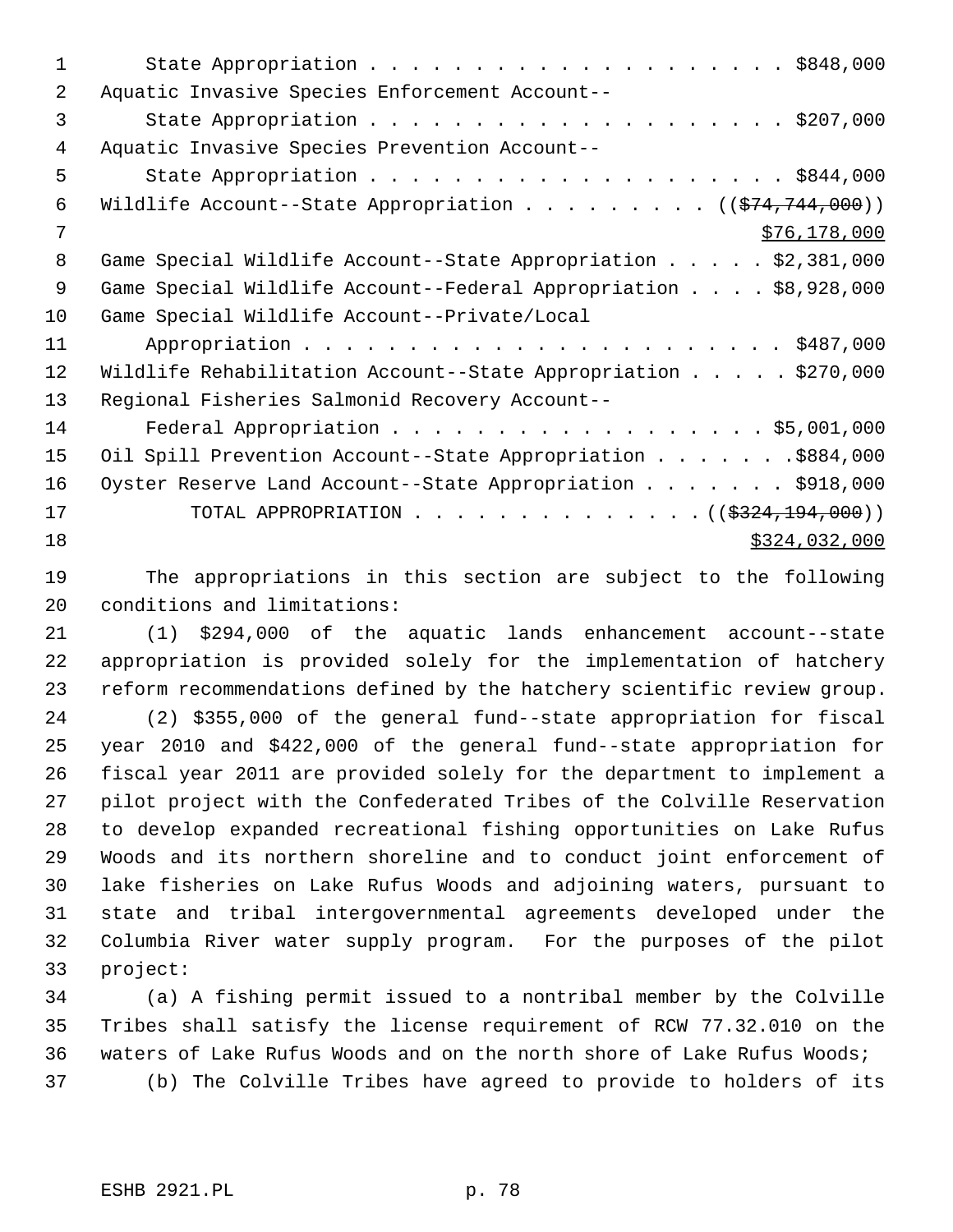1 nontribal member fishing permits a means to demonstrate that fish in 2 their possession were lawfully taken in Lake Rufus Woods;

 3 (c) A Colville tribal member identification card shall satisfy the 4 license requirement of RCW 77.32.010 on all waters of Lake Rufus Woods; 5 (d) The department and the Colville Tribes shall jointly designate 6 fishing areas on the north shore of Lake Rufus Woods for the purposes 7 of enhancing access to the recreational fisheries on the lake; and

 8 (e) The Colville Tribes have agreed to recognize a fishing license 9 issued under RCW 77.32.470 or RCW 77.32.490 as satisfying the nontribal 10 member fishing permit requirements of Colville tribal law on the 11 reservation portion of the waters of Lake Rufus Woods and at designated 12 fishing areas on the north shore of Lake Rufus Woods;

13 (3) Prior to submitting its 2011-2013 biennial operating and 14 capital budget request related to state fish hatcheries to the office 15 of financial management, the department shall contract with the 16 hatchery scientific review group (HSRG) to review this request. This 17 review shall: (a) Determine if the proposed requests are consistent 18 with HSRG recommendations; (b) prioritize the components of the 19 requests based on their contributions to protecting wild salmonid 20 stocks and meeting the recommendations of the HSRG; and (c) evaluate 21 whether the proposed requests are being made in the most cost effective 22 manner. The department shall provide a copy of the HSRG review to the 23 office of financial management with their agency budget proposal.

24 (4) Within existing funds, the department shall continue 25 implementing its capital program action plan dated September 1, 2007, 26 including the purchase of the necessary maintenance and support costs 27 for the capital programs and engineering tools. The department shall 28 report to the office of financial management and the appropriate 29 committees of the legislature, its progress in implementing the plan, 30 including improvements instituted in its capital program, by September 31 30, 2011.

 $32$  (( $(6)$ )) (5) \$1,232,000 of the state wildlife account--state 33 appropriation is provided solely to implement Substitute House Bill No. 34 1778 (fish and wildlife). If the bill is not enacted by June 30, 2009, 35 the amount provided in this subsection shall lapse.

36  $((+7)$ ) (6) \$400,000 of the general fund--state appropriation for 37 fiscal year 2010 and \$400,000 of the general fund--state appropriation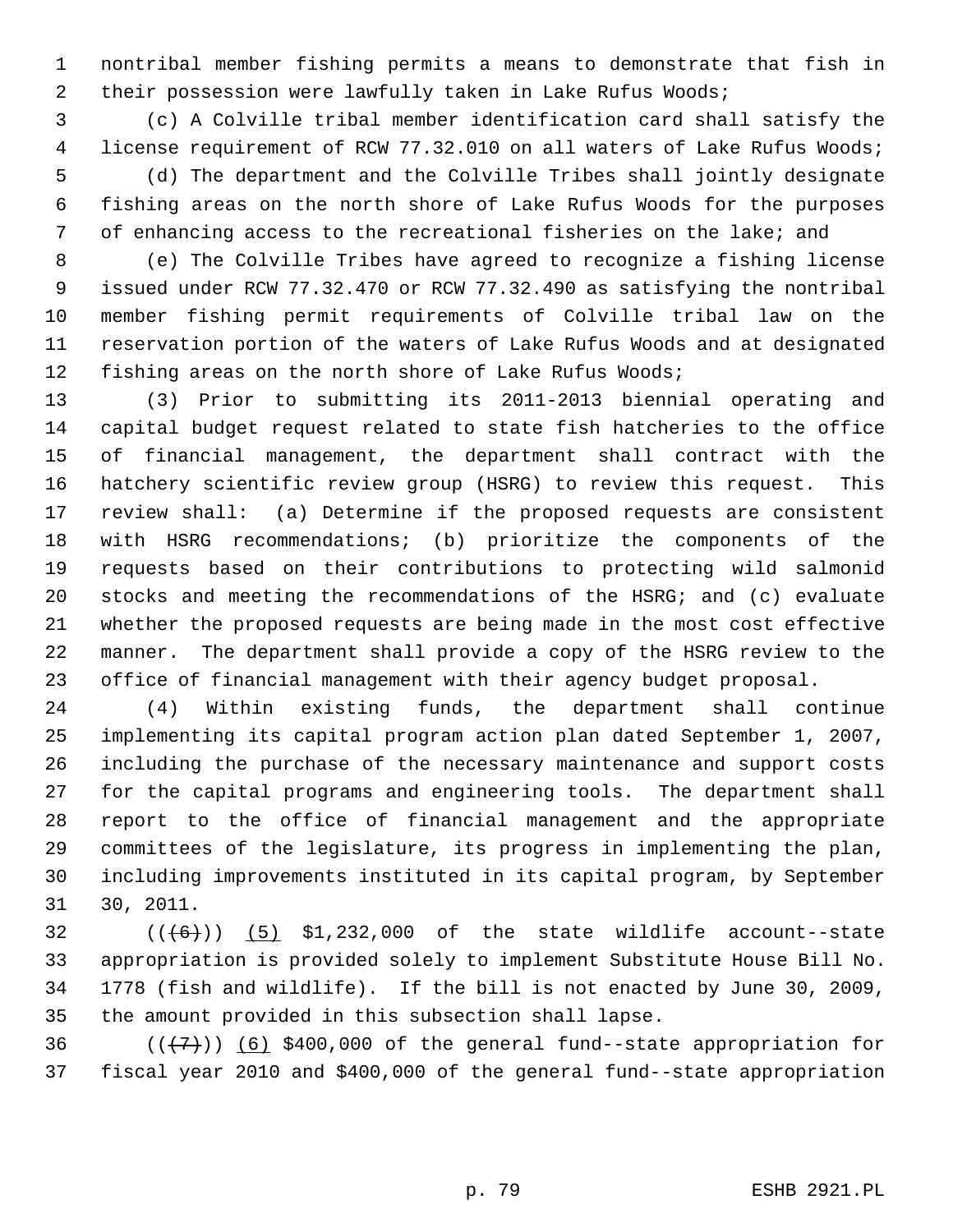1 for fiscal year 2011 are provided solely for a state match to support 2 the Puget Sound nearshore partnership between the department and the 3 U.S. army corps of engineers.

 $4$  ( $(\frac{1}{8})$ ) (7) \$100,000 of the general fund--state appropriation for 5 fiscal year 2010 and \$100,000 of the general fund--state appropriation 6 for fiscal year 2011 are provided solely for removal of derelict gear 7 in Washington waters.

8  $((+9))$  (8) The department of fish and wildlife shall dispose of 9 all fixed wing aircraft it currently owns. The proceeds from the 10 aircraft shall be deposited into the state wildlife account. Disposal 11 of the aircraft must occur no later than June 30, 2010.

12  $((+10))$  (9) \$50,000 of the general fund--state appropriation for 13 fiscal year 2010 is provided solely for an electron project fish 14 passage study consistent with the recommendations and protocols 15 contained in the 2008 electron project downstream fish passage final 16 report.

17  $((+11))$   $(10)$  \$60,000 of the general fund--state appropriation for 18 fiscal year 2010 and \$60,000 of the general fund--state appropriation 19 for fiscal year 2011 are provided solely for implementation of 20 Engrossed Second Substitute Bill No. 5560 (agency climate leadership). 21 If the bill is not enacted by June 30, 2009, the amounts provided in 22 this subsection shall lapse.

23  $((+12))$   $(11)$  If sufficient new revenues are not identified to 24 continue hatchery operations, within the constraints of legally binding 25 tribal agreements, the department shall dispose of, by removal, sale, 26 lease, reversion, or transfer of ownership, the following hatcheries: 27 McKernan, Colville, Omak, Bellingham, Arlington, and Mossyrock. 28 Disposal of the hatcheries must occur by June 30, 2011, and any 29 proceeds received from disposal shall be deposited in the state 30 wildlife account. Within available funds, the department shall provide 31 quarterly reports on the progress of disposal to the office of 32 financial management and the appropriate fiscal committees of the 33 legislature. The first report shall be submitted no later than 34 September 30, 2009.

35  $((+13))$   $(12)$  \$100,000 of the eastern Washington pheasant 36 enhancement account--state appropriation is provided solely for the 37 department to support efforts to enhance permanent and temporary 38 pheasant habitat on public and private lands in Grant, Franklin, and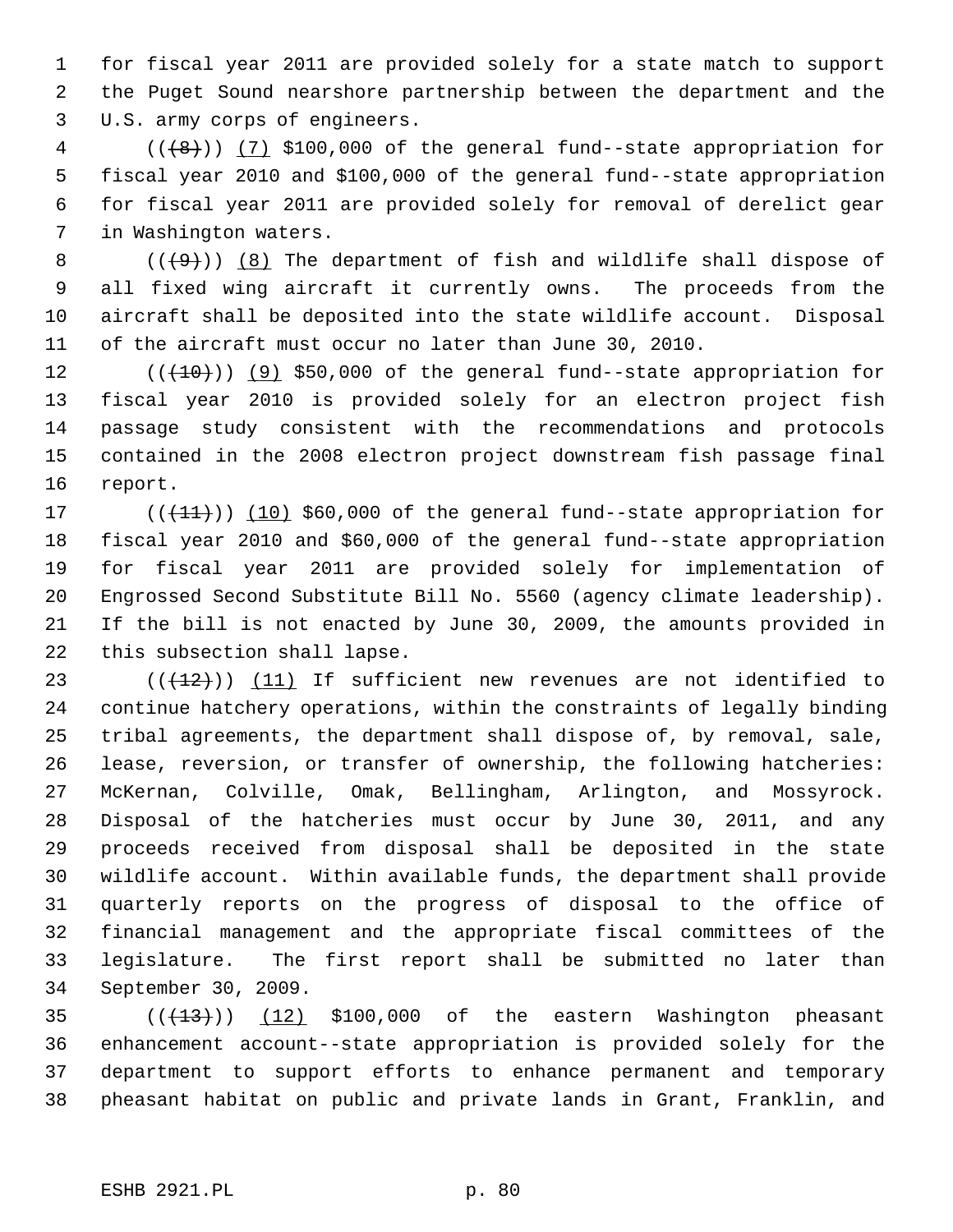1 Adams counties. The department may support efforts by entities 2 including conservation districts, nonprofit organizations, and 3 landowners, and must require such entities to provide significant 4 nonstate matching resources, which may be in the form of funds, 5 material, or labor.

 6 **Sec. 305.** 2009 c 564 s 309 (uncodified) is amended to read as 7 follows: 8 **FOR THE DEPARTMENT OF AGRICULTURE** 9 General Fund--State Appropriation (FY 2010) . . . . . . ((\$12,616,000))  $10$   $$12,329,000$ 11 General Fund--State Appropriation (FY 2011) . . . . . . ((\$12,295,000)) 12 \$11,271,000 13 General Fund--Federal Appropriation . . . . . . . . . . . \$11,565,000 14 General Fund--Private/Local Appropriation . . . . . . . . . . \$194,000 15 Aquatic Lands Enhancement Account--State 16 Appropriation . . . . . . . . . . . . . . . . . . . . . . \$2,559,000 17 State Toxics Control Account--State Appropriation . . . . . \$4,298,000 18 Water Quality Permit Account--State Appropriation . . . . . . . \$61,000 19 TOTAL APPROPRIATION . . . . . . . . . . . . . ((<del>\$43,588,000</del>)) 20 \$42,277,000

21 The appropriations in this section are subject to the following 22 conditions and limitations:

23 (1) \$350,000 of the aquatic lands enhancement account appropriation 24 is provided solely for funding to the Pacific county noxious weed 25 control board to eradicate remaining spartina in Willapa Bay.

26 (2) \$19,000 of the general fund--state appropriation for fiscal 27 year 2010 and \$6,000 of the general fund--state appropriation for 28 fiscal year 2011 are provided solely to implement Substitute Senate 29 Bill No. 5797 (solid waste handling permits). If the bill is not 30 enacted by June 30, 2009, the amounts provided in this subsection shall 31 lapse.

32 (3) The department is authorized to establish or increase the 33 following fees in the 2009-11 biennium as necessary to meet the actual 34 costs of conducting business: Christmas tree grower licensing, nursery 35 dealer licensing, plant pest inspection and testing, and commission 36 merchant licensing.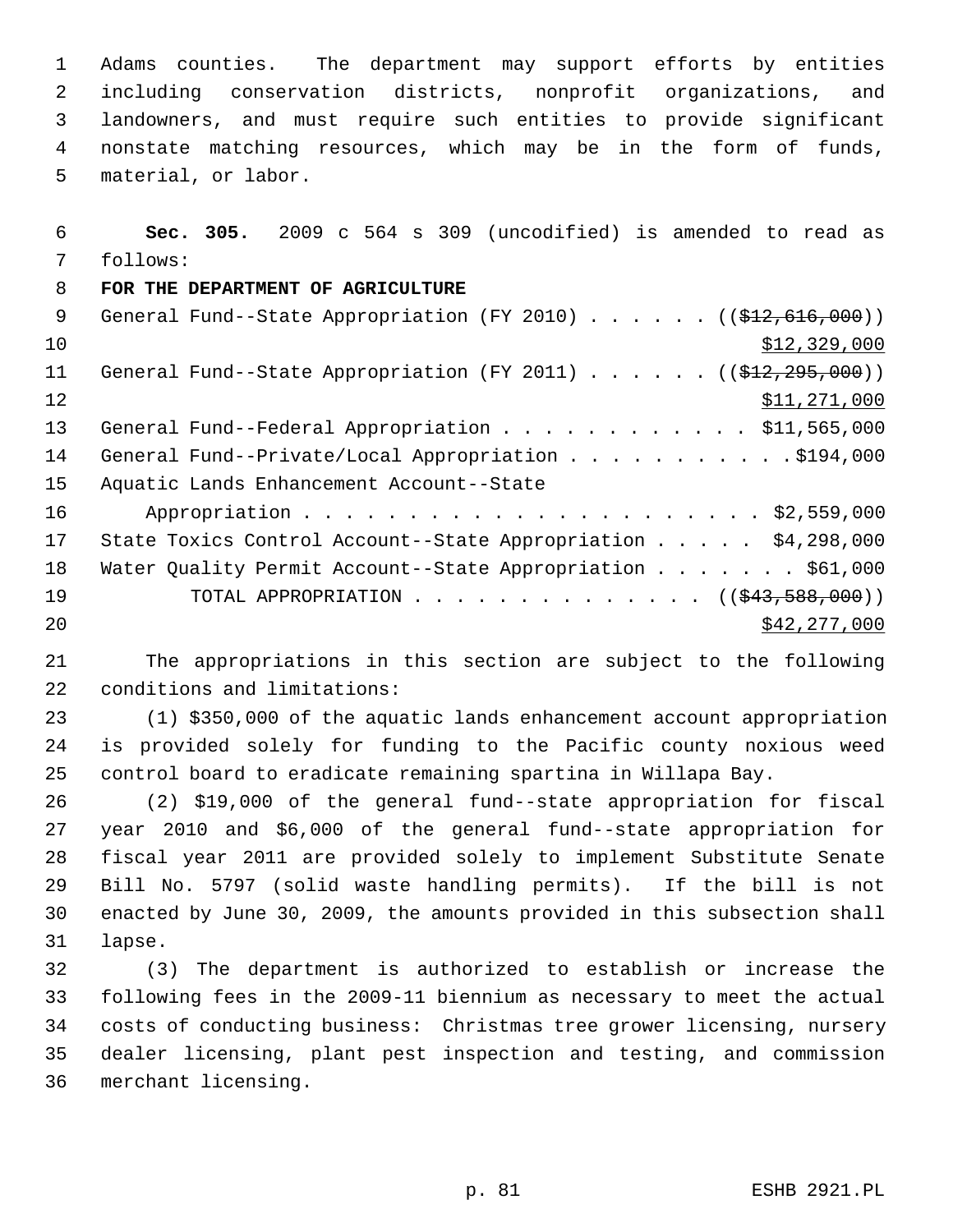1 **Sec. 306.** 2009 c 564 s 311 (uncodified) is amended to read as 2 follows:

## 3 **FOR THE PUGET SOUND PARTNERSHIP**

| 4  | General Fund--State Appropriation (FY 2010) $($ $($ \$3,223,000))    |
|----|----------------------------------------------------------------------|
| 5  | \$3,172,000                                                          |
| 6  | General Fund--State Appropriation (FY 2011) $($ $($ \$3,194,000) $)$ |
| 7  | \$3,143,000                                                          |
| 8  | General Fund--Federal Appropriation \$3,623,000                      |
| 9  | Aquatic Lands Enhancement Account--State Appropriation \$500,000     |
| 10 | State Toxics Control Account--State Appropriation \$896,000          |
| 11 | TOTAL APPROPRIATION $\ldots$ , ( $(\frac{1}{21}, 436, 000)$ )        |
| 12 | \$11,334,000                                                         |
|    |                                                                      |

13 The appropriations in this section are subject to the following 14 conditions and limitations:

15 (1) \$305,000 of the general fund--state appropriation for fiscal 16 year 2010 is provided solely for measuring water and habitat quality to 17 determine watershed health and assist salmon recovery.

18 (2) \$896,000 of the state toxics control account--state 19 appropriation is provided solely for activities that contribute to 20 Puget Sound protection and recovery, including provision of independent 21 advice and assessment of the state's oil spill prevention, 22 preparedness, and response programs, including review of existing 23 activities and recommendations for any necessary improvements. The 24 partnership may carry out this function through an existing committee, 25 such as the ecosystem coordination board or the leadership council, or 26 may appoint a special advisory council. Because this is a unique 27 statewide program, the partnership may invite participation from 28 outside the Puget Sound region.

29 (3) Within the amounts appropriated in this section, the Puget 30 Sound partnership shall facilitate an ongoing monitoring consortium to 31 integrate monitoring efforts for storm water, water quality, watershed 32 health, and other indicators to enhance monitoring efforts in Puget 33 Sound.

34 (4) The Puget Sound partnership shall work with Washington State 35 University and the environmental protection agency to secure funding 36 for the beach watchers program.

37 (5) \$877,000 of the general fund--state appropriation for fiscal 38 year 2010 and \$877,000 of the general fund--state appropriation for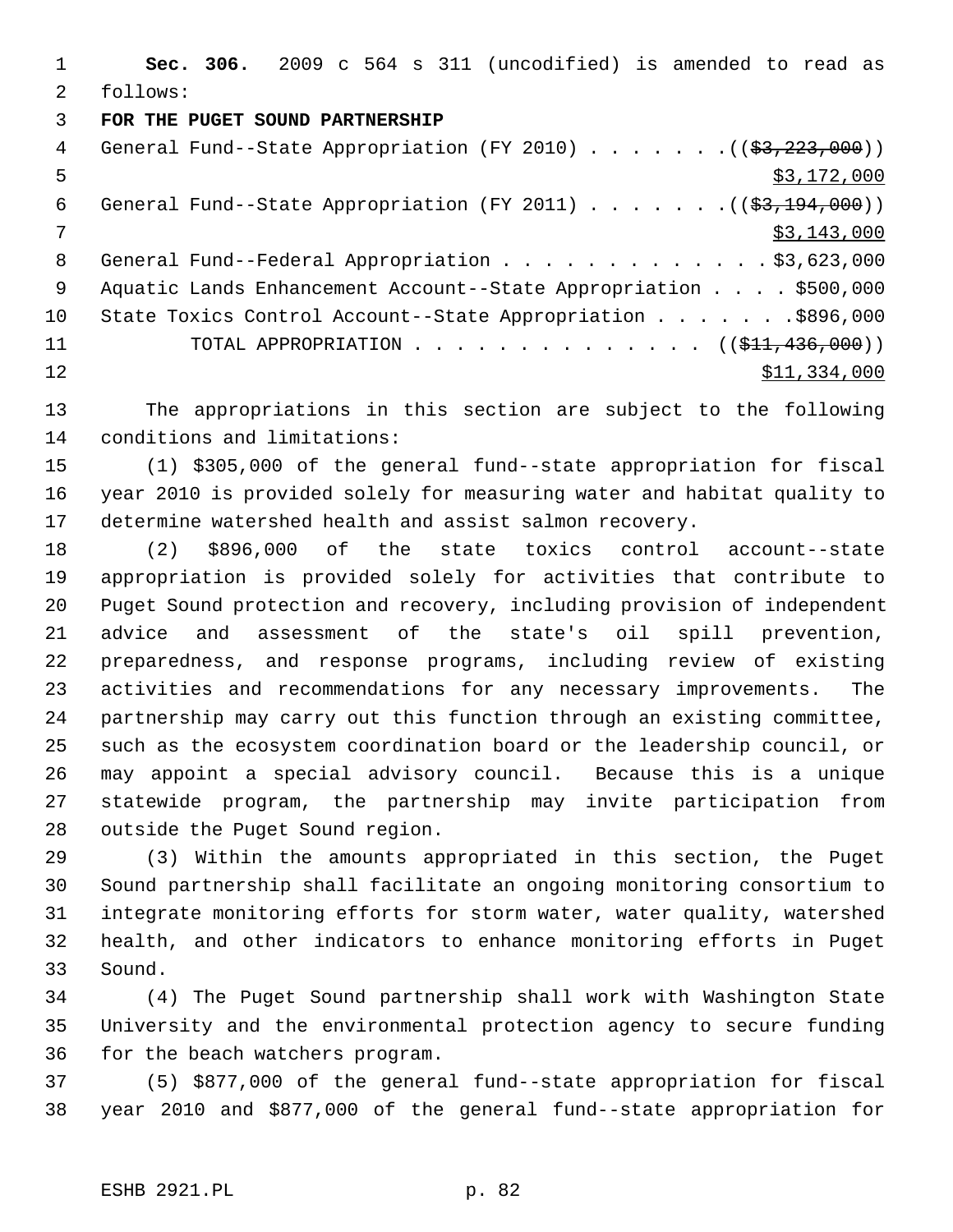1 fiscal year 2011 are provided solely to support public education and 2 volunteer programs. The partnership is directed to distribute the 3 majority of funding as grants to local organizations, local 4 governments, and education, communication, and outreach network 5 partners. The partnership shall track progress for this activity 6 through the accountability system of the Puget Sound partnership.

(End of part)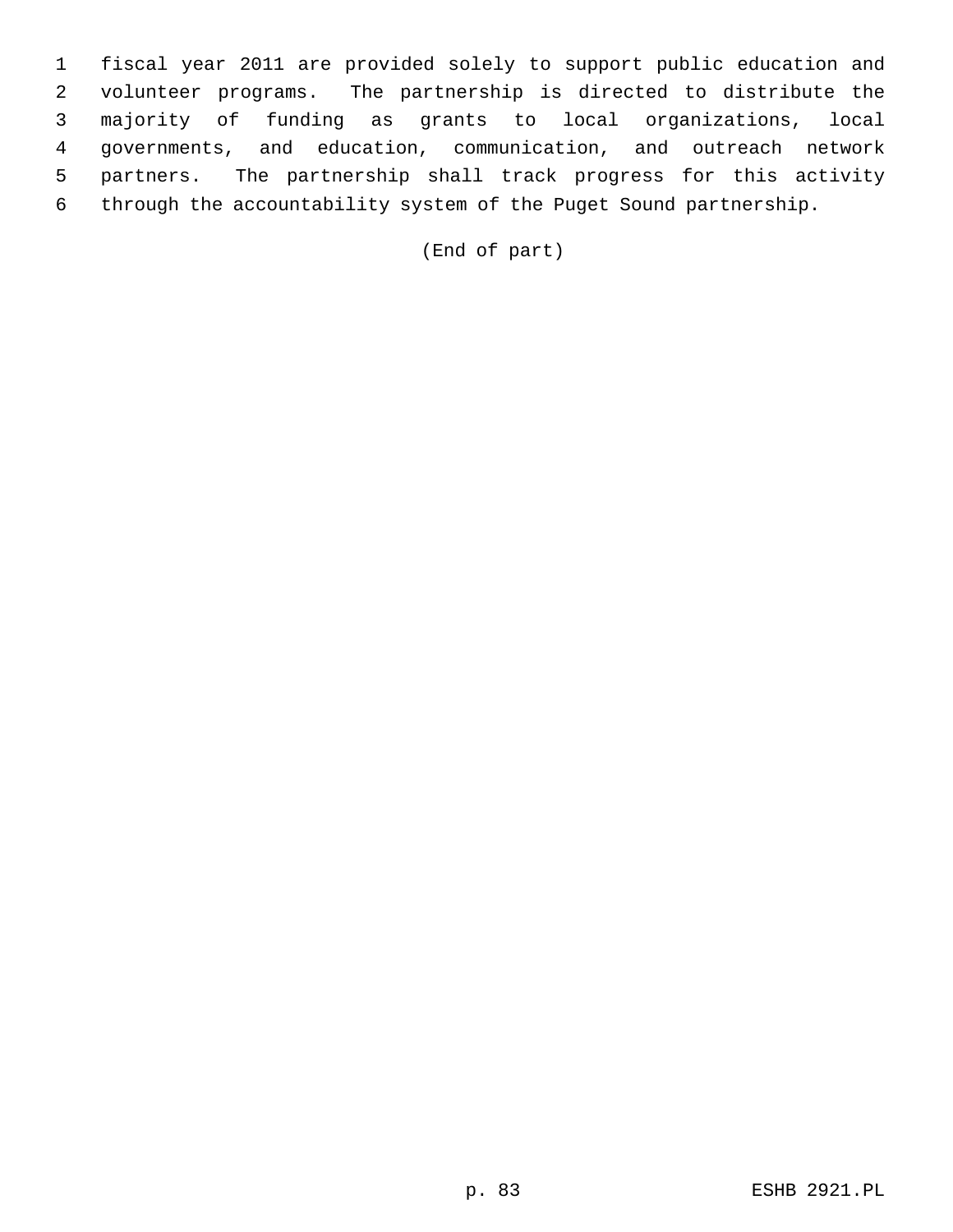| $\mathbf 1$    | PART IV                                                                     |  |  |
|----------------|-----------------------------------------------------------------------------|--|--|
| 2              | <b>TRANSPORTATION</b>                                                       |  |  |
|                |                                                                             |  |  |
| 3              | Sec. 401. 2009 c 564 s 401 (uncodified) is amended to read as               |  |  |
| 4              | follows:                                                                    |  |  |
| 5              | FOR THE DEPARTMENT OF LICENSING                                             |  |  |
| 6              | General Fund--State Appropriation (FY 2010) ( $(\frac{21}{60}, 668, 000)$ ) |  |  |
| 7              | \$1,436,000                                                                 |  |  |
| 8              | General Fund--State Appropriation (FY 2011) ( $(\frac{21.712}{12.000})$     |  |  |
| $\overline{9}$ | \$1,535,000                                                                 |  |  |
| 10             | Architects' License Account--State Appropriation $($ $($ \$1,056,000))      |  |  |
| 11             | \$767,000                                                                   |  |  |
| 12             | Professional Engineers' Account--State Appropriation \$3,586,000            |  |  |
| 13             | Real Estate Commission Account--State Appropriation \$10,047,000            |  |  |
| 14             | Master License Account--State Appropriation \$15,718,000                    |  |  |
| 15             | Uniform Commercial Code Account--State Appropriation \$3,100,000            |  |  |
| 16             | Real Estate Education Account--State Appropriation \$276,000                |  |  |
| 17             | Real Estate Appraiser Commission Account--State                             |  |  |
| 18             |                                                                             |  |  |
| 19             | Business and Professions Account--State Appropriation \$15,270,000          |  |  |
| 20             | Real Estate Research Account--State Appropriation \$320,000                 |  |  |
| 21             | Geologists' Account--State Appropriation \$53,000                           |  |  |
| 22             | Derelict Vessel Removal Account--State Appropriation \$31,000               |  |  |
| 23             | TOTAL APPROPRIATION ( $(\frac{255}{650}, \frac{828}{600})$ )                |  |  |
| 24             | \$53,831,000                                                                |  |  |
| 25             | The appropriations in this section are subject to the following             |  |  |
| 26             | conditions and limitations:                                                 |  |  |
| 27             | (1) Pursuant to RCW 43.135.055, the department is authorized to             |  |  |
| 28             | increase fees for cosmetologists, funeral directors, cemeteries, court      |  |  |
| 29             | reporters and appraisers. These increases are necessary to support the      |  |  |
| 30             | expenditures authorized in this section, consistent with RCW 43.24.086.     |  |  |
| 31             | (2) \$1,352,000 of the business and professions account--state              |  |  |
| 32             | appropriation is provided solely to implement Substitute Senate Bill        |  |  |
| 33             | No. 5391 (tattoo and body piercing). If the bill is not enacted by          |  |  |
| 34             | June 30, 2009, the amount provided in this subsection shall lapse.          |  |  |

35  $((4+))$   $(3)$  \$358,000 of the business and professions account--state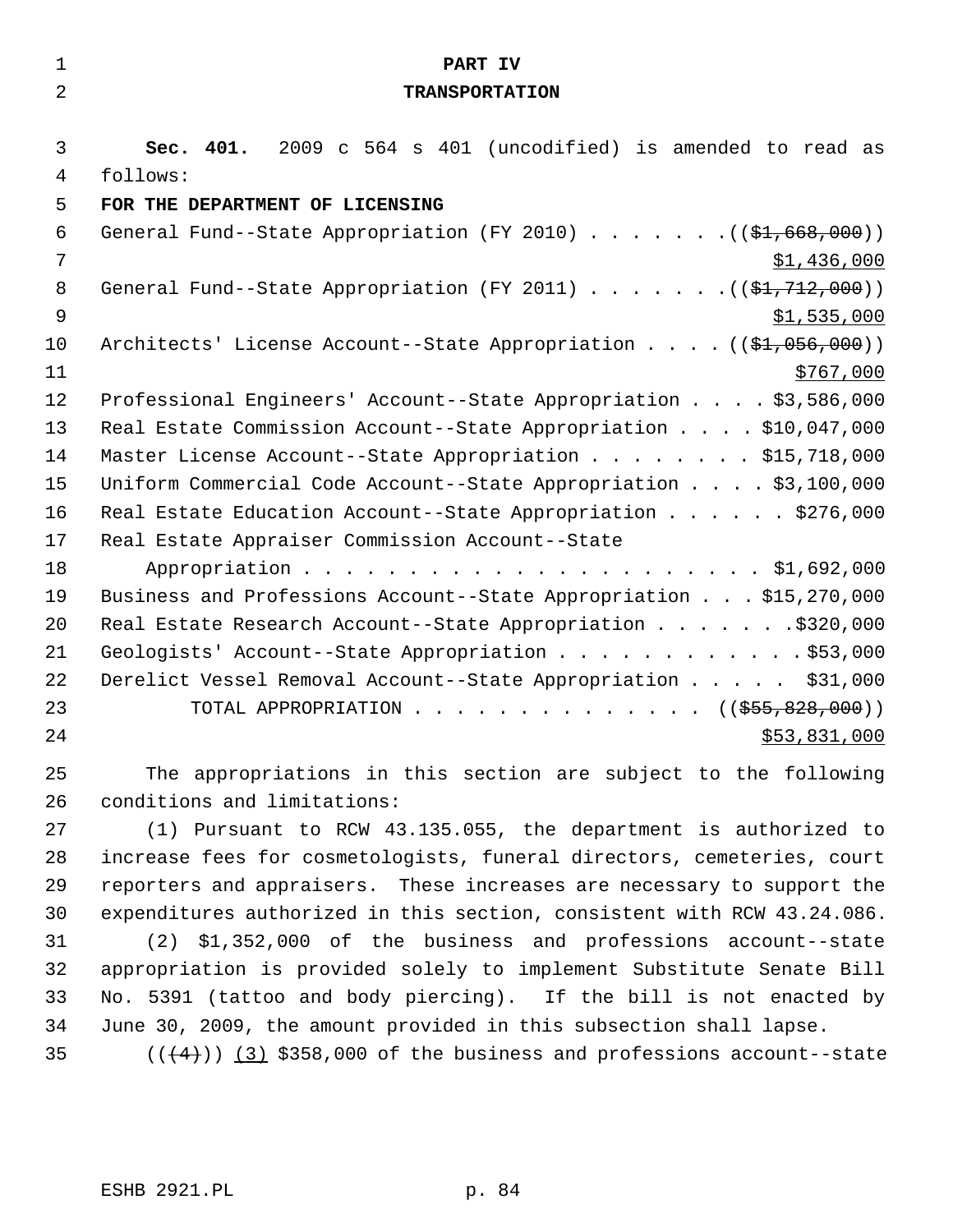1 appropriation is provided solely to implement Senate Bill No. 6126 2 (professional athletics). If the bill is not enacted by June 30, 2009, 3 the amount provided in this subsection shall lapse.

 4 **Sec. 402.** 2009 c 564 s 402 (uncodified) is amended to read as 5 follows: 6 **FOR THE STATE PATROL** 7 General Fund--State Appropriation (FY 2010) . . . . . . ((\$41,468,000)) 8 \$40,668,000 \$40,668,000 \$40,668,000 \$40,668,000 \$40,668,000 \$40,668,000 \$40,668,000 \$ 9 General Fund--State Appropriation (FY 2011) . . . . . . ((\$40,366,000))  $10$  \$39,566,000 11 General Fund--Federal Appropriation . . . . . . . . . . . \$11,401,000 12 General Fund--Private/Local Appropriation . . . . . . . . . \$3,568,000 13 Death Investigations Account--State Appropriation . . . . . \$6,022,000 14 Enhanced 911 Account--State Appropriation . . . . . . . . . . . \$589,000 15 County Criminal Justice Assistance Account--State 16 Appropriation . . . . . . . . . . . . . . . . . . . . . . \$3,122,000 17 Municipal Criminal Justice Assistance Account--State 18 Appropriation . . . . . . . . . . . . . . . . . . . . . . \$1,245,000 19 Fire Service Trust Account--State Appropriation . . . . . . . . \$131,000 20 Disaster Response Account--State Appropriation . . . . . . \$8,002,000 21 Fire Service Training Account--State Appropriation . . . . . \$8,717,000 22 Aquatic Invasive Species Enforcement Account--State 23 Appropriation . . . . . . . . . . . . . . . . . . . . . . . . \$54,000 24 State Toxics Control Account--State Appropriation . . . . . . . \$504,000 25 Fingerprint Identification Account--State Appropriation . . \$7,371,000 26 TOTAL APPROPRIATION . . . . . . . . . . . . . . (  $(\frac{2132}{132}, \frac{560}{100})$  ) 27 \$130,960,000

28 The appropriations in this section are subject to the following 29 conditions and limitations:

30 (1) \$200,000 of the fire service training account--state 31 appropriation is provided solely for two FTEs in the office of the 32 state director of fire protection to exclusively review K-12 33 construction documents for fire and life safety in accordance with the 34 state building code. It is the intent of this appropriation to provide 35 these services only to those districts that are located in counties 36 without qualified review capabilities.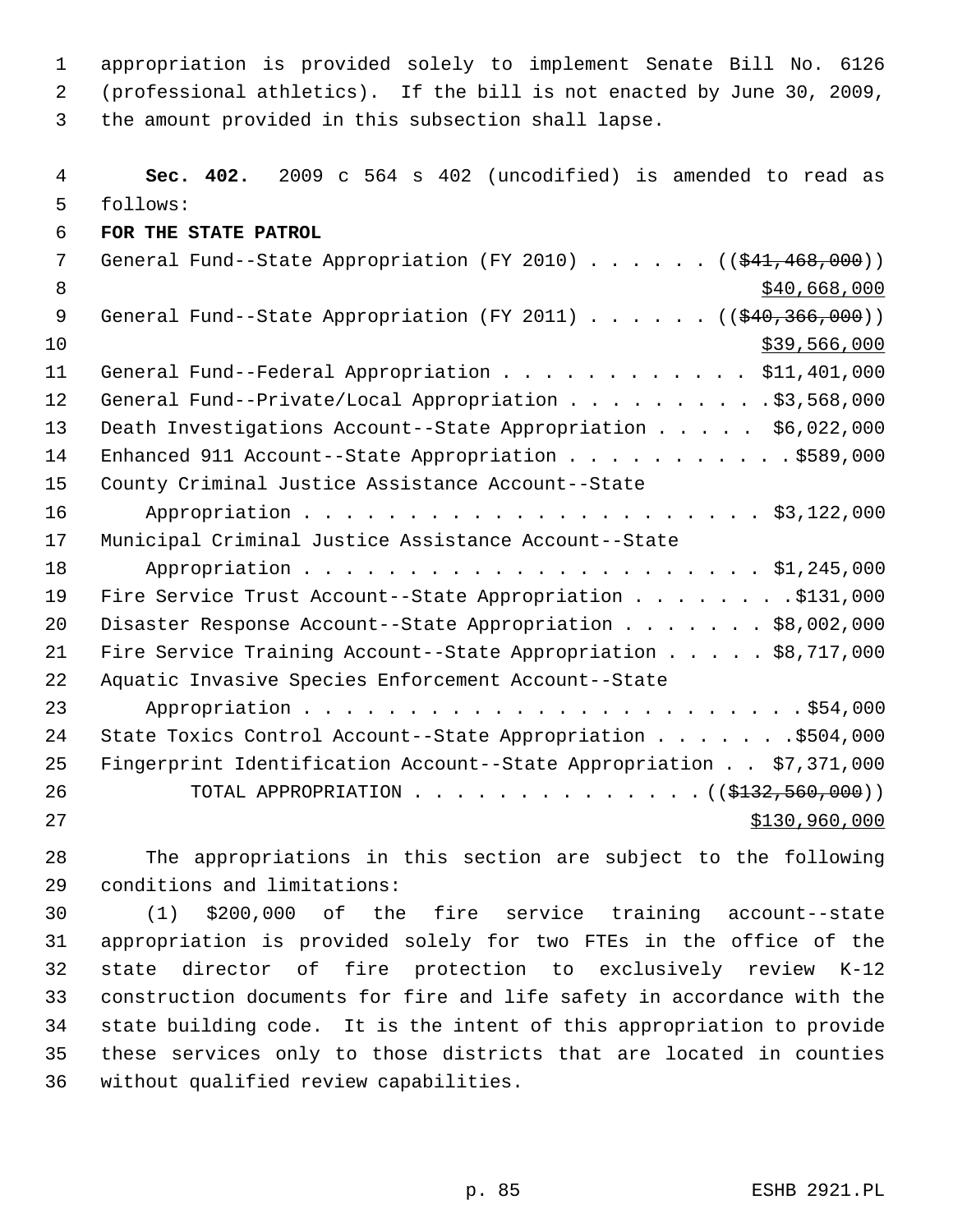1 (2) \$8,000,000 of the disaster response account--state 2 appropriation is provided solely for Washington state fire service 3 resource mobilization costs incurred in response to an emergency or 4 disaster authorized under RCW 43.43.960 and 43.43.964. The state 5 patrol shall submit a report quarterly to the office of financial 6 management and the legislative fiscal committees detailing information 7 on current and planned expenditures from this account. This work shall 8 be done in coordination with the military department.

9  $((+4))$  (3) The 2010 legislature will review the use of king air 10 planes by the executive branch and the adequacy of funding in this 11 budget regarding maintaining and operating the planes to successfully 12 accomplish their mission.

13  $((+5))$   $(4)$  The appropriations in this section reflect reductions 14 in the appropriations for the agency's administrative expenses. It is 15 the intent of the legislature that these reductions shall be achieved, 16 to the greatest extent possible, by reducing those administrative costs 17 that do not affect direct client services or direct service delivery or 18 programs.

19  $((+6))$  (5) \$400,000 of the fire service training account--state 20 appropriation is provided solely for the firefighter apprenticeship 21 training program.

22  $((\langle 7 \rangle)(6)$  \$48,000 of the fingerprint identification account--23 state appropriation is provided solely to implement Substitute House 24 Bill No. 1621 (consumer loan companies). If the bill is not enacted by 25 June 30, 2009, the amounts provided in this subsection shall lapse.

(End of part)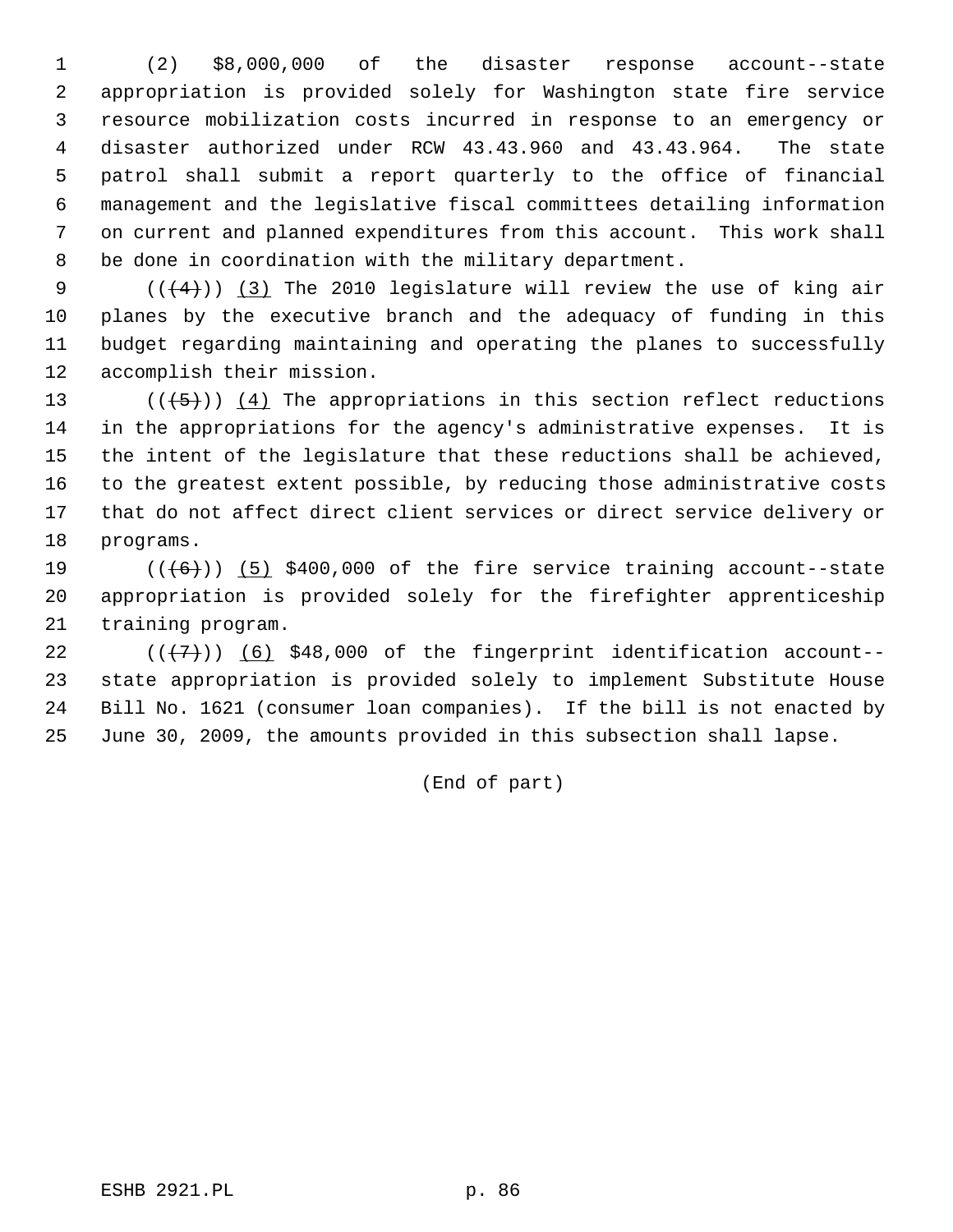| $\mathbf 1$    | PART V                                                                                                       |  |  |
|----------------|--------------------------------------------------------------------------------------------------------------|--|--|
| $\overline{2}$ | <b>EDUCATION</b>                                                                                             |  |  |
|                |                                                                                                              |  |  |
| 3              | Sec. 501. 2009 c 564 s 513 (uncodified) is amended to read as                                                |  |  |
| 4              | follows:                                                                                                     |  |  |
| 5              | PUBLIC<br><b>FOR</b><br>OF<br><b>INSTRUCTION--EDUCATION</b><br><b>REFORM</b><br>THE<br><b>SUPERINTENDENT</b> |  |  |
| 6              | <b>PROGRAMS</b>                                                                                              |  |  |
| 7              | General Fund--State Appropriation (FY 2010) $($ $($ $\frac{695}{181},000)$ )                                 |  |  |
| 8              | \$93,681,000                                                                                                 |  |  |
| 9              | General Fund--State Appropriation (FY 2011) \$102,512,000                                                    |  |  |
| 10             | General Fund--Federal Appropriation \$152,626,000                                                            |  |  |
| 11             | Education Legacy Trust Account--State                                                                        |  |  |
| 12             |                                                                                                              |  |  |
| 13             | TOTAL APPROPRIATION ( $(\frac{2445}{131000})$ )                                                              |  |  |
| 14             | \$443,931,000                                                                                                |  |  |
| 15             | The appropriations in this section are subject to the following                                              |  |  |
| 16             | conditions and limitations:                                                                                  |  |  |
| 17             | (1) \$36,806,000 of the general fund--state appropriation for fiscal                                         |  |  |
| 18             | year 2010, \$34,516,000 of the general fund--state appropriation for                                         |  |  |
| 19             | 2011, \$1,350,000 of the education<br>fiscal<br>legacy trust<br>year                                         |  |  |
| 20             | account--state appropriation, and \$15,868,000 of the general fund--                                         |  |  |
| 21             | appropriation are provided solely for development<br>federal<br>and                                          |  |  |
| 22             | implementation of the Washington assessments of student learning                                             |  |  |
| 23             | (WASL), including: (i) Development and implementation of retake                                              |  |  |
| 24             | assessments for high school students who are not successful in one or                                        |  |  |
| 25             | more content areas of the WASL; and (ii) development and implementation                                      |  |  |
| 26             | of alternative assessments or appeals procedures to implement the                                            |  |  |
| 27             | certificate of academic achievement. The superintendent of public                                            |  |  |
| 28             | instruction shall report quarterly on the progress on development and                                        |  |  |
| 29             | implementation of alternative assessments or appeals procedures.                                             |  |  |
| 30             | Within these amounts, the superintendent of public instruction shall                                         |  |  |
| 31             | contract for the early return of 10th grade student WASL results, on or                                      |  |  |
| 32             | around June 10th of each year.                                                                               |  |  |
| 33             | (2) \$3,249,000 of the general fund--state appropriation for fiscal                                          |  |  |
| 34             | year 2010 and \$3,249,000 of the general fund--state appropriation for                                       |  |  |
| 35             | fiscal year 2011 are provided solely for the design of the state                                             |  |  |
|                |                                                                                                              |  |  |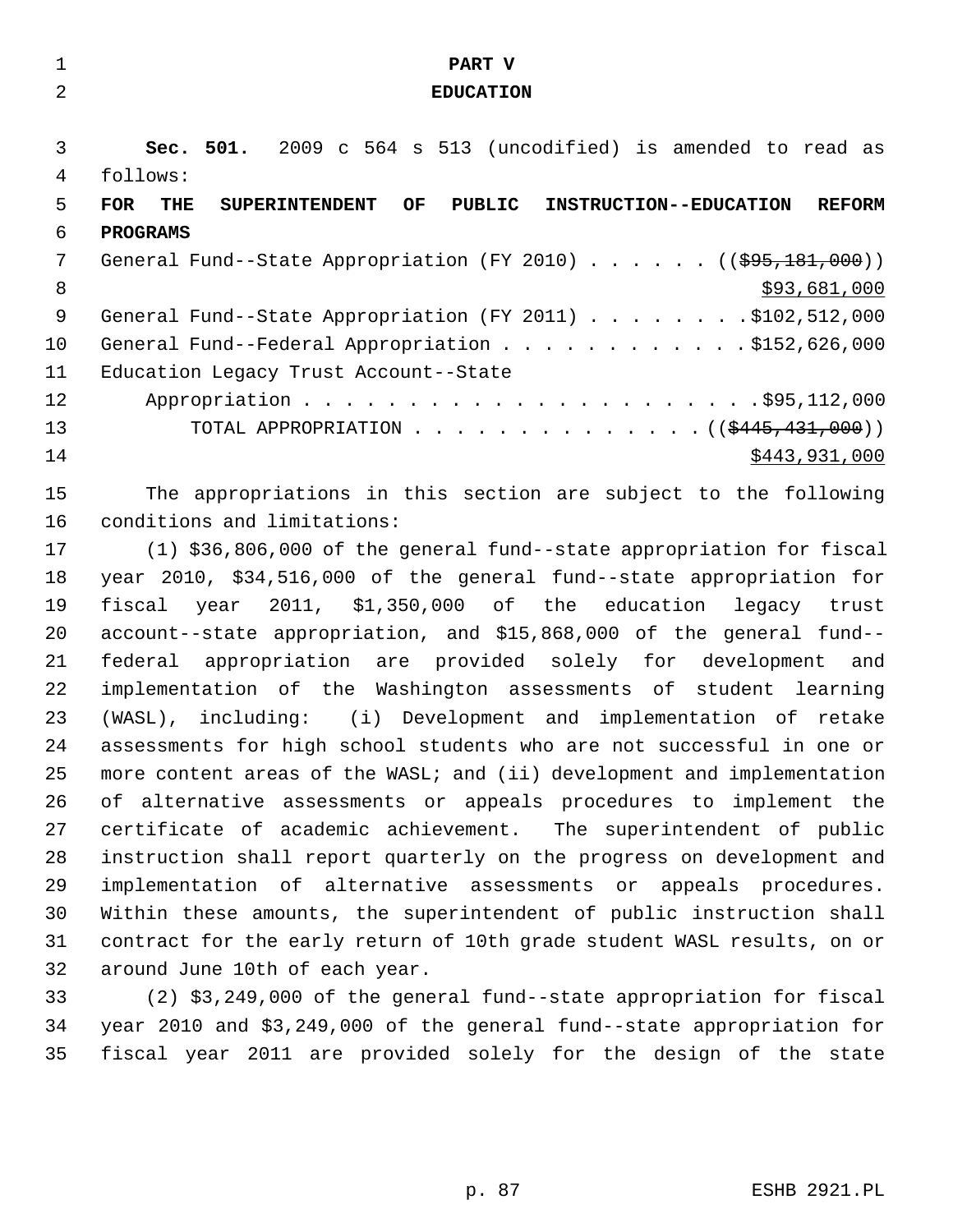1 assessment system and the implementation of end of course assessments 2 for high school math.

 3 (3) \$1,014,000 of the education legacy trust account appropriation 4 is provided solely for allocations to districts for salaries and 5 benefits for the equivalent of two additional professional development 6 days for fourth and fifth grade teachers during the 2008-2009 school 7 year. The allocations shall be made based on the calculations of 8 certificated instructional staff units for fourth and fifth grade 9 provided in section 502 of this act and on the calculations of 10 compensation provided in sections 503 and 504 of this act. Districts 11 may use the funding to support additional days for professional 12 development as well as job-embedded forms of professional development.

13 (4) \$3,241,000 of the education legacy trust fund appropriation is 14 provided solely for allocations to districts for salaries and benefits 15 for the equivalent of three additional professional development days 16 for middle and high school math and science teachers during the 2008- 17 2009 school year, as well as specialized training for one math and 18 science teacher in each middle school and high school during the 2008- 19 2009 school year. Districts may use the funding to support additional 20 days for professional development as well as job-embedded forms of 21 professional development.

22 (5) \$3,850,000 of the education legacy trust account--state 23 appropriation is provided solely for a math and science instructional 24 coaches program pursuant to chapter 396, Laws of 2007. Funding shall 25 be used to provide grants to schools and districts to provide salaries, 26 benefits, and professional development activities for up to twenty-five 27 instructional coaches in middle and high school math and twenty-five 28 instructional coaches in middle and high school science in each year of 29 the biennium; and up to \$300,000 may be used by the office of the 30 superintendent of public instruction to administer and coordinate the 31 program.

32 (6) \$1,781,000 of the general fund--state appropriation for fiscal 33 year 2010 and \$1,943,000 of the general fund--state appropriation for 34 fiscal year 2011 are provided solely to allow approved middle and 35 junior high school career and technical education programs to receive 36 enhanced vocational funding. The office of the superintendent of 37 public instruction shall provide allocations to districts for middle 38 and junior high school students in accordance with the funding formulas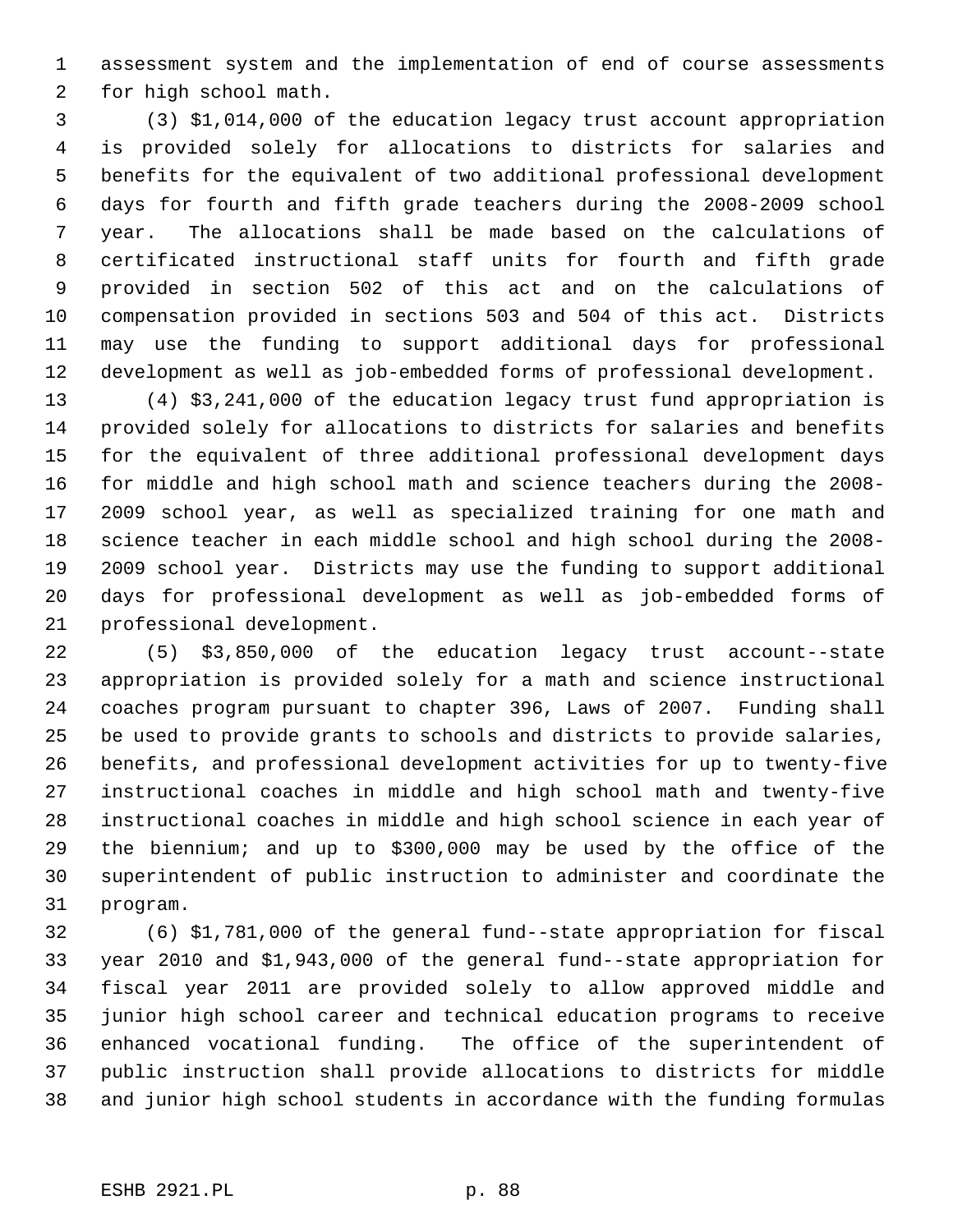1 provided in section 502 of this act. If Second Substitute Senate Bill 2 No. 5676 is enacted the allocations are formula-driven, otherwise the 3 office of the superintendent shall consider the funding provided in 4 this subsection as a fixed amount, and shall adjust funding to stay 5 within the amounts provided in this subsection.

 6 (7) \$139,000 of the general fund--state appropriation for fiscal 7 year 2010 and \$139,000 of the general fund--state appropriation for 8 fiscal year 2011 are provided solely for (a) staff at the office of the 9 superintendent of public instruction to coordinate and promote efforts 10 to develop integrated math, science, technology, and engineering 11 programs in schools and districts across the state; and (b) grants of 12 \$2,500 to provide twenty middle and high school teachers each year 13 professional development training for implementing integrated math, 14 science, technology, and engineering program in their schools.

15 (8) \$1,579,000 of the general fund--state appropriation for fiscal 16 year 2010 and \$1,579,000 of the general fund--state appropriation for 17 fiscal year 2011 are provided solely for the Washington state 18 leadership and assistance for science education reform (LASER) regional 19 partnership activities coordinated at the Pacific science center, 20 including instructional material purchases, teacher and principal 21 professional development, and school and community engagement events. 22 Funding shall be distributed to the various LASER activities in a 23 manner proportional to LASER program spending during the 2007-2009 24 biennium.

25 (9) \$81,010,000 of the education legacy trust account--state 26 appropriation is provided solely for grants for voluntary full-day 27 kindergarten at the highest poverty schools, as provided in chapter 28 400, Laws of 2007. The office of the superintendent of public 29 instruction shall provide allocations to districts for recipient 30 schools in accordance with the funding formulas provided in section 502 31 of this act. Each kindergarten student who enrolls for the voluntary 32 full-day program in a recipient school shall count as one-half of one 33 full-time equivalent student for the purpose of making allocations 34 under this subsection. Although the allocations are formula-driven, 35 the office of the superintendent shall consider the funding provided in 36 this subsection as a fixed amount, and shall limit the number of 37 recipient schools so as to stay within the amounts appropriated each 38 fiscal year in this subsection. The funding provided in this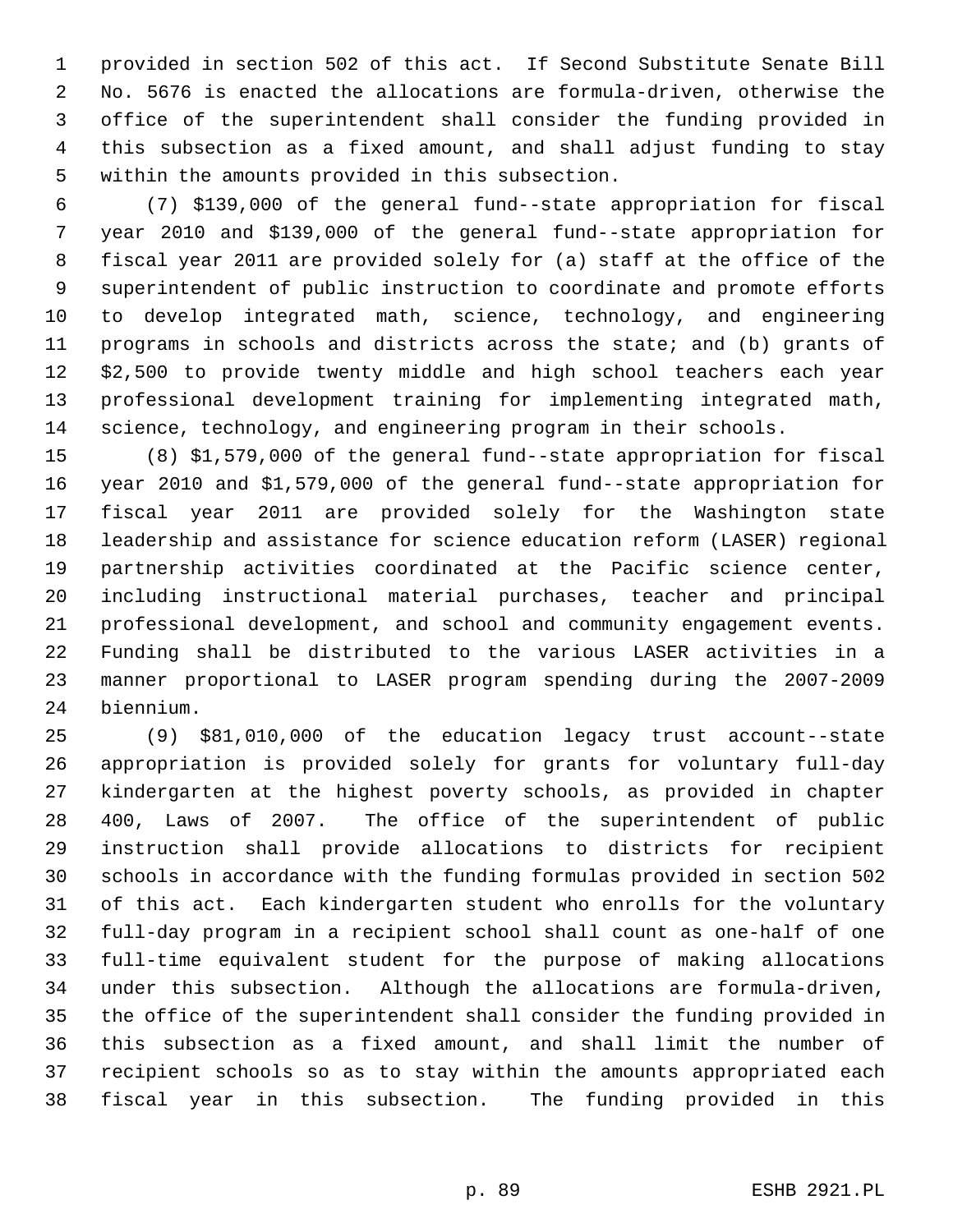1 subsection is estimated to provide full-day kindergarten programs for 2 20 percent of kindergarten enrollment. Funding priority shall be given 3 to schools with the highest poverty levels, as measured by prior year 4 free and reduced priced lunch eligibility rates in each school. 5 Additionally, as a condition of funding, school districts must agree to 6 provide the full-day program to the children of parents who request it 7 in each eligible school. For the purposes of calculating a school 8 district levy base, funding provided in this subsection shall be 9 considered a state block grant program under RCW 84.52.0531.

10 (a) Of the amounts provided in this subsection, a maximum of 11 \$272,000 may be used for administrative support of the full-day 12 kindergarten program within the office of the superintendent of public 13 instruction.

14 (b) Student enrollment pursuant to this program shall not be 15 included in the determination of a school district's overall K-12 FTE 16 for the allocation of student achievement programs and other funding 17 formulas unless specifically stated.

18 (10) \$700,000 of the general fund--state appropriation for fiscal 19 year 2010 and \$900,000 of the general fund--state appropriation for 20 fiscal year 2011 are provided solely for the development of a 21 leadership academy for school principals and administrators. The 22 superintendent of public instruction shall contract with an independent 23 organization to design, field test, and implement a state-of-the-art 24 education leadership academy that will be accessible throughout the 25 state. Initial development of the content of the academy activities 26 shall be supported by private funds. Semiannually the independent 27 organization shall report on amounts committed by foundations and 28 others to support the development and implementation of this program. 29 Leadership academy partners, with varying roles, shall include the 30 state level organizations for school administrators and principals, the 31 superintendent of public instruction, the professional educator 32 standards board, and others as the independent organization shall 33 identify.

34 (11) \$105,754,000 of the general fund--federal appropriation is 35 provided for preparing, training, and recruiting high quality teachers 36 and principals under Title II of the no child left behind act.

37 (12) ((\$3,046,000)) \$1,546,000 of the general fund--state 38 appropriation for fiscal year 2010 and \$3,046,000 of the general fund--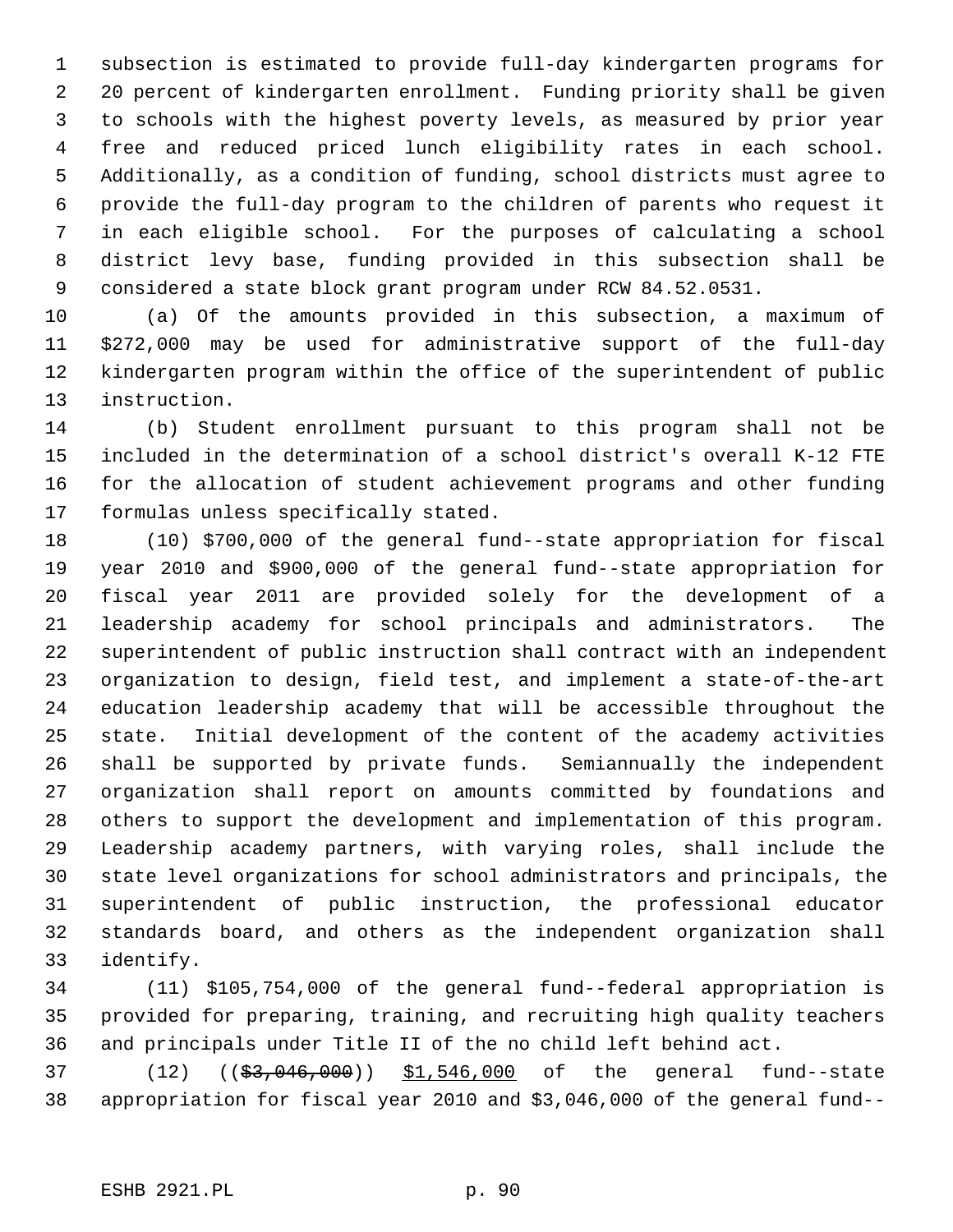1 state appropriation for fiscal year 2011 are provided solely to the 2 office of the superintendent of public instruction for focused 3 assistance. The office of the superintendent of public instruction 4 shall conduct educational audits of low-performing schools and enter 5 into performance agreements between school districts and the office to 6 implement the recommendations of the audit and the community. Funding 7 in this subsection may be used for focused assistance programs for 8 individual schools as well as school districts.

 9 (13) \$30,702,000 of the general fund--federal appropriation is 10 provided for the reading first program under Title I of the no child 11 left behind act.

12 (14) \$1,667,000 of the general fund--state appropriation for fiscal 13 year 2010 and \$1,667,000 of the general fund--state appropriation for 14 fiscal year 2011 are provided solely to eliminate the lunch co-pay for 15 students in grades kindergarten through third grade that are eligible 16 for reduced price lunch.

17 (15) \$5,285,000 of the general fund--state appropriation for fiscal 18 year 2010 and \$5,285,000 of the general fund--state appropriation for 19 fiscal year 2011 are provided solely for: (a) The meals for kids 20 program under RCW 28A.235.145 through 28A.235.155; (b) to eliminate the 21 breakfast co-pay for students eligible for reduced price lunch; and (c) 22 for additional assistance for school districts initiating a summer food 23 service program.

24 (16) \$1,056,000 of the general fund--state appropriation for fiscal 25 year 2010 and \$1,056,000 of the general fund--state appropriation for 26 fiscal year 2011 are provided solely for the Washington reading corps. 27 The superintendent shall allocate reading corps members to low-28 performing schools and school districts that are implementing 29 comprehensive, proven, research-based reading programs. Two or more 30 schools may combine their Washington reading corps programs. Grants 31 provided under this section may be used by school districts for 32 expenditures from September 2009 through August 31, 2011.

33 (17) \$3,594,000 of the general fund--state appropriation for fiscal 34 year 2010 and \$3,594,000 of the general fund--state appropriation for 35 fiscal year 2011 are provided solely for grants to school districts to 36 provide a continuum of care for children and families to help children 37 become ready to learn. Grant proposals from school districts shall 38 contain local plans designed collaboratively with community service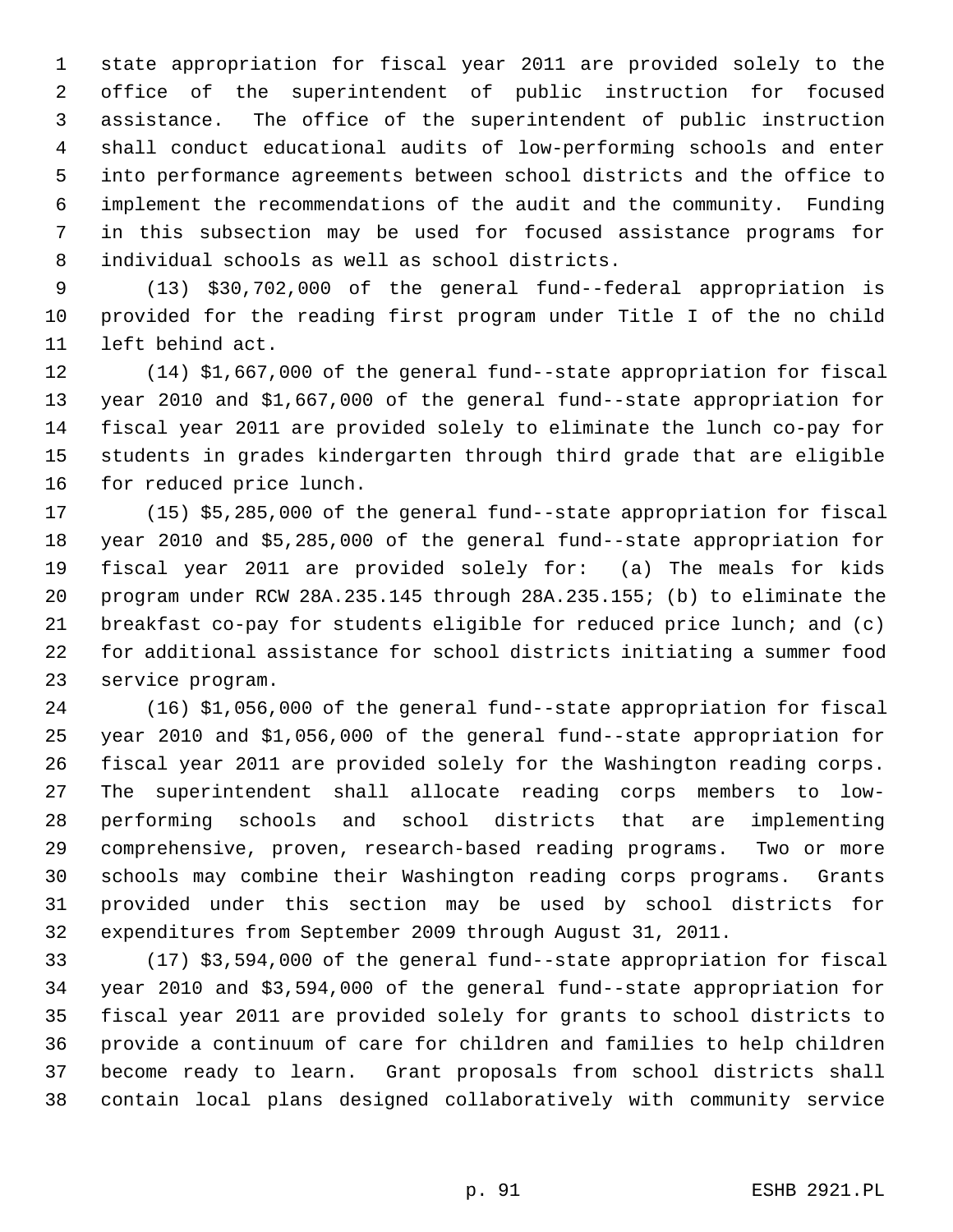1 providers. If a continuum of care program exists in the area in which 2 the school district is located, the local plan shall provide for 3 coordination with existing programs to the greatest extent possible. 4 Grant funds shall be allocated pursuant to RCW 70.190.040.

 5 (18) \$1,959,000 of the general fund--state appropriation for fiscal 6 year 2010 and \$1,959,000 of the general fund--state appropriation for 7 fiscal year 2011 are provided solely for improving technology 8 infrastructure, monitoring and reporting on school district technology 9 development, promoting standards for school district technology, 10 promoting statewide coordination and planning for technology 11 development, and providing regional educational technology support 12 centers, including state support activities, under chapter 28A.650 RCW. 13 (19) \$225,000 of the general fund--state appropriation for fiscal

14 year 2010 and \$225,000 of the general fund--state appropriation for 15 fiscal year 2011 are provided solely for the operation of the center 16 for the improvement of student learning pursuant to RCW 28A.300.130.

17 (20) \$250,000 of the education legacy trust account--state 18 appropriation is provided solely for costs associated with the office 19 of the superintendent of public instruction's statewide director of 20 technology position.

21 (21)(a) \$28,270,000 of the general fund--state appropriation for 22 fiscal year 2010 and \$36,513,000 of the general fund--state 23 appropriation for fiscal year 2011 are provided solely for the 24 following bonuses for teachers who hold valid, unexpired certification 25 from the national board for professional teaching standards and who are 26 teaching in a Washington public school, subject to the following 27 conditions and limitations:

28 (i) For national board certified teachers, a bonus of \$5,000 per 29 teacher beginning in the 2007-08 school year and adjusted for inflation 30 in each school year thereafter in which Initiative 732 cost of living 31 adjustments are provided. National board certified teachers who become 32 public school principals shall continue to receive this bonus for as 33 long as they are principals and maintain the national board 34 certification;

35 (ii) An additional \$5,000 annual bonus shall be paid to national 36 board certified teachers who teach in either: (A) High schools where 37 at least 50 percent of student headcount enrollment is eligible for 38 federal free or reduced price lunch, (B) middle schools where at least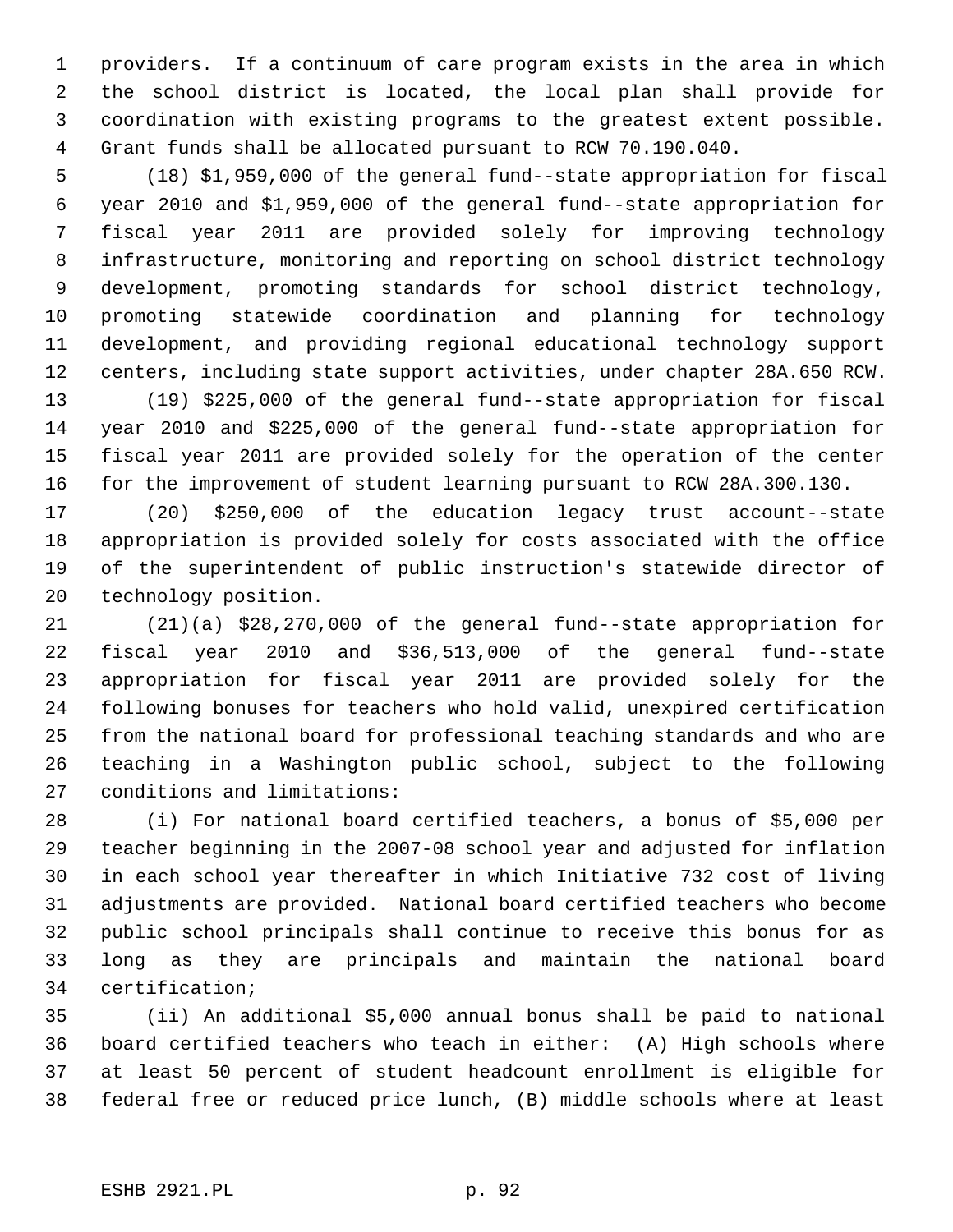1 60 percent of student headcount enrollment is eligible for federal free 2 or reduced price lunch, or (C) elementary schools where at least 70 3 percent of student headcount enrollment is eligible for federal free or 4 reduced price lunch;

 5 (iii) The superintendent of public instruction shall adopt rules to 6 ensure that national board certified teachers meet the qualifications 7 for bonuses under (a)(ii) of this subsection for less than one full 8 school year receive bonuses in a pro-rated manner; and

 9 (iv) During the 2009-10 and 2010-11 school years, and within the 10 available appropriation, certificated instructional staff who have met 11 the eligibility requirements and have applied for certification from 12 the national board for professional teaching standards may receive a 13 conditional two thousand dollars or the amount set by the office of the 14 superintendent of public instruction to contribute toward the current 15 assessment fee, not including the initial up-front candidacy payment. 16 The fee shall be an advance on the first annual bonus under RCW 17 28A.405.415. The assessment fee for national certification is provided 18 in addition to compensation received under a district's salary schedule 19 adopted in accordance with RCW 28A.405.200 and shall not be included in 20 calculations of a district's average salary and associated salary 21 limitation under RCW 28A.400.200. Recipients who fail to receive 22 certification after three years are required to repay the assessment 23 fee, not including the initial up-front candidacy payment, as set by 24 the national board for professional teaching standards and administered 25 by the office of the superintendent of public instruction. The office 26 of the superintendent of public instruction shall adopt rules to define 27 the terms for initial grant of the assessment fee and repayment, 28 including applicable fees.

29 (b) Included in the amounts provided in this subsection are amounts 30 for mandatory fringe benefits.

31 (22) \$2,750,000 of the general fund--state appropriation for fiscal 32 year 2010 and \$2,750,000 of the general fund--state appropriation for 33 fiscal year 2011 are provided solely for secondary career and technical 34 education grants pursuant to chapter 170, Laws of 2008. This funding 35 may additionally be used to support FIRST Robotics programs.

36 (23) \$300,000 of the general fund--state appropriation for fiscal 37 year 2010 and \$300,000 of the general fund--state appropriation for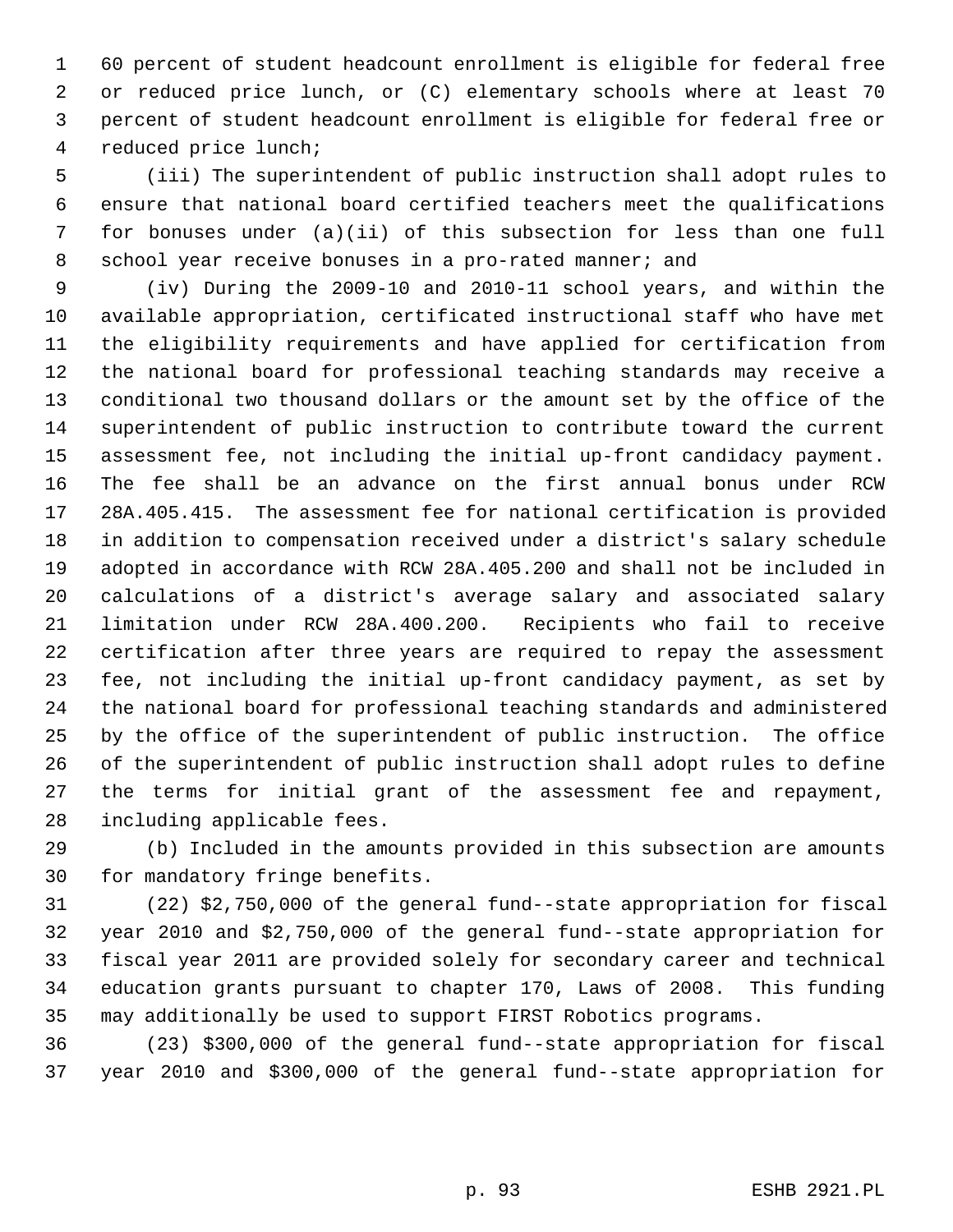1 fiscal year 2011 are provided solely for the local farms-healthy kids 2 program as described in chapter 215, Laws of 2008.

 3 (24) \$2,348,000 of the general fund--state appropriation for fiscal 4 year 2010 and \$2,348,000 of the general fund--state appropriation for 5 fiscal year 2011 are appropriated for a beginning educator support 6 program. School districts and/or regional consortia may apply for 7 grant funding beginning in the 2009-10 school year. The superintendent 8 shall implement this program in 5 to 15 school districts and/or 9 regional consortia. The program provided by a district and/or regional 10 consortia shall include: A paid orientation; assignment of a qualified 11 mentor; development of a professional growth plan for each beginning 12 teacher aligned with professional certification; release time for 13 mentors and new teachers to work together, and teacher observation time 14 with accomplished peers. \$250,000 may be used to provide state-wide 15 professional development opportunities for mentors and beginning 16 educators. The superintendent of public instruction shall adopt rules 17 to establish and operate a research-based beginning educator support 18 program no later than August 31, 2009. OSPI must evaluate the 19 program's progress and may contract for this work. A report to the 20 legislature about the beginning educator support program is due 21 November 1, 2010.

22 (25) \$4,400,000 of the education legacy trust account--state 23 appropriation is provided solely for the development and implementation 24 of diagnostic assessments, consistent with the recommendations of the 25 Washington assessment of student learning work group.

26 (26) \$70,000 of the general fund--state appropriation for fiscal 27 year 2010 is provided solely for implementation of Engrossed Substitute 28 Senate Bill No. 5414 (statewide assessments and curricula).

29 (27) \$530,000 of the general fund--state appropriation for fiscal 30 year 2010 and \$530,000 of the general fund--state appropriation for 31 fiscal year 2011 are provided solely for the leadership internship 32 program for superintendents, principals, and program administrators.

(End of part)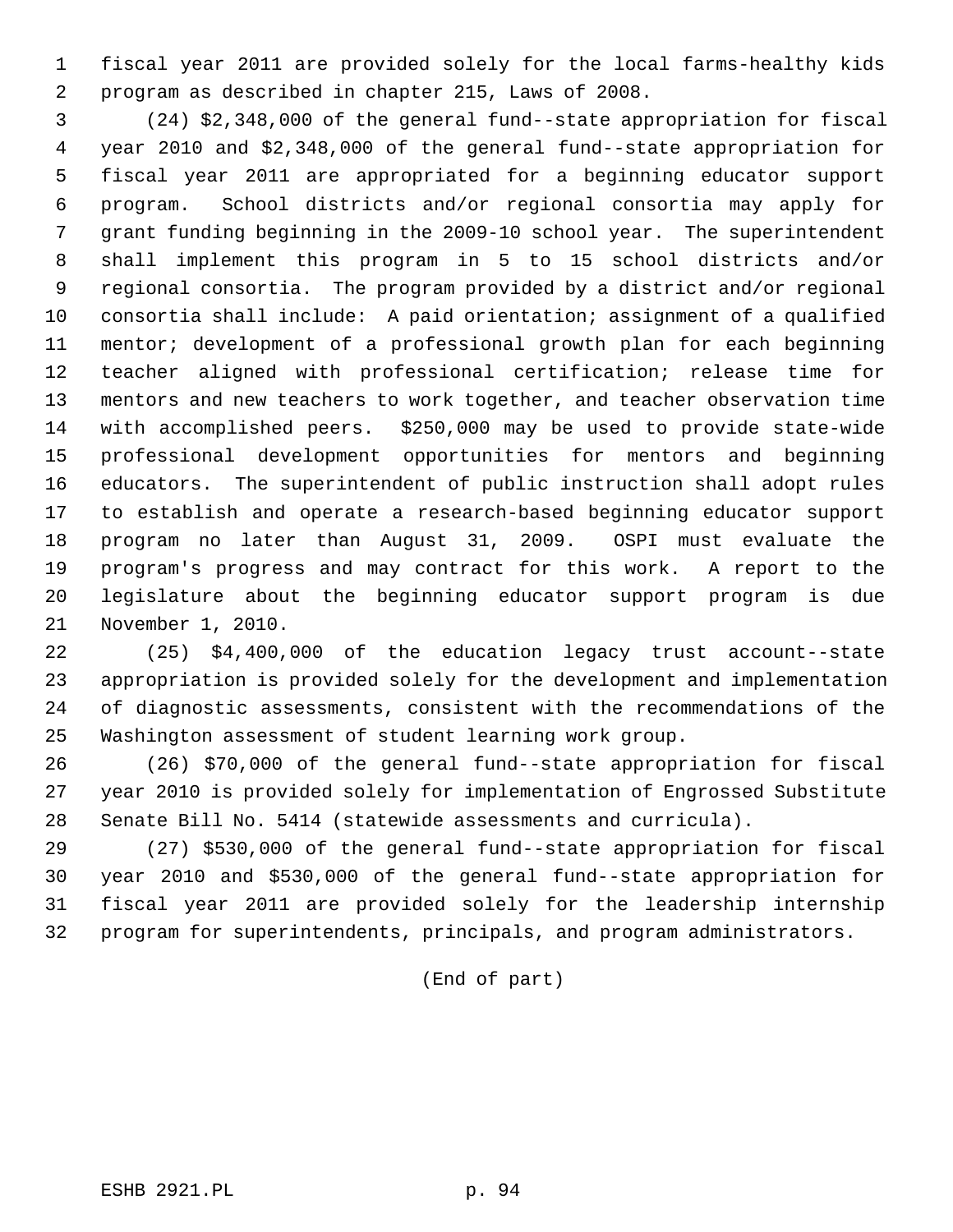| $\mathbf 1$    | PART VI                                                                 |
|----------------|-------------------------------------------------------------------------|
| $\overline{a}$ | <b>MISCELLANEOUS</b>                                                    |
|                |                                                                         |
| 3              | NEW SECTION. Sec. 601. A new section is added to 2009 c 564             |
| 4              | (uncodified) to read as follows:                                        |
| 5              | NEW HIRES. (1) From the effective date of this section until July       |
| 6              | 1, 2011, state agencies of the legislative, executive, and judicial     |
| 7              | branches shall not establish new staff positions or fill vacant         |
| 8              | existing staff positions except as specifically authorized by this      |
| 9              | section.                                                                |
| 10             | (2) The following activities of state agencies are exempt from          |
| 11             | subsection (1) of this section:                                         |
| 12             | (a) Direct custody, supervision, and patient care in corrections,       |
| 13             | juvenile rehabilitation, institutional care of veterans, the mentally   |
| 14             | ill, developmentally disabled, state hospitals, the special commitment  |
| 15             | center, and the schools for the blind and the deaf;                     |
| 16             | (b) Direct protective services to children and other vulnerable         |
| 17             | populations in the department of social and health services;            |
| 18             | (c) Washington state patrol investigative services and field            |
| 19             | $enforeement$ ;                                                         |
| 20             | (d) Hazardous materials response and emergency cleanup;                 |
| 21             | (e) Emergency public health and patient safety response and the         |
| 22             | public health laboratory;                                               |
| 23             | Military operations and emergency management within the<br>(f)          |
| 24             | military department;                                                    |
| 25             | (g) Firefighting;                                                       |
| 26             | (h) Enforcement officers in the department of fish and wildlife,        |
| 27             | the liquor control board, the gambling commission, and the department   |
| 28             | of natural resources;                                                   |
| 29             | (i) Park rangers at the parks and recreation commission;                |
| 30             | (j) Seasonal employment by natural resources agencies to the extent     |
| 31             | that employment levels do not exceed the prior fiscal year;             |
| 32             | Seasonal employment in the department of transportation<br>(k)          |
| 33             | maintenance programs to the extent that employment levels do not exceed |
| 34             | the prior fiscal year;                                                  |
| 35             | Employees hired on a seasonal basis by the department of<br>(1)         |
|                |                                                                         |
|                |                                                                         |
|                |                                                                         |
|                |                                                                         |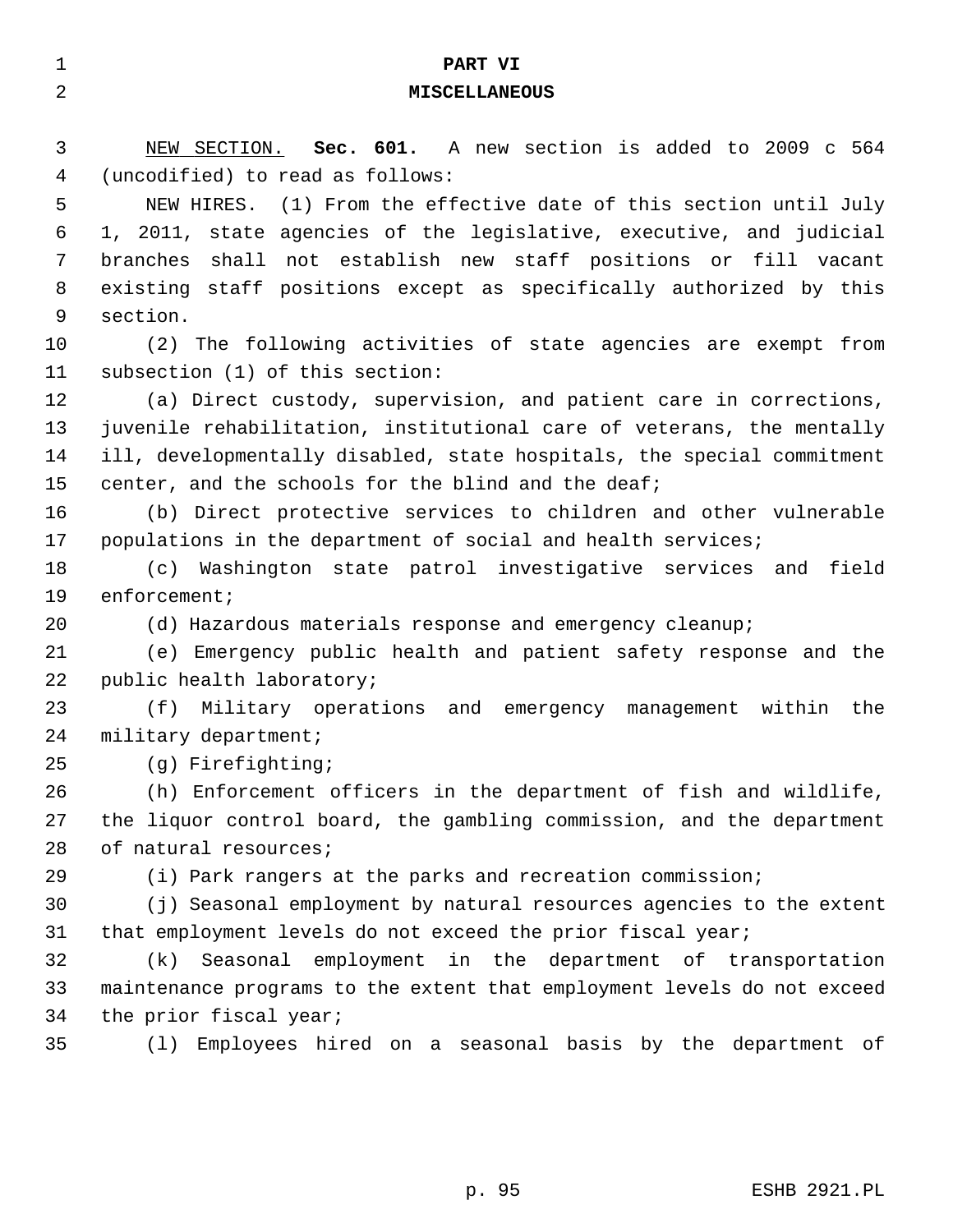1 agriculture for inspection and certification of agricultural products 2 and for insect detection;

 3 (m) Activities directly related to tax and fee collection, revenue 4 generation, auditing, and recovery;

 5 (n) In institutions of higher education, any positions directly 6 related to academic programs, as well as positions not funded from 7 state funds or tuition, positions that are filled by enrolled students 8 at their own institution as student workers, positions in campus police 9 and security, positions related to emergency management and response, 10 and positions related to student health care and counseling;

11 (o) Operations of the state lottery and liquor control board 12 business enterprises;

13 (p) The unemployment insurance program of the employment security 14 department; and

15 (q) Activities that are necessary to receive or maintain federal 16 funds by the state.

17 (3) The exemptions specified in subsection (2) of this section do 18 not require the establishment of new staff positions or the filling of 19 vacant staff positions in the activities specified.

20 (4) Exceptions to this section may be granted under section 605 of 21 this act.

22 NEW SECTION. **Sec. 602.** A new section is added to 2009 c 564 23 (uncodified) to read as follows:

24 NEW PERSONAL SERVICES CONTRACTS. (1) From the effective date of 25 this section until July 1, 2011, state agencies of the legislative, 26 executive, and judicial branches shall not enter into any contracts or 27 other agreements entered into for the acquisition of personal services 28 not related to an emergency or other catastrophic event that requires 29 government action to protect life or public safety.

30 (2) This section does not apply to personal services contracts or 31 other agreements for the acquisition of personal services where the 32 costs are funded exclusively from private or federal grants, where the 33 costs are for tax and fee collection, where the costs are for revenue 34 generation and auditing activities, where the costs are for the review 35 and research conducted by the joint transportation committee pursuant 36 to RCW 44.04.300, where the costs are necessary to receive or maintain 37 federal funds by the state, or, in institutions of higher education,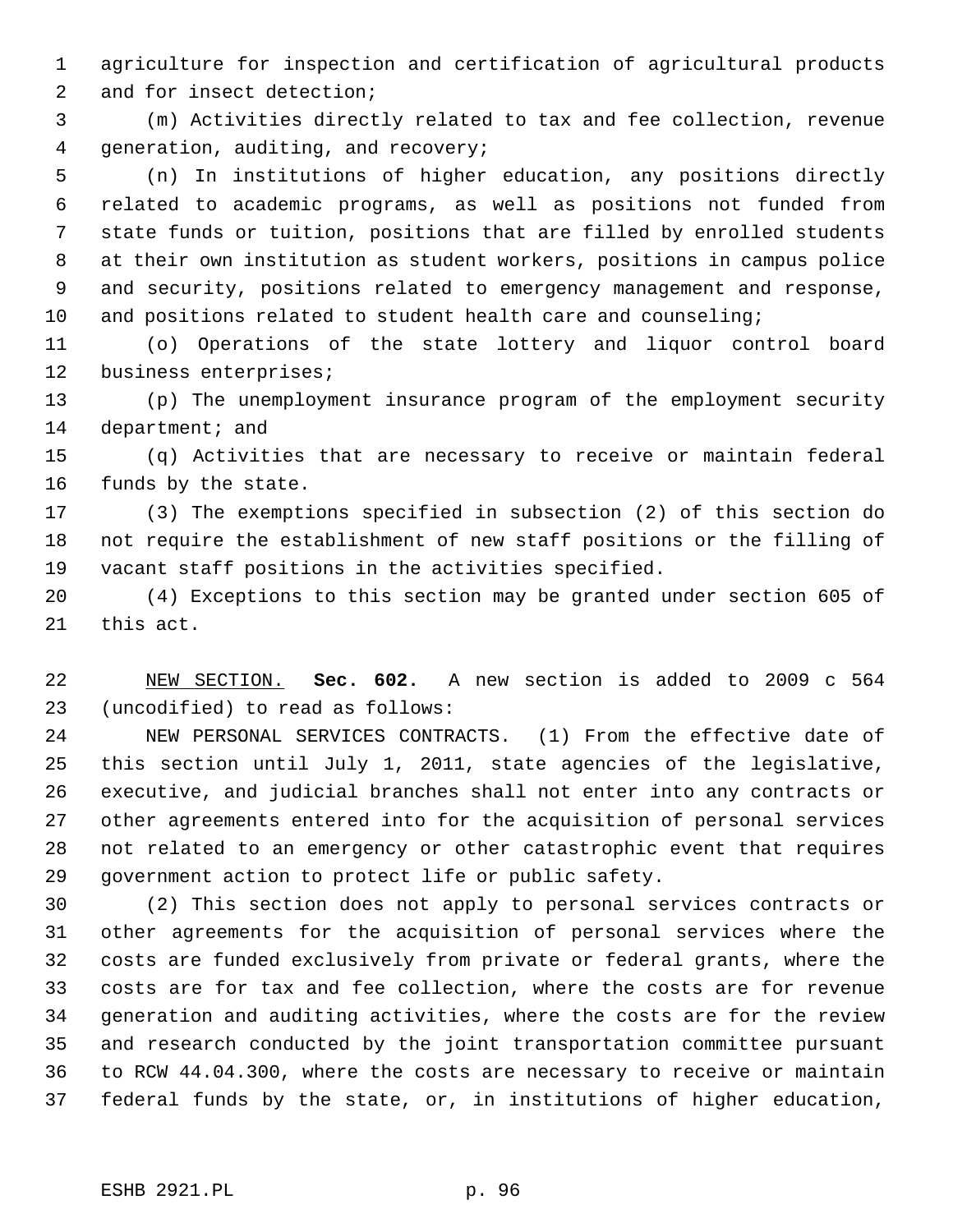1 where the costs are not funded from state funds or tuition. This 2 section also does not apply where costs are related to hearing 3 officers, where costs are related to real estate appraisals or habitat 4 assessments, where costs are related to carrying out a court order, or 5 where costs are related to information technology contracts related to 6 an information services board approved information technology project, 7 or where costs are related to judicial information system technology 8 projects.

 9 (3) Exceptions to this section may be granted under section 605 of 10 this act.

11 NEW SECTION. **Sec. 603.** A new section is added to 2009 c 564 12 (uncodified) to read as follows:

13 EQUIPMENT PURCHASES. (1) From the effective date of this section 14 until July 1, 2011, state agencies of the legislative, executive, and 15 judicial branches shall not enter into any contracts or other 16 agreements for the acquisition of any item of equipment the cost of 17 which exceeds five thousand dollars and is not related to an emergency 18 or other catastrophic event that requires government action to protect 19 life or public safety.

20 (2) This section does not apply to the unemployment insurance 21 program of the employment security department, to costs that are for 22 tax and fee collection, for revenue generation and audit activities, or 23 for receiving or maintaining federal funds by the state, or, in 24 institutions of higher education, to costs not funded from state funds 25 or tuition. This section also does not apply to costs that are funded 26 exclusively from private or federal grants, or for equipment necessary 27 to complete a project funded in the omnibus capital or transportation 28 appropriation acts, or the operational divisions of the department of 29 information services, or cost related to the continuation, renewal, or 30 establishment of maintenance for existing computer software licensing 31 and existing computer hardware, or for costs related to the judicial 32 information system.

33 (3) Exceptions to this section may be granted under section 605 of 34 this act.

35 NEW SECTION. **Sec. 604.** A new section is added to 2009 c 564 36 (uncodified) to read as follows: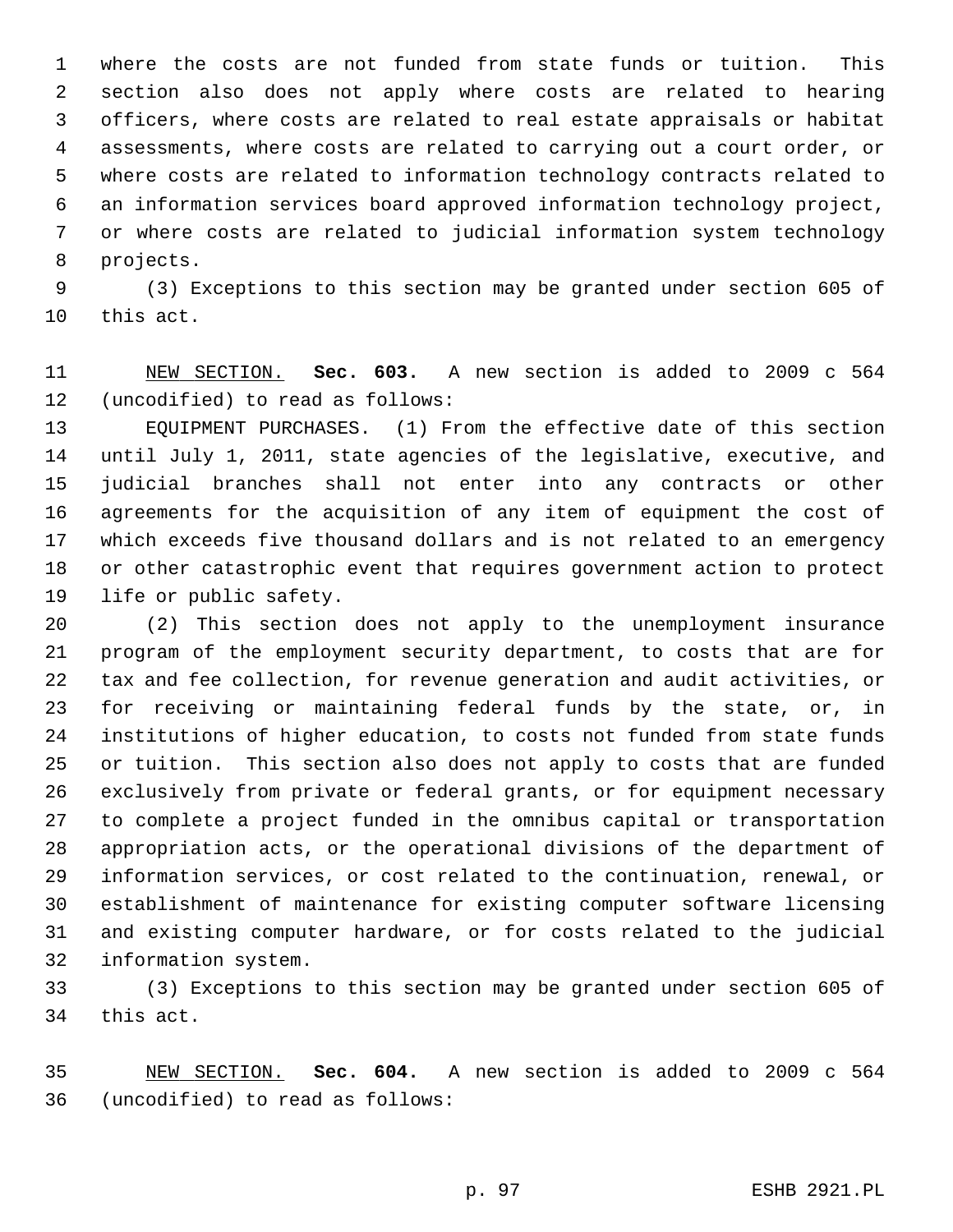1 STATE EMPLOYEE TRAVEL AND TRAINING. (1) State agencies of the 2 legislative, executive, and judicial branches shall not make 3 expenditures for the cost or reimbursement of out-of-state travel or 4 out-of-state training by state employees where the travel or training 5 is not related to an emergency or other catastrophic event that 6 requires government action to protect life or public safety, or direct 7 service delivery, and the travel or training occurs after the effective 8 date of this section and before July 1, 2011.

 9 (2) This section does not apply to travel expenditures when the 10 costs are funded exclusively from private or federal grants. This 11 section does not apply to the unemployment insurance program of the 12 employment security department, to costs that are for tax and fee 13 collection, for revenue generation and audit activities, or for 14 receiving or maintaining federal funds by the state, or, in 15 institutions of higher education, to costs not funded from state funds 16 or tuition. This section also does not apply to costs related to 17 carrying out a court order or to costs to travel by air into Washington 18 state from any airport located in a contiguous state of which the 19 largest city is part of a metropolitan statistical area with a city 20 located in Washington state, or to motor vehicle and parking costs for 21 single day travel to a contiguous state or British Columbia, Canada.

22 (3) Exceptions to this section may be granted under section 605 of 23 this act.

24 NEW SECTION. **Sec. 605.** A new section is added to 2009 c 564 25 (uncodified) to read as follows:

26 EXCEPTIONS. (1) Exceptions to sections 601 through 604 of this act 27 may be granted for the critically necessary work of an agency as 28 provided in this section.

29 (2) For agencies of the executive branch, the exceptions shall be 30 subject to approval by the director of financial management or the 31 director's designee. For agencies of the judicial branch, the 32 exceptions shall be subject to approval of the chief justice of the 33 supreme court. For the house of representatives and the senate, the 34 exceptions shall be subject to approval of the chief clerk of the house 35 of representatives and the secretary of the senate, respectively, under 36 the direction of the senate committee on facilities and operations and 37 the executive rules committee of the house of representatives. For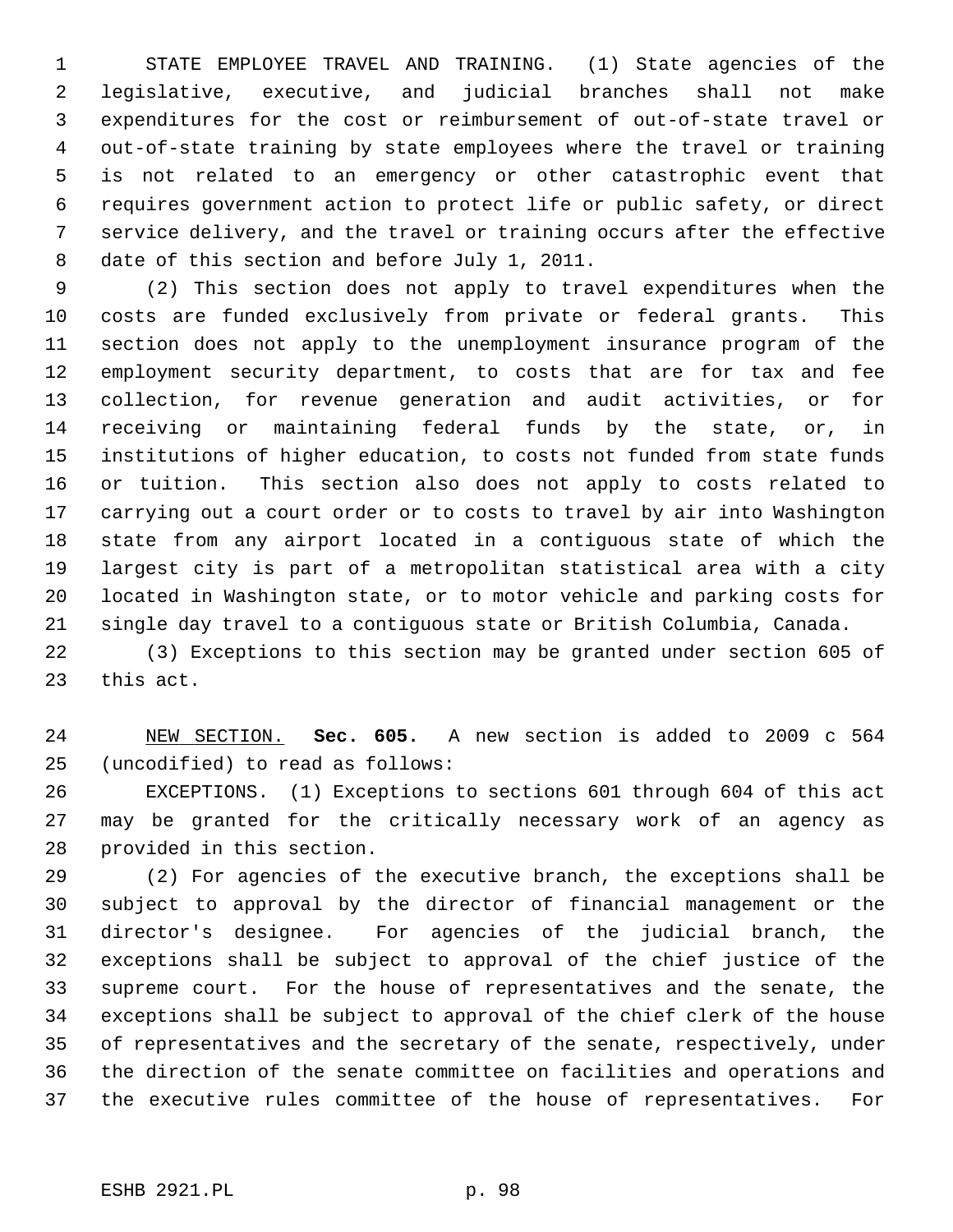1 other legislative agencies, the exceptions shall be subject to approval 2 of both the chief clerk of the house of representatives and the 3 secretary of the senate under the direction of the senate committee on 4 facilities and operations and the executive rules committee of the 5 house of representatives.

 6 (3) Exceptions approved under subsection (2) of this section shall 7 take effect no sooner than five business days following notification of 8 the chair and ranking minority member of the ways and means committees 9 in the house of representatives and the senate. The person approving 10 exceptions under subsection (2) of this section shall send the 11 exceptions to the legislature for consideration every thirty days from 12 the effective date of this section, or earlier should volume or 13 circumstances so necessitate.

14 (4) Exceptions approved and taking effect under this section shall 15 be published electronically at least quarterly by the office of 16 financial management on the state fiscal web site.

17 (5) Sections 601 through 604 of this act do not apply to 18 agricultural commodity commissions and boards, and agricultural 19 inspection programs operated by the department of agriculture.

20 NEW SECTION. **Sec. 606.** If any provision of this act or its 21 application to any person or circumstance is held invalid, the 22 remainder of the act or the application of the provision to other 23 persons or circumstances is not affected.

24 NEW SECTION. **Sec. 607.** This act is necessary for the immediate 25 preservation of the public peace, health, or safety, or support of the 26 state government and its existing public institutions, and takes effect 27 immediately, except for sections 601 through 605 of this act which take 28 effect thirty days after the effective date of this act.

(End of part)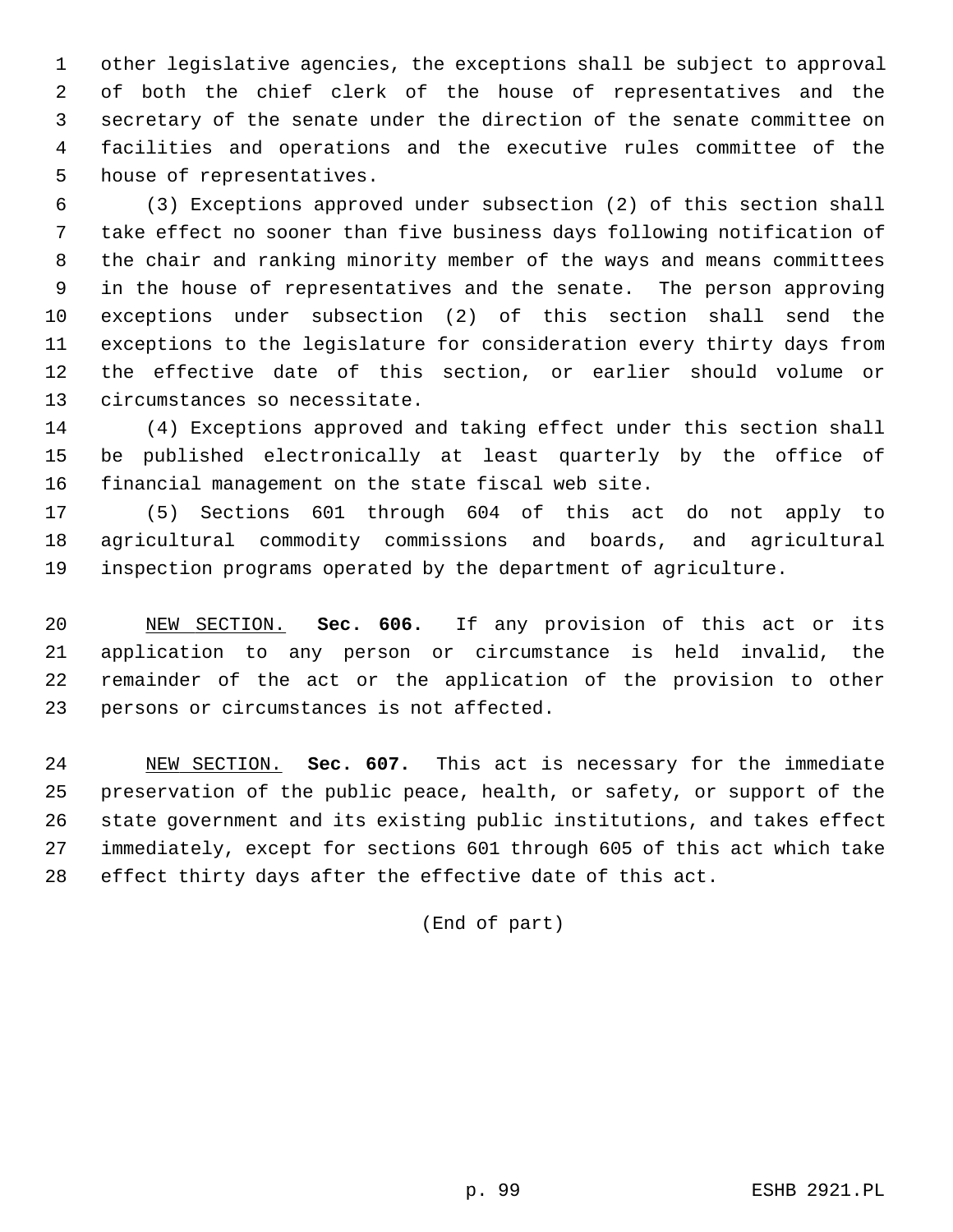| Ö |  |
|---|--|
|   |  |

| DEPARTMENT OF ARCHAEOLOGY AND HISTORIC PRESERVATION 18                                                                           |
|----------------------------------------------------------------------------------------------------------------------------------|
|                                                                                                                                  |
|                                                                                                                                  |
|                                                                                                                                  |
|                                                                                                                                  |
|                                                                                                                                  |
|                                                                                                                                  |
|                                                                                                                                  |
|                                                                                                                                  |
| DEPARTMENT OF SOCIAL AND HEALTH SERVICES                                                                                         |
| ADMINISTRATION AND SUPPORTING SERVICES PROGRAM 59                                                                                |
|                                                                                                                                  |
|                                                                                                                                  |
|                                                                                                                                  |
|                                                                                                                                  |
|                                                                                                                                  |
|                                                                                                                                  |
|                                                                                                                                  |
|                                                                                                                                  |
|                                                                                                                                  |
|                                                                                                                                  |
|                                                                                                                                  |
| GROWTH MANAGEMENT HEARINGS BOARD $\ldots \ldots \ldots \ldots \ldots \ldots \ldots \ldots \ldots \ldots \ldots \ldots \ldots 18$ |
|                                                                                                                                  |
|                                                                                                                                  |
|                                                                                                                                  |
|                                                                                                                                  |
|                                                                                                                                  |
|                                                                                                                                  |
|                                                                                                                                  |